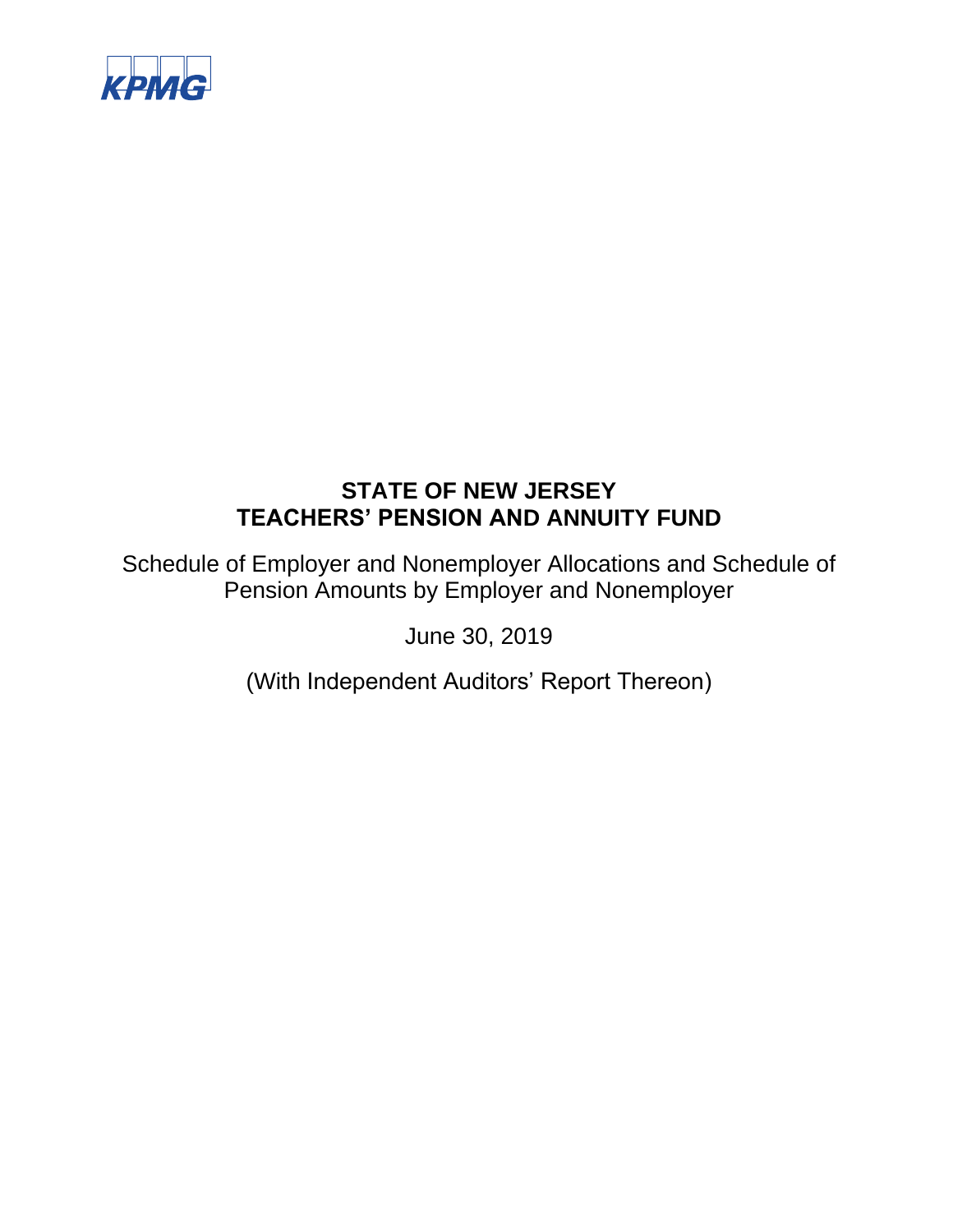# **Table of Contents**

**Page**

| Independent Auditors' Report                                                                                             |    |  |
|--------------------------------------------------------------------------------------------------------------------------|----|--|
| Schedule of Employer and Nonemployer Allocations                                                                         | 3  |  |
| Schedule of Pension Amounts by Employer and Nonemployer                                                                  | 4  |  |
| Notes to Schedule of Employer and Nonemployer Allocations and Schedule of Pension Amounts<br>by Employer and Nonemployer | 6  |  |
| <b>Other Information (Unaudited)</b>                                                                                     |    |  |
| Supplemental Schedule of Employer Special Funding Allocations                                                            | 13 |  |
| Supplemental Schedule of Special Funding Amounts by Employer                                                             | 25 |  |
| Notes to Supplemental Schedules                                                                                          | 37 |  |
|                                                                                                                          |    |  |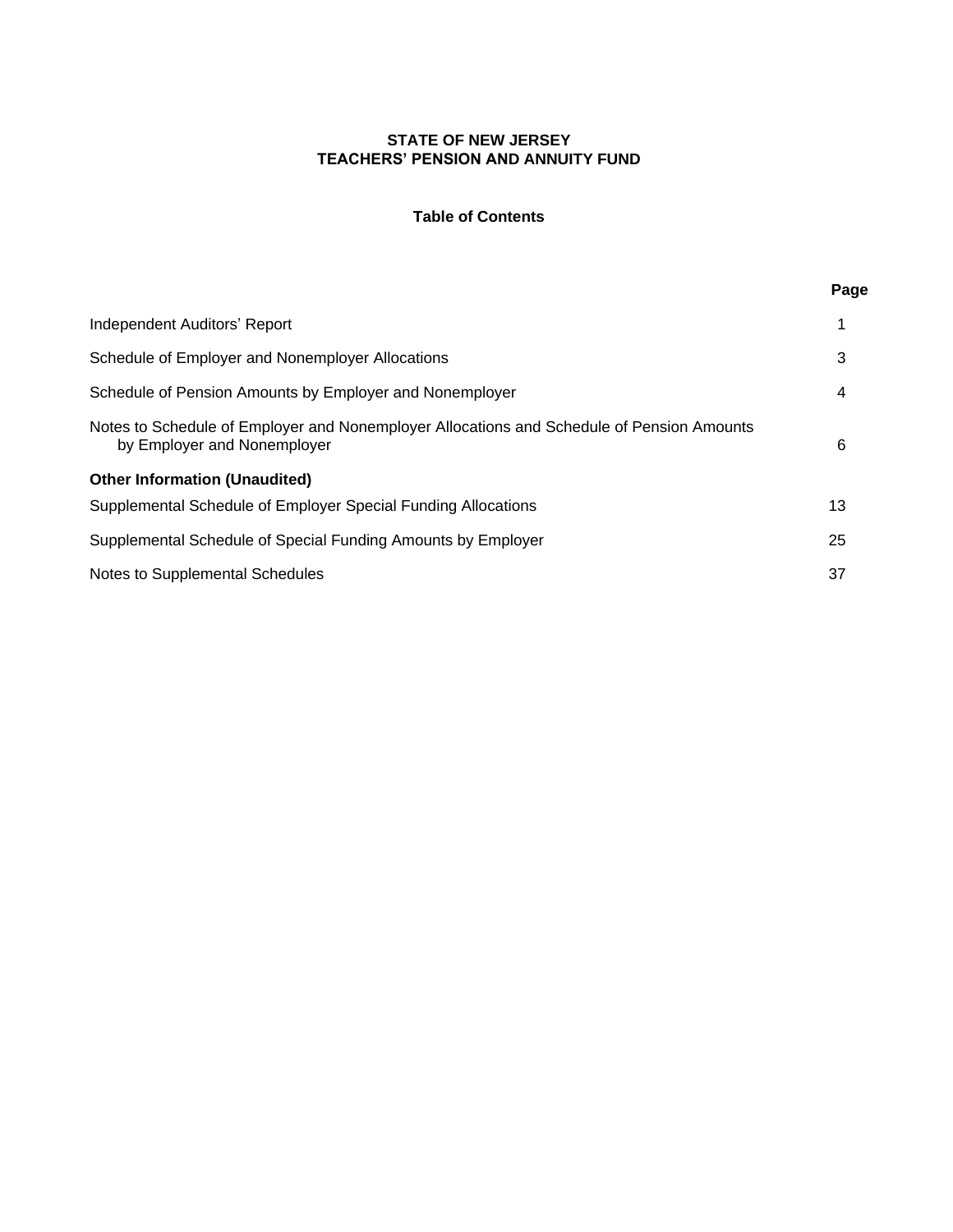

KPMG LLP New Jersey Headquarters 51 John F. Kennedy Parkway Short Hills, NJ 07078-2702

### **Independent Auditors' Report**

The Treasurer State of New Jersey:

We have audited the accompanying schedule of employer and nonemployer allocations of the State of New Jersey Teachers' Pension and Annuity Fund as of and for the year ended June 30, 2019, and the related notes. We have also audited the total for all entities of the columns titled net pension liability, total deferred outflows of resources, total deferred inflows of resources, and total pension expense (specified column totals) included in the accompanying schedule of pension amounts by employer and nonemployer of the State of New Jersey Teachers' Pension and Annuity Fund as of and for the year ended June 30, 2019, and the related notes.

### *Management's Responsibility for the Schedules*

Management is responsible for the preparation and fair presentation of these schedules in accordance with U.S. generally accepted accounting principles; this includes the design, implementation, and maintenance of internal control relevant to the preparation and fair presentation of the schedules that are free from material misstatement, whether due to fraud or error.

### *Auditors' Responsibility*

Our responsibility is to express opinions on the schedule of employer and nonemployer allocations and the specified column totals included in the schedule of pension amounts by employer and nonemployer based on our audit. We conducted our audit in accordance with auditing standards generally accepted in the United States of America. Those standards require that we plan and perform the audit to obtain reasonable assurance about whether the schedule of employer and nonemployer allocations and specified column totals included in the schedule of pension amounts by employer and nonemployer are free from material misstatement.

An audit involves performing procedures to obtain audit evidence about the amounts and disclosures in the schedule of employer and nonemployer allocations and specified column totals included in the schedule of pension amounts by employer and nonemployer. The procedures selected depend on the auditors' judgment, including the assessment of the risks of material misstatement of the schedule of employer and nonemployer allocations and specified column totals included in the schedule of pension amounts by employer and nonemployer, whether due to fraud or error. In making those risk assessments, the auditor considers internal control relevant to the entity's preparation and fair presentation of the schedule of employer and nonemployer allocations and specified column totals included in the schedule of pension amounts by employer and nonemployer in order to design audit procedures that are appropriate in the circumstances, but not for the purpose of expressing an opinion on the effectiveness of the entity's internal control. Accordingly, we express no such opinion. An audit also includes evaluating the appropriateness of accounting policies used and the reasonableness of significant accounting estimates made by management, as well as evaluating the overall presentation of the schedule of employer and nonemployer allocations and specified column totals included in the schedule of pension amounts by employer and nonemployer.

We believe that the audit evidence we have obtained is sufficient and appropriate to provide a basis for our audit opinions.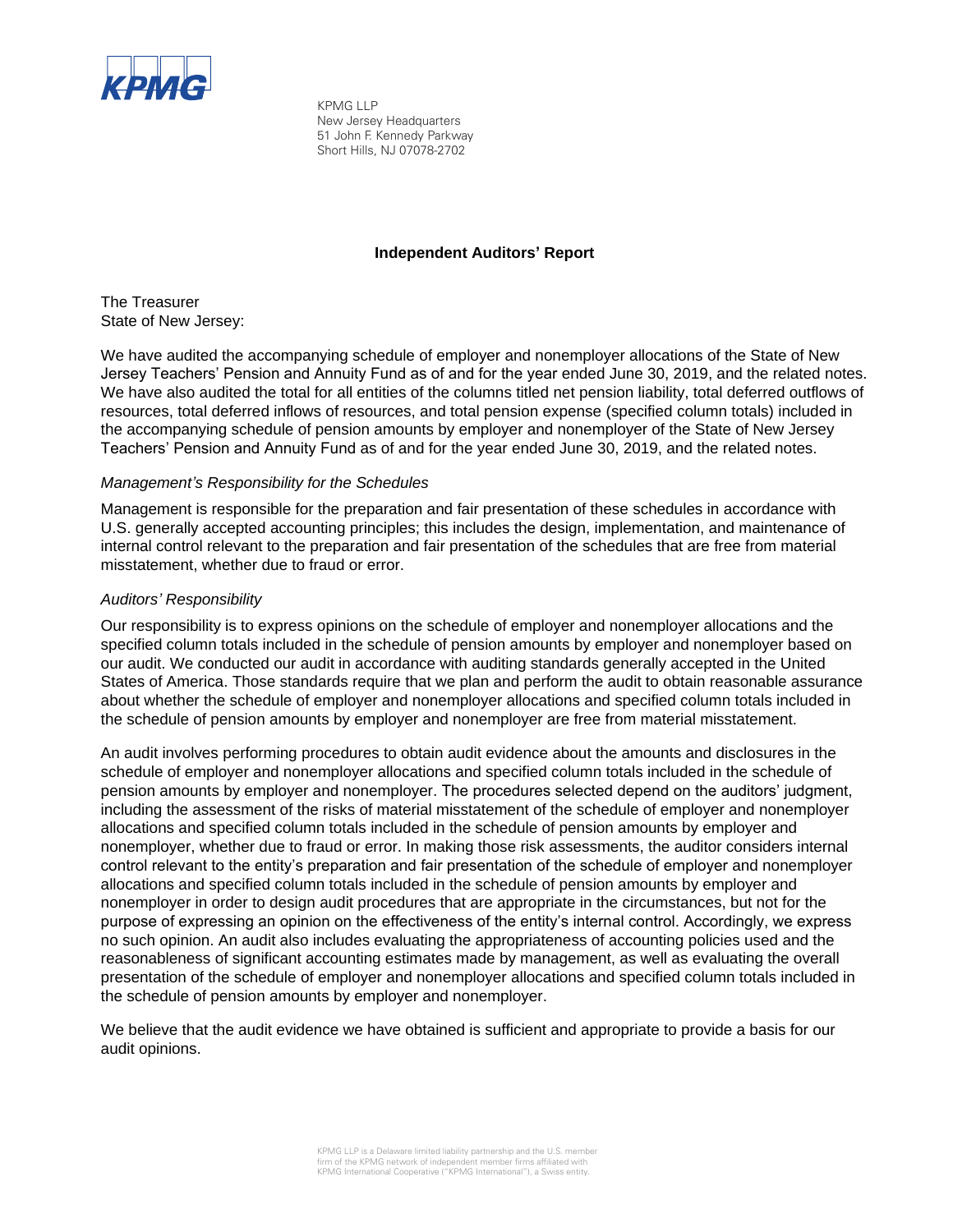

### *Opinions*

In our opinion, the schedules referred to above present fairly, in all material respects, the employer and nonemployer allocations and net pension liability, total deferred outflows of resources, total deferred inflows of resources, and total pension expense for the total of all participating entities for the State of New Jersey Teachers' Pension and Annuity Fund as of and for the year ended June 30, 2019 in accordance with U. S. generally accepted accounting principles.

### *Other Matters*

We have audited, in accordance with auditing standards generally accepted in the United States of America, the financial statements of the State of New Jersey, Division of Pensions and Benefits, which includes the Teachers' Pension and Annuity Fund, as of and for the year ended June 30, 2019, and our report thereon, dated March 27, 2020, expressed an unmodified opinion on those financial statements.

### *Other Information*

The supplemental schedule of employer special funding allocations and supplemental schedule of special funding amounts by employer on pages 13 through 36 have not been subject to the auditing procedures applied in the audit of the schedule of employer and nonemployer allocations and the schedule of pension amounts by employer and nonemployer and accordingly, we do not express an opinion or provide any assurance on them.

### *Restriction on Use*

Our report is intended solely for the information and use of the State of New Jersey, Division of Pensions and Benefits management, the Treasurer of the State of New Jersey, the State of New Jersey Teachers' Pension and Annuity Fund employers, and their auditors, and is not intended to be and should not be used by anyone other than these specified parties.



Short Hills, New Jersey June 5, 2020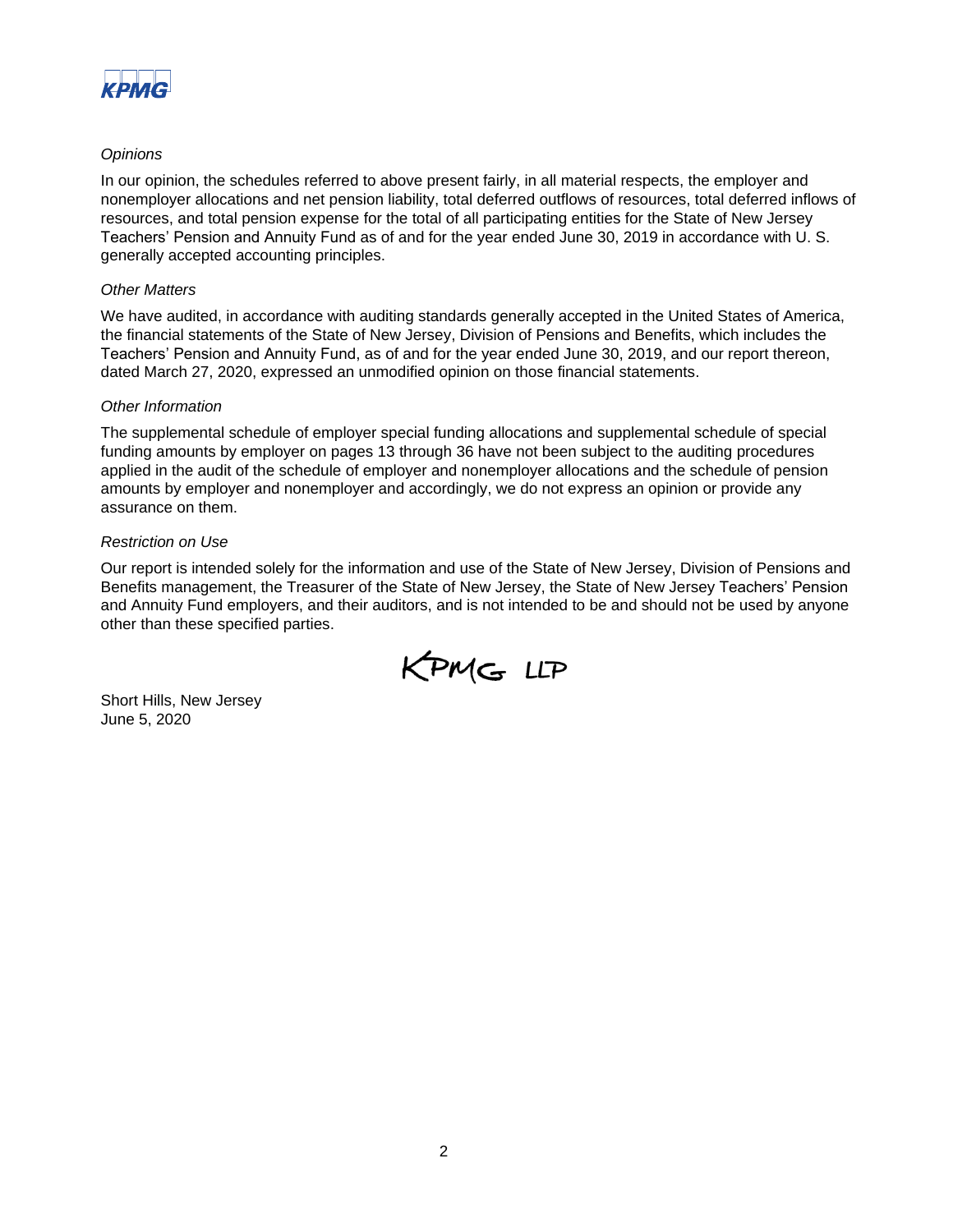Schedule of Employer and Nonemployer Allocations

As of and for the year ended June 30, 2019

| <b>Employer/ Nonemployer</b>                                        | Employer/<br>nonemployer<br>contributions | <b>Allocation</b><br>percentage |
|---------------------------------------------------------------------|-------------------------------------------|---------------------------------|
| Employer - State of New Jersey<br>Nonemployer - State of New Jersey | \$<br>4,854,317<br>2,010,642,331          | 0.2408496604%<br>99.7591503396% |
| Total                                                               | 2,015,496,648                             | 100.0000000000%                 |

See accompanying notes to schedule of employer and nonemployer allocations and schedule of pension amounts by employer and nonemployer.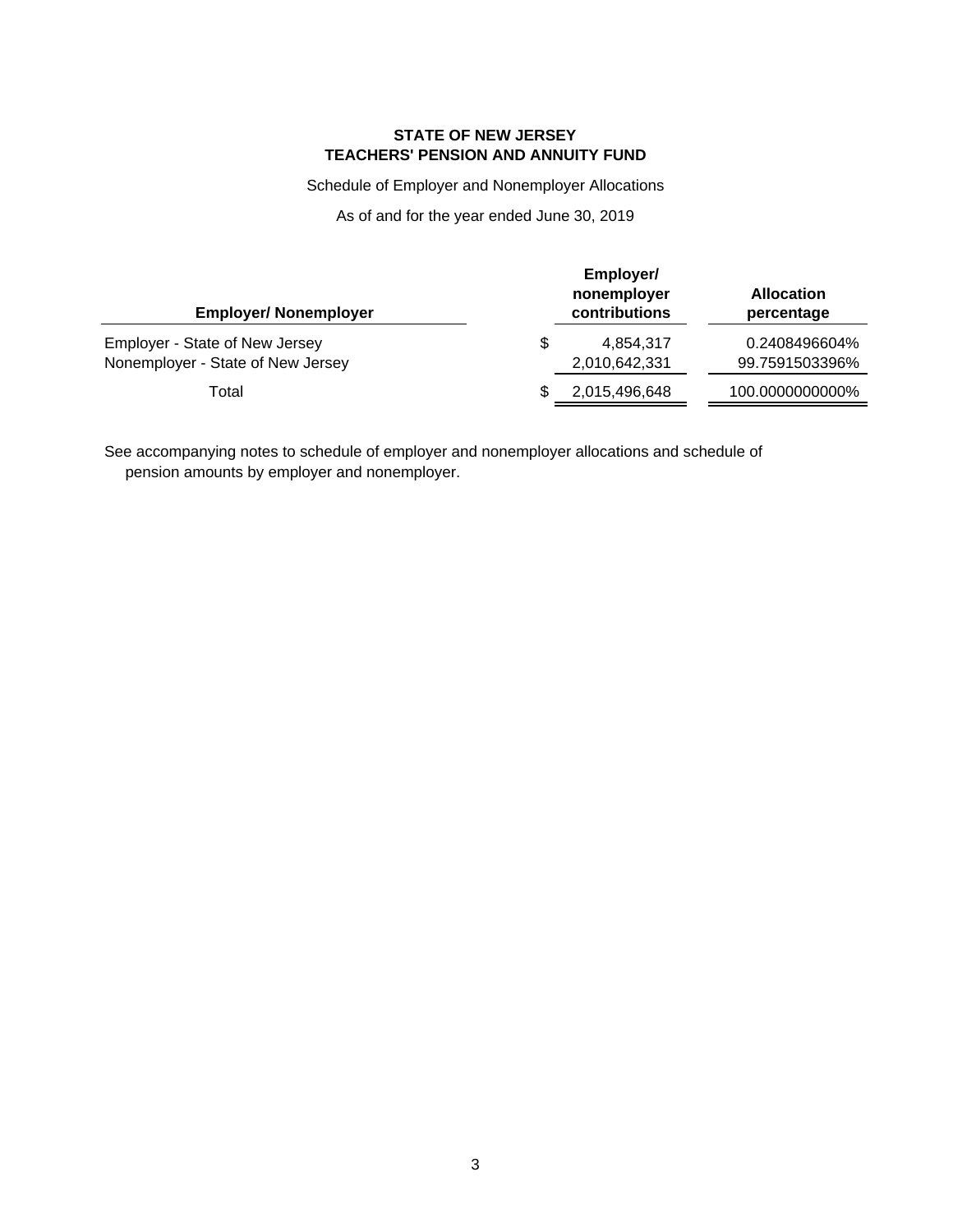Schedule of Pension Amounts by Employer and Nonemployer

As of and for the year ended June 30, 2019

|                                                                     |                                     | Deferred outflows of resources                                        |                                  |                                                                                                                                              |                                               |
|---------------------------------------------------------------------|-------------------------------------|-----------------------------------------------------------------------|----------------------------------|----------------------------------------------------------------------------------------------------------------------------------------------|-----------------------------------------------|
| <b>Employer/ Nonemployer</b>                                        | <b>Net pension</b><br>liability     | <b>Differences</b><br>between<br>expected<br>and actual<br>experience | <b>Changes of</b><br>assumptions | <b>Changes in</b><br>proportion<br>and differences<br>between<br>employer<br>contributions<br>and proportionate<br>share of<br>contributions | Total<br>deferred<br>outflows of<br>resources |
| Employer - State of New Jersey<br>Nonemplover - State of New Jersey | \$<br>148.168.573<br>61.370.943.870 | 2.898.634<br>1.200.604.630                                            | 21.024.404<br>8.708.239.938      | 27.778.402<br>168.616.229                                                                                                                    | 51.701.440<br>10.077.460.797                  |
| Total                                                               | 61.519.112.443                      | 1.203.503.264                                                         | 8.729.264.342                    | 196.394.631                                                                                                                                  | 10.129.162.237                                |

See accompanying notes to schedule of employer and nonemployer allocations and schedule of pension amounts by employer and nonemployer.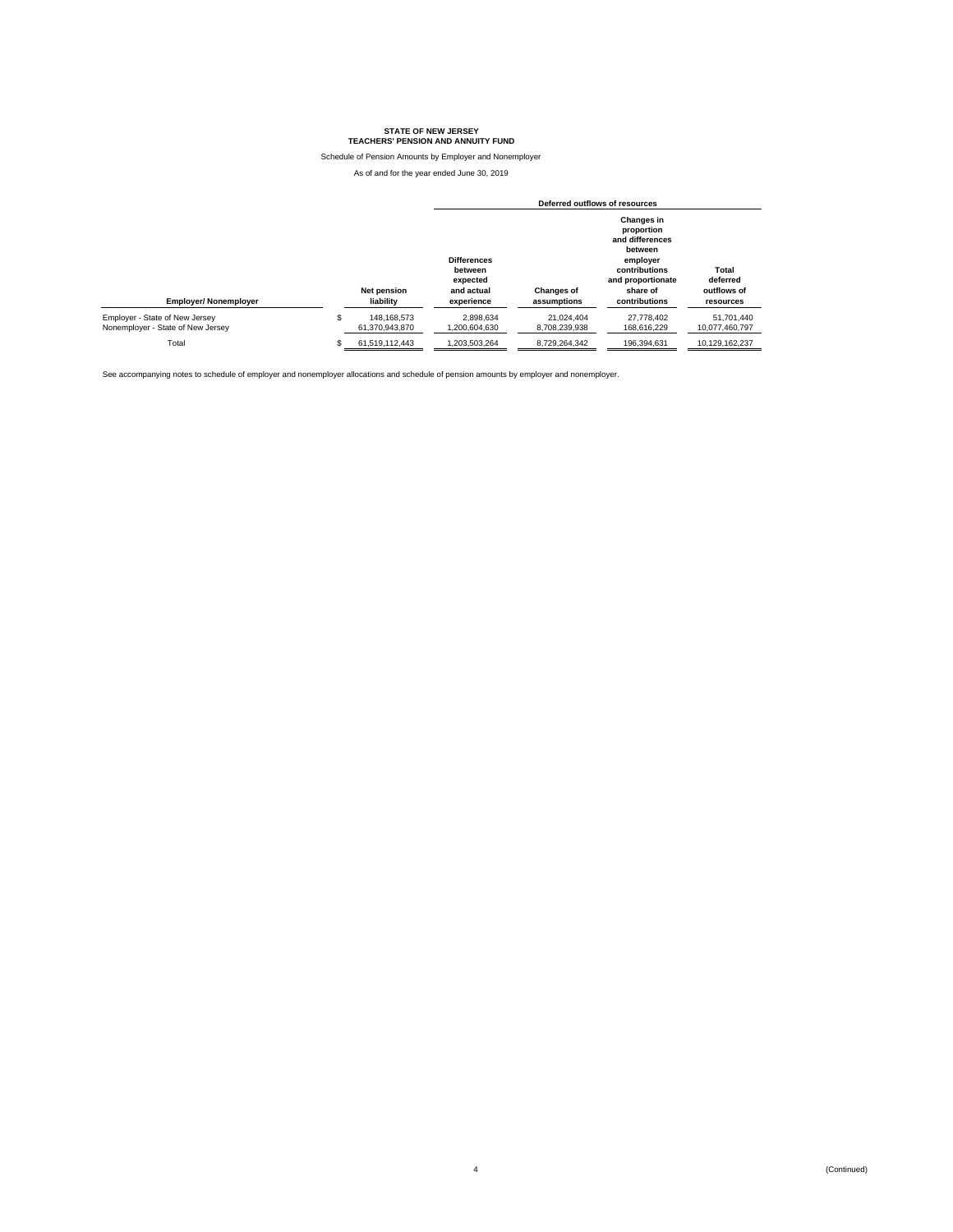Schedules of Pension Amounts by Employer and Nonemployer

| Deferred inflows of resources                                         |                                  |                                                                                                                  |                                                                                                                                              |                                              |                                                                   | <b>Pension expense</b>                                                                 |                                                             |                               |
|-----------------------------------------------------------------------|----------------------------------|------------------------------------------------------------------------------------------------------------------|----------------------------------------------------------------------------------------------------------------------------------------------|----------------------------------------------|-------------------------------------------------------------------|----------------------------------------------------------------------------------------|-------------------------------------------------------------|-------------------------------|
| <b>Differences</b><br>between<br>expected<br>and actual<br>experience | <b>Changes of</b><br>assumptions | Net difference<br>between<br>projected<br>and actual<br>investment<br>earnings on<br>pension plan<br>investments | <b>Changes in</b><br>proportion<br>and differences<br>between<br>employer<br>contributions<br>and proportionate<br>share of<br>contributions | Total<br>deferred<br>inflows of<br>resources | Proportionate<br>share of<br>allocable plan<br>pension<br>expense | Pension<br>expense related<br>to specific<br>liabilities of<br>individual<br>employers | <b>Net</b><br>amortization<br>from changes<br>in proportion | Total<br>pension<br>expense   |
| 513.839<br>212.830.472                                                | 41.337.344<br>17.121.794.092     | 393,475<br>162.976.201                                                                                           | 168.616.229<br>27,778,402                                                                                                                    | 210.860.887<br>17.525.379.167                | 8.739.379<br>3.619.822.314                                        | 300,112                                                                                | (22.068.726)<br>22,068,726                                  | (13,329,347)<br>3,642,191,152 |
| 213,344,311                                                           | 17, 163, 131, 436                | 163,369,676                                                                                                      | 196,394,631                                                                                                                                  | 17,736,240,054                               | 3,628,561,693                                                     | 300,112                                                                                |                                                             | 3,628,861,805                 |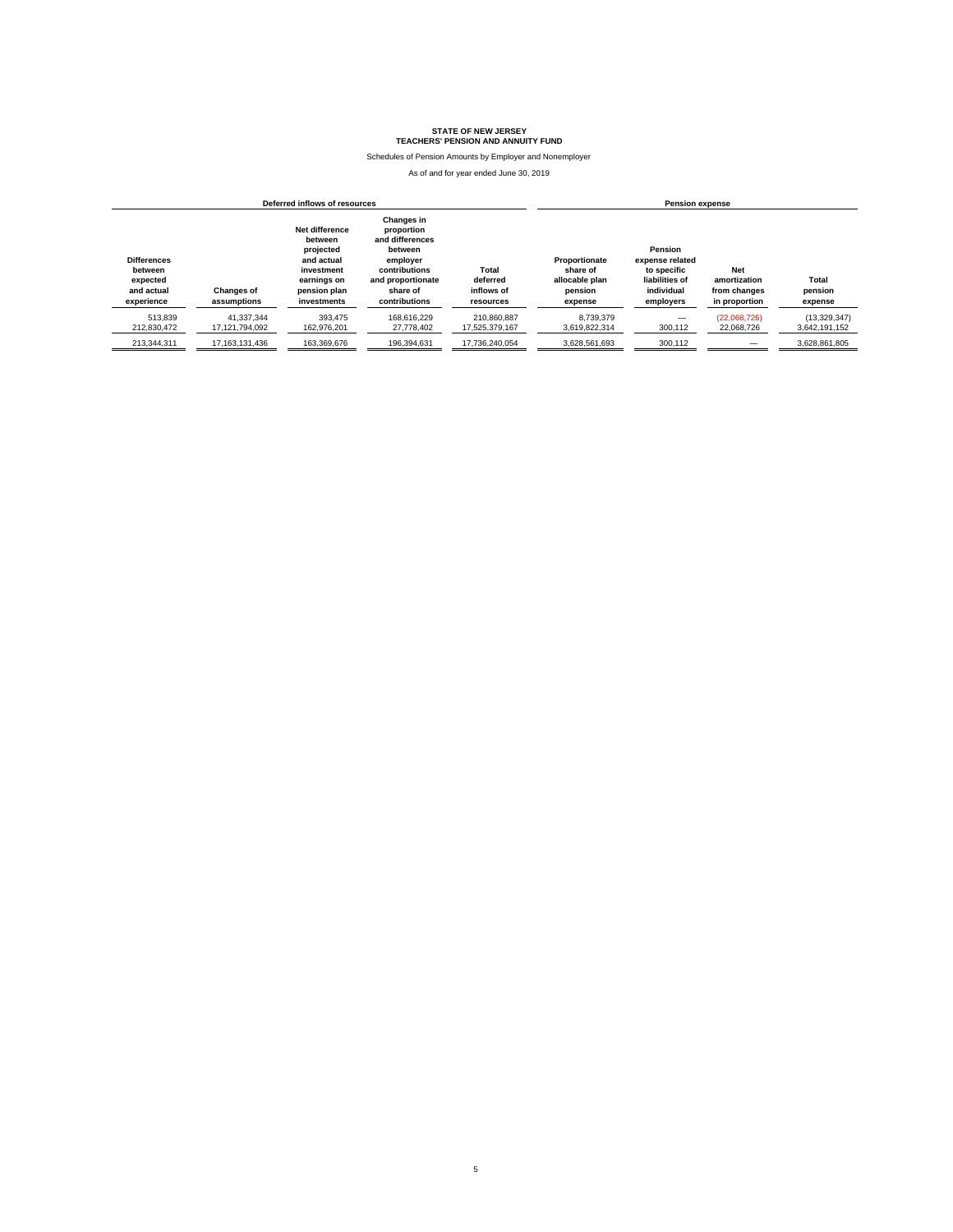Notes to Schedule of Employer and Nonemployer Allocations and Schedule of Pension Amounts by Employer and Nonemployer

June 30, 2019

### **(1) Plan Description**

The State of New Jersey, Teachers' Pension and Annuity Fund (TPAF) is a cost sharing multiple-employer defined benefit pension plan with a special-funding situation, by which the State of New Jersey (the State) is responsible to fund 100% of the employer contributions, excluding any local employer early retirement incentive (ERI) contributions. TPAF is administered by the State of New Jersey, Division of Pensions and Benefits (the Division). For additional information about TPAF, please refer to Division's Comprehensive Annual Financial Report (CAFR) which can be found at https://www.state.nj.us/treasury/pensions/annualreports.shtml.

The vesting and benefit provisions are set by N.J.S.A. 18A:66. TPAF provides retirement, death, and disability benefits. All benefits vest after ten years of service. Members are always fully vested for their own contributions and, after three years of service credit, become vested for 2% of related interest earned on the contributions. In the case of death before retirement, members' beneficiaries are entitled to full interest credited to the members' accounts.

The following represents the membership tiers for TPAF:

| Tier | <b>Definition</b>                                                                          |
|------|--------------------------------------------------------------------------------------------|
| 1    | Members who were enrolled prior to July 1, 2007                                            |
| 2    | Members who were eligible to enroll on or after July 1, 2007 and prior to November 2, 2008 |
| 3    | Members who were eligible to enroll on or after November 2, 2008 and prior to May 22, 2010 |
| 4    | Members who were eligible to enroll on or after May 22, 2010 and prior to June 28, 2011    |
| 5    | Members who were eligible to enroll on or after June 28, 2011                              |

Service retirement benefits of 1/55th of final average salary for each year of service credit is available to tiers 1 and 2 members upon reaching age 60 and to tier 3 members upon reaching age 62. Service retirement benefits of 1/60th of final average salary for each year of service credit is available to tier 4 members upon reaching age 62 and tier 5 members upon reaching age 65. Early retirement benefits are available to tiers 1 and 2 members before reaching age 60, tiers 3 and 4 with 25 years or more of service credit before age 62, and tier 5 before age 65 with 30 years or more of service credit. Benefits are reduced by a fraction of a percent for each month that a member retires prior to the retirement age for his/her respective tier. Deferred retirement is available to members who have at least 10 years of service credit and have not reached the service retirement age for the respective tier.

# **(2) Basis of Presentation**

The schedule of employer and nonemployer allocations and the schedule of pension amounts by employer and nonemployer (collectively, the Schedules) present amounts that are considered elements of the financial statements of TPAF and the State as an employer/nonemployer entity. Accordingly, they do not purport to be a complete presentation of the financial position or changes in financial position of TPAF or the State. The accompanying Schedules were prepared in accordance with U.S. generally accepted accounting principles. Such preparation requires management of TPAF to make a number of estimates and assumptions relating to the reported amounts. Due to the inherent nature of these estimates, actual results could differ from those estimates.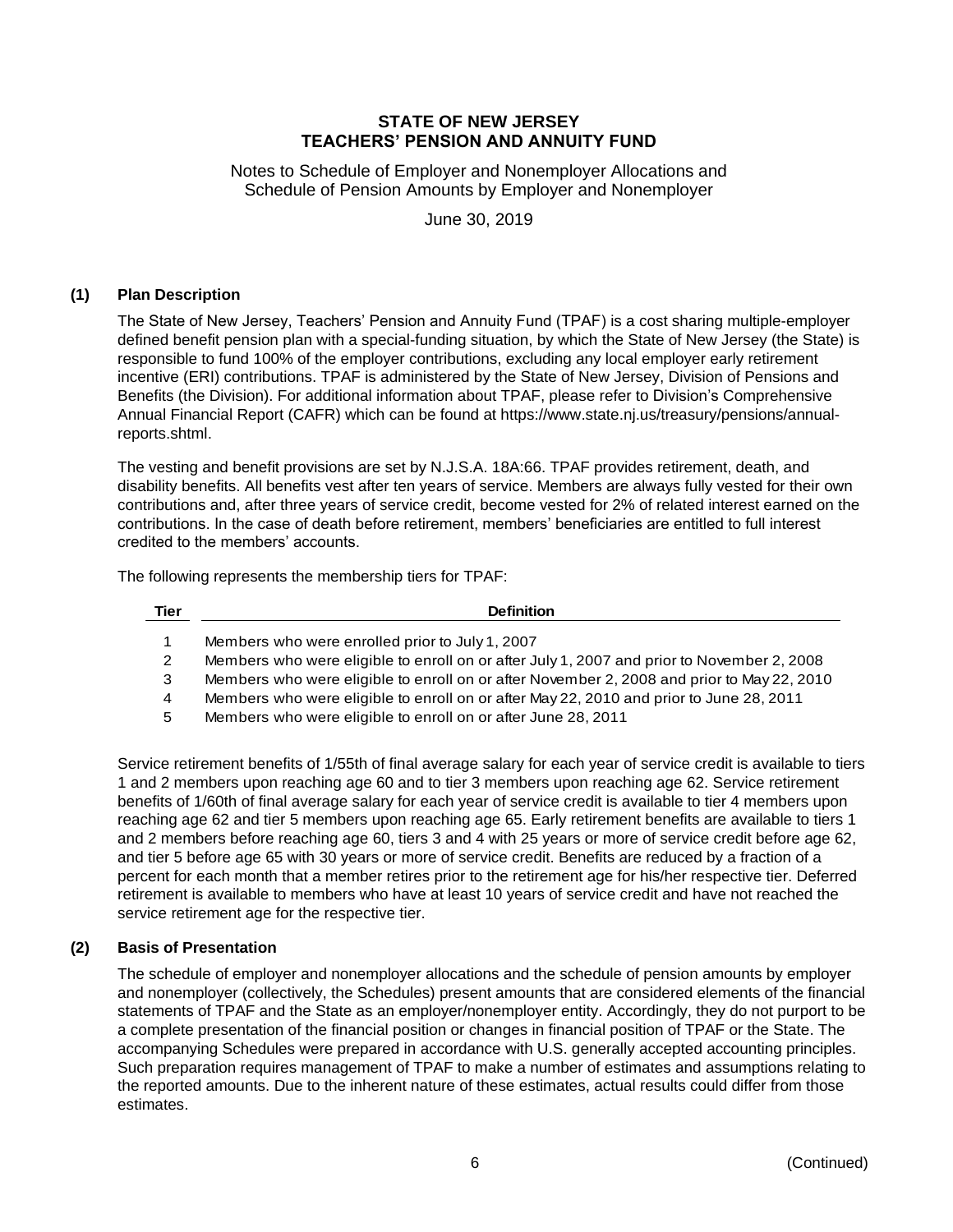Notes to Schedule of Employer and Nonemployer Allocations and Schedule of Pension Amounts by Employer and Nonemployer

June 30, 2019

### **(3) Allocation Methodology**

GASB Statement No. 68, *Accounting and Financial Reporting for Pensions*, requires participating employers in TPAF to recognize their proportionate share of the collective net pension liability, collective deferred outflows of resources, collective deferred inflows of resources, and collective pension expense. The employer and nonemployer allocation percentages presented in the schedule of employer and nonemployer allocations and applied to, presented in the schedule of pension amounts by employer and nonemployer are based on the ratio of the State's actual contributions made as an employer and nonemployer adjusted for unpaid early retirement incentives to total contributions to TPAF during the year ended June 30, 2019. Employer and nonemployer allocation percentages have been rounded for presentation purposes, therefore amounts presented in the schedule of pension amounts by employer and nonemployer may result in immaterial differences.

The contribution policy for TPAF is set by N.J.S.A 18A:66 and requires contributions by active members and contributing employers. State legislation has modified the amount that is contributed by the State. The State's pension contribution is based on an actuarially determined amount, which includes the employer portion of the normal cost and an amortization of the unfunded accrued liability. For fiscal year 2019, the State's pension contribution was less than the actuarial determined amount.

### **(4) Special Funding Situation**

The employer contributions for local participating employers are legally required to be funded by the State in accordance with N.J.S.A 18:66-33. Therefore, these local participating employers are considered to be in a special funding situation as defined by GASB Statement No. 68 and the State is treated as a nonemployer contributing entity. Since the local participating employers do not contribute directly to the plan (except for employer specific financed amounts), there is no net pension liability or deferred outflows or inflows to report in the financial statements of the local participating employers. However, the notes to the financial statements of the local participating employers must disclose the portion of the nonemployer contributing entities' total proportionate share of the net pension liability that is associated with the local participating employer. In addition, each local participating employer must recognize pension expense associated with the employer as well as revenue in an amount equal to the nonemployer contributing entities' total proportionate share of the collective pension expense associated with the local participating employer.

# **(5) Collective Net Pension Liability**

# *Components of Net Pension Liability*

The components of the net pension liability of the State as of June 30, 2019 are as follows:

| Total pension liability<br>Plan fiduciary net position                           | S | 84,215,846,719<br>22,696,734,276 |
|----------------------------------------------------------------------------------|---|----------------------------------|
| Net pension liability                                                            | S | 61,519,112,443                   |
| Plan fiduciary net position<br>as a percentage of the<br>total pension liability |   | 26.95%                           |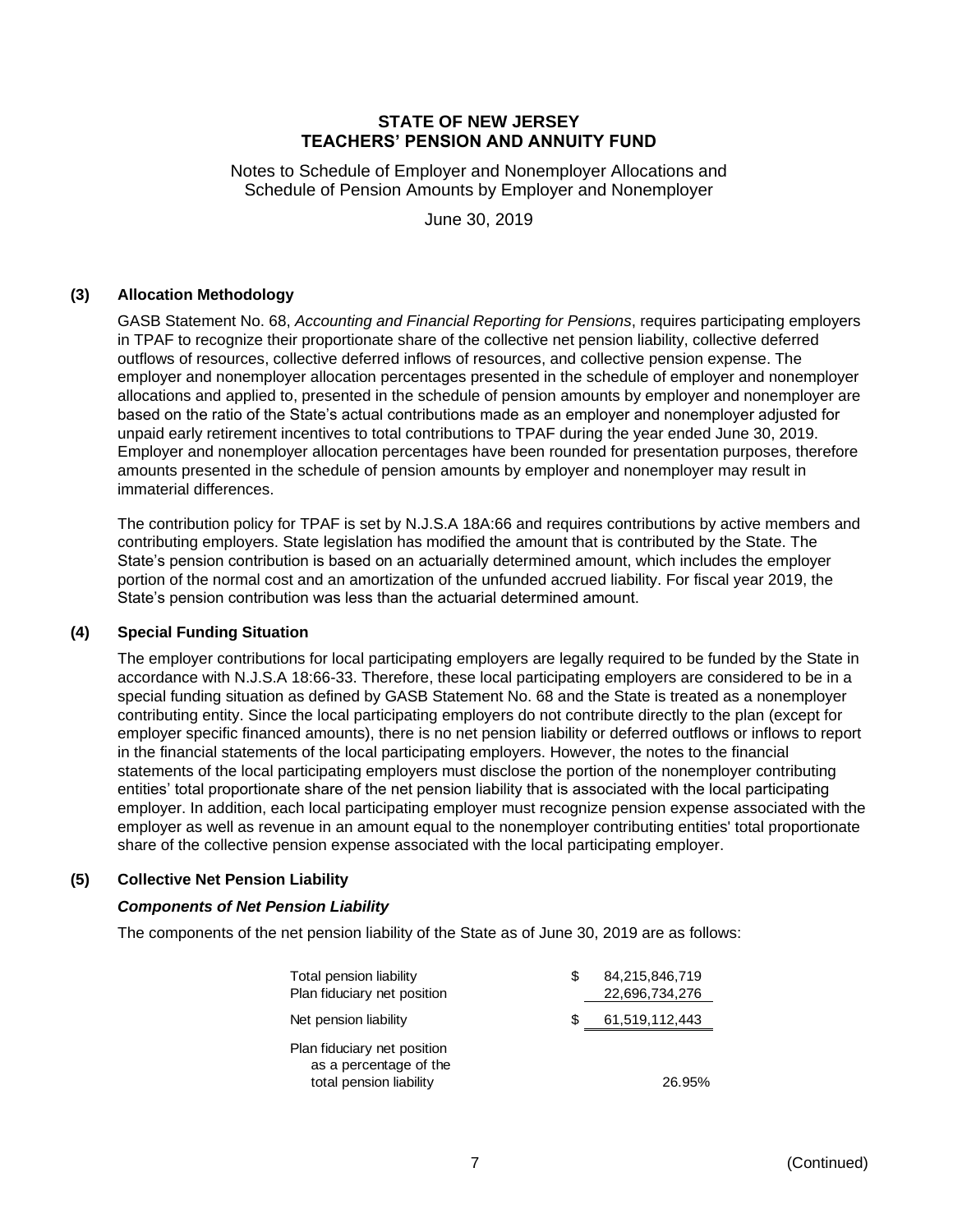Notes to Schedule of Employer and Nonemployer Allocations and Schedule of Pension Amounts by Employer and Nonemployer

June 30, 2019

The total pension liability for the June 30, 2019 measurement date was determined by an actuarial valuation as of July 1, 2018, which was rolled forward to June 30, 2019. This actuarial valuation used the following actuarial assumptions, applied to all periods in the measurement:

| Inflation rate:<br>Price<br>Wage  | 2.75%<br>3.25%                                 |
|-----------------------------------|------------------------------------------------|
| Salary increases:<br>Through 2026 | $1.55\% - 4.45\%$<br>based on years of service |
| Thereafter                        | $2.75\% - 5.65\%$<br>based on years of service |

Investment rate of return 1.00%

Pre-retirement mortality rates were based on the Pub-2010 Teachers Above-Median Income Employee mortality table with a 93.9% adjustment for males and 85.3% adjustment for females, and with future improvement from the base year of 2010 on a generational basis. Post-retirement mortality rates were based on the Pub-2010 Teachers Above-Median Income Healthy Retiree mortality table with a 114.7% adjustment for males and 99.6% adjustment for females, and with future improvement from the base year of 2010 on a generational basis. Disability mortality rates were based on the Pub-2010 Non-Safety Disabled Retiree mortality table with a 106.3% adjustment for males and 100.3% adjustment for females, and with future improvement from the base year of 2010 on a generational basis. Mortality improvement is based on Scale MP-2019.

The actuarial assumptions used in the July 1, 2018 valuation were based on the results of an actuarial experience study for the period July 1, 2015 to June 30, 2018.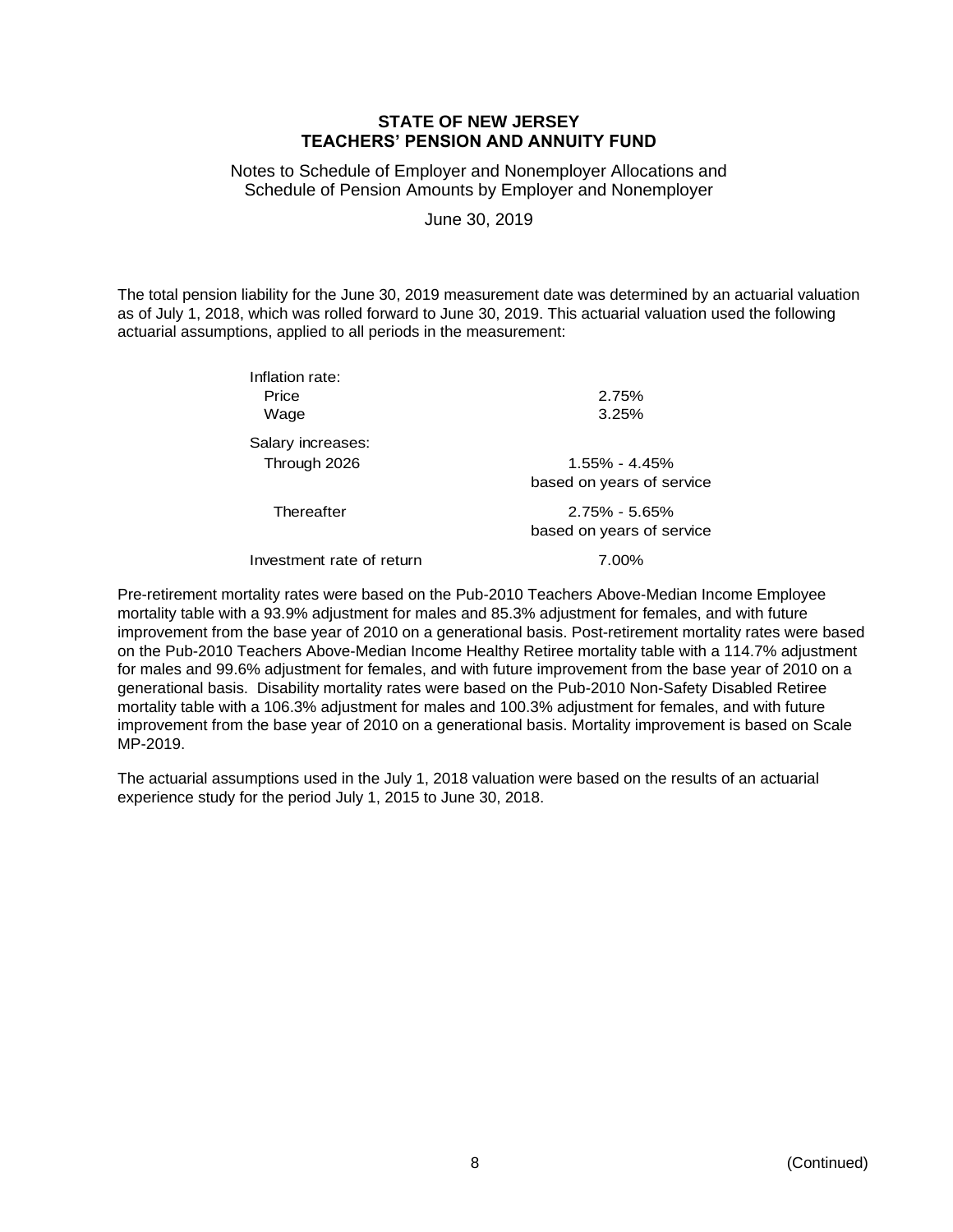Notes to Schedule of Employer and Nonemployer Allocations and Schedule of Pension Amounts by Employer and Nonemployer

June 30, 2019

### *Long-Term Expected Rate of Return*

In accordance with State statute, the long-term expected rate of return on plan investments (7.00% at June 30, 2019) is determined by the State Treasurer, after consultation with the Directors of the Division of Investment and Division of Pensions and Benefits, the board of trustees and the actuaries. The long-term expected rate of return was determined using a building block method in which best-estimate ranges of expected future real rates of return (expected returns, net of pension plan investment expense and inflation) are developed for each major asset class. These ranges are combined to produce the long-term expected rate of return by weighting the expected future real rates of return by the target asset allocation percentage and by adding expected inflation. Best estimates of arithmetic real rates of return for each major asset class included in TPAF's target asset allocation as of June 30, 2019 are summarized in the following table:

| <b>Asset Class</b>                | <b>Target</b><br><b>Allocation</b> | Long-Term<br><b>Expected Real</b><br>Rate of<br><b>Return</b> |
|-----------------------------------|------------------------------------|---------------------------------------------------------------|
| <b>Risk Mitigation Strategies</b> | $3.00\%$                           | 4.67%                                                         |
| Cash Equivalents                  | 5.00%                              | 2.00%                                                         |
| U.S. Treasuries                   | 5.00%                              | 2.68%                                                         |
| Investment Grade Credit           | 10.00%                             | 4.25%                                                         |
| High Yield                        | 2.00%                              | 5.37%                                                         |
| <b>Private Credit</b>             | 6.00%                              | 7.92%                                                         |
| Real Assets                       | 2.50%                              | 9.31%                                                         |
| <b>Real Estate</b>                | 7.50%                              | 8.33%                                                         |
| US Equity                         | 28.00%                             | 8.26%                                                         |
| Non-U.S. Developed Markets Equity | 12.50%                             | $9.00\%$                                                      |
| <b>Emerging Markets Equity</b>    | 6.50%                              | 11.37%                                                        |
| <b>Private Equity</b>             | 12.00%                             | 10.85%                                                        |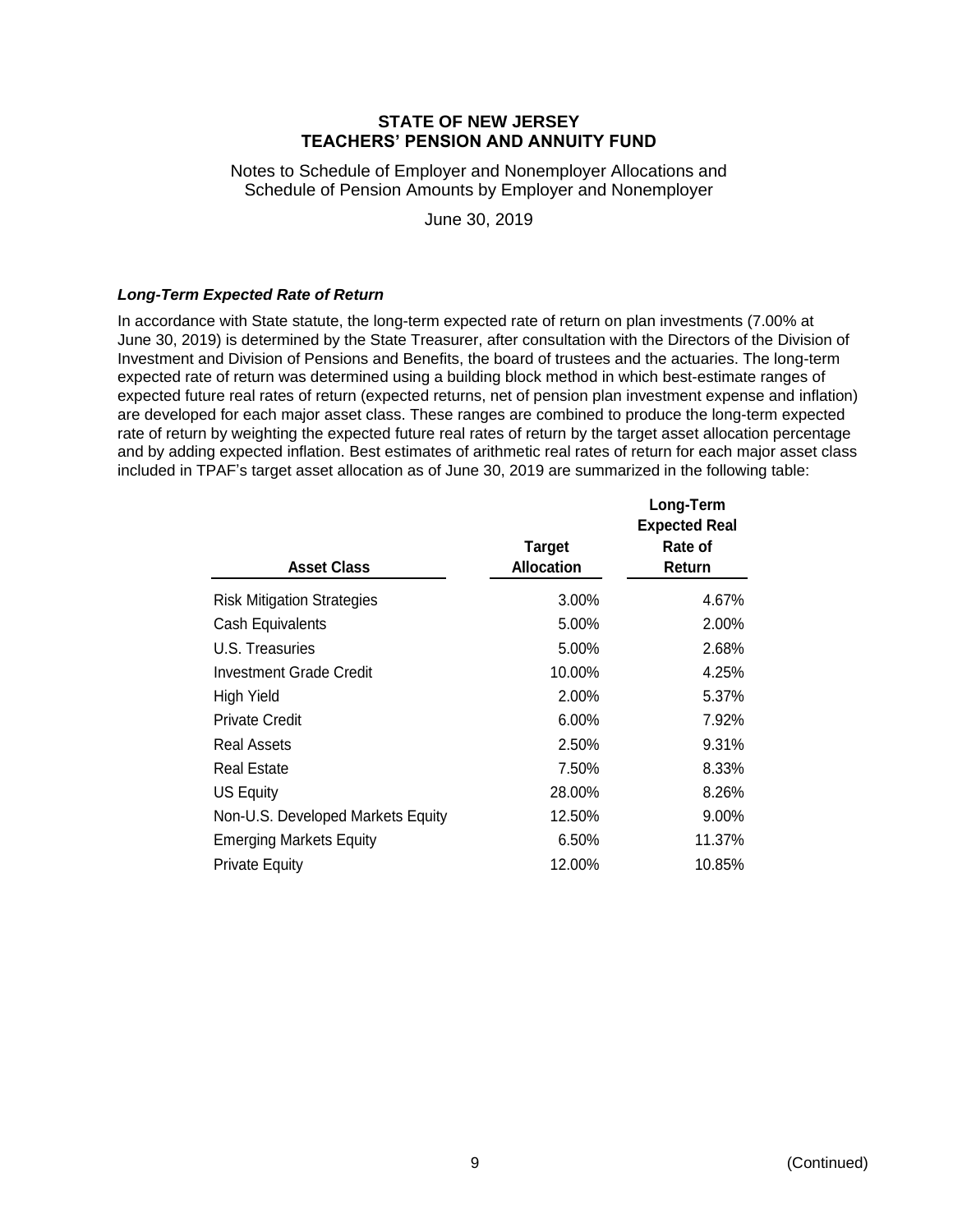Notes to Schedule of Employer and Nonemployer Allocations and Schedule of Pension Amounts by Employer and Nonemployer

June 30, 2019

### *Discount Rate*

The discount rate used to measure the total pension liability was 5.60% as of June 30, 2019. This single blended discount rate was based on the long-term expected rate of return on pension plan investments of 7.00% and a municipal bond rate of 3.50% as of June 30, 2019 based on the Bond Buyer Go 20-Bond Municipal Bond Index, which includes tax-exempt general obligation municipal bonds with an average rating of AA/Aa or higher. The projection of cash flows used to determine the discount rate assumed that contributions from plan members will be made at the current member contribution rates and that contributions from employers will be based on 70% of the actuarially determined contributions for the State. Based on those assumptions, the plan's fiduciary net position was projected to be available to make projected future benefit payments of current plan members through 2054. Therefore, the long-term expected rate of return on plan investments was applied to projected benefit payments through 2054 and the municipal bond rate was applied to projected benefit payments after that date in determining the total pension liability.

### *Sensitivity of the Net Pension Liability to Changes in the Discount Rate*

The following presents the net pension liability of the State as of June 30, 2019 calculated using the discount rate as disclosed above as well as what the State's net pension liability would be if it was calculated using a discount rate that is 1-percentage point lower or 1-percentage-point higher than the current rate:

|    |                    | At current     |                     |
|----|--------------------|----------------|---------------------|
|    | At $1\%$           | discount       | At $1\%$            |
|    | decrease $(4.60%)$ | rate (5.60%)   | increase $(6.60\%)$ |
| S. | 72,544,649,801     | 61,519,112,443 | 52,371,397,951      |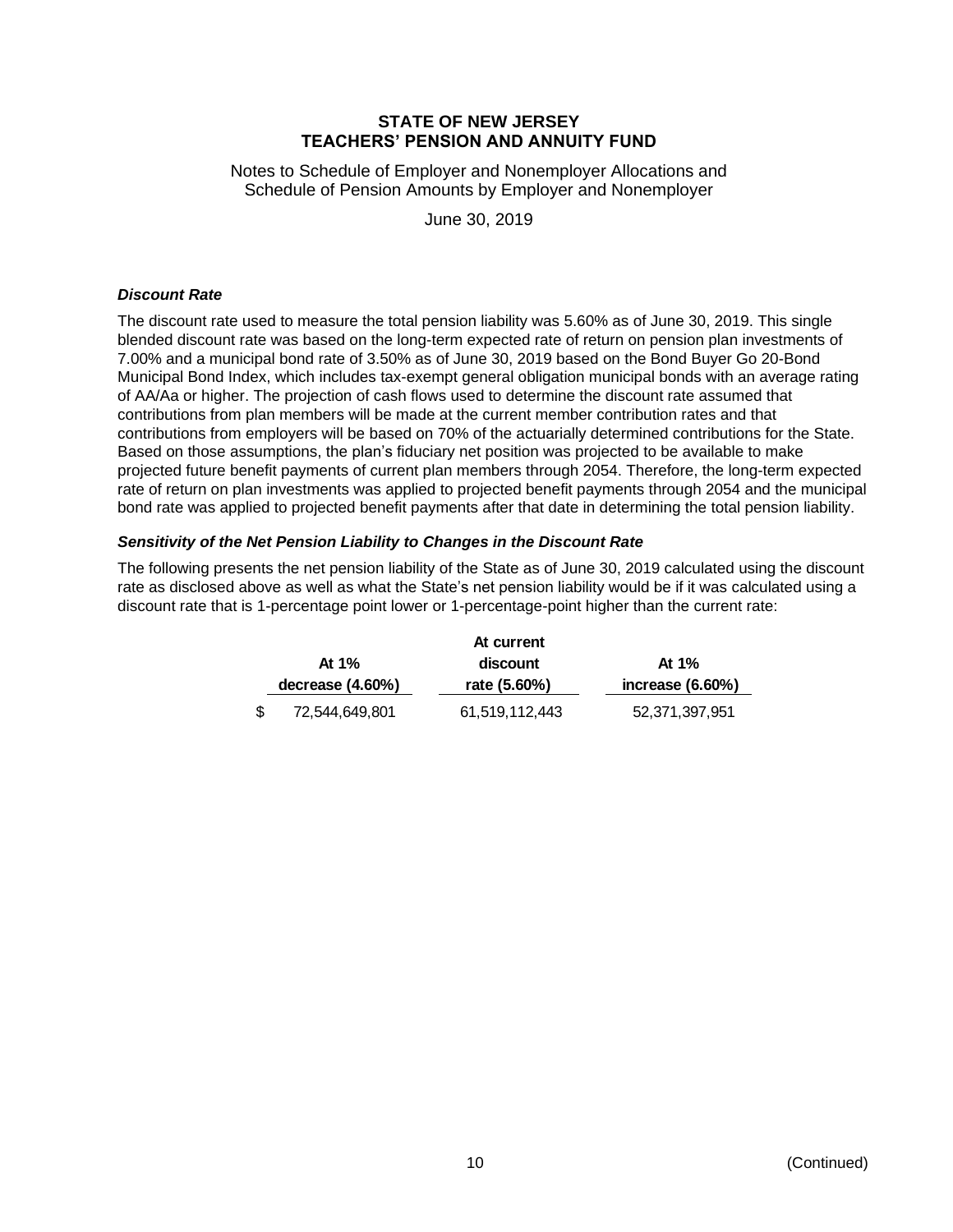Notes to Schedule of Employer and Nonemployer Allocations and Schedule of Pension Amounts by Employer and Nonemployer

June 30, 2019

### **(6) Collective Deferred Outflows of Resources and Deferred Inflows of Resources**

The following presents a summary of changes in the collective deferred outflows of resources and deferred inflows of resources (excluding employer specific amounts) for the year ended June 30, 2019:

|                                                                                                | Year of<br>deferral                  | Amortization<br>period                              | <b>Beginning</b><br>of year<br>balance                         | <b>Additions</b> | <b>Deductions</b>                                                               | End<br>of year<br>balance                                        |
|------------------------------------------------------------------------------------------------|--------------------------------------|-----------------------------------------------------|----------------------------------------------------------------|------------------|---------------------------------------------------------------------------------|------------------------------------------------------------------|
| <b>Deferred Outflows of Resources:</b>                                                         |                                      |                                                     |                                                                |                  |                                                                                 |                                                                  |
| Differences between expected<br>and actual experience                                          | 2015<br>2017<br>2018                 | 8.30 years<br>8.30 years<br>8.29 years              | \$<br>189,214,650<br>179,419,108<br>1,051,605,259              |                  | 44,003,407<br>28,479,224<br>144,253,122                                         | 145,211,243<br>150,939,884<br>907,352,137                        |
| Subtotal                                                                                       |                                      |                                                     | 1,420,239,017                                                  |                  | 216,735,753                                                                     | 1,203,503,264                                                    |
| Changes of assumptions                                                                         | 2014<br>2015<br>2016                 | 8.50 years<br>8.30 years<br>8.30 years              | 1,076,424,469<br>3,063,649,492<br>6,913,685,892                |                  | 307,549,848<br>712,476,627<br>1,304,469,036                                     | 768,874,621<br>2,351,172,865<br>5,609,216,856                    |
| Subtotal                                                                                       |                                      |                                                     | 11,053,759,853                                                 |                  | 2,324,495,511                                                                   | 8,729,264,342                                                    |
| <b>Total Deferred Outflows</b>                                                                 |                                      |                                                     | \$<br>12,473,998,870                                           |                  | 2,541,231,264                                                                   | 9,932,767,606                                                    |
| <b>Deferred Inflows of Resources:</b>                                                          |                                      |                                                     |                                                                |                  |                                                                                 |                                                                  |
| Differences between expected<br>and actual experience                                          | 2014<br>2016<br>2019                 | 8.50 years<br>8.30 years<br>8.04 years              | \$<br>10,252,211<br>85,977,601                                 | 155,621,840      | 2,929,202<br>16,222,189<br>19,355,950                                           | 7,323,009<br>69,755,412<br>136,265,890                           |
| Subtotal                                                                                       |                                      |                                                     | 96,229,812                                                     | 155,621,840      | 38,507,341                                                                      | 213,344,311                                                      |
| Changes of assumptions                                                                         | 2017<br>2018<br>2019                 | 8.30 years<br>8.29 years<br>8.04 years              | 10,084,192,916<br>5,994,557,085                                | 4,005,548,119    | 1,600,665,542<br>822,298,640<br>498,202,502                                     | 8,483,527,374<br>5,172,258,445<br>3,507,345,617                  |
| Subtotal                                                                                       |                                      |                                                     | 16,078,750,001                                                 | 4,005,548,119    | 2,921,166,684                                                                   | 17, 163, 131, 436                                                |
| Differences between projected<br>and actual investment earnings<br>on pension plan investments | 2015<br>2016<br>2017<br>2018<br>2019 | 5 years<br>5 years<br>5 years<br>5 years<br>5 years | (192, 642, 062)<br>(863,710,385)<br>678,024,787<br>384,121,486 | (181, 103, 464)  | (192, 642, 062)<br>(431.855.193)<br>226,008,263<br>96,030,371<br>(36, 220, 693) | (431, 855, 192)<br>452,016,524<br>288,091,115<br>(144, 882, 771) |
| Subtotal                                                                                       |                                      |                                                     | 5,793,826                                                      | (181, 103, 464)  | (338, 679, 314)                                                                 | 163,369,676                                                      |
| <b>Total Deferred Inflows</b>                                                                  |                                      |                                                     | \$<br>16,180,773,639                                           | 3,980,066,495    | 2,620,994,711                                                                   | 17,539,845,423                                                   |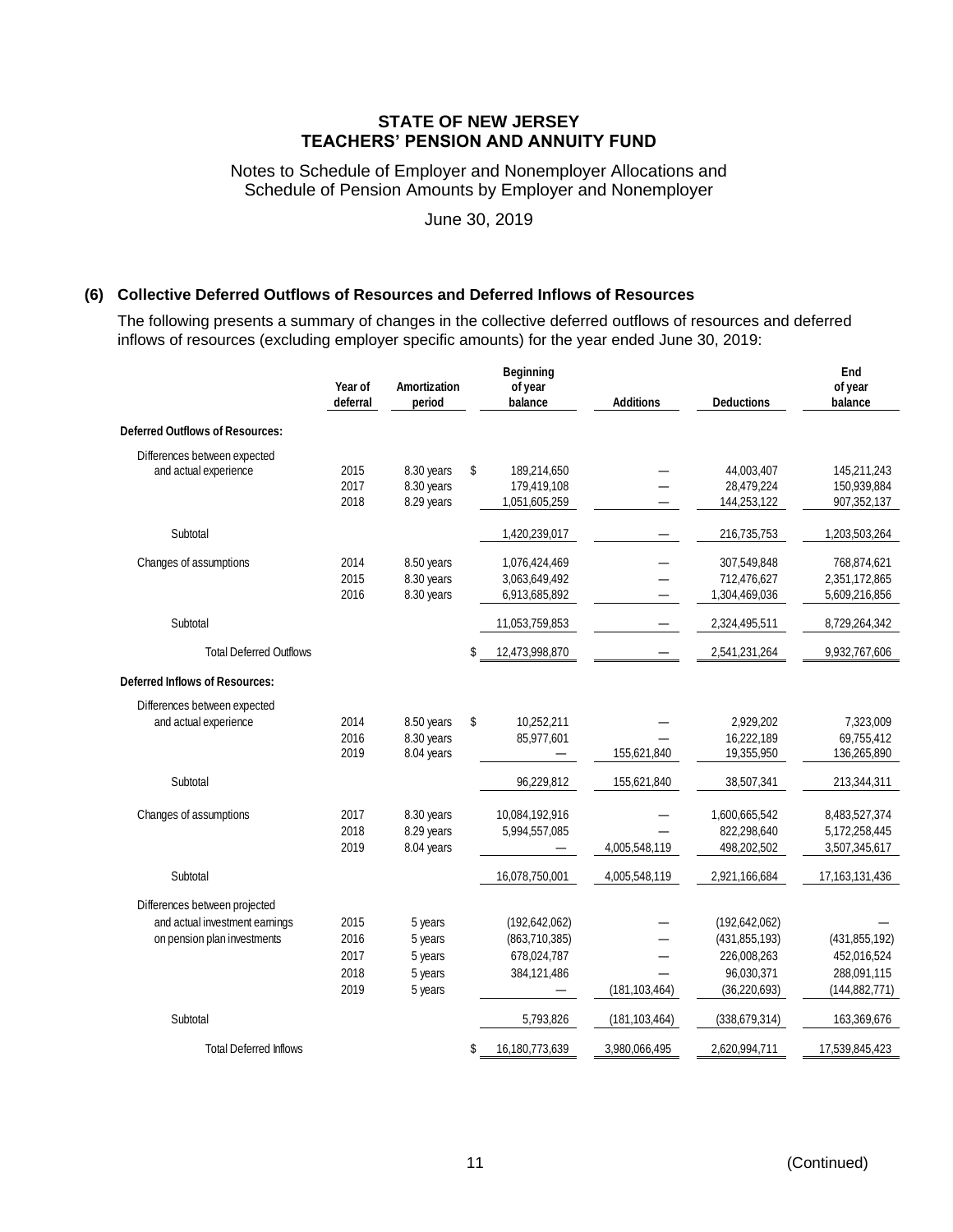Notes to Schedule of Employer and Nonemployer Allocations and Schedule of Pension Amounts by Employer and Nonemployer

June 30, 2019

Amounts reported as deferred outflows of resources and deferred inflows of resources (excluding employer specific amounts) related to pensions will be recognized in pension expense as follows:

| Year ending June 30: |                       |
|----------------------|-----------------------|
| 2020                 | \$<br>(272, 405, 510) |
| 2021                 | (704, 260, 700)       |
| 2022                 | (630, 562, 767)       |
| 2023                 | (1,216,378,743)       |
| 2024                 | (2,381,316,232)       |
| Thereafter           | (2,402,153,865)       |
| Total                | (7,607,077,817)       |

# **(7) Pension Expense**

The components of allocable pension expense, which exclude pension expense related to specific liabilities of individual employers, for the year ending June 30, 2019 are as follows:

| Service cost                                                            | \$ | 1,882,081,572   |
|-------------------------------------------------------------------------|----|-----------------|
| Interest on total pension liability                                     |    | 4,201,672,382   |
| Member contributions                                                    |    | (846, 166, 328) |
| Administrative expense                                                  |    | 13,922,385      |
| Expected investment return net of investment expenses                   |    | (1,542,884,759) |
| Pension expense related to specific liabilities of individual employers |    | (300, 112)      |
| Recognition (amortization) of deferred inflows/outflows of resources:   |    |                 |
| Recognition of economic/demographic gains or losses                     |    | 178,228,412     |
| Recognition of assumption changes or inputs                             |    | (596,671,173)   |
| Recognition of investment gains or losses                               |    | 338,679,314     |
| Total pension expense                                                   | S  | 3,628,561,693   |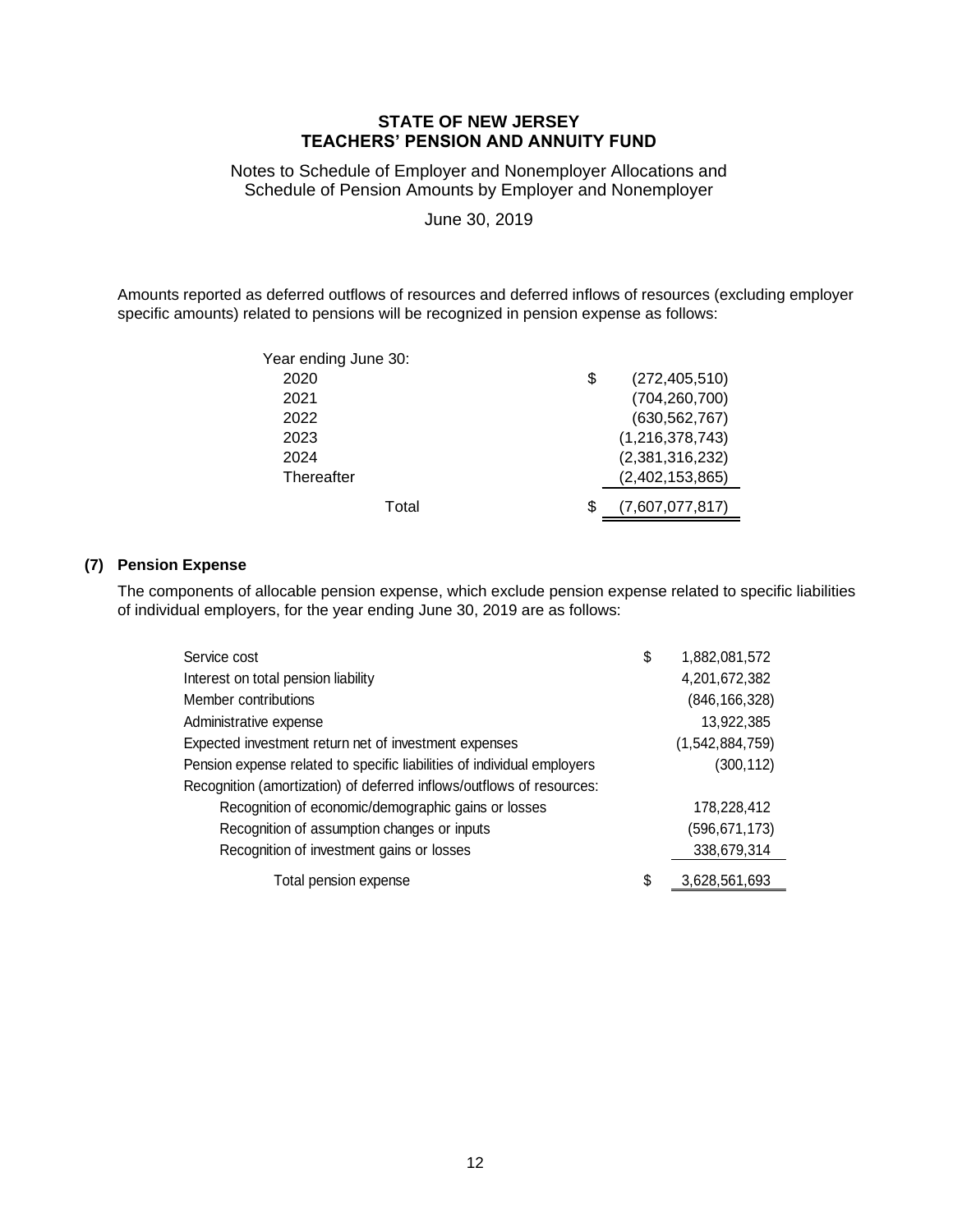Supplemental Schedule of Employer Special Funding Allocations (Unaudited)

| <b>Employer</b>                    | <b>Employer</b><br>number | County          | Nonemployer<br>contributions | <b>Employer</b><br>proportionate<br>share |
|------------------------------------|---------------------------|-----------------|------------------------------|-------------------------------------------|
| <b>KEAN UNIVERSITY</b>             | 90412                     | \$              | 164,536                      | 0.0081832550%                             |
| MONTCLAIR STATE UNIVERSITY         | 90414                     |                 | 96,378                       | 0.0047934158%                             |
| NEW JERSEY CITY UNIVERSITY         | 90411                     |                 | 256,344                      | 0.0127493526%                             |
| NJ INSTITUTE OF TECHNOLOGY         | 981                       |                 | 46,838                       | 0.0023295016%                             |
| ROWAN UNIVERSITY                   | 90410                     |                 | 39,507                       | 0.0019648879%                             |
| THE COLLEGE OF NEW JERSEY          | 90415                     |                 | 24,772                       | 0.0012320316%                             |
| WILLIAM PATERSON UNIV OF NJ        | 90413                     |                 | 115,933                      | 0.0057659677%                             |
| ABSECON BD OF ED                   | 1020                      | <b>ATLANTIC</b> | 1,113,713                    | 0.0553909190%                             |
| ATLANTIC CITY BD OF ED             | 1000                      | <b>ATLANTIC</b> | 11,664,506                   | 0.5801382657%                             |
| ATLANTIC CITY COMMUNITY CHARTER    | 1099                      | <b>ATLANTIC</b> | 289,634                      | 0.0144050519%                             |
| ATLANTIC CO SPECIAL SERVICES       | 1098                      | <b>ATLANTIC</b> | 1,421,850                    | 0.0707162292%                             |
| ATLANTIC CO VOCATIONAL SCHOOLS     | 969                       | <b>ATLANTIC</b> | 1,724,848                    | 0.0857859370%                             |
| BRIGANTINE CITY BD OF ED           | 1094                      | <b>ATLANTIC</b> | 1,328,627                    | 0.0660797440%                             |
| BUENA REGIONAL SCHOOL DIST         | 1081                      | <b>ATLANTIC</b> | 2,867,178                    | 0.1426001172%                             |
| EGG HARBOR CITY BD OF ED           | 1030                      | <b>ATLANTIC</b> | 772,632                      | 0.0384271086%                             |
| EGG HARBOR TWP BD OF ED            | 1083                      | <b>ATLANTIC</b> | 10,070,606                   | 0.5008651208%                             |
| ESTELL MANOR BD OF ED              | 1084                      | <b>ATLANTIC</b> | 254,440                      | 0.0126546574%                             |
| FOLSOM BOROUGH BD OF ED            | 1085                      | <b>ATLANTIC</b> | 522,375                      | 0.0259804824%                             |
| GALLOWAY TOWNSHIP BD OF ED         | 1086                      | <b>ATLANTIC</b> | 5,013,462                    | 0.2493462997%                             |
| <b>GREATER EGG HARBOR REGIONAL</b> | 1097                      | <b>ATLANTIC</b> | 4,751,489                    | 0.2363169874%                             |
| HAMILTON TWP BD ED (ATLANTIC)      | 1087                      | <b>ATLANTIC</b> | 3,642,971                    | 0.1811844546%                             |
| HAMMONTON TOWN BD OF ED            | 1040                      | <b>ATLANTIC</b> | 3,995,833                    | 0.1987341324%                             |
| INTERN.ACAD OF ATLANT.CITY C/S     | 1100                      | <b>ATLANTIC</b> | 224,766                      | 0.0111788043%                             |
| LINWOOD BD OF ED                   | 1050                      | <b>ATLANTIC</b> | 1,147,225                    | 0.0570576537%                             |
| MAINLAND REGIONAL H S              | 1096                      | <b>ATLANTIC</b> | 2,200,584                    | 0.1094468098%                             |
| MARGATE CITY BD OF ED              | 1060                      | <b>ATLANTIC</b> | 1,008,384                    | 0.0501523116%                             |
| MULLICA TWP BD OF ED               | 1088                      | <b>ATLANTIC</b> | 1,002,371                    | 0.0498532637%                             |
| NORTHFIELD BD OF ED                | 1089                      | <b>ATLANTIC</b> | 1,239,518                    | 0.0616478601%                             |
| PLEASANTVILLE BD OF ED             | 1010                      | <b>ATLANTIC</b> | 5,825,056                    | 0.2897112049%                             |
| PORT REPUBLIC CITY BD OF ED        | 1091                      | <b>ATLANTIC</b> | 169,894                      | 0.0084497436%                             |
| SOMERS POINT CITY BD OF ED         | 1092                      | <b>ATLANTIC</b> | 1,419,061                    | 0.0705774920%                             |
| VENTNOR CITY BD OF ED              | 1070                      | <b>ATLANTIC</b> | 1,305,925                    | 0.0649506592%                             |
| WEYMOUTH TOWNSHIP BD OF ED         | 1093                      | <b>ATLANTIC</b> | 233,048                      | 0.0115907408%                             |
| ALLENDALE BORO BD OF ED            | 2021                      | <b>BERGEN</b>   | 1,342,155                    | 0.0667525521%                             |
| ALPINE BD OF ED                    | 2022                      | <b>BERGEN</b>   | 397,486                      | 0.0197691243%                             |
| BERGEN ARTS & SCIENCE CHRTR SCH    | 2098                      | <b>BERGEN</b>   | 878,450                      | 0.0436900236%                             |
| BERGEN CO BD OF SPECIAL SERVS      | 2001                      | <b>BERGEN</b>   | 5,874,091                    | 0.2921499664%                             |
| BERGEN CO VOCATIONAL SCHOOL        | 980                       | <b>BERGEN</b>   | 4,714,323                    | 0.2344685175%                             |
| BERGEN COMMUNITY COLLEGE           | 2030                      | <b>BERGEN</b>   | 29,112                       | 0.0014479168%                             |
| BERGENFIELD BD OF ED               | 2023                      | <b>BERGEN</b>   | 4,832,166                    | 0.2403294786%                             |
| BOGOTA BORO BD OF ED               | 2024                      | <b>BERGEN</b>   | 1,562,913                    | 0.0777320242%                             |
| CARLSTADT BOROUGH BD OF ED         | 2025                      | <b>BERGEN</b>   | 820,371                      | 0.0408014475%                             |
| CARLSTADT E.RUTHERFORD BD OF ED    | 2040                      | <b>BERGEN</b>   | 828,811                      | 0.0412211883%                             |
| <b>CLIFFSIDE PARK BD OF ED</b>     | 2026                      | <b>BERGEN</b>   | 3,930,610                    | 0.1954902878%                             |
| <b>CLOSTER BOARD OF EDUCATION</b>  | 2027                      | <b>BERGEN</b>   | 1,825,202                    | 0.0907770445%                             |
| CRESSKILL BD OF ED                 | 2028                      | <b>BERGEN</b>   | 2,763,741                    | 0.1374556084%                             |
| DEMAREST BORO BD OF ED             | 2029                      | <b>BERGEN</b>   | 1,092,898                    | 0.0543556843%                             |
| DUMONT BOROUGH BD OF ED            | 2031                      | <b>BERGEN</b>   | 3,575,437                    | 0.1778256337%                             |
| EAST RUTHERFORD BORO BD OF ED      | 2033                      | <b>BERGEN</b>   | 1,413,303                    | 0.0702911199%                             |
| EDGEWATER BORO BD OF ED            | 2034                      | <b>BERGEN</b>   | 982,122                      | 0.0488461642%                             |
| ELMWOOD PARK BOROUGH BD OF ED      | 2032                      | <b>BERGEN</b>   | 2,559,551                    | 0.1273001584%                             |
| EMERSON BOROUGH BD OF ED           | 2035                      | <b>BERGEN</b>   | 1,671,598                    | 0.0831375039%                             |
| ENGLEWOOD CITY BD OF ED            | 2036                      | <b>BERGEN</b>   | 5,244,289                    | 0.2608265379%                             |
| ENGLEWOOD CLIFFS BD OF ED          | 2037                      | <b>BERGEN</b>   | 873,282                      | 0.0434329796%                             |
| ENGLEWOOD ON THE PALISADES CHAR    | 6011                      | <b>BERGEN</b>   | 357,040                      | 0.0177575102%                             |
| FAIR LAWN BD OF ED                 | 2038                      | <b>BERGEN</b>   | 7,646,585                    | 0.3803055697%                             |
| FAIRVIEW BORO BD OF ED             | 2039                      | <b>BERGEN</b>   | 1,352,836                    | 0.0672837896%                             |
| FORT LEE BD OF ED                  | 2041                      | <b>BERGEN</b>   | 5,367,015                    | 0.2669303760%                             |
| FRANKLIN LAKES BD OF ED            | 2042                      | <b>BERGEN</b>   | 2,572,702                    | 0.1279542263%                             |
| <b>GARFIELD CITY BD OF ED</b>      | 2000                      | <b>BERGEN</b>   | 7,864,974                    | 0.3911672321%                             |
| GLEN ROCK BOROUGH BD OF ED         | 2043                      | <b>BERGEN</b>   | 3,814,182                    | 0.1896996647%                             |
| HACKENSACK CITY BD OF ED           | 2010                      | <b>BERGEN</b>   | 8,956,972                    | 0.4454781288%                             |
|                                    |                           |                 |                              |                                           |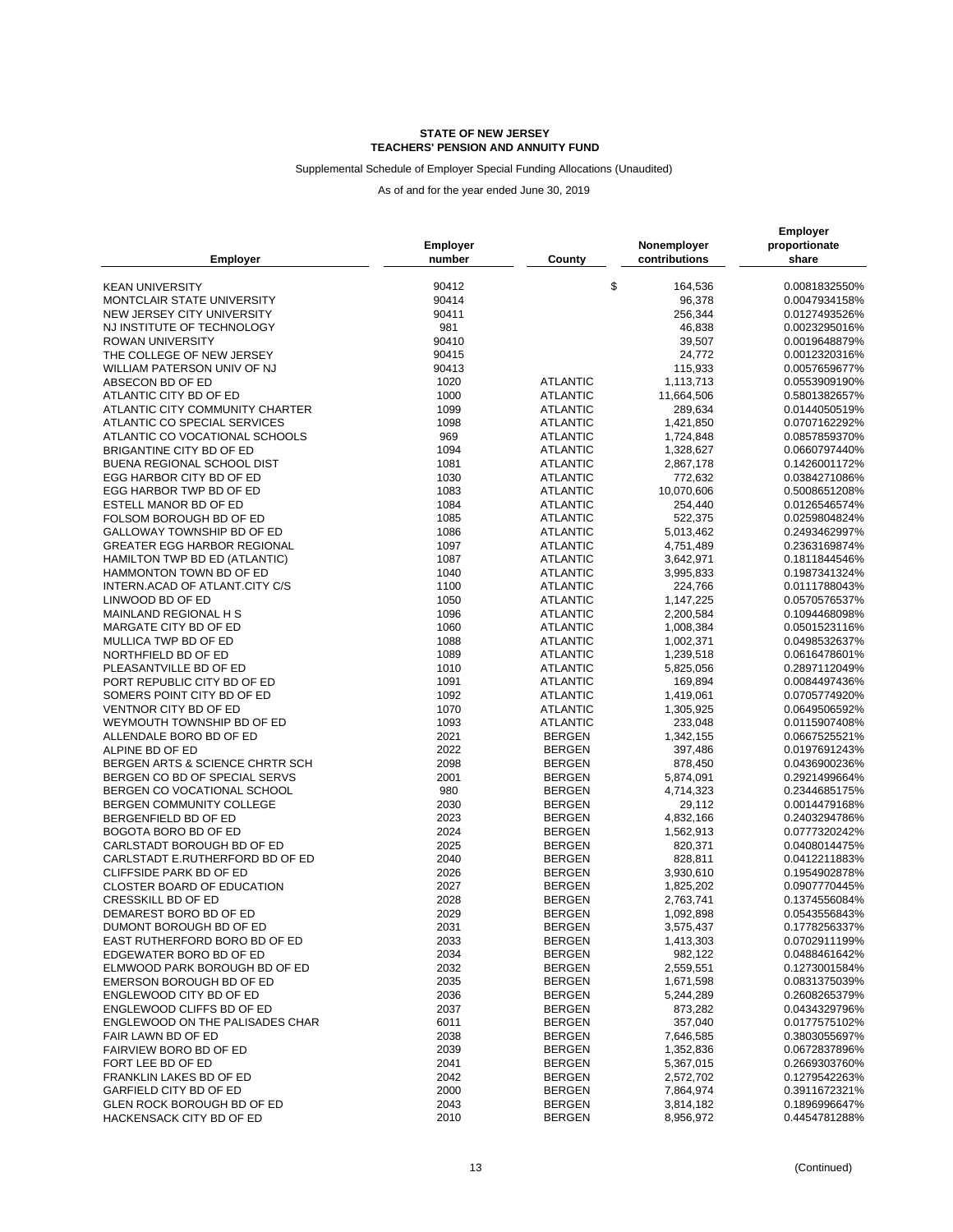Supplemental Schedule of Employer Special Funding Allocations (Unaudited)

| <b>Employer</b>                                    | Employer<br>number | County              | Nonemployer<br>contributions | <b>Employer</b><br>proportionate<br>share |
|----------------------------------------------------|--------------------|---------------------|------------------------------|-------------------------------------------|
| HARRINGTON PARK BD OF ED                           | 2044               | \$<br><b>BERGEN</b> | 953,750                      | 0.0474350816%                             |
| <b>HASBROUCK HEIGHTS BD OF ED</b>                  | 2045               | <b>BERGEN</b>       | 2,547,492                    | 0.1267004222%                             |
| <b>HAWORTH BOROUGH BD OF ED</b>                    | 2046               | <b>BERGEN</b>       | 700,961                      | 0.0348625431%                             |
| HILLSDALE BOROUGH BD OF ED                         | 2047               | <b>BERGEN</b>       | 1,935,902                    | 0.0962827868%                             |
| HO-HO-KUS BD OF ED                                 | 2048               | <b>BERGEN</b>       | 945,475                      | 0.0470235428%                             |
| LEONIA BOROUGH BD OF ED                            | 2051               | <b>BERGEN</b>       | 2,777,892                    | 0.1381594348%                             |
| LITTLE FERRY BD OF ED                              | 2052               | <b>BERGEN</b>       | 1,288,912                    | 0.0641044670%                             |
| LODI BD OF ED                                      | 2053               | <b>BERGEN</b>       | 3,821,441                    | 0.1900606994%                             |
| LYNDHURST TWP BD OF ED                             | 2055               | <b>BERGEN</b>       | 3,522,831                    | 0.1752092131%                             |
| MAHWAH BD OF ED                                    | 2049               | <b>BERGEN</b>       | 4,650,461                    | 0.2312923265%                             |
| MAYWOOD BD OF ED                                   | 2056               | <b>BERGEN</b>       | 1,098,202                    | 0.0546194390%                             |
| MIDLAND PARK BORO BD OF ED                         | 2057               | <b>BERGEN</b>       | 1,689,304                    | 0.0840181443%                             |
| MONTVALE BOROUGH BD OF ED                          | 2061               | <b>BERGEN</b>       | 1,445,897                    | 0.0719121723%                             |
| MOONACHIE BOROUGH BD OF ED                         | 2059               | <b>BERGEN</b>       | 429,897                      | 0.0213810799%                             |
| NEW MILFORD BD OF ED                               | 2062               | <b>BERGEN</b>       | 2,798,427                    | 0.1391807510%                             |
| NORTH ARLINGTON BD OF ED                           | 2063               | <b>BERGEN</b>       | 2,106,264                    | 0.1047557941%                             |
| NORTHERN HIGHLANDS REG H S                         | 2096               | <b>BERGEN</b>       |                              | 0.1189423263%                             |
|                                                    | 2060               | <b>BERGEN</b>       | 2,391,505                    |                                           |
| NORTHERN VALLEY REG H S DIST<br>NORTHVALE BD OF ED |                    |                     | 6,442,609                    | 0.3204254525%                             |
|                                                    | 2065               | <b>BERGEN</b>       | 795,969                      | 0.0395878082%                             |
| NORWOOD BD OF ED                                   | 2064               | <b>BERGEN</b>       | 784,016                      | 0.0389932914%                             |
| OAKLAND BD OF ED                                   | 2066               | <b>BERGEN</b>       | 2,521,702                    | 0.1254177374%                             |
| OLD TAPPAN BD OF ED                                | 2067               | <b>BERGEN</b>       | 1,162,777                    | 0.0578311220%                             |
| ORADELL BD OF ED                                   | 2068               | <b>BERGEN</b>       | 957,837                      | 0.0476383407%                             |
| PALISADES PARK BD OF ED                            | 2071               | <b>BERGEN</b>       | 2,303,004                    | 0.1145407150%                             |
| PARAMUS BD OF ED                                   | 2072               | <b>BERGEN</b>       | 6,090,015                    | 0.3028890470%                             |
| PARK RIDGE BORO BD OF ED                           | 2073               | <b>BERGEN</b>       | 2,388,702                    | 0.1188029429%                             |
| PASCACK VALLEY REG H S DIST                        | 2070               | <b>BERGEN</b>       | 4,009,921                    | 0.1994348271%                             |
| PATERSON ARTS & SCIENCE CH SCHL                    | 2099               | <b>BERGEN</b>       | 453,133                      | 0.0225367092%                             |
| RAMAPO INDIAN HILLS REG H S D                      | 2080               | <b>BERGEN</b>       | 3,611,771                    | 0.1796326962%                             |
| RAMSEY BOROUGH BD OF ED                            | 2074               | <b>BERGEN</b>       | 4,765,457                    | 0.2370116674%                             |
| RIDGEFIELD BORO BD OF ED                           | 2075               | <b>BERGEN</b>       | 3,275,288                    | 0.1628975959%                             |
| RIDGEFIELD PARK BD OF ED                           | 2069               | <b>BERGEN</b>       | 3,347,037                    | 0.1664660386%                             |
| RIDGEWOOD TWP BD OF ED                             | 2076               | <b>BERGEN</b>       | 8,895,962                    | 0.4424438067%                             |
| RIVER DELL REG SCHOOL DISTRICT                     | 2093               | <b>BERGEN</b>       | 2,895,863                    | 0.1440267586%                             |
| RIVER EDGE BORO BD OF ED                           | 2077               | <b>BERGEN</b>       | 1,545,760                    | 0.0768789225%                             |
| RIVER VALE TWP BD OF ED                            | 2078               | <b>BERGEN</b>       | 1,889,604                    | 0.0939801279%                             |
| ROCHELLE PARK TWP BD OF ED                         | 2058               | <b>BERGEN</b>       | 780,836                      | 0.0388351678%                             |
| ROCKLEIGH BOROUGH BOARD OF ED                      | 2095               | <b>BERGEN</b>       | 3,716                        | 0.0001848172%                             |
| RUTHERFORD BORO BD OF ED                           | 2079               | <b>BERGEN</b>       | 3,678,449                    | 0.1829489665%                             |
| SADDLE BROOK BD OF ED                              | 2082               | <b>BERGEN</b>       | 2,578,961                    | 0.1282655523%                             |
| SADDLE RIVER BD OF ED                              | 2081               | <b>BERGEN</b>       | 370,557                      | 0.0184297714%                             |
| SOUTH BERGEN JOINTURE COMM                         | 2097               | <b>BERGEN</b>       | 1,964,628                    | 0.0977114662%                             |
| SOUTH HACKENSACK BD OF ED                          | 2054               | <b>BERGEN</b>       | 376,165                      | 0.0187086873%                             |
| TEANECK BD OF ED                                   | 2083               | <b>BERGEN</b>       | 6,727,056                    | 0.3345724664%                             |
| TEANECK COMMUNITY CHARTER SCH                      | 2094               | <b>BERGEN</b>       | 415,415                      | 0.0206608000%                             |
| TENAFLY BD OF ED                                   | 2084               | <b>BERGEN</b>       | 5,770,487                    | 0.2869972060%                             |
| UPPER SADDLE RIVER BD OF ED                        | 2085               | <b>BERGEN</b>       | 1,847,948                    | 0.0919083164%                             |
| WALDWICK BORO BD OF ED                             | 2086               | <b>BERGEN</b>       | 2,524,206                    | 0.1255422578%                             |
| WALLINGTON BOROUGH BD OF ED                        | 2087               | <b>BERGEN</b>       | 1,514,765                    | 0.0753373544%                             |
| WESTWOOD REG SCH DISTRICT                          | 2088               | <b>BERGEN</b>       | 4,405,544                    | 0.2191112942%                             |
| WOODCLIFF LAKE BD OF ED                            | 2089               | <b>BERGEN</b>       | 1,244,016                    | 0.0618715495%                             |
| WOOD-RIDGE BD OF ED                                | 2091               | <b>BERGEN</b>       | 1,422,779                    | 0.0707624086%                             |
| WYCKOFF TOWNSHIP BD OF ED                          | 2092               | <b>BERGEN</b>       | 3,361,879                    | 0.1672042137%                             |
| BASS RIVER TWP BD OF ED                            | 3011               | <b>BURLINGTON</b>   | 195,343                      | 0.0097154281%                             |
| BENJAMIN BANNEKER PREP CH SCHL                     | 3058               | <b>BURLINGTON</b>   | 206,120                      | 0.0102514376%                             |
| BEVERLY CITY BD OF ED                              | 3012               | <b>BURLINGTON</b>   | 427,401                      | 0.0212569572%                             |
| BORDENTOWN REG SCH DISTRICT                        | 3001               | <b>BURLINGTON</b>   | 3,055,062                    | 0.1519445688%                             |
| BURLINGTON CITY BD OF ED                           | 3000               | <b>BURLINGTON</b>   | 2,969,161                    | 0.1476722500%                             |
| BURLINGTON CO BD SPCL SERVICES                     | 3003               | <b>BURLINGTON</b>   | 3,320,384                    | 0.1651404551%                             |
| BURLINGTON CO INSTITUTE OF TECH                    | 951                | <b>BURLINGTON</b>   | 2,468,585                    | 0.1227759156%                             |
| BURLINGTON TWP BD OF ED                            | 3014               | <b>BURLINGTON</b>   | 5,034,253                    | 0.2503803414%                             |
| CHESTERFIELD TWP BD OF ED                          | 3016               | <b>BURLINGTON</b>   | 814,464                      | 0.0405076688%                             |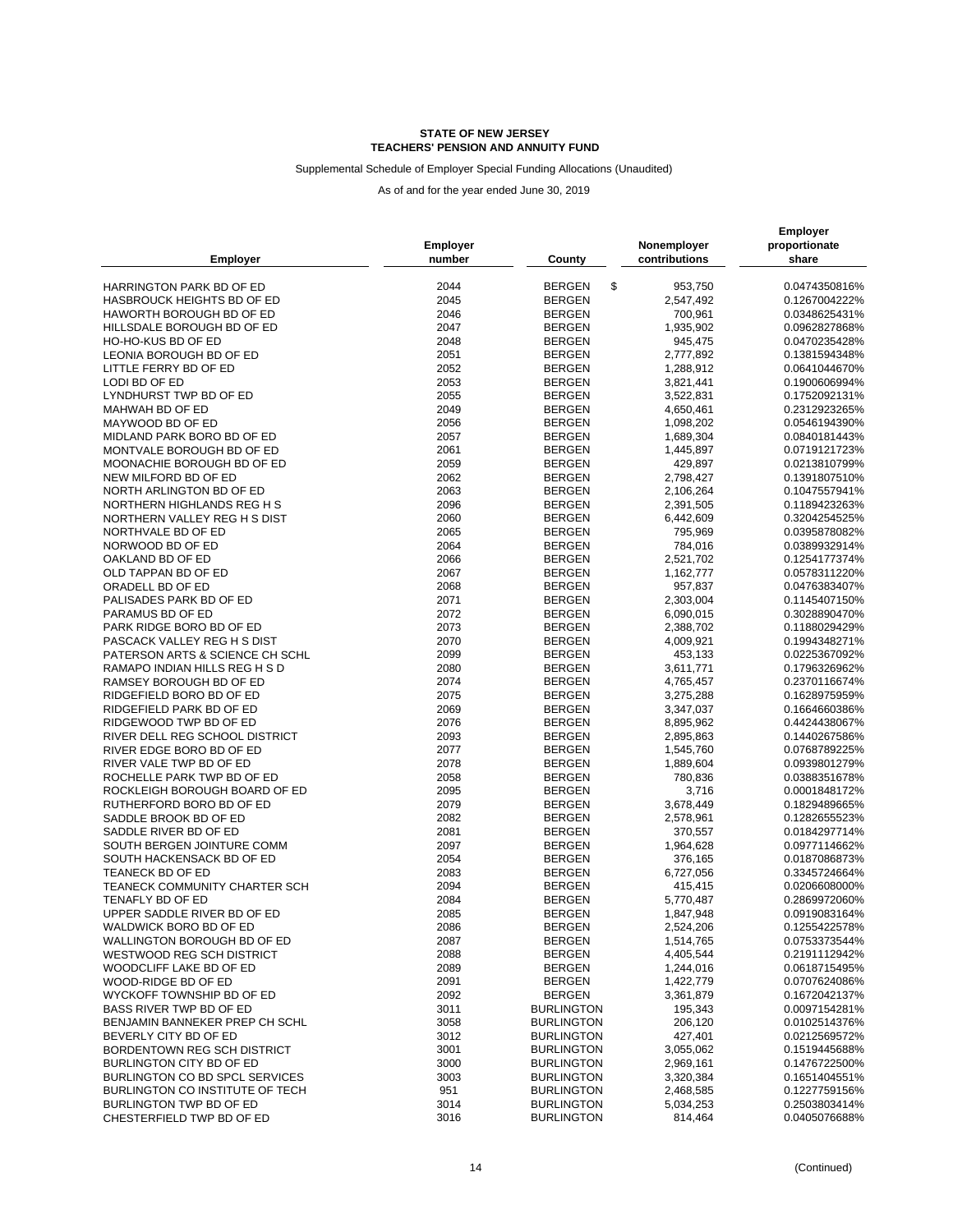### Supplemental Schedule of Employer Special Funding Allocations (Unaudited)

| CINNAMINSON TWP BD OF ED<br>3017<br>BURLINGTON \$<br>3,672,526<br>0.1826543426%<br>DELANCO TWP BD OF ED<br>3053<br><b>BURLINGTON</b><br>494,431<br>0.0245906752%<br>DELRAN TWP BD OF ED<br>3018<br><b>BURLINGTON</b><br>3,548,773<br>0.1764994536%<br>3019<br><b>BURLINGTON</b><br>796,971<br>0.0396376163%<br>EASTAMPTON TOWNSHIP BD OF ED<br>3021<br>EDGEWATER PARK TWP BD OF ED<br><b>BURLINGTON</b><br>1,107,298<br>0.0550718384%<br>3022<br>EVESHAM TWP BD OF ED<br><b>BURLINGTON</b><br>6,260,039<br>0.3113452528%<br>FLORENCE TOWNSHIP BD OF ED<br>3023<br><b>BURLINGTON</b><br>1,939,829<br>0.0964780925%<br>HAINESPORT TOWNSHIP BD OF ED<br>3024<br><b>BURLINGTON</b><br>816,555<br>0.0406116595%<br>LENAPE REGIONAL H S DISTRICT<br>3005<br><b>BURLINGTON</b><br>11,449,327<br>0.5694362679%<br>3025<br><b>BURLINGTON</b><br>0.0972017526%<br>LUMBERTON TWP BD OF ED<br>1,954,380<br>3026<br>MANSFIELD TWP BD ED (BURL)<br><b>BURLINGTON</b><br>832,064<br>0.0413829903%<br>3015<br><b>BURLINGTON</b><br>3,000,904<br>0.1492510002%<br>MAPLE SHADE BD OF ED<br>MEDFORD LAKES BORO BD OF ED<br>3030<br><b>BURLINGTON</b><br>690,846<br>0.0343594905%<br>MEDFORD TOWNSHIP BD OF ED<br>3027<br><b>BURLINGTON</b><br>3,943,780<br>0.1961453002%<br>3028<br><b>BURLINGTON</b><br>MOORESTOWN TOWNSHIP BD OF ED<br>6,103,219<br>0.3035457494%<br>MOUNT HOLLY TWP BD OF ED<br>3032<br><b>BURLINGTON</b><br>1,573,864<br>0.0782766831%<br>3029<br>MOUNT LAUREL TWP BD OF ED<br><b>BURLINGTON</b><br>0.2892187402%<br>5,815,154<br>3031<br><b>BURLINGTON</b><br>336,606<br>0.0167412145%<br>NEW HANOVER TWP BD OF ED<br>3033<br>NORTH HANOVER TOWNSHIP BD OF ED<br><b>BURLINGTON</b><br>1,834,623<br>0.0912455992%<br>NORTHERN BURLINGTON CO REG<br>3049<br><b>BURLINGTON</b><br>2,529,336<br>0.1257974129%<br>3034<br><b>BURLINGTON</b><br>PALMYRA BOROUGH BD OF ED<br>1,271,817<br>0.0632542484%<br>PEMBERTON TOWNSHIP BD OF ED<br>3036<br><b>BURLINGTON</b><br>0.4297202033%<br>8,640,136<br>3048<br>RANCOCAS VALLEY REGIONAL H S<br><b>BURLINGTON</b><br>2,461,930<br>0.1224449547%<br>RIVERBANK CHTR SCHL OF EXCELL.<br>3056<br><b>BURLINGTON</b><br>144,860<br>0.0072046386%<br>RIVERSIDE TOWNSHIP BD OF ED<br>3037<br><b>BURLINGTON</b><br>1,906,139<br>0.0948025096%<br>3038<br><b>BURLINGTON</b><br>415,623<br>RIVERTON BORO SCHOOL BOARD<br>0.0206711394%<br>SHAMONG TWP BD OF ED<br>3039<br><b>BURLINGTON</b><br>1,176,517<br>0.0585144684%<br>SOUTHAMPTON TWP BD OF ED<br>3041<br>0.0541473052%<br><b>BURLINGTON</b><br>1,088,709<br>3042<br><b>BURLINGTON</b><br>397,971<br>0.0197932330%<br>SPRINGFIELD TWP BD OF ED (BURL)<br>TABERNACLE TWP BD OF ED<br>3043<br><b>BURLINGTON</b><br>1,093,670<br>0.0543940595%<br>WESTAMPTON TOWNSHIP BD OF ED<br>3055<br><b>BURLINGTON</b><br>0.0575989324%<br>1,158,109<br>3046<br><b>BURLINGTON</b><br>0.2270742897%<br>WILLINGBORO TWP BD OF ED<br>4,565,652<br>WOODLAND TWP BD OF ED<br>3047<br><b>BURLINGTON</b><br>0.0094722528%<br>190,453<br>AUDUBON BOROUGH BD OF ED<br>4011<br>CAMDEN<br>2,118,860<br>0.1053822239%<br>4012<br><b>CAMDEN</b><br>916,869<br>0.0456007786%<br>BARRINGTON BORO BD OF ED<br>4013<br>BELLMAWR BOROUGH BD OF ED<br>CAMDEN<br>1,419,109<br>0.0705798781%<br>BERLIN BOROUGH BD OF ED<br>4014<br><b>CAMDEN</b><br>1,079,056<br>0.0536672180%<br>BERLIN TOWNSHIP BD OF ED<br>4015<br><b>CAMDEN</b><br>1,063,162<br>0.0528767493%<br><b>BLACK HORSE PIKE REG SCH DIST</b><br>4025<br>CAMDEN<br>0.2439936107%<br>4,905,839<br>4016<br>BROOKLAWN BORO BD OF ED<br>CAMDEN<br>398,769<br>0.0198329006%<br>CAMDEN CITY BD OF ED<br>4000<br><b>CAMDEN</b><br>14,287,367<br>0.7105872256%<br>CAMDEN CO ED SERVICES COMM<br>4019<br><b>CAMDEN</b><br>956,626<br>0.0475781434%<br>4082<br><b>CAMDEN</b><br>642,718<br>0.0319658148%<br>CAMDEN COMMUNITY CHARTER SCHOOL<br>CAMDEN COUNTY TECHNICAL SCHOOLS<br>977<br><b>CAMDEN</b><br>3,166,292<br>0.1574766567%<br>CAMDENS PROMISE CHARTER SCHOOL<br>4002<br>CAMDEN<br>2,441,573<br>0.1214324867%<br>4031<br><b>CAMDEN</b><br>15,342,625<br>0.7630708283%<br>CHERRY HILL TWP BD OF ED<br>4018<br>CAMDEN<br>678,583<br>0.0337495640%<br><b>CLEMENTON BD OF ED</b><br>COLLINGSWOOD BOROUGH BD OF ED<br>CAMDEN<br>4020<br>3,074,660<br>0.1529193079%<br>EASTERN CAMDEN CO REG SCH DIST<br>4010<br>CAMDEN<br>2,615,306<br>0.1300731616%<br>4076<br><b>ECO CHARTER SCHOOL</b><br>CAMDEN<br>207,463<br>0.0103182462%<br>4075<br>791,721<br>FREEDOM ACADEMY CHARTER SCHOOL<br>CAMDEN<br>0.0393764962%<br>GIBBSBORO BOROUGH BD OF ED<br>4032<br><b>CAMDEN</b><br>361,339<br>0.0179713075%<br>GLOUCESTER CITY BD OF ED<br>4033<br>CAMDEN<br>3,194,519<br>0.1588805315%<br>GLOUCESTER TWP BD OF ED<br>4034<br>CAMDEN<br>9,215,649<br>0.4583435513%<br>4037<br>HADDON HEIGHTS BD OF ED<br>CAMDEN<br>0.0882934457%<br>1,775,265<br>HADDON TOWNSHIP BD OF ED<br>4035<br>CAMDEN<br>0.1342913476%<br>2,700,119<br>4036<br>CAMDEN<br>0.1518179109%<br>HADDONFIELD BD OF ED<br>3,052,515<br>HOPE COMMUNITY CHARTER SCHOOL<br>4083<br>CAMDEN<br>207,587<br>0.0103244101%<br>LAUREL SPRINGS BOROUGH BD OF ED<br>4038<br>CAMDEN<br>223,309<br>0.0111063289%<br>4039<br>CAMDEN<br>493,013<br>LAWNSIDE BOROUGH BD OF ED<br>0.0245201882%<br>LEAP ACADEMY CHARTER SCHOOL<br>4001<br><b>CAMDEN</b><br>1,407,024<br>0.0699788494%<br>LINDENWOLD BOROUGH BD OF ED<br>4068<br>CAMDEN<br>3,475,553<br>0.1728578396% | <b>Employer</b> | Employer<br>number | County | Nonemployer<br>contributions | <b>Employer</b><br>proportionate<br>share |
|-----------------------------------------------------------------------------------------------------------------------------------------------------------------------------------------------------------------------------------------------------------------------------------------------------------------------------------------------------------------------------------------------------------------------------------------------------------------------------------------------------------------------------------------------------------------------------------------------------------------------------------------------------------------------------------------------------------------------------------------------------------------------------------------------------------------------------------------------------------------------------------------------------------------------------------------------------------------------------------------------------------------------------------------------------------------------------------------------------------------------------------------------------------------------------------------------------------------------------------------------------------------------------------------------------------------------------------------------------------------------------------------------------------------------------------------------------------------------------------------------------------------------------------------------------------------------------------------------------------------------------------------------------------------------------------------------------------------------------------------------------------------------------------------------------------------------------------------------------------------------------------------------------------------------------------------------------------------------------------------------------------------------------------------------------------------------------------------------------------------------------------------------------------------------------------------------------------------------------------------------------------------------------------------------------------------------------------------------------------------------------------------------------------------------------------------------------------------------------------------------------------------------------------------------------------------------------------------------------------------------------------------------------------------------------------------------------------------------------------------------------------------------------------------------------------------------------------------------------------------------------------------------------------------------------------------------------------------------------------------------------------------------------------------------------------------------------------------------------------------------------------------------------------------------------------------------------------------------------------------------------------------------------------------------------------------------------------------------------------------------------------------------------------------------------------------------------------------------------------------------------------------------------------------------------------------------------------------------------------------------------------------------------------------------------------------------------------------------------------------------------------------------------------------------------------------------------------------------------------------------------------------------------------------------------------------------------------------------------------------------------------------------------------------------------------------------------------------------------------------------------------------------------------------------------------------------------------------------------------------------------------------------------------------------------------------------------------------------------------------------------------------------------------------------------------------------------------------------------------------------------------------------------------------------------------------------------------------------------------------------------------------------------------------------------------------------------------------------------------------------------------------------------------------------------------------------------------------------------------------------------------------------------------------------------------------------------------------------------------------------------------------------------------------------------------------------------------------------------------------------------------------------------------------------------------------------------------------------------------------------------------------------------------------------------------------------------------------------------------------------------------------------------------------|-----------------|--------------------|--------|------------------------------|-------------------------------------------|
|                                                                                                                                                                                                                                                                                                                                                                                                                                                                                                                                                                                                                                                                                                                                                                                                                                                                                                                                                                                                                                                                                                                                                                                                                                                                                                                                                                                                                                                                                                                                                                                                                                                                                                                                                                                                                                                                                                                                                                                                                                                                                                                                                                                                                                                                                                                                                                                                                                                                                                                                                                                                                                                                                                                                                                                                                                                                                                                                                                                                                                                                                                                                                                                                                                                                                                                                                                                                                                                                                                                                                                                                                                                                                                                                                                                                                                                                                                                                                                                                                                                                                                                                                                                                                                                                                                                                                                                                                                                                                                                                                                                                                                                                                                                                                                                                                                                                                                                                                                                                                                                                                                                                                                                                                                                                                                                                                                                                                 |                 |                    |        |                              |                                           |
|                                                                                                                                                                                                                                                                                                                                                                                                                                                                                                                                                                                                                                                                                                                                                                                                                                                                                                                                                                                                                                                                                                                                                                                                                                                                                                                                                                                                                                                                                                                                                                                                                                                                                                                                                                                                                                                                                                                                                                                                                                                                                                                                                                                                                                                                                                                                                                                                                                                                                                                                                                                                                                                                                                                                                                                                                                                                                                                                                                                                                                                                                                                                                                                                                                                                                                                                                                                                                                                                                                                                                                                                                                                                                                                                                                                                                                                                                                                                                                                                                                                                                                                                                                                                                                                                                                                                                                                                                                                                                                                                                                                                                                                                                                                                                                                                                                                                                                                                                                                                                                                                                                                                                                                                                                                                                                                                                                                                                 |                 |                    |        |                              |                                           |
|                                                                                                                                                                                                                                                                                                                                                                                                                                                                                                                                                                                                                                                                                                                                                                                                                                                                                                                                                                                                                                                                                                                                                                                                                                                                                                                                                                                                                                                                                                                                                                                                                                                                                                                                                                                                                                                                                                                                                                                                                                                                                                                                                                                                                                                                                                                                                                                                                                                                                                                                                                                                                                                                                                                                                                                                                                                                                                                                                                                                                                                                                                                                                                                                                                                                                                                                                                                                                                                                                                                                                                                                                                                                                                                                                                                                                                                                                                                                                                                                                                                                                                                                                                                                                                                                                                                                                                                                                                                                                                                                                                                                                                                                                                                                                                                                                                                                                                                                                                                                                                                                                                                                                                                                                                                                                                                                                                                                                 |                 |                    |        |                              |                                           |
|                                                                                                                                                                                                                                                                                                                                                                                                                                                                                                                                                                                                                                                                                                                                                                                                                                                                                                                                                                                                                                                                                                                                                                                                                                                                                                                                                                                                                                                                                                                                                                                                                                                                                                                                                                                                                                                                                                                                                                                                                                                                                                                                                                                                                                                                                                                                                                                                                                                                                                                                                                                                                                                                                                                                                                                                                                                                                                                                                                                                                                                                                                                                                                                                                                                                                                                                                                                                                                                                                                                                                                                                                                                                                                                                                                                                                                                                                                                                                                                                                                                                                                                                                                                                                                                                                                                                                                                                                                                                                                                                                                                                                                                                                                                                                                                                                                                                                                                                                                                                                                                                                                                                                                                                                                                                                                                                                                                                                 |                 |                    |        |                              |                                           |
|                                                                                                                                                                                                                                                                                                                                                                                                                                                                                                                                                                                                                                                                                                                                                                                                                                                                                                                                                                                                                                                                                                                                                                                                                                                                                                                                                                                                                                                                                                                                                                                                                                                                                                                                                                                                                                                                                                                                                                                                                                                                                                                                                                                                                                                                                                                                                                                                                                                                                                                                                                                                                                                                                                                                                                                                                                                                                                                                                                                                                                                                                                                                                                                                                                                                                                                                                                                                                                                                                                                                                                                                                                                                                                                                                                                                                                                                                                                                                                                                                                                                                                                                                                                                                                                                                                                                                                                                                                                                                                                                                                                                                                                                                                                                                                                                                                                                                                                                                                                                                                                                                                                                                                                                                                                                                                                                                                                                                 |                 |                    |        |                              |                                           |
|                                                                                                                                                                                                                                                                                                                                                                                                                                                                                                                                                                                                                                                                                                                                                                                                                                                                                                                                                                                                                                                                                                                                                                                                                                                                                                                                                                                                                                                                                                                                                                                                                                                                                                                                                                                                                                                                                                                                                                                                                                                                                                                                                                                                                                                                                                                                                                                                                                                                                                                                                                                                                                                                                                                                                                                                                                                                                                                                                                                                                                                                                                                                                                                                                                                                                                                                                                                                                                                                                                                                                                                                                                                                                                                                                                                                                                                                                                                                                                                                                                                                                                                                                                                                                                                                                                                                                                                                                                                                                                                                                                                                                                                                                                                                                                                                                                                                                                                                                                                                                                                                                                                                                                                                                                                                                                                                                                                                                 |                 |                    |        |                              |                                           |
|                                                                                                                                                                                                                                                                                                                                                                                                                                                                                                                                                                                                                                                                                                                                                                                                                                                                                                                                                                                                                                                                                                                                                                                                                                                                                                                                                                                                                                                                                                                                                                                                                                                                                                                                                                                                                                                                                                                                                                                                                                                                                                                                                                                                                                                                                                                                                                                                                                                                                                                                                                                                                                                                                                                                                                                                                                                                                                                                                                                                                                                                                                                                                                                                                                                                                                                                                                                                                                                                                                                                                                                                                                                                                                                                                                                                                                                                                                                                                                                                                                                                                                                                                                                                                                                                                                                                                                                                                                                                                                                                                                                                                                                                                                                                                                                                                                                                                                                                                                                                                                                                                                                                                                                                                                                                                                                                                                                                                 |                 |                    |        |                              |                                           |
|                                                                                                                                                                                                                                                                                                                                                                                                                                                                                                                                                                                                                                                                                                                                                                                                                                                                                                                                                                                                                                                                                                                                                                                                                                                                                                                                                                                                                                                                                                                                                                                                                                                                                                                                                                                                                                                                                                                                                                                                                                                                                                                                                                                                                                                                                                                                                                                                                                                                                                                                                                                                                                                                                                                                                                                                                                                                                                                                                                                                                                                                                                                                                                                                                                                                                                                                                                                                                                                                                                                                                                                                                                                                                                                                                                                                                                                                                                                                                                                                                                                                                                                                                                                                                                                                                                                                                                                                                                                                                                                                                                                                                                                                                                                                                                                                                                                                                                                                                                                                                                                                                                                                                                                                                                                                                                                                                                                                                 |                 |                    |        |                              |                                           |
|                                                                                                                                                                                                                                                                                                                                                                                                                                                                                                                                                                                                                                                                                                                                                                                                                                                                                                                                                                                                                                                                                                                                                                                                                                                                                                                                                                                                                                                                                                                                                                                                                                                                                                                                                                                                                                                                                                                                                                                                                                                                                                                                                                                                                                                                                                                                                                                                                                                                                                                                                                                                                                                                                                                                                                                                                                                                                                                                                                                                                                                                                                                                                                                                                                                                                                                                                                                                                                                                                                                                                                                                                                                                                                                                                                                                                                                                                                                                                                                                                                                                                                                                                                                                                                                                                                                                                                                                                                                                                                                                                                                                                                                                                                                                                                                                                                                                                                                                                                                                                                                                                                                                                                                                                                                                                                                                                                                                                 |                 |                    |        |                              |                                           |
|                                                                                                                                                                                                                                                                                                                                                                                                                                                                                                                                                                                                                                                                                                                                                                                                                                                                                                                                                                                                                                                                                                                                                                                                                                                                                                                                                                                                                                                                                                                                                                                                                                                                                                                                                                                                                                                                                                                                                                                                                                                                                                                                                                                                                                                                                                                                                                                                                                                                                                                                                                                                                                                                                                                                                                                                                                                                                                                                                                                                                                                                                                                                                                                                                                                                                                                                                                                                                                                                                                                                                                                                                                                                                                                                                                                                                                                                                                                                                                                                                                                                                                                                                                                                                                                                                                                                                                                                                                                                                                                                                                                                                                                                                                                                                                                                                                                                                                                                                                                                                                                                                                                                                                                                                                                                                                                                                                                                                 |                 |                    |        |                              |                                           |
|                                                                                                                                                                                                                                                                                                                                                                                                                                                                                                                                                                                                                                                                                                                                                                                                                                                                                                                                                                                                                                                                                                                                                                                                                                                                                                                                                                                                                                                                                                                                                                                                                                                                                                                                                                                                                                                                                                                                                                                                                                                                                                                                                                                                                                                                                                                                                                                                                                                                                                                                                                                                                                                                                                                                                                                                                                                                                                                                                                                                                                                                                                                                                                                                                                                                                                                                                                                                                                                                                                                                                                                                                                                                                                                                                                                                                                                                                                                                                                                                                                                                                                                                                                                                                                                                                                                                                                                                                                                                                                                                                                                                                                                                                                                                                                                                                                                                                                                                                                                                                                                                                                                                                                                                                                                                                                                                                                                                                 |                 |                    |        |                              |                                           |
|                                                                                                                                                                                                                                                                                                                                                                                                                                                                                                                                                                                                                                                                                                                                                                                                                                                                                                                                                                                                                                                                                                                                                                                                                                                                                                                                                                                                                                                                                                                                                                                                                                                                                                                                                                                                                                                                                                                                                                                                                                                                                                                                                                                                                                                                                                                                                                                                                                                                                                                                                                                                                                                                                                                                                                                                                                                                                                                                                                                                                                                                                                                                                                                                                                                                                                                                                                                                                                                                                                                                                                                                                                                                                                                                                                                                                                                                                                                                                                                                                                                                                                                                                                                                                                                                                                                                                                                                                                                                                                                                                                                                                                                                                                                                                                                                                                                                                                                                                                                                                                                                                                                                                                                                                                                                                                                                                                                                                 |                 |                    |        |                              |                                           |
|                                                                                                                                                                                                                                                                                                                                                                                                                                                                                                                                                                                                                                                                                                                                                                                                                                                                                                                                                                                                                                                                                                                                                                                                                                                                                                                                                                                                                                                                                                                                                                                                                                                                                                                                                                                                                                                                                                                                                                                                                                                                                                                                                                                                                                                                                                                                                                                                                                                                                                                                                                                                                                                                                                                                                                                                                                                                                                                                                                                                                                                                                                                                                                                                                                                                                                                                                                                                                                                                                                                                                                                                                                                                                                                                                                                                                                                                                                                                                                                                                                                                                                                                                                                                                                                                                                                                                                                                                                                                                                                                                                                                                                                                                                                                                                                                                                                                                                                                                                                                                                                                                                                                                                                                                                                                                                                                                                                                                 |                 |                    |        |                              |                                           |
|                                                                                                                                                                                                                                                                                                                                                                                                                                                                                                                                                                                                                                                                                                                                                                                                                                                                                                                                                                                                                                                                                                                                                                                                                                                                                                                                                                                                                                                                                                                                                                                                                                                                                                                                                                                                                                                                                                                                                                                                                                                                                                                                                                                                                                                                                                                                                                                                                                                                                                                                                                                                                                                                                                                                                                                                                                                                                                                                                                                                                                                                                                                                                                                                                                                                                                                                                                                                                                                                                                                                                                                                                                                                                                                                                                                                                                                                                                                                                                                                                                                                                                                                                                                                                                                                                                                                                                                                                                                                                                                                                                                                                                                                                                                                                                                                                                                                                                                                                                                                                                                                                                                                                                                                                                                                                                                                                                                                                 |                 |                    |        |                              |                                           |
|                                                                                                                                                                                                                                                                                                                                                                                                                                                                                                                                                                                                                                                                                                                                                                                                                                                                                                                                                                                                                                                                                                                                                                                                                                                                                                                                                                                                                                                                                                                                                                                                                                                                                                                                                                                                                                                                                                                                                                                                                                                                                                                                                                                                                                                                                                                                                                                                                                                                                                                                                                                                                                                                                                                                                                                                                                                                                                                                                                                                                                                                                                                                                                                                                                                                                                                                                                                                                                                                                                                                                                                                                                                                                                                                                                                                                                                                                                                                                                                                                                                                                                                                                                                                                                                                                                                                                                                                                                                                                                                                                                                                                                                                                                                                                                                                                                                                                                                                                                                                                                                                                                                                                                                                                                                                                                                                                                                                                 |                 |                    |        |                              |                                           |
|                                                                                                                                                                                                                                                                                                                                                                                                                                                                                                                                                                                                                                                                                                                                                                                                                                                                                                                                                                                                                                                                                                                                                                                                                                                                                                                                                                                                                                                                                                                                                                                                                                                                                                                                                                                                                                                                                                                                                                                                                                                                                                                                                                                                                                                                                                                                                                                                                                                                                                                                                                                                                                                                                                                                                                                                                                                                                                                                                                                                                                                                                                                                                                                                                                                                                                                                                                                                                                                                                                                                                                                                                                                                                                                                                                                                                                                                                                                                                                                                                                                                                                                                                                                                                                                                                                                                                                                                                                                                                                                                                                                                                                                                                                                                                                                                                                                                                                                                                                                                                                                                                                                                                                                                                                                                                                                                                                                                                 |                 |                    |        |                              |                                           |
|                                                                                                                                                                                                                                                                                                                                                                                                                                                                                                                                                                                                                                                                                                                                                                                                                                                                                                                                                                                                                                                                                                                                                                                                                                                                                                                                                                                                                                                                                                                                                                                                                                                                                                                                                                                                                                                                                                                                                                                                                                                                                                                                                                                                                                                                                                                                                                                                                                                                                                                                                                                                                                                                                                                                                                                                                                                                                                                                                                                                                                                                                                                                                                                                                                                                                                                                                                                                                                                                                                                                                                                                                                                                                                                                                                                                                                                                                                                                                                                                                                                                                                                                                                                                                                                                                                                                                                                                                                                                                                                                                                                                                                                                                                                                                                                                                                                                                                                                                                                                                                                                                                                                                                                                                                                                                                                                                                                                                 |                 |                    |        |                              |                                           |
|                                                                                                                                                                                                                                                                                                                                                                                                                                                                                                                                                                                                                                                                                                                                                                                                                                                                                                                                                                                                                                                                                                                                                                                                                                                                                                                                                                                                                                                                                                                                                                                                                                                                                                                                                                                                                                                                                                                                                                                                                                                                                                                                                                                                                                                                                                                                                                                                                                                                                                                                                                                                                                                                                                                                                                                                                                                                                                                                                                                                                                                                                                                                                                                                                                                                                                                                                                                                                                                                                                                                                                                                                                                                                                                                                                                                                                                                                                                                                                                                                                                                                                                                                                                                                                                                                                                                                                                                                                                                                                                                                                                                                                                                                                                                                                                                                                                                                                                                                                                                                                                                                                                                                                                                                                                                                                                                                                                                                 |                 |                    |        |                              |                                           |
|                                                                                                                                                                                                                                                                                                                                                                                                                                                                                                                                                                                                                                                                                                                                                                                                                                                                                                                                                                                                                                                                                                                                                                                                                                                                                                                                                                                                                                                                                                                                                                                                                                                                                                                                                                                                                                                                                                                                                                                                                                                                                                                                                                                                                                                                                                                                                                                                                                                                                                                                                                                                                                                                                                                                                                                                                                                                                                                                                                                                                                                                                                                                                                                                                                                                                                                                                                                                                                                                                                                                                                                                                                                                                                                                                                                                                                                                                                                                                                                                                                                                                                                                                                                                                                                                                                                                                                                                                                                                                                                                                                                                                                                                                                                                                                                                                                                                                                                                                                                                                                                                                                                                                                                                                                                                                                                                                                                                                 |                 |                    |        |                              |                                           |
|                                                                                                                                                                                                                                                                                                                                                                                                                                                                                                                                                                                                                                                                                                                                                                                                                                                                                                                                                                                                                                                                                                                                                                                                                                                                                                                                                                                                                                                                                                                                                                                                                                                                                                                                                                                                                                                                                                                                                                                                                                                                                                                                                                                                                                                                                                                                                                                                                                                                                                                                                                                                                                                                                                                                                                                                                                                                                                                                                                                                                                                                                                                                                                                                                                                                                                                                                                                                                                                                                                                                                                                                                                                                                                                                                                                                                                                                                                                                                                                                                                                                                                                                                                                                                                                                                                                                                                                                                                                                                                                                                                                                                                                                                                                                                                                                                                                                                                                                                                                                                                                                                                                                                                                                                                                                                                                                                                                                                 |                 |                    |        |                              |                                           |
|                                                                                                                                                                                                                                                                                                                                                                                                                                                                                                                                                                                                                                                                                                                                                                                                                                                                                                                                                                                                                                                                                                                                                                                                                                                                                                                                                                                                                                                                                                                                                                                                                                                                                                                                                                                                                                                                                                                                                                                                                                                                                                                                                                                                                                                                                                                                                                                                                                                                                                                                                                                                                                                                                                                                                                                                                                                                                                                                                                                                                                                                                                                                                                                                                                                                                                                                                                                                                                                                                                                                                                                                                                                                                                                                                                                                                                                                                                                                                                                                                                                                                                                                                                                                                                                                                                                                                                                                                                                                                                                                                                                                                                                                                                                                                                                                                                                                                                                                                                                                                                                                                                                                                                                                                                                                                                                                                                                                                 |                 |                    |        |                              |                                           |
|                                                                                                                                                                                                                                                                                                                                                                                                                                                                                                                                                                                                                                                                                                                                                                                                                                                                                                                                                                                                                                                                                                                                                                                                                                                                                                                                                                                                                                                                                                                                                                                                                                                                                                                                                                                                                                                                                                                                                                                                                                                                                                                                                                                                                                                                                                                                                                                                                                                                                                                                                                                                                                                                                                                                                                                                                                                                                                                                                                                                                                                                                                                                                                                                                                                                                                                                                                                                                                                                                                                                                                                                                                                                                                                                                                                                                                                                                                                                                                                                                                                                                                                                                                                                                                                                                                                                                                                                                                                                                                                                                                                                                                                                                                                                                                                                                                                                                                                                                                                                                                                                                                                                                                                                                                                                                                                                                                                                                 |                 |                    |        |                              |                                           |
|                                                                                                                                                                                                                                                                                                                                                                                                                                                                                                                                                                                                                                                                                                                                                                                                                                                                                                                                                                                                                                                                                                                                                                                                                                                                                                                                                                                                                                                                                                                                                                                                                                                                                                                                                                                                                                                                                                                                                                                                                                                                                                                                                                                                                                                                                                                                                                                                                                                                                                                                                                                                                                                                                                                                                                                                                                                                                                                                                                                                                                                                                                                                                                                                                                                                                                                                                                                                                                                                                                                                                                                                                                                                                                                                                                                                                                                                                                                                                                                                                                                                                                                                                                                                                                                                                                                                                                                                                                                                                                                                                                                                                                                                                                                                                                                                                                                                                                                                                                                                                                                                                                                                                                                                                                                                                                                                                                                                                 |                 |                    |        |                              |                                           |
|                                                                                                                                                                                                                                                                                                                                                                                                                                                                                                                                                                                                                                                                                                                                                                                                                                                                                                                                                                                                                                                                                                                                                                                                                                                                                                                                                                                                                                                                                                                                                                                                                                                                                                                                                                                                                                                                                                                                                                                                                                                                                                                                                                                                                                                                                                                                                                                                                                                                                                                                                                                                                                                                                                                                                                                                                                                                                                                                                                                                                                                                                                                                                                                                                                                                                                                                                                                                                                                                                                                                                                                                                                                                                                                                                                                                                                                                                                                                                                                                                                                                                                                                                                                                                                                                                                                                                                                                                                                                                                                                                                                                                                                                                                                                                                                                                                                                                                                                                                                                                                                                                                                                                                                                                                                                                                                                                                                                                 |                 |                    |        |                              |                                           |
|                                                                                                                                                                                                                                                                                                                                                                                                                                                                                                                                                                                                                                                                                                                                                                                                                                                                                                                                                                                                                                                                                                                                                                                                                                                                                                                                                                                                                                                                                                                                                                                                                                                                                                                                                                                                                                                                                                                                                                                                                                                                                                                                                                                                                                                                                                                                                                                                                                                                                                                                                                                                                                                                                                                                                                                                                                                                                                                                                                                                                                                                                                                                                                                                                                                                                                                                                                                                                                                                                                                                                                                                                                                                                                                                                                                                                                                                                                                                                                                                                                                                                                                                                                                                                                                                                                                                                                                                                                                                                                                                                                                                                                                                                                                                                                                                                                                                                                                                                                                                                                                                                                                                                                                                                                                                                                                                                                                                                 |                 |                    |        |                              |                                           |
|                                                                                                                                                                                                                                                                                                                                                                                                                                                                                                                                                                                                                                                                                                                                                                                                                                                                                                                                                                                                                                                                                                                                                                                                                                                                                                                                                                                                                                                                                                                                                                                                                                                                                                                                                                                                                                                                                                                                                                                                                                                                                                                                                                                                                                                                                                                                                                                                                                                                                                                                                                                                                                                                                                                                                                                                                                                                                                                                                                                                                                                                                                                                                                                                                                                                                                                                                                                                                                                                                                                                                                                                                                                                                                                                                                                                                                                                                                                                                                                                                                                                                                                                                                                                                                                                                                                                                                                                                                                                                                                                                                                                                                                                                                                                                                                                                                                                                                                                                                                                                                                                                                                                                                                                                                                                                                                                                                                                                 |                 |                    |        |                              |                                           |
|                                                                                                                                                                                                                                                                                                                                                                                                                                                                                                                                                                                                                                                                                                                                                                                                                                                                                                                                                                                                                                                                                                                                                                                                                                                                                                                                                                                                                                                                                                                                                                                                                                                                                                                                                                                                                                                                                                                                                                                                                                                                                                                                                                                                                                                                                                                                                                                                                                                                                                                                                                                                                                                                                                                                                                                                                                                                                                                                                                                                                                                                                                                                                                                                                                                                                                                                                                                                                                                                                                                                                                                                                                                                                                                                                                                                                                                                                                                                                                                                                                                                                                                                                                                                                                                                                                                                                                                                                                                                                                                                                                                                                                                                                                                                                                                                                                                                                                                                                                                                                                                                                                                                                                                                                                                                                                                                                                                                                 |                 |                    |        |                              |                                           |
|                                                                                                                                                                                                                                                                                                                                                                                                                                                                                                                                                                                                                                                                                                                                                                                                                                                                                                                                                                                                                                                                                                                                                                                                                                                                                                                                                                                                                                                                                                                                                                                                                                                                                                                                                                                                                                                                                                                                                                                                                                                                                                                                                                                                                                                                                                                                                                                                                                                                                                                                                                                                                                                                                                                                                                                                                                                                                                                                                                                                                                                                                                                                                                                                                                                                                                                                                                                                                                                                                                                                                                                                                                                                                                                                                                                                                                                                                                                                                                                                                                                                                                                                                                                                                                                                                                                                                                                                                                                                                                                                                                                                                                                                                                                                                                                                                                                                                                                                                                                                                                                                                                                                                                                                                                                                                                                                                                                                                 |                 |                    |        |                              |                                           |
|                                                                                                                                                                                                                                                                                                                                                                                                                                                                                                                                                                                                                                                                                                                                                                                                                                                                                                                                                                                                                                                                                                                                                                                                                                                                                                                                                                                                                                                                                                                                                                                                                                                                                                                                                                                                                                                                                                                                                                                                                                                                                                                                                                                                                                                                                                                                                                                                                                                                                                                                                                                                                                                                                                                                                                                                                                                                                                                                                                                                                                                                                                                                                                                                                                                                                                                                                                                                                                                                                                                                                                                                                                                                                                                                                                                                                                                                                                                                                                                                                                                                                                                                                                                                                                                                                                                                                                                                                                                                                                                                                                                                                                                                                                                                                                                                                                                                                                                                                                                                                                                                                                                                                                                                                                                                                                                                                                                                                 |                 |                    |        |                              |                                           |
|                                                                                                                                                                                                                                                                                                                                                                                                                                                                                                                                                                                                                                                                                                                                                                                                                                                                                                                                                                                                                                                                                                                                                                                                                                                                                                                                                                                                                                                                                                                                                                                                                                                                                                                                                                                                                                                                                                                                                                                                                                                                                                                                                                                                                                                                                                                                                                                                                                                                                                                                                                                                                                                                                                                                                                                                                                                                                                                                                                                                                                                                                                                                                                                                                                                                                                                                                                                                                                                                                                                                                                                                                                                                                                                                                                                                                                                                                                                                                                                                                                                                                                                                                                                                                                                                                                                                                                                                                                                                                                                                                                                                                                                                                                                                                                                                                                                                                                                                                                                                                                                                                                                                                                                                                                                                                                                                                                                                                 |                 |                    |        |                              |                                           |
|                                                                                                                                                                                                                                                                                                                                                                                                                                                                                                                                                                                                                                                                                                                                                                                                                                                                                                                                                                                                                                                                                                                                                                                                                                                                                                                                                                                                                                                                                                                                                                                                                                                                                                                                                                                                                                                                                                                                                                                                                                                                                                                                                                                                                                                                                                                                                                                                                                                                                                                                                                                                                                                                                                                                                                                                                                                                                                                                                                                                                                                                                                                                                                                                                                                                                                                                                                                                                                                                                                                                                                                                                                                                                                                                                                                                                                                                                                                                                                                                                                                                                                                                                                                                                                                                                                                                                                                                                                                                                                                                                                                                                                                                                                                                                                                                                                                                                                                                                                                                                                                                                                                                                                                                                                                                                                                                                                                                                 |                 |                    |        |                              |                                           |
|                                                                                                                                                                                                                                                                                                                                                                                                                                                                                                                                                                                                                                                                                                                                                                                                                                                                                                                                                                                                                                                                                                                                                                                                                                                                                                                                                                                                                                                                                                                                                                                                                                                                                                                                                                                                                                                                                                                                                                                                                                                                                                                                                                                                                                                                                                                                                                                                                                                                                                                                                                                                                                                                                                                                                                                                                                                                                                                                                                                                                                                                                                                                                                                                                                                                                                                                                                                                                                                                                                                                                                                                                                                                                                                                                                                                                                                                                                                                                                                                                                                                                                                                                                                                                                                                                                                                                                                                                                                                                                                                                                                                                                                                                                                                                                                                                                                                                                                                                                                                                                                                                                                                                                                                                                                                                                                                                                                                                 |                 |                    |        |                              |                                           |
|                                                                                                                                                                                                                                                                                                                                                                                                                                                                                                                                                                                                                                                                                                                                                                                                                                                                                                                                                                                                                                                                                                                                                                                                                                                                                                                                                                                                                                                                                                                                                                                                                                                                                                                                                                                                                                                                                                                                                                                                                                                                                                                                                                                                                                                                                                                                                                                                                                                                                                                                                                                                                                                                                                                                                                                                                                                                                                                                                                                                                                                                                                                                                                                                                                                                                                                                                                                                                                                                                                                                                                                                                                                                                                                                                                                                                                                                                                                                                                                                                                                                                                                                                                                                                                                                                                                                                                                                                                                                                                                                                                                                                                                                                                                                                                                                                                                                                                                                                                                                                                                                                                                                                                                                                                                                                                                                                                                                                 |                 |                    |        |                              |                                           |
|                                                                                                                                                                                                                                                                                                                                                                                                                                                                                                                                                                                                                                                                                                                                                                                                                                                                                                                                                                                                                                                                                                                                                                                                                                                                                                                                                                                                                                                                                                                                                                                                                                                                                                                                                                                                                                                                                                                                                                                                                                                                                                                                                                                                                                                                                                                                                                                                                                                                                                                                                                                                                                                                                                                                                                                                                                                                                                                                                                                                                                                                                                                                                                                                                                                                                                                                                                                                                                                                                                                                                                                                                                                                                                                                                                                                                                                                                                                                                                                                                                                                                                                                                                                                                                                                                                                                                                                                                                                                                                                                                                                                                                                                                                                                                                                                                                                                                                                                                                                                                                                                                                                                                                                                                                                                                                                                                                                                                 |                 |                    |        |                              |                                           |
|                                                                                                                                                                                                                                                                                                                                                                                                                                                                                                                                                                                                                                                                                                                                                                                                                                                                                                                                                                                                                                                                                                                                                                                                                                                                                                                                                                                                                                                                                                                                                                                                                                                                                                                                                                                                                                                                                                                                                                                                                                                                                                                                                                                                                                                                                                                                                                                                                                                                                                                                                                                                                                                                                                                                                                                                                                                                                                                                                                                                                                                                                                                                                                                                                                                                                                                                                                                                                                                                                                                                                                                                                                                                                                                                                                                                                                                                                                                                                                                                                                                                                                                                                                                                                                                                                                                                                                                                                                                                                                                                                                                                                                                                                                                                                                                                                                                                                                                                                                                                                                                                                                                                                                                                                                                                                                                                                                                                                 |                 |                    |        |                              |                                           |
|                                                                                                                                                                                                                                                                                                                                                                                                                                                                                                                                                                                                                                                                                                                                                                                                                                                                                                                                                                                                                                                                                                                                                                                                                                                                                                                                                                                                                                                                                                                                                                                                                                                                                                                                                                                                                                                                                                                                                                                                                                                                                                                                                                                                                                                                                                                                                                                                                                                                                                                                                                                                                                                                                                                                                                                                                                                                                                                                                                                                                                                                                                                                                                                                                                                                                                                                                                                                                                                                                                                                                                                                                                                                                                                                                                                                                                                                                                                                                                                                                                                                                                                                                                                                                                                                                                                                                                                                                                                                                                                                                                                                                                                                                                                                                                                                                                                                                                                                                                                                                                                                                                                                                                                                                                                                                                                                                                                                                 |                 |                    |        |                              |                                           |
|                                                                                                                                                                                                                                                                                                                                                                                                                                                                                                                                                                                                                                                                                                                                                                                                                                                                                                                                                                                                                                                                                                                                                                                                                                                                                                                                                                                                                                                                                                                                                                                                                                                                                                                                                                                                                                                                                                                                                                                                                                                                                                                                                                                                                                                                                                                                                                                                                                                                                                                                                                                                                                                                                                                                                                                                                                                                                                                                                                                                                                                                                                                                                                                                                                                                                                                                                                                                                                                                                                                                                                                                                                                                                                                                                                                                                                                                                                                                                                                                                                                                                                                                                                                                                                                                                                                                                                                                                                                                                                                                                                                                                                                                                                                                                                                                                                                                                                                                                                                                                                                                                                                                                                                                                                                                                                                                                                                                                 |                 |                    |        |                              |                                           |
|                                                                                                                                                                                                                                                                                                                                                                                                                                                                                                                                                                                                                                                                                                                                                                                                                                                                                                                                                                                                                                                                                                                                                                                                                                                                                                                                                                                                                                                                                                                                                                                                                                                                                                                                                                                                                                                                                                                                                                                                                                                                                                                                                                                                                                                                                                                                                                                                                                                                                                                                                                                                                                                                                                                                                                                                                                                                                                                                                                                                                                                                                                                                                                                                                                                                                                                                                                                                                                                                                                                                                                                                                                                                                                                                                                                                                                                                                                                                                                                                                                                                                                                                                                                                                                                                                                                                                                                                                                                                                                                                                                                                                                                                                                                                                                                                                                                                                                                                                                                                                                                                                                                                                                                                                                                                                                                                                                                                                 |                 |                    |        |                              |                                           |
|                                                                                                                                                                                                                                                                                                                                                                                                                                                                                                                                                                                                                                                                                                                                                                                                                                                                                                                                                                                                                                                                                                                                                                                                                                                                                                                                                                                                                                                                                                                                                                                                                                                                                                                                                                                                                                                                                                                                                                                                                                                                                                                                                                                                                                                                                                                                                                                                                                                                                                                                                                                                                                                                                                                                                                                                                                                                                                                                                                                                                                                                                                                                                                                                                                                                                                                                                                                                                                                                                                                                                                                                                                                                                                                                                                                                                                                                                                                                                                                                                                                                                                                                                                                                                                                                                                                                                                                                                                                                                                                                                                                                                                                                                                                                                                                                                                                                                                                                                                                                                                                                                                                                                                                                                                                                                                                                                                                                                 |                 |                    |        |                              |                                           |
|                                                                                                                                                                                                                                                                                                                                                                                                                                                                                                                                                                                                                                                                                                                                                                                                                                                                                                                                                                                                                                                                                                                                                                                                                                                                                                                                                                                                                                                                                                                                                                                                                                                                                                                                                                                                                                                                                                                                                                                                                                                                                                                                                                                                                                                                                                                                                                                                                                                                                                                                                                                                                                                                                                                                                                                                                                                                                                                                                                                                                                                                                                                                                                                                                                                                                                                                                                                                                                                                                                                                                                                                                                                                                                                                                                                                                                                                                                                                                                                                                                                                                                                                                                                                                                                                                                                                                                                                                                                                                                                                                                                                                                                                                                                                                                                                                                                                                                                                                                                                                                                                                                                                                                                                                                                                                                                                                                                                                 |                 |                    |        |                              |                                           |
|                                                                                                                                                                                                                                                                                                                                                                                                                                                                                                                                                                                                                                                                                                                                                                                                                                                                                                                                                                                                                                                                                                                                                                                                                                                                                                                                                                                                                                                                                                                                                                                                                                                                                                                                                                                                                                                                                                                                                                                                                                                                                                                                                                                                                                                                                                                                                                                                                                                                                                                                                                                                                                                                                                                                                                                                                                                                                                                                                                                                                                                                                                                                                                                                                                                                                                                                                                                                                                                                                                                                                                                                                                                                                                                                                                                                                                                                                                                                                                                                                                                                                                                                                                                                                                                                                                                                                                                                                                                                                                                                                                                                                                                                                                                                                                                                                                                                                                                                                                                                                                                                                                                                                                                                                                                                                                                                                                                                                 |                 |                    |        |                              |                                           |
|                                                                                                                                                                                                                                                                                                                                                                                                                                                                                                                                                                                                                                                                                                                                                                                                                                                                                                                                                                                                                                                                                                                                                                                                                                                                                                                                                                                                                                                                                                                                                                                                                                                                                                                                                                                                                                                                                                                                                                                                                                                                                                                                                                                                                                                                                                                                                                                                                                                                                                                                                                                                                                                                                                                                                                                                                                                                                                                                                                                                                                                                                                                                                                                                                                                                                                                                                                                                                                                                                                                                                                                                                                                                                                                                                                                                                                                                                                                                                                                                                                                                                                                                                                                                                                                                                                                                                                                                                                                                                                                                                                                                                                                                                                                                                                                                                                                                                                                                                                                                                                                                                                                                                                                                                                                                                                                                                                                                                 |                 |                    |        |                              |                                           |
|                                                                                                                                                                                                                                                                                                                                                                                                                                                                                                                                                                                                                                                                                                                                                                                                                                                                                                                                                                                                                                                                                                                                                                                                                                                                                                                                                                                                                                                                                                                                                                                                                                                                                                                                                                                                                                                                                                                                                                                                                                                                                                                                                                                                                                                                                                                                                                                                                                                                                                                                                                                                                                                                                                                                                                                                                                                                                                                                                                                                                                                                                                                                                                                                                                                                                                                                                                                                                                                                                                                                                                                                                                                                                                                                                                                                                                                                                                                                                                                                                                                                                                                                                                                                                                                                                                                                                                                                                                                                                                                                                                                                                                                                                                                                                                                                                                                                                                                                                                                                                                                                                                                                                                                                                                                                                                                                                                                                                 |                 |                    |        |                              |                                           |
|                                                                                                                                                                                                                                                                                                                                                                                                                                                                                                                                                                                                                                                                                                                                                                                                                                                                                                                                                                                                                                                                                                                                                                                                                                                                                                                                                                                                                                                                                                                                                                                                                                                                                                                                                                                                                                                                                                                                                                                                                                                                                                                                                                                                                                                                                                                                                                                                                                                                                                                                                                                                                                                                                                                                                                                                                                                                                                                                                                                                                                                                                                                                                                                                                                                                                                                                                                                                                                                                                                                                                                                                                                                                                                                                                                                                                                                                                                                                                                                                                                                                                                                                                                                                                                                                                                                                                                                                                                                                                                                                                                                                                                                                                                                                                                                                                                                                                                                                                                                                                                                                                                                                                                                                                                                                                                                                                                                                                 |                 |                    |        |                              |                                           |
|                                                                                                                                                                                                                                                                                                                                                                                                                                                                                                                                                                                                                                                                                                                                                                                                                                                                                                                                                                                                                                                                                                                                                                                                                                                                                                                                                                                                                                                                                                                                                                                                                                                                                                                                                                                                                                                                                                                                                                                                                                                                                                                                                                                                                                                                                                                                                                                                                                                                                                                                                                                                                                                                                                                                                                                                                                                                                                                                                                                                                                                                                                                                                                                                                                                                                                                                                                                                                                                                                                                                                                                                                                                                                                                                                                                                                                                                                                                                                                                                                                                                                                                                                                                                                                                                                                                                                                                                                                                                                                                                                                                                                                                                                                                                                                                                                                                                                                                                                                                                                                                                                                                                                                                                                                                                                                                                                                                                                 |                 |                    |        |                              |                                           |
|                                                                                                                                                                                                                                                                                                                                                                                                                                                                                                                                                                                                                                                                                                                                                                                                                                                                                                                                                                                                                                                                                                                                                                                                                                                                                                                                                                                                                                                                                                                                                                                                                                                                                                                                                                                                                                                                                                                                                                                                                                                                                                                                                                                                                                                                                                                                                                                                                                                                                                                                                                                                                                                                                                                                                                                                                                                                                                                                                                                                                                                                                                                                                                                                                                                                                                                                                                                                                                                                                                                                                                                                                                                                                                                                                                                                                                                                                                                                                                                                                                                                                                                                                                                                                                                                                                                                                                                                                                                                                                                                                                                                                                                                                                                                                                                                                                                                                                                                                                                                                                                                                                                                                                                                                                                                                                                                                                                                                 |                 |                    |        |                              |                                           |
|                                                                                                                                                                                                                                                                                                                                                                                                                                                                                                                                                                                                                                                                                                                                                                                                                                                                                                                                                                                                                                                                                                                                                                                                                                                                                                                                                                                                                                                                                                                                                                                                                                                                                                                                                                                                                                                                                                                                                                                                                                                                                                                                                                                                                                                                                                                                                                                                                                                                                                                                                                                                                                                                                                                                                                                                                                                                                                                                                                                                                                                                                                                                                                                                                                                                                                                                                                                                                                                                                                                                                                                                                                                                                                                                                                                                                                                                                                                                                                                                                                                                                                                                                                                                                                                                                                                                                                                                                                                                                                                                                                                                                                                                                                                                                                                                                                                                                                                                                                                                                                                                                                                                                                                                                                                                                                                                                                                                                 |                 |                    |        |                              |                                           |
|                                                                                                                                                                                                                                                                                                                                                                                                                                                                                                                                                                                                                                                                                                                                                                                                                                                                                                                                                                                                                                                                                                                                                                                                                                                                                                                                                                                                                                                                                                                                                                                                                                                                                                                                                                                                                                                                                                                                                                                                                                                                                                                                                                                                                                                                                                                                                                                                                                                                                                                                                                                                                                                                                                                                                                                                                                                                                                                                                                                                                                                                                                                                                                                                                                                                                                                                                                                                                                                                                                                                                                                                                                                                                                                                                                                                                                                                                                                                                                                                                                                                                                                                                                                                                                                                                                                                                                                                                                                                                                                                                                                                                                                                                                                                                                                                                                                                                                                                                                                                                                                                                                                                                                                                                                                                                                                                                                                                                 |                 |                    |        |                              |                                           |
|                                                                                                                                                                                                                                                                                                                                                                                                                                                                                                                                                                                                                                                                                                                                                                                                                                                                                                                                                                                                                                                                                                                                                                                                                                                                                                                                                                                                                                                                                                                                                                                                                                                                                                                                                                                                                                                                                                                                                                                                                                                                                                                                                                                                                                                                                                                                                                                                                                                                                                                                                                                                                                                                                                                                                                                                                                                                                                                                                                                                                                                                                                                                                                                                                                                                                                                                                                                                                                                                                                                                                                                                                                                                                                                                                                                                                                                                                                                                                                                                                                                                                                                                                                                                                                                                                                                                                                                                                                                                                                                                                                                                                                                                                                                                                                                                                                                                                                                                                                                                                                                                                                                                                                                                                                                                                                                                                                                                                 |                 |                    |        |                              |                                           |
|                                                                                                                                                                                                                                                                                                                                                                                                                                                                                                                                                                                                                                                                                                                                                                                                                                                                                                                                                                                                                                                                                                                                                                                                                                                                                                                                                                                                                                                                                                                                                                                                                                                                                                                                                                                                                                                                                                                                                                                                                                                                                                                                                                                                                                                                                                                                                                                                                                                                                                                                                                                                                                                                                                                                                                                                                                                                                                                                                                                                                                                                                                                                                                                                                                                                                                                                                                                                                                                                                                                                                                                                                                                                                                                                                                                                                                                                                                                                                                                                                                                                                                                                                                                                                                                                                                                                                                                                                                                                                                                                                                                                                                                                                                                                                                                                                                                                                                                                                                                                                                                                                                                                                                                                                                                                                                                                                                                                                 |                 |                    |        |                              |                                           |
|                                                                                                                                                                                                                                                                                                                                                                                                                                                                                                                                                                                                                                                                                                                                                                                                                                                                                                                                                                                                                                                                                                                                                                                                                                                                                                                                                                                                                                                                                                                                                                                                                                                                                                                                                                                                                                                                                                                                                                                                                                                                                                                                                                                                                                                                                                                                                                                                                                                                                                                                                                                                                                                                                                                                                                                                                                                                                                                                                                                                                                                                                                                                                                                                                                                                                                                                                                                                                                                                                                                                                                                                                                                                                                                                                                                                                                                                                                                                                                                                                                                                                                                                                                                                                                                                                                                                                                                                                                                                                                                                                                                                                                                                                                                                                                                                                                                                                                                                                                                                                                                                                                                                                                                                                                                                                                                                                                                                                 |                 |                    |        |                              |                                           |
|                                                                                                                                                                                                                                                                                                                                                                                                                                                                                                                                                                                                                                                                                                                                                                                                                                                                                                                                                                                                                                                                                                                                                                                                                                                                                                                                                                                                                                                                                                                                                                                                                                                                                                                                                                                                                                                                                                                                                                                                                                                                                                                                                                                                                                                                                                                                                                                                                                                                                                                                                                                                                                                                                                                                                                                                                                                                                                                                                                                                                                                                                                                                                                                                                                                                                                                                                                                                                                                                                                                                                                                                                                                                                                                                                                                                                                                                                                                                                                                                                                                                                                                                                                                                                                                                                                                                                                                                                                                                                                                                                                                                                                                                                                                                                                                                                                                                                                                                                                                                                                                                                                                                                                                                                                                                                                                                                                                                                 |                 |                    |        |                              |                                           |
|                                                                                                                                                                                                                                                                                                                                                                                                                                                                                                                                                                                                                                                                                                                                                                                                                                                                                                                                                                                                                                                                                                                                                                                                                                                                                                                                                                                                                                                                                                                                                                                                                                                                                                                                                                                                                                                                                                                                                                                                                                                                                                                                                                                                                                                                                                                                                                                                                                                                                                                                                                                                                                                                                                                                                                                                                                                                                                                                                                                                                                                                                                                                                                                                                                                                                                                                                                                                                                                                                                                                                                                                                                                                                                                                                                                                                                                                                                                                                                                                                                                                                                                                                                                                                                                                                                                                                                                                                                                                                                                                                                                                                                                                                                                                                                                                                                                                                                                                                                                                                                                                                                                                                                                                                                                                                                                                                                                                                 |                 |                    |        |                              |                                           |
|                                                                                                                                                                                                                                                                                                                                                                                                                                                                                                                                                                                                                                                                                                                                                                                                                                                                                                                                                                                                                                                                                                                                                                                                                                                                                                                                                                                                                                                                                                                                                                                                                                                                                                                                                                                                                                                                                                                                                                                                                                                                                                                                                                                                                                                                                                                                                                                                                                                                                                                                                                                                                                                                                                                                                                                                                                                                                                                                                                                                                                                                                                                                                                                                                                                                                                                                                                                                                                                                                                                                                                                                                                                                                                                                                                                                                                                                                                                                                                                                                                                                                                                                                                                                                                                                                                                                                                                                                                                                                                                                                                                                                                                                                                                                                                                                                                                                                                                                                                                                                                                                                                                                                                                                                                                                                                                                                                                                                 |                 |                    |        |                              |                                           |
|                                                                                                                                                                                                                                                                                                                                                                                                                                                                                                                                                                                                                                                                                                                                                                                                                                                                                                                                                                                                                                                                                                                                                                                                                                                                                                                                                                                                                                                                                                                                                                                                                                                                                                                                                                                                                                                                                                                                                                                                                                                                                                                                                                                                                                                                                                                                                                                                                                                                                                                                                                                                                                                                                                                                                                                                                                                                                                                                                                                                                                                                                                                                                                                                                                                                                                                                                                                                                                                                                                                                                                                                                                                                                                                                                                                                                                                                                                                                                                                                                                                                                                                                                                                                                                                                                                                                                                                                                                                                                                                                                                                                                                                                                                                                                                                                                                                                                                                                                                                                                                                                                                                                                                                                                                                                                                                                                                                                                 |                 |                    |        |                              |                                           |
|                                                                                                                                                                                                                                                                                                                                                                                                                                                                                                                                                                                                                                                                                                                                                                                                                                                                                                                                                                                                                                                                                                                                                                                                                                                                                                                                                                                                                                                                                                                                                                                                                                                                                                                                                                                                                                                                                                                                                                                                                                                                                                                                                                                                                                                                                                                                                                                                                                                                                                                                                                                                                                                                                                                                                                                                                                                                                                                                                                                                                                                                                                                                                                                                                                                                                                                                                                                                                                                                                                                                                                                                                                                                                                                                                                                                                                                                                                                                                                                                                                                                                                                                                                                                                                                                                                                                                                                                                                                                                                                                                                                                                                                                                                                                                                                                                                                                                                                                                                                                                                                                                                                                                                                                                                                                                                                                                                                                                 |                 |                    |        |                              |                                           |
|                                                                                                                                                                                                                                                                                                                                                                                                                                                                                                                                                                                                                                                                                                                                                                                                                                                                                                                                                                                                                                                                                                                                                                                                                                                                                                                                                                                                                                                                                                                                                                                                                                                                                                                                                                                                                                                                                                                                                                                                                                                                                                                                                                                                                                                                                                                                                                                                                                                                                                                                                                                                                                                                                                                                                                                                                                                                                                                                                                                                                                                                                                                                                                                                                                                                                                                                                                                                                                                                                                                                                                                                                                                                                                                                                                                                                                                                                                                                                                                                                                                                                                                                                                                                                                                                                                                                                                                                                                                                                                                                                                                                                                                                                                                                                                                                                                                                                                                                                                                                                                                                                                                                                                                                                                                                                                                                                                                                                 |                 |                    |        |                              |                                           |
|                                                                                                                                                                                                                                                                                                                                                                                                                                                                                                                                                                                                                                                                                                                                                                                                                                                                                                                                                                                                                                                                                                                                                                                                                                                                                                                                                                                                                                                                                                                                                                                                                                                                                                                                                                                                                                                                                                                                                                                                                                                                                                                                                                                                                                                                                                                                                                                                                                                                                                                                                                                                                                                                                                                                                                                                                                                                                                                                                                                                                                                                                                                                                                                                                                                                                                                                                                                                                                                                                                                                                                                                                                                                                                                                                                                                                                                                                                                                                                                                                                                                                                                                                                                                                                                                                                                                                                                                                                                                                                                                                                                                                                                                                                                                                                                                                                                                                                                                                                                                                                                                                                                                                                                                                                                                                                                                                                                                                 |                 |                    |        |                              |                                           |
|                                                                                                                                                                                                                                                                                                                                                                                                                                                                                                                                                                                                                                                                                                                                                                                                                                                                                                                                                                                                                                                                                                                                                                                                                                                                                                                                                                                                                                                                                                                                                                                                                                                                                                                                                                                                                                                                                                                                                                                                                                                                                                                                                                                                                                                                                                                                                                                                                                                                                                                                                                                                                                                                                                                                                                                                                                                                                                                                                                                                                                                                                                                                                                                                                                                                                                                                                                                                                                                                                                                                                                                                                                                                                                                                                                                                                                                                                                                                                                                                                                                                                                                                                                                                                                                                                                                                                                                                                                                                                                                                                                                                                                                                                                                                                                                                                                                                                                                                                                                                                                                                                                                                                                                                                                                                                                                                                                                                                 |                 |                    |        |                              |                                           |
|                                                                                                                                                                                                                                                                                                                                                                                                                                                                                                                                                                                                                                                                                                                                                                                                                                                                                                                                                                                                                                                                                                                                                                                                                                                                                                                                                                                                                                                                                                                                                                                                                                                                                                                                                                                                                                                                                                                                                                                                                                                                                                                                                                                                                                                                                                                                                                                                                                                                                                                                                                                                                                                                                                                                                                                                                                                                                                                                                                                                                                                                                                                                                                                                                                                                                                                                                                                                                                                                                                                                                                                                                                                                                                                                                                                                                                                                                                                                                                                                                                                                                                                                                                                                                                                                                                                                                                                                                                                                                                                                                                                                                                                                                                                                                                                                                                                                                                                                                                                                                                                                                                                                                                                                                                                                                                                                                                                                                 |                 |                    |        |                              |                                           |
|                                                                                                                                                                                                                                                                                                                                                                                                                                                                                                                                                                                                                                                                                                                                                                                                                                                                                                                                                                                                                                                                                                                                                                                                                                                                                                                                                                                                                                                                                                                                                                                                                                                                                                                                                                                                                                                                                                                                                                                                                                                                                                                                                                                                                                                                                                                                                                                                                                                                                                                                                                                                                                                                                                                                                                                                                                                                                                                                                                                                                                                                                                                                                                                                                                                                                                                                                                                                                                                                                                                                                                                                                                                                                                                                                                                                                                                                                                                                                                                                                                                                                                                                                                                                                                                                                                                                                                                                                                                                                                                                                                                                                                                                                                                                                                                                                                                                                                                                                                                                                                                                                                                                                                                                                                                                                                                                                                                                                 |                 |                    |        |                              |                                           |
|                                                                                                                                                                                                                                                                                                                                                                                                                                                                                                                                                                                                                                                                                                                                                                                                                                                                                                                                                                                                                                                                                                                                                                                                                                                                                                                                                                                                                                                                                                                                                                                                                                                                                                                                                                                                                                                                                                                                                                                                                                                                                                                                                                                                                                                                                                                                                                                                                                                                                                                                                                                                                                                                                                                                                                                                                                                                                                                                                                                                                                                                                                                                                                                                                                                                                                                                                                                                                                                                                                                                                                                                                                                                                                                                                                                                                                                                                                                                                                                                                                                                                                                                                                                                                                                                                                                                                                                                                                                                                                                                                                                                                                                                                                                                                                                                                                                                                                                                                                                                                                                                                                                                                                                                                                                                                                                                                                                                                 |                 |                    |        |                              |                                           |
|                                                                                                                                                                                                                                                                                                                                                                                                                                                                                                                                                                                                                                                                                                                                                                                                                                                                                                                                                                                                                                                                                                                                                                                                                                                                                                                                                                                                                                                                                                                                                                                                                                                                                                                                                                                                                                                                                                                                                                                                                                                                                                                                                                                                                                                                                                                                                                                                                                                                                                                                                                                                                                                                                                                                                                                                                                                                                                                                                                                                                                                                                                                                                                                                                                                                                                                                                                                                                                                                                                                                                                                                                                                                                                                                                                                                                                                                                                                                                                                                                                                                                                                                                                                                                                                                                                                                                                                                                                                                                                                                                                                                                                                                                                                                                                                                                                                                                                                                                                                                                                                                                                                                                                                                                                                                                                                                                                                                                 |                 |                    |        |                              |                                           |
|                                                                                                                                                                                                                                                                                                                                                                                                                                                                                                                                                                                                                                                                                                                                                                                                                                                                                                                                                                                                                                                                                                                                                                                                                                                                                                                                                                                                                                                                                                                                                                                                                                                                                                                                                                                                                                                                                                                                                                                                                                                                                                                                                                                                                                                                                                                                                                                                                                                                                                                                                                                                                                                                                                                                                                                                                                                                                                                                                                                                                                                                                                                                                                                                                                                                                                                                                                                                                                                                                                                                                                                                                                                                                                                                                                                                                                                                                                                                                                                                                                                                                                                                                                                                                                                                                                                                                                                                                                                                                                                                                                                                                                                                                                                                                                                                                                                                                                                                                                                                                                                                                                                                                                                                                                                                                                                                                                                                                 |                 |                    |        |                              |                                           |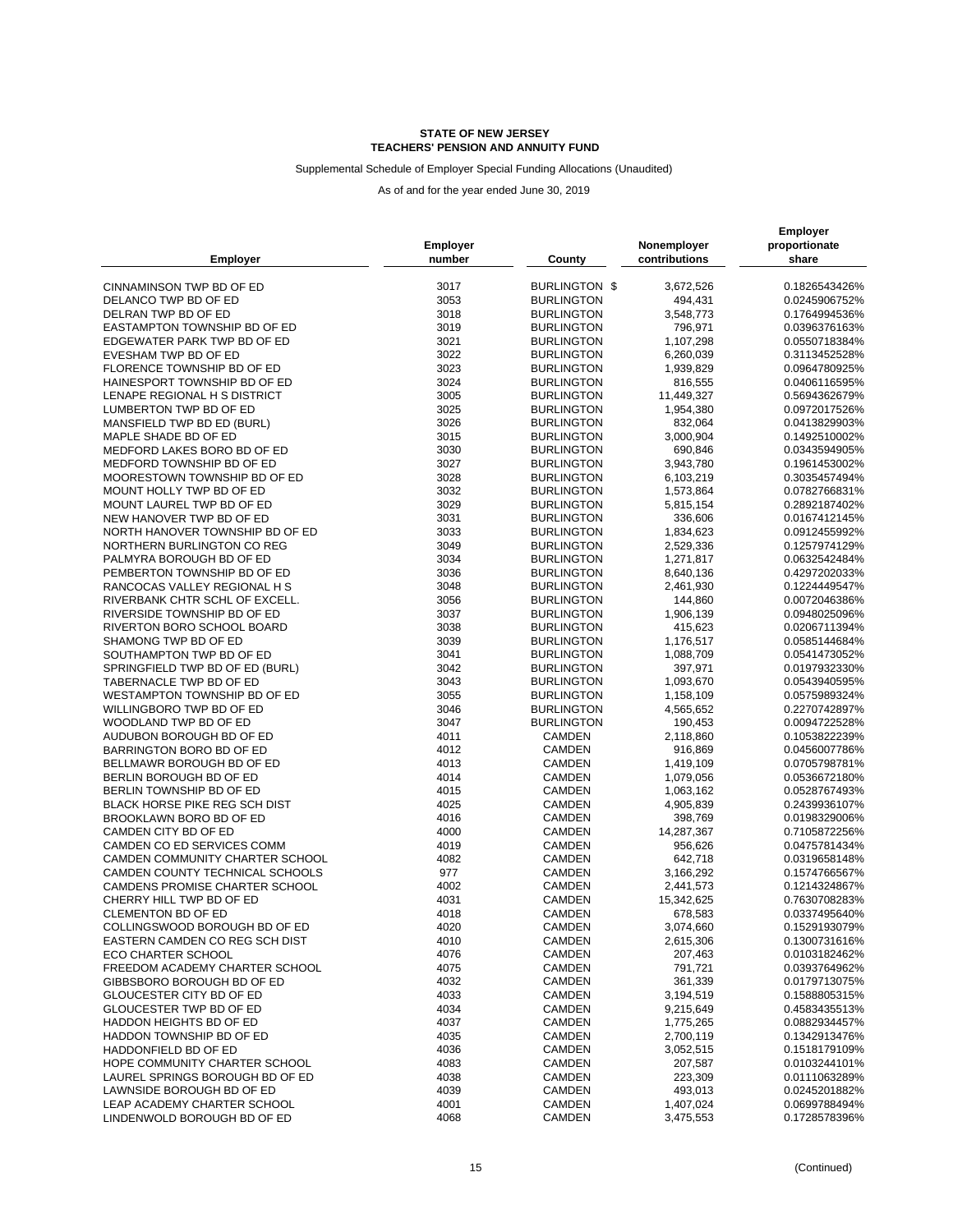Supplemental Schedule of Employer Special Funding Allocations (Unaudited)

| Employer                               | Employer<br>number | County                       | Nonemployer<br>contributions | <b>Employer</b><br>proportionate<br>share |
|----------------------------------------|--------------------|------------------------------|------------------------------|-------------------------------------------|
| MAGNOLIA BOROUGH BD OF ED              | 4041               | \$<br>CAMDEN                 | 565,617                      | 0.0281311816%                             |
| MERCHANTVILLE BORO BD OF ED            | 4042               | <b>CAMDEN</b>                | 487,016                      | 0.0242219356%                             |
| MOUNT EPHRAIM BD OF ED                 | 4043               | <b>CAMDEN</b>                | 555,994                      | 0.0276525360%                             |
| OAKLYN BOROUGH BD OF ED                | 4044               | <b>CAMDEN</b>                | 475,262                      | 0.0236373109%                             |
| PENNSAUKEN TWP BD OF ED                | 4050               | <b>CAMDEN</b>                | 6,710,486                    | 0.3337483945%                             |
| PINE HILL BOROUGH BD OF ED             | 4069               | <b>CAMDEN</b>                | 2,724,836                    | 0.1355206950%                             |
| RUNNEMEDE BOROUGH BD OF ED             | 4061               | <b>CAMDEN</b>                | 1,032,970                    | 0.0513751471%                             |
| SOMERDALE BORO BD OF ED                | 4067               | <b>CAMDEN</b>                | 690,618                      | 0.0343481072%                             |
| STERLING HIGH SCHOOL DISTRICT          | 4070               | <b>CAMDEN</b>                | 1,302,033                    | 0.0647570436%                             |
| STRATFORD BD OF ED                     | 4062               | CAMDEN                       | 1,220,221                    | 0.0606881330%                             |
| THE KINGDOM CH SCHL LEADERSHIP         | 4079               | <b>CAMDEN</b>                |                              | 0.0089119854%                             |
|                                        | 4063               |                              | 179,188                      |                                           |
| VOORHEES TWP BD OF ED                  |                    | CAMDEN                       | 4,258,342                    | 0.2117901383%                             |
| WATERFORD TWP BD OF ED                 | 4064               | <b>CAMDEN</b>                | 1,320,067                    | 0.0656539885%                             |
| WINSLOW TOWNSHIP BD OF ED              | 4065               | CAMDEN                       | 7,618,523                    | 0.3789098968%                             |
| WOODLYNNE BD OF ED                     | 4066               | CAMDEN                       | 415,580                      | 0.0206690020%                             |
| AVALON BOROUGH BD OF ED                | 5011               | <b>CAPE MAY</b>              | 232,666                      | 0.0115717023%                             |
| CAPE MAY CITY BD OF ED                 | 5000               | <b>CAPE MAY</b>              | 299,017                      | 0.0148717178%                             |
| CAPE MAY CO SPECIAL SERVICES           | 5001               | <b>CAPE MAY</b>              | 1,018,258                    | 0.0506434341%                             |
| CAPE MAY CO TECHNICAL SCH DIST         | 971                | <b>CAPE MAY</b>              | 1,145,510                    | 0.0569723535%                             |
| <b>CHARTER TECH</b>                    | 5020               | <b>CAPE MAY</b>              | 519,466                      | 0.0258358299%                             |
| DENNIS TWP BD OF ED                    | 5013               | <b>CAPE MAY</b>              | 961,034                      | 0.0477973590%                             |
| LOWER CAPE MAY REG SCHOOL DIST         | 5027               | <b>CAPE MAY</b>              | 2,307,787                    | 0.1147785714%                             |
| LOWER TOWNSHIP BD OF ED                | 5014               | <b>CAPE MAY</b>              | 2,114,419                    | 0.1051613679%                             |
| MIDDLE TOWNSHIP BD OF ED               | 5015               | <b>CAPE MAY</b>              | 3,164,542                    | 0.1573896167%                             |
| NORTH WILDWOOD BD OF ED                | 5016               | CAPE MAY                     | 685,941                      | 0.0341155199%                             |
| OCEAN CITY BD OF ED                    | 5017               | <b>CAPE MAY</b>              | 3,622,302                    | 0.1801564774%                             |
| STONE HARBOR BD OF ED                  | 5019               | <b>CAPE MAY</b>              | 173,895                      | 0.0086487278%                             |
| UPPER TOWNSHIP BD OF ED                | 5021               | <b>CAPE MAY</b>              | 2,050,317                    | 0.1019732468%                             |
| WEST CAPE MAY BORO BD OF ED            | 5022               | <b>CAPE MAY</b>              | 128,650                      | 0.0063984619%                             |
| WILDWOOD CITY BD OF ED                 | 5023               | <b>CAPE MAY</b>              | 1,617,195                    | 0.0804317567%                             |
| WILDWOOD CREST BD OF ED                | 5025               | <b>CAPE MAY</b>              | 497,918                      | 0.0247641090%                             |
| WOODBINE BOROUGH BD OF ED              | 5024               | <b>CAPE MAY</b>              | 302,062                      | 0.0150231804%                             |
| BRIDGETON BD OF ED                     | 5050               | CUMBERLAND                   | 7,198,142                    | 0.3580020940%                             |
| <b>BRIDGETON PUBLIC CHARTER SCHOOL</b> | 5096               | CUMBERLAND                   | 117,025                      | 0.0058202993%                             |
| COMMERCIAL TWP BD OF ED                | 5081               | CUMBERLAND                   | 735,225                      | 0.0365666588%                             |
| <b>COMPASS ACADEMY CHARTER SCHOOL</b>  | 5095               | CUMBERLAND                   | 150,584                      | 0.0074893704%                             |
| CUMBERLAND CO BD OF VOC ED             | 954                | CUMBERLAND                   | 763,966                      | 0.0379961337%                             |
| <b>CUMBERLAND COUNTY COLLEGE</b>       | 5080               | CUMBERLAND                   | 20,074                       | 0.0009984005%                             |
| CUMBERLAND REGIONAL SCHOOL DIST        | 5089               | CUMBERLAND                   | 1,420,350                    | 0.0706416164%                             |
| DEERFIELD TOWNSHIP BD OF ED            | 5082               | CUMBERLAND                   | 457,477                      | 0.0227527932%                             |
| DOWNE TWP BD OF ED                     | 5083               | CUMBERLAND                   | 244,616                      | 0.0121660700%                             |
| FAIRFIELD TWP BD ED (CUMBERLAND)       | 5084               | CUMBERLAND                   | 634,028                      | 0.0315335971%                             |
| <b>GREENWICH TWP BD ED (CUMBRLAND)</b> | 5085               | CUMBERLAND                   | 112,075                      | 0.0055740918%                             |
| HOPEWELL TWP BD ED (CUMBERLAND)        | 5086               | CUMBERLAND                   | 700,000                      | 0.0348147233%                             |
| LAWRENCE TWP BD ED (CUMBERLAND)        | 5087               | CUMBERLAND                   | 640,468                      | 0.0318539204%                             |
| MAURICE RIVER TOWNSHIP BD OF ED        | 5088               | CUMBERLAND                   | 458,881                      | 0.0228225843%                             |
| MILLVILLE BD OF ED                     | 5070               | CUMBERLAND                   | 7,620,829                    | 0.3790245750%                             |
| MILLVILLE PUBLIC CHARTER SCHOOL        | 5094               | CUMBERLAND                   | 304,477                      | 0.0151432767%                             |
| STOW CREEK TOWNSHIP BD OF ED           | 5091               | CUMBERLAND                   | 168,196                      | 0.0083652884%                             |
| UPPER DEERFIELD TWP BD OF ED           | 5092               | CUMBERLAND                   | 1,223,175                    | 0.0608350224%                             |
| VINELAND CITY BD OF ED                 | 5060               | <b>CUMBERLAND</b>            | 12,980,172                   | 0.6455734362%                             |
| VINELAND PUBLIC CHARTER SCHOOL         | 5093               | CUMBERLAND                   | 350,210                      | 0.0174178005%                             |
| BELLEVILLE BD OF ED                    | 6010               | ESSEX                        | 5,867,414                    | 0.2918179119%                             |
| BLOOMFIELD TWP BD OF ED                | 6020               | <b>ESSEX</b>                 | 7,940,300                    | 0.3949135825%                             |
| BURCH CHTR SCHL OF EXCELLENCE          | 6097               | ESSEX                        |                              |                                           |
|                                        |                    |                              | 311,588                      | 0.0154969546%                             |
| CALDWELL WEST CALDWELL BD OF ED        | 6081               | <b>ESSEX</b><br><b>ESSEX</b> | 3,649,460                    | 0.1815071639%                             |
| CEDAR GROVE TWP BD OF ED               | 6083               |                              | 2,203,221                    | 0.1095779912%                             |
| DISCOVERY CHARTER SCHOOL               | 6009               | ESSEX                        | 98,403                       | 0.0048941257%                             |
| EAST ORANGE COMMUNITY CHART SCH        | 204                | ESSEX                        | 433,741                      | 0.0215722598%                             |
| <b>EAST ORANGE SCHOOL DISTRICT</b>     | 6030               | ESSEX                        | 17,683,143                   | 0.8794773119%                             |
| ESSEX CO EDUCATIONAL SERV COMM         | 6012               | ESSEX                        | 1,256,444                    | 0.0624896779%                             |
| ESSEX CO VOCATIONAL SCHOOL             | 950                | ESSEX                        | 3,374,752                    | 0.1678444626%                             |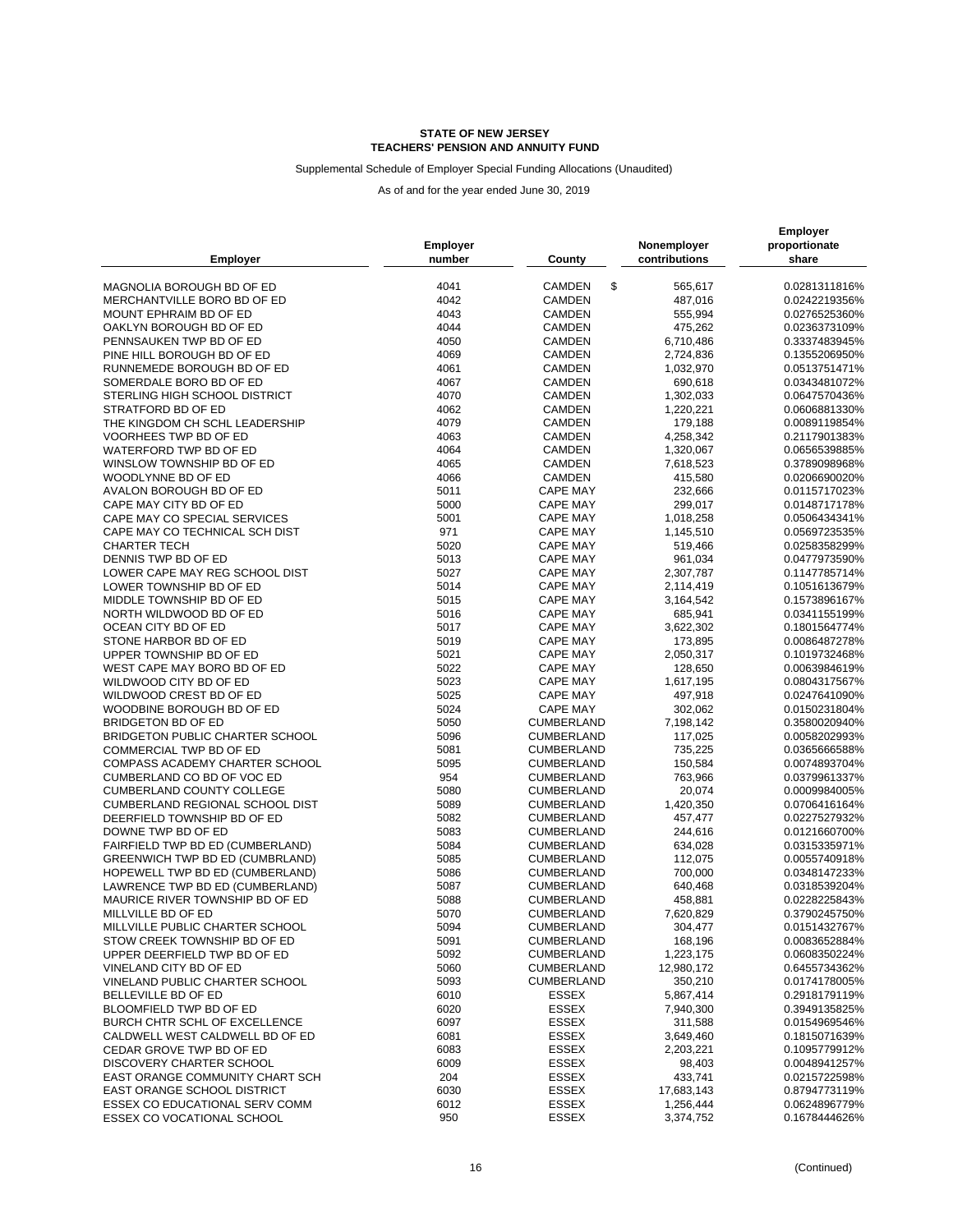### Supplemental Schedule of Employer Special Funding Allocations (Unaudited)

|                                      |                 |                    |               | <b>Employer</b> |  |
|--------------------------------------|-----------------|--------------------|---------------|-----------------|--|
| <b>Employer</b>                      | <b>Employer</b> |                    | Nonemployer   | proportionate   |  |
|                                      | number          | County             | contributions | share           |  |
|                                      |                 |                    |               |                 |  |
| ESSEX FELLS BD OF ED                 | 6084            | \$<br><b>ESSEX</b> | 442,412       | 0.0220035330%   |  |
| FAIRFIELD TWP BD OF ED (ESSEX)       | 6082            | ESSEX              | 986,097       | 0.0490438559%   |  |
| GLEN RIDGE BD OF ED                  | 6085            | ESSEX              | 2,749,788     | 0.1367616742%   |  |
| <b>GRAY CHARTER SCHOOL</b>           | 6015            | ESSEX              | 319,312       | 0.0158811039%   |  |
| GREAT OAKS CHARTER SCHOOL            | 6101            | <b>ESSEX</b>       | 980,286       | 0.0487548492%   |  |
| <b>IRVINGTON BD OF ED</b>            | 6040            | <b>ESSEX</b>       | 9,182,965     | 0.4567179755%   |  |
| LADY LIBERTY ACADEMY CHARTER SC      | 6018            | <b>ESSEX</b>       | 465,535       | 0.0231535452%   |  |
| LINK COMMUNITY CHARTER SCHOOL        | 6110            | <b>ESSEX</b>       | 308,711       | 0.0153538430%   |  |
| LIVINGSTON BD OF ED                  | 6086            | <b>ESSEX</b>       | 9,899,564     | 0.4923582618%   |  |
| MARIA L. VARISCO-ROGERS CHARTER      | 6007            | <b>ESSEX</b>       | 739,507       | 0.0367796609%   |  |
| <b>MARION P. THOMAS CHARTER SCH</b>  | 6013            | ESSEX              | 1,447,234     | 0.0719786826%   |  |
| MERIT PREP. CHARTER SCHL NEWARK      | 6107            | <b>ESSEX</b>       | 314,029       | 0.0156183434%   |  |
| MILLBURN TWP PUBLIC SCHOOLS          | 6087            | ESSEX              | 8,223,263     | 0.4089868782%   |  |
| MONTCLAIR BD OF ED                   | 6050            | <b>ESSEX</b>       | 10,893,189    | 0.5417765739%   |  |
| NEW HORIZON COMM CHARTER SCHOOL      | 6014            | ESSEX              | 544,145       | 0.0270632386%   |  |
| NEWARK EDUCATORS COMM CHTR SCH       | 6099            | <b>ESSEX</b>       | 212,603       | 0.0105738984%   |  |
| NEWARK LEGACY CHARTER SCHOOL         | 6100            | <b>ESSEX</b>       | 9,281         | 0.0004615955%   |  |
| NEWARK PREP CHARTER SCHOOL           | 6106            | <b>ESSEX</b>       | 288,538       | 0.0143505214%   |  |
| NEWARK PUBLIC SCHOOLS                | 6000            | <b>ESSEX</b>       | 51,668,368    | 2.5697443707%   |  |
| NORTH CALDWELL BD OF ED              | 6088            | <b>ESSEX</b>       | 946,340       | 0.0470665409%   |  |
| NORTH STAR ACADEMY CHARTER SCH       | 6006            | ESSEX              | 3,771,876     | 0.1875955922%   |  |
| NUTLEY BD OF ED                      | 6089            | ESSEX              | 5,612,880     | 0.2791585322%   |  |
| ORANGE CITY BD OF ED                 | 6060            | <b>ESSEX</b>       | 7,447,930     | 0.3704254068%   |  |
| PAULO FREIRE CHARTER SCHOOL          | 6108            | ESSEX              | 136,863       | 0.0068069188%   |  |
| PEOPLES PREPARATORY CHARTER SCH      | 6102            | <b>ESSEX</b>       | 434,444       | 0.0216072051%   |  |
| PHILIPS ACADEMY CHARTER SCHOOL       | 6109            | ESSEX              | 393,837       | 0.0195876376%   |  |
| PRIDE ACADEMY CHARTER SCHOOL         | 6098            | <b>ESSEX</b>       | 442,364       | 0.0220011470%   |  |
| ROBERT TREAT ACADEMY CHARTER SC      | 6005            | ESSEX              | 609,390       | 0.0303082265%   |  |
| ROSELAND BD OF ED                    | 6091            | ESSEX              | 659,370       | 0.0327940125%   |  |
| ROSEVILLE COMMUNITY CHARTER SCH      | 6103            | <b>ESSEX</b>       | 295,082       | 0.0146760144%   |  |
| SOUTH ORANGE-MAPLEWOOD BD OF ED      | 6070            | <b>ESSEX</b>       | 9,336,259     | 0.4643421063%   |  |
| TEAM ACADEMY CHARTER SCHOOL          | 6017            | <b>ESSEX</b>       | 4,493,326     | 0.2234771649%   |  |
| UNIVERSITY HEIGHTS CHARTER SCHL      | 6095            | <b>ESSEX</b>       | 601,601       | 0.0299208461%   |  |
| VERONA BD OF ED                      | 6092            | <b>ESSEX</b>       | 3,113,082     | 0.1548302120%   |  |
| VISIONS ACADEMY CHARTER H.S.         | 6104            | ESSEX              | 9,908         | 0.0004927629%   |  |
| WEST ESSEX REGIONAL SCH DIST         | 6094            | ESSEX              | 2,855,509     | 0.1420197177%   |  |
| WEST ORANGE TOWNSHIP BD OF ED        | 6093            | <b>ESSEX</b>       | 12,018,320    | 0.5977353657%   |  |
| CLAYTON BOROUGH BD OF ED             | 7011            | <b>GLOUCESTER</b>  | 1,585,808     | 0.0788707028%   |  |
| CLEARVIEW REGIONAL BD OF ED          | 7036            | <b>GLOUCESTER</b>  | 2,753,752     | 0.1369588191%   |  |
| DELSEA REG HIGH SCH DISTRICT         | 7035            | <b>GLOUCESTER</b>  | 2,293,044     | 0.1140453672%   |  |
| DEPTFORD TWP BD OF ED                | 7012            | <b>GLOUCESTER</b>  | 5,451,220     | 0.2711183391%   |  |
| EAST GREENWICH BD OF EDUCATION       | 7013            | <b>GLOUCESTER</b>  | 1,437,659     | 0.0715024727%   |  |
| ED INFORMATION & RESOURCE CTR        | 4006            | <b>GLOUCESTER</b>  | 92,876        | 0.0046192363%   |  |
| ELK TWP BD OF ED                     | 7014            | <b>GLOUCESTER</b>  | 437,123       | 0.0217404743%   |  |
| FRANKLIN TWP BD OF ED (GLOUCESTER)   | 7015            | <b>GLOUCESTER</b>  | 1,660,902     | 0.0826055208%   |  |
| GATEWAY REGIONAL HIGH SCHOOL         | 7038            | <b>GLOUCESTER</b>  | 1,645,448     | 0.0818369239%   |  |
| <b>GLASSBORO BD OF ED</b>            | 7016            | <b>GLOUCESTER</b>  | 2,975,400     | 0.1479825817%   |  |
| GLOUCESTER CO SP SERV SCH DIST       | 7010            | <b>GLOUCESTER</b>  | 2,744,754     | 0.1365112911%   |  |
| GLOUCESTER CO VO-TECH SCH DIST       | 957             | <b>GLOUCESTER</b>  | 1,430,988     | 0.0711706667%   |  |
| GREENWICH TWP BD ED (GLOUCESTER)     | 7017            | <b>GLOUCESTER</b>  | 759,810       | 0.0377893949%   |  |
| HARRISON TWP BD ED (GLOUCESTER)      | 7018            | <b>GLOUCESTER</b>  | 1,717,097     | 0.0854003958%   |  |
| KINGSWAY REGIONAL SCHOOL DIST        | 7037            | <b>GLOUCESTER</b>  | 2,571,463     | 0.1278925874%   |  |
| LOGAN TOWNSHIP BD OF ED              | 7019            | <b>GLOUCESTER</b>  | 1,327,109     | 0.0660042364%   |  |
| MANTUA TOWNSHIP BD OF ED             | 7021            | <b>GLOUCESTER</b>  | 1,754,874     | 0.0872792875%   |  |
| MONROE TWP BD OF ED (GLOUCESTER)     | 7022            | <b>GLOUCESTER</b>  | 6,590,503     | 0.3277809573%   |  |
| NATIONAL PARK BOARD OF EDUC          | 7023            | <b>GLOUCESTER</b>  | 351,005       | 0.0174573687%   |  |
| PAULSBORO BORO BD OF ED              | 7025            | <b>GLOUCESTER</b>  | 1,709,260     | 0.0850106294%   |  |
| PITMAN BD OF ED                      | 7026            | <b>GLOUCESTER</b>  | 2,363,038     | 0.1175265214%   |  |
| SOUTH HARRISON TWP BD OF ED          | 7027            | <b>GLOUCESTER</b>  | 385,583       | 0.0191770929%   |  |
| SWEDESBORO WOOLWICH BD OF ED         | 7028            | <b>GLOUCESTER</b>  | 1,939,552     | 0.0964642734%   |  |
| WASHINGTON TWP BD OF ED (GLOUCESTER) | 7029            | <b>GLOUCESTER</b>  | 11,007,524    | 0.5474630572%   |  |
| WENONAH BOROUGH BD OF ED             | 7031            | <b>GLOUCESTER</b>  | 276,387       | 0.0137462120%   |  |
|                                      |                 |                    |               |                 |  |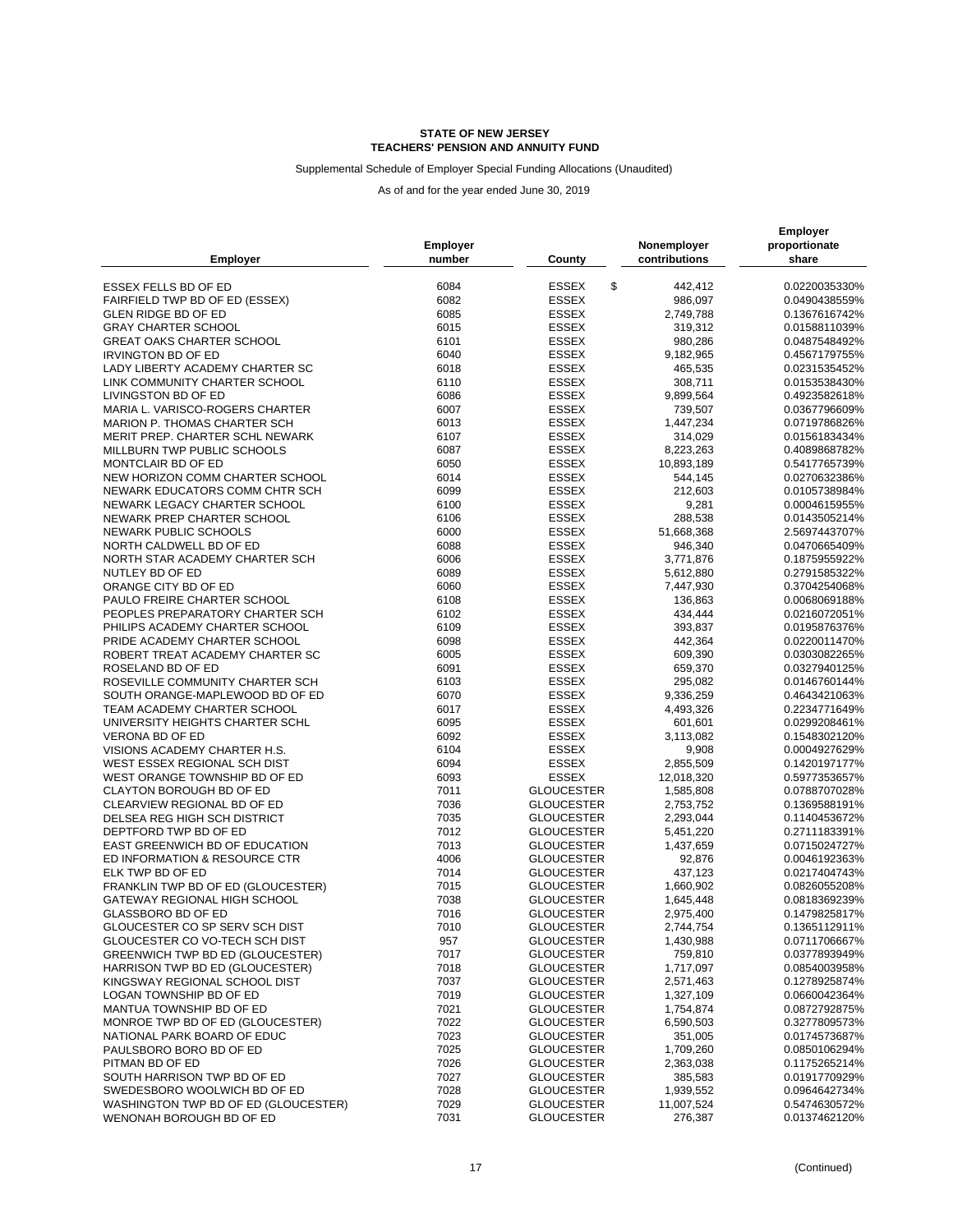### Supplemental Schedule of Employer Special Funding Allocations (Unaudited)

| WEST DEPTFORD TWP BD OF ED<br>7032<br>GLOUCESTER \$<br>3,843,925<br>0.1911789476%<br>WESTVILLE BOARD OF ED<br>7033<br><b>GLOUCESTER</b><br>491,666<br>0.0244531807%<br>WOODBURY CITY BD OF ED<br>7000<br><b>GLOUCESTER</b><br>2,099,086<br>0.1043987858%<br>7034<br><b>GLOUCESTER</b><br>341,818<br>WOODBURY HEIGHTS BOARD OF ED<br>0.0170004457%<br>8010<br>BAYONNE BOARD OF ED<br><b>HUDSON</b><br>0.5997827204%<br>12,059,485<br>BELOVED COMMUNITY CHARTER SCHL<br>8097<br><b>HUDSON</b><br>534,632<br>0.0265901106%<br>8096<br><b>HUDSON</b><br>389,557<br>0.0193747350%<br>DR LENA EDWARDS ACAD CHRTR SCHL<br>EAST NEWARK BOROUGH BD OF ED<br>8081<br><b>HUDSON</b><br>169,879<br>0.0084489980%<br>8085<br>361,212<br>ELYSIAN CHARTER SCH OF HOBOKEN<br><b>HUDSON</b><br>0.0179649945%<br>8100<br><b>HUDSON</b><br>219,789<br>EMPOWERMENT ACADEMY C/S INC.<br>0.0109313044%<br>8093<br>ETHICAL COMM CHRTR SCHL - J.C.<br><b>HUDSON</b><br>320,391<br>0.0159347396%<br><b>GREAT FUTURES CHARTER HIGH SCHO</b><br>8099<br><b>HUDSON</b><br>264,509<br>0.0131554234%<br>GUTTENBERG BORO BD OF ED<br>8082<br><b>HUDSON</b><br>1,117,757<br>0.0555920406%<br>HARRISON TOWN BD OF ED (HUDSON)<br>8083<br><b>HUDSON</b><br>3,456,038<br>0.1718872760%<br>8020<br><b>HUDSON</b><br>HOBOKEN BOARD OF EDUCATION<br>3,868,523<br>0.1924023299%<br>HOBOKEN CHARTER SCHOOL<br>8021<br><b>HUDSON</b><br>450,708<br>0.0224161157%<br>8094<br>HOBOKEN DUAL LANGUAGE CH SCHOOL<br><b>HUDSON</b><br>221,752<br>0.0110289324%<br>8101<br><b>HUDSON</b><br>261,121<br>0.0129869604%<br><b>HUDSON ARTS &amp; SCIENCES C/S</b><br>956<br>HUDSON CO SCHOOLS OF TECHNOLOGY<br><b>HUDSON</b><br>4,095,376<br>0.2036849758%<br>JERSEY CITY COMM CHARTER SCHOOL<br>8088<br><b>HUDSON</b><br>465,807<br>0.0231670660%<br>8098<br><b>HUDSON</b><br>264,578<br>JERSEY CITY GLOBAL CHARTER SCH<br>0.0131589030%<br>JERSEY CITY GOLDEN DOOR CHARTER<br>8089<br><b>HUDSON</b><br>532,959<br>0.0265068982%<br>8000<br><b>JERSEY CITY PUBLIC SCHOOLS</b><br><b>HUDSON</b><br>48,726,512<br>2.4234301144%<br><b>KEARNY TOWN BD OF ED</b><br>8030<br><b>HUDSON</b><br>7,690,268<br>0.3824781905%<br>LEARNING COMM. CHARTER SCHOOL<br>8086<br><b>HUDSON</b><br>499,665<br>0.0248510000%<br>8095<br><b>HUDSON</b><br>537,652<br><b>METS CHARTER SCHOOL</b><br>0.0267403305%<br>NORTH BERGEN BD OF ED<br>8040<br><b>HUDSON</b><br>10,640,649<br>0.5292164128%<br>SECAUCUS TOWN BD OF ED<br>8084<br><b>HUDSON</b><br>2,966,519<br>0.1475408697%<br>8087<br><b>HUDSON</b><br>SOARING HEIGHTS CHARTER SCHOOL<br>232,252<br>0.0115511229%<br>8050<br>UNION CITY BD OF ED<br><b>HUDSON</b><br>15,487,250<br>0.7702637853%<br>8091<br>UNIVERSITY ACADEMY CHARTER HS<br><b>HUDSON</b><br>566,169<br>0.0281586209%<br>8060<br><b>HUDSON</b><br>1,826,845<br>0.0908587657%<br>WEEHAWKEN TWP BD OF ED<br>WEST NEW YORK BD OF ED<br>8070<br><b>HUDSON</b><br>10,675,756<br>0.5309624828%<br>ALEXANDRIA TWP BD OF ED<br>9011<br><b>HUNTERDON</b><br>940,500<br>0.0467760926%<br>9012<br><b>HUNTERDON</b><br>716,771<br>0.0356488363%<br>BETHLEHEM TWP BD OF ED<br>BLOOMSBURY BOROUGH BD OF ED<br>9013<br><b>HUNTERDON</b><br>202,048<br>0.0100489241%<br>9014<br><b>HUNTERDON</b><br>205,874<br>0.0102392093%<br>CALIFON BORO BD OF ED<br>CLINTON TOWN BD OF ED<br>9015<br><b>HUNTERDON</b><br>728,313<br>0.0362229228%<br>CLINTON TWP BD OF ED<br>9016<br>2,242,759<br>0.1115444201%<br><b>HUNTERDON</b><br>DELAWARE TWP BD OF ED<br>9017<br><b>HUNTERDON</b><br>664,946<br>0.0330713376%<br>DELAWARE VALLEY REG H S DIST<br>9040<br><b>HUNTERDON</b><br>0.0655586968%<br>1,318,151<br>EAST AMWELL TOWNSHIP BD OF ED<br>9018<br>0.0337807811%<br><b>HUNTERDON</b><br>679,211<br>9000<br><b>HUNTERDON</b><br>0.2488480688%<br>FLEMINGTON RARITAN BD OF ED<br>5,003,445<br>FRANKLIN TWP BD OF ED (HUNTERDON)<br>9019<br><b>HUNTERDON</b><br>0.0242992327%<br>488,571<br>FRENCHTOWN BOROUGH BD OF ED<br>9021<br><b>HUNTERDON</b><br>0.0122436156%<br>246,175<br>9023<br><b>HUNTERDON</b><br>252,915<br>0.0125788018%<br>HAMPTON BOROUGH BD OF ED<br>9024<br><b>HUNTERDON</b><br>713,700<br>HIGH BRIDGE BOROUGH BD OF ED<br>0.0354961310%<br>HOLLAND TWP BD OF ED<br>9025<br><b>HUNTERDON</b><br>855,974<br>0.0425721730%<br>HUNTERDON CENTRAL HIGH SCHOOL<br>9030<br><b>HUNTERDON</b><br>4,133,766<br>0.2055942893%<br>HUNTERDON CO EDUC SRVCS COMM<br>9041<br>379,300<br><b>HUNTERDON</b><br>0.0188646237%<br>248,183<br>HUNTERDON COUNTY VOCATIONAL<br>9001<br><b>HUNTERDON</b><br>0.0123434805%<br>KINGWOOD TOWNSHIP BD OF ED<br>9026<br><b>HUNTERDON</b><br>531,563<br>0.0264374550%<br>LEBANON BOROUGH BD OF ED<br>175,531<br>9028<br><b>HUNTERDON</b><br>0.0087301010%<br>9029<br>LEBANON TOWNSHIP BD OF ED<br><b>HUNTERDON</b><br>1,027,535<br>0.0511048308%<br>MILFORD BOROUGH BD OF ED<br>9031<br>168,432<br><b>HUNTERDON</b><br>0.0083770197%<br>NORTH HUNTERDON-VOORHEES<br>9038<br><b>HUNTERDON</b><br>3,929,129<br>0.1954166195%<br>9033<br><b>HUNTERDON</b><br>0.1320530118%<br>READINGTON TWP BD OF ED<br>2,655,114<br>SOUTH HUNTERDON REG SCH DIST<br>9042<br><b>HUNTERDON</b><br>0.0839770849%<br>1,688,479<br>TEWKSBURY TWP BD OF ED<br>9035<br><b>HUNTERDON</b><br>1,085,723<br>0.0539988251%<br>9036<br><b>HUNTERDON</b><br>UNION TWP OF ED (HUNTERDON)<br>755,040<br>0.0375521847%<br>EAST WINDSOR REG SCHOOL DIST<br>121<br><b>MERCER</b><br>0.3605261060%<br>7,248,891<br>122<br><b>MERCER</b><br>5,420,319<br>0.2695814436%<br>EWING TOWNSHIP BD OF ED | <b>Employer</b> | <b>Employer</b><br>number | County | Nonemployer<br>contributions | <b>Employer</b><br>proportionate<br>share |
|-------------------------------------------------------------------------------------------------------------------------------------------------------------------------------------------------------------------------------------------------------------------------------------------------------------------------------------------------------------------------------------------------------------------------------------------------------------------------------------------------------------------------------------------------------------------------------------------------------------------------------------------------------------------------------------------------------------------------------------------------------------------------------------------------------------------------------------------------------------------------------------------------------------------------------------------------------------------------------------------------------------------------------------------------------------------------------------------------------------------------------------------------------------------------------------------------------------------------------------------------------------------------------------------------------------------------------------------------------------------------------------------------------------------------------------------------------------------------------------------------------------------------------------------------------------------------------------------------------------------------------------------------------------------------------------------------------------------------------------------------------------------------------------------------------------------------------------------------------------------------------------------------------------------------------------------------------------------------------------------------------------------------------------------------------------------------------------------------------------------------------------------------------------------------------------------------------------------------------------------------------------------------------------------------------------------------------------------------------------------------------------------------------------------------------------------------------------------------------------------------------------------------------------------------------------------------------------------------------------------------------------------------------------------------------------------------------------------------------------------------------------------------------------------------------------------------------------------------------------------------------------------------------------------------------------------------------------------------------------------------------------------------------------------------------------------------------------------------------------------------------------------------------------------------------------------------------------------------------------------------------------------------------------------------------------------------------------------------------------------------------------------------------------------------------------------------------------------------------------------------------------------------------------------------------------------------------------------------------------------------------------------------------------------------------------------------------------------------------------------------------------------------------------------------------------------------------------------------------------------------------------------------------------------------------------------------------------------------------------------------------------------------------------------------------------------------------------------------------------------------------------------------------------------------------------------------------------------------------------------------------------------------------------------------------------------------------------------------------------------------------------------------------------------------------------------------------------------------------------------------------------------------------------------------------------------------------------------------------------------------------------------------------------------------------------------------------------------------------------------------------------------------------------------------------------------------------------------------------------------------------------------------------------------------------------------------------------------------------------------------------------------------------------------------------------------------------------------------------------------------------------------------------------------------------------------------------------------------------------------------------------------------------------------------------------------------------------------------------------------------------------------------------------------------------------------------------------------------------------------------------------------------------|-----------------|---------------------------|--------|------------------------------|-------------------------------------------|
|                                                                                                                                                                                                                                                                                                                                                                                                                                                                                                                                                                                                                                                                                                                                                                                                                                                                                                                                                                                                                                                                                                                                                                                                                                                                                                                                                                                                                                                                                                                                                                                                                                                                                                                                                                                                                                                                                                                                                                                                                                                                                                                                                                                                                                                                                                                                                                                                                                                                                                                                                                                                                                                                                                                                                                                                                                                                                                                                                                                                                                                                                                                                                                                                                                                                                                                                                                                                                                                                                                                                                                                                                                                                                                                                                                                                                                                                                                                                                                                                                                                                                                                                                                                                                                                                                                                                                                                                                                                                                                                                                                                                                                                                                                                                                                                                                                                                                                                                                                                                                                                                                                                                                                                                                                                                                                                                                                                                                                                                                                                               |                 |                           |        |                              |                                           |
|                                                                                                                                                                                                                                                                                                                                                                                                                                                                                                                                                                                                                                                                                                                                                                                                                                                                                                                                                                                                                                                                                                                                                                                                                                                                                                                                                                                                                                                                                                                                                                                                                                                                                                                                                                                                                                                                                                                                                                                                                                                                                                                                                                                                                                                                                                                                                                                                                                                                                                                                                                                                                                                                                                                                                                                                                                                                                                                                                                                                                                                                                                                                                                                                                                                                                                                                                                                                                                                                                                                                                                                                                                                                                                                                                                                                                                                                                                                                                                                                                                                                                                                                                                                                                                                                                                                                                                                                                                                                                                                                                                                                                                                                                                                                                                                                                                                                                                                                                                                                                                                                                                                                                                                                                                                                                                                                                                                                                                                                                                                               |                 |                           |        |                              |                                           |
|                                                                                                                                                                                                                                                                                                                                                                                                                                                                                                                                                                                                                                                                                                                                                                                                                                                                                                                                                                                                                                                                                                                                                                                                                                                                                                                                                                                                                                                                                                                                                                                                                                                                                                                                                                                                                                                                                                                                                                                                                                                                                                                                                                                                                                                                                                                                                                                                                                                                                                                                                                                                                                                                                                                                                                                                                                                                                                                                                                                                                                                                                                                                                                                                                                                                                                                                                                                                                                                                                                                                                                                                                                                                                                                                                                                                                                                                                                                                                                                                                                                                                                                                                                                                                                                                                                                                                                                                                                                                                                                                                                                                                                                                                                                                                                                                                                                                                                                                                                                                                                                                                                                                                                                                                                                                                                                                                                                                                                                                                                                               |                 |                           |        |                              |                                           |
|                                                                                                                                                                                                                                                                                                                                                                                                                                                                                                                                                                                                                                                                                                                                                                                                                                                                                                                                                                                                                                                                                                                                                                                                                                                                                                                                                                                                                                                                                                                                                                                                                                                                                                                                                                                                                                                                                                                                                                                                                                                                                                                                                                                                                                                                                                                                                                                                                                                                                                                                                                                                                                                                                                                                                                                                                                                                                                                                                                                                                                                                                                                                                                                                                                                                                                                                                                                                                                                                                                                                                                                                                                                                                                                                                                                                                                                                                                                                                                                                                                                                                                                                                                                                                                                                                                                                                                                                                                                                                                                                                                                                                                                                                                                                                                                                                                                                                                                                                                                                                                                                                                                                                                                                                                                                                                                                                                                                                                                                                                                               |                 |                           |        |                              |                                           |
|                                                                                                                                                                                                                                                                                                                                                                                                                                                                                                                                                                                                                                                                                                                                                                                                                                                                                                                                                                                                                                                                                                                                                                                                                                                                                                                                                                                                                                                                                                                                                                                                                                                                                                                                                                                                                                                                                                                                                                                                                                                                                                                                                                                                                                                                                                                                                                                                                                                                                                                                                                                                                                                                                                                                                                                                                                                                                                                                                                                                                                                                                                                                                                                                                                                                                                                                                                                                                                                                                                                                                                                                                                                                                                                                                                                                                                                                                                                                                                                                                                                                                                                                                                                                                                                                                                                                                                                                                                                                                                                                                                                                                                                                                                                                                                                                                                                                                                                                                                                                                                                                                                                                                                                                                                                                                                                                                                                                                                                                                                                               |                 |                           |        |                              |                                           |
|                                                                                                                                                                                                                                                                                                                                                                                                                                                                                                                                                                                                                                                                                                                                                                                                                                                                                                                                                                                                                                                                                                                                                                                                                                                                                                                                                                                                                                                                                                                                                                                                                                                                                                                                                                                                                                                                                                                                                                                                                                                                                                                                                                                                                                                                                                                                                                                                                                                                                                                                                                                                                                                                                                                                                                                                                                                                                                                                                                                                                                                                                                                                                                                                                                                                                                                                                                                                                                                                                                                                                                                                                                                                                                                                                                                                                                                                                                                                                                                                                                                                                                                                                                                                                                                                                                                                                                                                                                                                                                                                                                                                                                                                                                                                                                                                                                                                                                                                                                                                                                                                                                                                                                                                                                                                                                                                                                                                                                                                                                                               |                 |                           |        |                              |                                           |
|                                                                                                                                                                                                                                                                                                                                                                                                                                                                                                                                                                                                                                                                                                                                                                                                                                                                                                                                                                                                                                                                                                                                                                                                                                                                                                                                                                                                                                                                                                                                                                                                                                                                                                                                                                                                                                                                                                                                                                                                                                                                                                                                                                                                                                                                                                                                                                                                                                                                                                                                                                                                                                                                                                                                                                                                                                                                                                                                                                                                                                                                                                                                                                                                                                                                                                                                                                                                                                                                                                                                                                                                                                                                                                                                                                                                                                                                                                                                                                                                                                                                                                                                                                                                                                                                                                                                                                                                                                                                                                                                                                                                                                                                                                                                                                                                                                                                                                                                                                                                                                                                                                                                                                                                                                                                                                                                                                                                                                                                                                                               |                 |                           |        |                              |                                           |
|                                                                                                                                                                                                                                                                                                                                                                                                                                                                                                                                                                                                                                                                                                                                                                                                                                                                                                                                                                                                                                                                                                                                                                                                                                                                                                                                                                                                                                                                                                                                                                                                                                                                                                                                                                                                                                                                                                                                                                                                                                                                                                                                                                                                                                                                                                                                                                                                                                                                                                                                                                                                                                                                                                                                                                                                                                                                                                                                                                                                                                                                                                                                                                                                                                                                                                                                                                                                                                                                                                                                                                                                                                                                                                                                                                                                                                                                                                                                                                                                                                                                                                                                                                                                                                                                                                                                                                                                                                                                                                                                                                                                                                                                                                                                                                                                                                                                                                                                                                                                                                                                                                                                                                                                                                                                                                                                                                                                                                                                                                                               |                 |                           |        |                              |                                           |
|                                                                                                                                                                                                                                                                                                                                                                                                                                                                                                                                                                                                                                                                                                                                                                                                                                                                                                                                                                                                                                                                                                                                                                                                                                                                                                                                                                                                                                                                                                                                                                                                                                                                                                                                                                                                                                                                                                                                                                                                                                                                                                                                                                                                                                                                                                                                                                                                                                                                                                                                                                                                                                                                                                                                                                                                                                                                                                                                                                                                                                                                                                                                                                                                                                                                                                                                                                                                                                                                                                                                                                                                                                                                                                                                                                                                                                                                                                                                                                                                                                                                                                                                                                                                                                                                                                                                                                                                                                                                                                                                                                                                                                                                                                                                                                                                                                                                                                                                                                                                                                                                                                                                                                                                                                                                                                                                                                                                                                                                                                                               |                 |                           |        |                              |                                           |
|                                                                                                                                                                                                                                                                                                                                                                                                                                                                                                                                                                                                                                                                                                                                                                                                                                                                                                                                                                                                                                                                                                                                                                                                                                                                                                                                                                                                                                                                                                                                                                                                                                                                                                                                                                                                                                                                                                                                                                                                                                                                                                                                                                                                                                                                                                                                                                                                                                                                                                                                                                                                                                                                                                                                                                                                                                                                                                                                                                                                                                                                                                                                                                                                                                                                                                                                                                                                                                                                                                                                                                                                                                                                                                                                                                                                                                                                                                                                                                                                                                                                                                                                                                                                                                                                                                                                                                                                                                                                                                                                                                                                                                                                                                                                                                                                                                                                                                                                                                                                                                                                                                                                                                                                                                                                                                                                                                                                                                                                                                                               |                 |                           |        |                              |                                           |
|                                                                                                                                                                                                                                                                                                                                                                                                                                                                                                                                                                                                                                                                                                                                                                                                                                                                                                                                                                                                                                                                                                                                                                                                                                                                                                                                                                                                                                                                                                                                                                                                                                                                                                                                                                                                                                                                                                                                                                                                                                                                                                                                                                                                                                                                                                                                                                                                                                                                                                                                                                                                                                                                                                                                                                                                                                                                                                                                                                                                                                                                                                                                                                                                                                                                                                                                                                                                                                                                                                                                                                                                                                                                                                                                                                                                                                                                                                                                                                                                                                                                                                                                                                                                                                                                                                                                                                                                                                                                                                                                                                                                                                                                                                                                                                                                                                                                                                                                                                                                                                                                                                                                                                                                                                                                                                                                                                                                                                                                                                                               |                 |                           |        |                              |                                           |
|                                                                                                                                                                                                                                                                                                                                                                                                                                                                                                                                                                                                                                                                                                                                                                                                                                                                                                                                                                                                                                                                                                                                                                                                                                                                                                                                                                                                                                                                                                                                                                                                                                                                                                                                                                                                                                                                                                                                                                                                                                                                                                                                                                                                                                                                                                                                                                                                                                                                                                                                                                                                                                                                                                                                                                                                                                                                                                                                                                                                                                                                                                                                                                                                                                                                                                                                                                                                                                                                                                                                                                                                                                                                                                                                                                                                                                                                                                                                                                                                                                                                                                                                                                                                                                                                                                                                                                                                                                                                                                                                                                                                                                                                                                                                                                                                                                                                                                                                                                                                                                                                                                                                                                                                                                                                                                                                                                                                                                                                                                                               |                 |                           |        |                              |                                           |
|                                                                                                                                                                                                                                                                                                                                                                                                                                                                                                                                                                                                                                                                                                                                                                                                                                                                                                                                                                                                                                                                                                                                                                                                                                                                                                                                                                                                                                                                                                                                                                                                                                                                                                                                                                                                                                                                                                                                                                                                                                                                                                                                                                                                                                                                                                                                                                                                                                                                                                                                                                                                                                                                                                                                                                                                                                                                                                                                                                                                                                                                                                                                                                                                                                                                                                                                                                                                                                                                                                                                                                                                                                                                                                                                                                                                                                                                                                                                                                                                                                                                                                                                                                                                                                                                                                                                                                                                                                                                                                                                                                                                                                                                                                                                                                                                                                                                                                                                                                                                                                                                                                                                                                                                                                                                                                                                                                                                                                                                                                                               |                 |                           |        |                              |                                           |
|                                                                                                                                                                                                                                                                                                                                                                                                                                                                                                                                                                                                                                                                                                                                                                                                                                                                                                                                                                                                                                                                                                                                                                                                                                                                                                                                                                                                                                                                                                                                                                                                                                                                                                                                                                                                                                                                                                                                                                                                                                                                                                                                                                                                                                                                                                                                                                                                                                                                                                                                                                                                                                                                                                                                                                                                                                                                                                                                                                                                                                                                                                                                                                                                                                                                                                                                                                                                                                                                                                                                                                                                                                                                                                                                                                                                                                                                                                                                                                                                                                                                                                                                                                                                                                                                                                                                                                                                                                                                                                                                                                                                                                                                                                                                                                                                                                                                                                                                                                                                                                                                                                                                                                                                                                                                                                                                                                                                                                                                                                                               |                 |                           |        |                              |                                           |
|                                                                                                                                                                                                                                                                                                                                                                                                                                                                                                                                                                                                                                                                                                                                                                                                                                                                                                                                                                                                                                                                                                                                                                                                                                                                                                                                                                                                                                                                                                                                                                                                                                                                                                                                                                                                                                                                                                                                                                                                                                                                                                                                                                                                                                                                                                                                                                                                                                                                                                                                                                                                                                                                                                                                                                                                                                                                                                                                                                                                                                                                                                                                                                                                                                                                                                                                                                                                                                                                                                                                                                                                                                                                                                                                                                                                                                                                                                                                                                                                                                                                                                                                                                                                                                                                                                                                                                                                                                                                                                                                                                                                                                                                                                                                                                                                                                                                                                                                                                                                                                                                                                                                                                                                                                                                                                                                                                                                                                                                                                                               |                 |                           |        |                              |                                           |
|                                                                                                                                                                                                                                                                                                                                                                                                                                                                                                                                                                                                                                                                                                                                                                                                                                                                                                                                                                                                                                                                                                                                                                                                                                                                                                                                                                                                                                                                                                                                                                                                                                                                                                                                                                                                                                                                                                                                                                                                                                                                                                                                                                                                                                                                                                                                                                                                                                                                                                                                                                                                                                                                                                                                                                                                                                                                                                                                                                                                                                                                                                                                                                                                                                                                                                                                                                                                                                                                                                                                                                                                                                                                                                                                                                                                                                                                                                                                                                                                                                                                                                                                                                                                                                                                                                                                                                                                                                                                                                                                                                                                                                                                                                                                                                                                                                                                                                                                                                                                                                                                                                                                                                                                                                                                                                                                                                                                                                                                                                                               |                 |                           |        |                              |                                           |
|                                                                                                                                                                                                                                                                                                                                                                                                                                                                                                                                                                                                                                                                                                                                                                                                                                                                                                                                                                                                                                                                                                                                                                                                                                                                                                                                                                                                                                                                                                                                                                                                                                                                                                                                                                                                                                                                                                                                                                                                                                                                                                                                                                                                                                                                                                                                                                                                                                                                                                                                                                                                                                                                                                                                                                                                                                                                                                                                                                                                                                                                                                                                                                                                                                                                                                                                                                                                                                                                                                                                                                                                                                                                                                                                                                                                                                                                                                                                                                                                                                                                                                                                                                                                                                                                                                                                                                                                                                                                                                                                                                                                                                                                                                                                                                                                                                                                                                                                                                                                                                                                                                                                                                                                                                                                                                                                                                                                                                                                                                                               |                 |                           |        |                              |                                           |
|                                                                                                                                                                                                                                                                                                                                                                                                                                                                                                                                                                                                                                                                                                                                                                                                                                                                                                                                                                                                                                                                                                                                                                                                                                                                                                                                                                                                                                                                                                                                                                                                                                                                                                                                                                                                                                                                                                                                                                                                                                                                                                                                                                                                                                                                                                                                                                                                                                                                                                                                                                                                                                                                                                                                                                                                                                                                                                                                                                                                                                                                                                                                                                                                                                                                                                                                                                                                                                                                                                                                                                                                                                                                                                                                                                                                                                                                                                                                                                                                                                                                                                                                                                                                                                                                                                                                                                                                                                                                                                                                                                                                                                                                                                                                                                                                                                                                                                                                                                                                                                                                                                                                                                                                                                                                                                                                                                                                                                                                                                                               |                 |                           |        |                              |                                           |
|                                                                                                                                                                                                                                                                                                                                                                                                                                                                                                                                                                                                                                                                                                                                                                                                                                                                                                                                                                                                                                                                                                                                                                                                                                                                                                                                                                                                                                                                                                                                                                                                                                                                                                                                                                                                                                                                                                                                                                                                                                                                                                                                                                                                                                                                                                                                                                                                                                                                                                                                                                                                                                                                                                                                                                                                                                                                                                                                                                                                                                                                                                                                                                                                                                                                                                                                                                                                                                                                                                                                                                                                                                                                                                                                                                                                                                                                                                                                                                                                                                                                                                                                                                                                                                                                                                                                                                                                                                                                                                                                                                                                                                                                                                                                                                                                                                                                                                                                                                                                                                                                                                                                                                                                                                                                                                                                                                                                                                                                                                                               |                 |                           |        |                              |                                           |
|                                                                                                                                                                                                                                                                                                                                                                                                                                                                                                                                                                                                                                                                                                                                                                                                                                                                                                                                                                                                                                                                                                                                                                                                                                                                                                                                                                                                                                                                                                                                                                                                                                                                                                                                                                                                                                                                                                                                                                                                                                                                                                                                                                                                                                                                                                                                                                                                                                                                                                                                                                                                                                                                                                                                                                                                                                                                                                                                                                                                                                                                                                                                                                                                                                                                                                                                                                                                                                                                                                                                                                                                                                                                                                                                                                                                                                                                                                                                                                                                                                                                                                                                                                                                                                                                                                                                                                                                                                                                                                                                                                                                                                                                                                                                                                                                                                                                                                                                                                                                                                                                                                                                                                                                                                                                                                                                                                                                                                                                                                                               |                 |                           |        |                              |                                           |
|                                                                                                                                                                                                                                                                                                                                                                                                                                                                                                                                                                                                                                                                                                                                                                                                                                                                                                                                                                                                                                                                                                                                                                                                                                                                                                                                                                                                                                                                                                                                                                                                                                                                                                                                                                                                                                                                                                                                                                                                                                                                                                                                                                                                                                                                                                                                                                                                                                                                                                                                                                                                                                                                                                                                                                                                                                                                                                                                                                                                                                                                                                                                                                                                                                                                                                                                                                                                                                                                                                                                                                                                                                                                                                                                                                                                                                                                                                                                                                                                                                                                                                                                                                                                                                                                                                                                                                                                                                                                                                                                                                                                                                                                                                                                                                                                                                                                                                                                                                                                                                                                                                                                                                                                                                                                                                                                                                                                                                                                                                                               |                 |                           |        |                              |                                           |
|                                                                                                                                                                                                                                                                                                                                                                                                                                                                                                                                                                                                                                                                                                                                                                                                                                                                                                                                                                                                                                                                                                                                                                                                                                                                                                                                                                                                                                                                                                                                                                                                                                                                                                                                                                                                                                                                                                                                                                                                                                                                                                                                                                                                                                                                                                                                                                                                                                                                                                                                                                                                                                                                                                                                                                                                                                                                                                                                                                                                                                                                                                                                                                                                                                                                                                                                                                                                                                                                                                                                                                                                                                                                                                                                                                                                                                                                                                                                                                                                                                                                                                                                                                                                                                                                                                                                                                                                                                                                                                                                                                                                                                                                                                                                                                                                                                                                                                                                                                                                                                                                                                                                                                                                                                                                                                                                                                                                                                                                                                                               |                 |                           |        |                              |                                           |
|                                                                                                                                                                                                                                                                                                                                                                                                                                                                                                                                                                                                                                                                                                                                                                                                                                                                                                                                                                                                                                                                                                                                                                                                                                                                                                                                                                                                                                                                                                                                                                                                                                                                                                                                                                                                                                                                                                                                                                                                                                                                                                                                                                                                                                                                                                                                                                                                                                                                                                                                                                                                                                                                                                                                                                                                                                                                                                                                                                                                                                                                                                                                                                                                                                                                                                                                                                                                                                                                                                                                                                                                                                                                                                                                                                                                                                                                                                                                                                                                                                                                                                                                                                                                                                                                                                                                                                                                                                                                                                                                                                                                                                                                                                                                                                                                                                                                                                                                                                                                                                                                                                                                                                                                                                                                                                                                                                                                                                                                                                                               |                 |                           |        |                              |                                           |
|                                                                                                                                                                                                                                                                                                                                                                                                                                                                                                                                                                                                                                                                                                                                                                                                                                                                                                                                                                                                                                                                                                                                                                                                                                                                                                                                                                                                                                                                                                                                                                                                                                                                                                                                                                                                                                                                                                                                                                                                                                                                                                                                                                                                                                                                                                                                                                                                                                                                                                                                                                                                                                                                                                                                                                                                                                                                                                                                                                                                                                                                                                                                                                                                                                                                                                                                                                                                                                                                                                                                                                                                                                                                                                                                                                                                                                                                                                                                                                                                                                                                                                                                                                                                                                                                                                                                                                                                                                                                                                                                                                                                                                                                                                                                                                                                                                                                                                                                                                                                                                                                                                                                                                                                                                                                                                                                                                                                                                                                                                                               |                 |                           |        |                              |                                           |
|                                                                                                                                                                                                                                                                                                                                                                                                                                                                                                                                                                                                                                                                                                                                                                                                                                                                                                                                                                                                                                                                                                                                                                                                                                                                                                                                                                                                                                                                                                                                                                                                                                                                                                                                                                                                                                                                                                                                                                                                                                                                                                                                                                                                                                                                                                                                                                                                                                                                                                                                                                                                                                                                                                                                                                                                                                                                                                                                                                                                                                                                                                                                                                                                                                                                                                                                                                                                                                                                                                                                                                                                                                                                                                                                                                                                                                                                                                                                                                                                                                                                                                                                                                                                                                                                                                                                                                                                                                                                                                                                                                                                                                                                                                                                                                                                                                                                                                                                                                                                                                                                                                                                                                                                                                                                                                                                                                                                                                                                                                                               |                 |                           |        |                              |                                           |
|                                                                                                                                                                                                                                                                                                                                                                                                                                                                                                                                                                                                                                                                                                                                                                                                                                                                                                                                                                                                                                                                                                                                                                                                                                                                                                                                                                                                                                                                                                                                                                                                                                                                                                                                                                                                                                                                                                                                                                                                                                                                                                                                                                                                                                                                                                                                                                                                                                                                                                                                                                                                                                                                                                                                                                                                                                                                                                                                                                                                                                                                                                                                                                                                                                                                                                                                                                                                                                                                                                                                                                                                                                                                                                                                                                                                                                                                                                                                                                                                                                                                                                                                                                                                                                                                                                                                                                                                                                                                                                                                                                                                                                                                                                                                                                                                                                                                                                                                                                                                                                                                                                                                                                                                                                                                                                                                                                                                                                                                                                                               |                 |                           |        |                              |                                           |
|                                                                                                                                                                                                                                                                                                                                                                                                                                                                                                                                                                                                                                                                                                                                                                                                                                                                                                                                                                                                                                                                                                                                                                                                                                                                                                                                                                                                                                                                                                                                                                                                                                                                                                                                                                                                                                                                                                                                                                                                                                                                                                                                                                                                                                                                                                                                                                                                                                                                                                                                                                                                                                                                                                                                                                                                                                                                                                                                                                                                                                                                                                                                                                                                                                                                                                                                                                                                                                                                                                                                                                                                                                                                                                                                                                                                                                                                                                                                                                                                                                                                                                                                                                                                                                                                                                                                                                                                                                                                                                                                                                                                                                                                                                                                                                                                                                                                                                                                                                                                                                                                                                                                                                                                                                                                                                                                                                                                                                                                                                                               |                 |                           |        |                              |                                           |
|                                                                                                                                                                                                                                                                                                                                                                                                                                                                                                                                                                                                                                                                                                                                                                                                                                                                                                                                                                                                                                                                                                                                                                                                                                                                                                                                                                                                                                                                                                                                                                                                                                                                                                                                                                                                                                                                                                                                                                                                                                                                                                                                                                                                                                                                                                                                                                                                                                                                                                                                                                                                                                                                                                                                                                                                                                                                                                                                                                                                                                                                                                                                                                                                                                                                                                                                                                                                                                                                                                                                                                                                                                                                                                                                                                                                                                                                                                                                                                                                                                                                                                                                                                                                                                                                                                                                                                                                                                                                                                                                                                                                                                                                                                                                                                                                                                                                                                                                                                                                                                                                                                                                                                                                                                                                                                                                                                                                                                                                                                                               |                 |                           |        |                              |                                           |
|                                                                                                                                                                                                                                                                                                                                                                                                                                                                                                                                                                                                                                                                                                                                                                                                                                                                                                                                                                                                                                                                                                                                                                                                                                                                                                                                                                                                                                                                                                                                                                                                                                                                                                                                                                                                                                                                                                                                                                                                                                                                                                                                                                                                                                                                                                                                                                                                                                                                                                                                                                                                                                                                                                                                                                                                                                                                                                                                                                                                                                                                                                                                                                                                                                                                                                                                                                                                                                                                                                                                                                                                                                                                                                                                                                                                                                                                                                                                                                                                                                                                                                                                                                                                                                                                                                                                                                                                                                                                                                                                                                                                                                                                                                                                                                                                                                                                                                                                                                                                                                                                                                                                                                                                                                                                                                                                                                                                                                                                                                                               |                 |                           |        |                              |                                           |
|                                                                                                                                                                                                                                                                                                                                                                                                                                                                                                                                                                                                                                                                                                                                                                                                                                                                                                                                                                                                                                                                                                                                                                                                                                                                                                                                                                                                                                                                                                                                                                                                                                                                                                                                                                                                                                                                                                                                                                                                                                                                                                                                                                                                                                                                                                                                                                                                                                                                                                                                                                                                                                                                                                                                                                                                                                                                                                                                                                                                                                                                                                                                                                                                                                                                                                                                                                                                                                                                                                                                                                                                                                                                                                                                                                                                                                                                                                                                                                                                                                                                                                                                                                                                                                                                                                                                                                                                                                                                                                                                                                                                                                                                                                                                                                                                                                                                                                                                                                                                                                                                                                                                                                                                                                                                                                                                                                                                                                                                                                                               |                 |                           |        |                              |                                           |
|                                                                                                                                                                                                                                                                                                                                                                                                                                                                                                                                                                                                                                                                                                                                                                                                                                                                                                                                                                                                                                                                                                                                                                                                                                                                                                                                                                                                                                                                                                                                                                                                                                                                                                                                                                                                                                                                                                                                                                                                                                                                                                                                                                                                                                                                                                                                                                                                                                                                                                                                                                                                                                                                                                                                                                                                                                                                                                                                                                                                                                                                                                                                                                                                                                                                                                                                                                                                                                                                                                                                                                                                                                                                                                                                                                                                                                                                                                                                                                                                                                                                                                                                                                                                                                                                                                                                                                                                                                                                                                                                                                                                                                                                                                                                                                                                                                                                                                                                                                                                                                                                                                                                                                                                                                                                                                                                                                                                                                                                                                                               |                 |                           |        |                              |                                           |
|                                                                                                                                                                                                                                                                                                                                                                                                                                                                                                                                                                                                                                                                                                                                                                                                                                                                                                                                                                                                                                                                                                                                                                                                                                                                                                                                                                                                                                                                                                                                                                                                                                                                                                                                                                                                                                                                                                                                                                                                                                                                                                                                                                                                                                                                                                                                                                                                                                                                                                                                                                                                                                                                                                                                                                                                                                                                                                                                                                                                                                                                                                                                                                                                                                                                                                                                                                                                                                                                                                                                                                                                                                                                                                                                                                                                                                                                                                                                                                                                                                                                                                                                                                                                                                                                                                                                                                                                                                                                                                                                                                                                                                                                                                                                                                                                                                                                                                                                                                                                                                                                                                                                                                                                                                                                                                                                                                                                                                                                                                                               |                 |                           |        |                              |                                           |
|                                                                                                                                                                                                                                                                                                                                                                                                                                                                                                                                                                                                                                                                                                                                                                                                                                                                                                                                                                                                                                                                                                                                                                                                                                                                                                                                                                                                                                                                                                                                                                                                                                                                                                                                                                                                                                                                                                                                                                                                                                                                                                                                                                                                                                                                                                                                                                                                                                                                                                                                                                                                                                                                                                                                                                                                                                                                                                                                                                                                                                                                                                                                                                                                                                                                                                                                                                                                                                                                                                                                                                                                                                                                                                                                                                                                                                                                                                                                                                                                                                                                                                                                                                                                                                                                                                                                                                                                                                                                                                                                                                                                                                                                                                                                                                                                                                                                                                                                                                                                                                                                                                                                                                                                                                                                                                                                                                                                                                                                                                                               |                 |                           |        |                              |                                           |
|                                                                                                                                                                                                                                                                                                                                                                                                                                                                                                                                                                                                                                                                                                                                                                                                                                                                                                                                                                                                                                                                                                                                                                                                                                                                                                                                                                                                                                                                                                                                                                                                                                                                                                                                                                                                                                                                                                                                                                                                                                                                                                                                                                                                                                                                                                                                                                                                                                                                                                                                                                                                                                                                                                                                                                                                                                                                                                                                                                                                                                                                                                                                                                                                                                                                                                                                                                                                                                                                                                                                                                                                                                                                                                                                                                                                                                                                                                                                                                                                                                                                                                                                                                                                                                                                                                                                                                                                                                                                                                                                                                                                                                                                                                                                                                                                                                                                                                                                                                                                                                                                                                                                                                                                                                                                                                                                                                                                                                                                                                                               |                 |                           |        |                              |                                           |
|                                                                                                                                                                                                                                                                                                                                                                                                                                                                                                                                                                                                                                                                                                                                                                                                                                                                                                                                                                                                                                                                                                                                                                                                                                                                                                                                                                                                                                                                                                                                                                                                                                                                                                                                                                                                                                                                                                                                                                                                                                                                                                                                                                                                                                                                                                                                                                                                                                                                                                                                                                                                                                                                                                                                                                                                                                                                                                                                                                                                                                                                                                                                                                                                                                                                                                                                                                                                                                                                                                                                                                                                                                                                                                                                                                                                                                                                                                                                                                                                                                                                                                                                                                                                                                                                                                                                                                                                                                                                                                                                                                                                                                                                                                                                                                                                                                                                                                                                                                                                                                                                                                                                                                                                                                                                                                                                                                                                                                                                                                                               |                 |                           |        |                              |                                           |
|                                                                                                                                                                                                                                                                                                                                                                                                                                                                                                                                                                                                                                                                                                                                                                                                                                                                                                                                                                                                                                                                                                                                                                                                                                                                                                                                                                                                                                                                                                                                                                                                                                                                                                                                                                                                                                                                                                                                                                                                                                                                                                                                                                                                                                                                                                                                                                                                                                                                                                                                                                                                                                                                                                                                                                                                                                                                                                                                                                                                                                                                                                                                                                                                                                                                                                                                                                                                                                                                                                                                                                                                                                                                                                                                                                                                                                                                                                                                                                                                                                                                                                                                                                                                                                                                                                                                                                                                                                                                                                                                                                                                                                                                                                                                                                                                                                                                                                                                                                                                                                                                                                                                                                                                                                                                                                                                                                                                                                                                                                                               |                 |                           |        |                              |                                           |
|                                                                                                                                                                                                                                                                                                                                                                                                                                                                                                                                                                                                                                                                                                                                                                                                                                                                                                                                                                                                                                                                                                                                                                                                                                                                                                                                                                                                                                                                                                                                                                                                                                                                                                                                                                                                                                                                                                                                                                                                                                                                                                                                                                                                                                                                                                                                                                                                                                                                                                                                                                                                                                                                                                                                                                                                                                                                                                                                                                                                                                                                                                                                                                                                                                                                                                                                                                                                                                                                                                                                                                                                                                                                                                                                                                                                                                                                                                                                                                                                                                                                                                                                                                                                                                                                                                                                                                                                                                                                                                                                                                                                                                                                                                                                                                                                                                                                                                                                                                                                                                                                                                                                                                                                                                                                                                                                                                                                                                                                                                                               |                 |                           |        |                              |                                           |
|                                                                                                                                                                                                                                                                                                                                                                                                                                                                                                                                                                                                                                                                                                                                                                                                                                                                                                                                                                                                                                                                                                                                                                                                                                                                                                                                                                                                                                                                                                                                                                                                                                                                                                                                                                                                                                                                                                                                                                                                                                                                                                                                                                                                                                                                                                                                                                                                                                                                                                                                                                                                                                                                                                                                                                                                                                                                                                                                                                                                                                                                                                                                                                                                                                                                                                                                                                                                                                                                                                                                                                                                                                                                                                                                                                                                                                                                                                                                                                                                                                                                                                                                                                                                                                                                                                                                                                                                                                                                                                                                                                                                                                                                                                                                                                                                                                                                                                                                                                                                                                                                                                                                                                                                                                                                                                                                                                                                                                                                                                                               |                 |                           |        |                              |                                           |
|                                                                                                                                                                                                                                                                                                                                                                                                                                                                                                                                                                                                                                                                                                                                                                                                                                                                                                                                                                                                                                                                                                                                                                                                                                                                                                                                                                                                                                                                                                                                                                                                                                                                                                                                                                                                                                                                                                                                                                                                                                                                                                                                                                                                                                                                                                                                                                                                                                                                                                                                                                                                                                                                                                                                                                                                                                                                                                                                                                                                                                                                                                                                                                                                                                                                                                                                                                                                                                                                                                                                                                                                                                                                                                                                                                                                                                                                                                                                                                                                                                                                                                                                                                                                                                                                                                                                                                                                                                                                                                                                                                                                                                                                                                                                                                                                                                                                                                                                                                                                                                                                                                                                                                                                                                                                                                                                                                                                                                                                                                                               |                 |                           |        |                              |                                           |
|                                                                                                                                                                                                                                                                                                                                                                                                                                                                                                                                                                                                                                                                                                                                                                                                                                                                                                                                                                                                                                                                                                                                                                                                                                                                                                                                                                                                                                                                                                                                                                                                                                                                                                                                                                                                                                                                                                                                                                                                                                                                                                                                                                                                                                                                                                                                                                                                                                                                                                                                                                                                                                                                                                                                                                                                                                                                                                                                                                                                                                                                                                                                                                                                                                                                                                                                                                                                                                                                                                                                                                                                                                                                                                                                                                                                                                                                                                                                                                                                                                                                                                                                                                                                                                                                                                                                                                                                                                                                                                                                                                                                                                                                                                                                                                                                                                                                                                                                                                                                                                                                                                                                                                                                                                                                                                                                                                                                                                                                                                                               |                 |                           |        |                              |                                           |
|                                                                                                                                                                                                                                                                                                                                                                                                                                                                                                                                                                                                                                                                                                                                                                                                                                                                                                                                                                                                                                                                                                                                                                                                                                                                                                                                                                                                                                                                                                                                                                                                                                                                                                                                                                                                                                                                                                                                                                                                                                                                                                                                                                                                                                                                                                                                                                                                                                                                                                                                                                                                                                                                                                                                                                                                                                                                                                                                                                                                                                                                                                                                                                                                                                                                                                                                                                                                                                                                                                                                                                                                                                                                                                                                                                                                                                                                                                                                                                                                                                                                                                                                                                                                                                                                                                                                                                                                                                                                                                                                                                                                                                                                                                                                                                                                                                                                                                                                                                                                                                                                                                                                                                                                                                                                                                                                                                                                                                                                                                                               |                 |                           |        |                              |                                           |
|                                                                                                                                                                                                                                                                                                                                                                                                                                                                                                                                                                                                                                                                                                                                                                                                                                                                                                                                                                                                                                                                                                                                                                                                                                                                                                                                                                                                                                                                                                                                                                                                                                                                                                                                                                                                                                                                                                                                                                                                                                                                                                                                                                                                                                                                                                                                                                                                                                                                                                                                                                                                                                                                                                                                                                                                                                                                                                                                                                                                                                                                                                                                                                                                                                                                                                                                                                                                                                                                                                                                                                                                                                                                                                                                                                                                                                                                                                                                                                                                                                                                                                                                                                                                                                                                                                                                                                                                                                                                                                                                                                                                                                                                                                                                                                                                                                                                                                                                                                                                                                                                                                                                                                                                                                                                                                                                                                                                                                                                                                                               |                 |                           |        |                              |                                           |
|                                                                                                                                                                                                                                                                                                                                                                                                                                                                                                                                                                                                                                                                                                                                                                                                                                                                                                                                                                                                                                                                                                                                                                                                                                                                                                                                                                                                                                                                                                                                                                                                                                                                                                                                                                                                                                                                                                                                                                                                                                                                                                                                                                                                                                                                                                                                                                                                                                                                                                                                                                                                                                                                                                                                                                                                                                                                                                                                                                                                                                                                                                                                                                                                                                                                                                                                                                                                                                                                                                                                                                                                                                                                                                                                                                                                                                                                                                                                                                                                                                                                                                                                                                                                                                                                                                                                                                                                                                                                                                                                                                                                                                                                                                                                                                                                                                                                                                                                                                                                                                                                                                                                                                                                                                                                                                                                                                                                                                                                                                                               |                 |                           |        |                              |                                           |
|                                                                                                                                                                                                                                                                                                                                                                                                                                                                                                                                                                                                                                                                                                                                                                                                                                                                                                                                                                                                                                                                                                                                                                                                                                                                                                                                                                                                                                                                                                                                                                                                                                                                                                                                                                                                                                                                                                                                                                                                                                                                                                                                                                                                                                                                                                                                                                                                                                                                                                                                                                                                                                                                                                                                                                                                                                                                                                                                                                                                                                                                                                                                                                                                                                                                                                                                                                                                                                                                                                                                                                                                                                                                                                                                                                                                                                                                                                                                                                                                                                                                                                                                                                                                                                                                                                                                                                                                                                                                                                                                                                                                                                                                                                                                                                                                                                                                                                                                                                                                                                                                                                                                                                                                                                                                                                                                                                                                                                                                                                                               |                 |                           |        |                              |                                           |
|                                                                                                                                                                                                                                                                                                                                                                                                                                                                                                                                                                                                                                                                                                                                                                                                                                                                                                                                                                                                                                                                                                                                                                                                                                                                                                                                                                                                                                                                                                                                                                                                                                                                                                                                                                                                                                                                                                                                                                                                                                                                                                                                                                                                                                                                                                                                                                                                                                                                                                                                                                                                                                                                                                                                                                                                                                                                                                                                                                                                                                                                                                                                                                                                                                                                                                                                                                                                                                                                                                                                                                                                                                                                                                                                                                                                                                                                                                                                                                                                                                                                                                                                                                                                                                                                                                                                                                                                                                                                                                                                                                                                                                                                                                                                                                                                                                                                                                                                                                                                                                                                                                                                                                                                                                                                                                                                                                                                                                                                                                                               |                 |                           |        |                              |                                           |
|                                                                                                                                                                                                                                                                                                                                                                                                                                                                                                                                                                                                                                                                                                                                                                                                                                                                                                                                                                                                                                                                                                                                                                                                                                                                                                                                                                                                                                                                                                                                                                                                                                                                                                                                                                                                                                                                                                                                                                                                                                                                                                                                                                                                                                                                                                                                                                                                                                                                                                                                                                                                                                                                                                                                                                                                                                                                                                                                                                                                                                                                                                                                                                                                                                                                                                                                                                                                                                                                                                                                                                                                                                                                                                                                                                                                                                                                                                                                                                                                                                                                                                                                                                                                                                                                                                                                                                                                                                                                                                                                                                                                                                                                                                                                                                                                                                                                                                                                                                                                                                                                                                                                                                                                                                                                                                                                                                                                                                                                                                                               |                 |                           |        |                              |                                           |
|                                                                                                                                                                                                                                                                                                                                                                                                                                                                                                                                                                                                                                                                                                                                                                                                                                                                                                                                                                                                                                                                                                                                                                                                                                                                                                                                                                                                                                                                                                                                                                                                                                                                                                                                                                                                                                                                                                                                                                                                                                                                                                                                                                                                                                                                                                                                                                                                                                                                                                                                                                                                                                                                                                                                                                                                                                                                                                                                                                                                                                                                                                                                                                                                                                                                                                                                                                                                                                                                                                                                                                                                                                                                                                                                                                                                                                                                                                                                                                                                                                                                                                                                                                                                                                                                                                                                                                                                                                                                                                                                                                                                                                                                                                                                                                                                                                                                                                                                                                                                                                                                                                                                                                                                                                                                                                                                                                                                                                                                                                                               |                 |                           |        |                              |                                           |
|                                                                                                                                                                                                                                                                                                                                                                                                                                                                                                                                                                                                                                                                                                                                                                                                                                                                                                                                                                                                                                                                                                                                                                                                                                                                                                                                                                                                                                                                                                                                                                                                                                                                                                                                                                                                                                                                                                                                                                                                                                                                                                                                                                                                                                                                                                                                                                                                                                                                                                                                                                                                                                                                                                                                                                                                                                                                                                                                                                                                                                                                                                                                                                                                                                                                                                                                                                                                                                                                                                                                                                                                                                                                                                                                                                                                                                                                                                                                                                                                                                                                                                                                                                                                                                                                                                                                                                                                                                                                                                                                                                                                                                                                                                                                                                                                                                                                                                                                                                                                                                                                                                                                                                                                                                                                                                                                                                                                                                                                                                                               |                 |                           |        |                              |                                           |
|                                                                                                                                                                                                                                                                                                                                                                                                                                                                                                                                                                                                                                                                                                                                                                                                                                                                                                                                                                                                                                                                                                                                                                                                                                                                                                                                                                                                                                                                                                                                                                                                                                                                                                                                                                                                                                                                                                                                                                                                                                                                                                                                                                                                                                                                                                                                                                                                                                                                                                                                                                                                                                                                                                                                                                                                                                                                                                                                                                                                                                                                                                                                                                                                                                                                                                                                                                                                                                                                                                                                                                                                                                                                                                                                                                                                                                                                                                                                                                                                                                                                                                                                                                                                                                                                                                                                                                                                                                                                                                                                                                                                                                                                                                                                                                                                                                                                                                                                                                                                                                                                                                                                                                                                                                                                                                                                                                                                                                                                                                                               |                 |                           |        |                              |                                           |
|                                                                                                                                                                                                                                                                                                                                                                                                                                                                                                                                                                                                                                                                                                                                                                                                                                                                                                                                                                                                                                                                                                                                                                                                                                                                                                                                                                                                                                                                                                                                                                                                                                                                                                                                                                                                                                                                                                                                                                                                                                                                                                                                                                                                                                                                                                                                                                                                                                                                                                                                                                                                                                                                                                                                                                                                                                                                                                                                                                                                                                                                                                                                                                                                                                                                                                                                                                                                                                                                                                                                                                                                                                                                                                                                                                                                                                                                                                                                                                                                                                                                                                                                                                                                                                                                                                                                                                                                                                                                                                                                                                                                                                                                                                                                                                                                                                                                                                                                                                                                                                                                                                                                                                                                                                                                                                                                                                                                                                                                                                                               |                 |                           |        |                              |                                           |
|                                                                                                                                                                                                                                                                                                                                                                                                                                                                                                                                                                                                                                                                                                                                                                                                                                                                                                                                                                                                                                                                                                                                                                                                                                                                                                                                                                                                                                                                                                                                                                                                                                                                                                                                                                                                                                                                                                                                                                                                                                                                                                                                                                                                                                                                                                                                                                                                                                                                                                                                                                                                                                                                                                                                                                                                                                                                                                                                                                                                                                                                                                                                                                                                                                                                                                                                                                                                                                                                                                                                                                                                                                                                                                                                                                                                                                                                                                                                                                                                                                                                                                                                                                                                                                                                                                                                                                                                                                                                                                                                                                                                                                                                                                                                                                                                                                                                                                                                                                                                                                                                                                                                                                                                                                                                                                                                                                                                                                                                                                                               |                 |                           |        |                              |                                           |
|                                                                                                                                                                                                                                                                                                                                                                                                                                                                                                                                                                                                                                                                                                                                                                                                                                                                                                                                                                                                                                                                                                                                                                                                                                                                                                                                                                                                                                                                                                                                                                                                                                                                                                                                                                                                                                                                                                                                                                                                                                                                                                                                                                                                                                                                                                                                                                                                                                                                                                                                                                                                                                                                                                                                                                                                                                                                                                                                                                                                                                                                                                                                                                                                                                                                                                                                                                                                                                                                                                                                                                                                                                                                                                                                                                                                                                                                                                                                                                                                                                                                                                                                                                                                                                                                                                                                                                                                                                                                                                                                                                                                                                                                                                                                                                                                                                                                                                                                                                                                                                                                                                                                                                                                                                                                                                                                                                                                                                                                                                                               |                 |                           |        |                              |                                           |
|                                                                                                                                                                                                                                                                                                                                                                                                                                                                                                                                                                                                                                                                                                                                                                                                                                                                                                                                                                                                                                                                                                                                                                                                                                                                                                                                                                                                                                                                                                                                                                                                                                                                                                                                                                                                                                                                                                                                                                                                                                                                                                                                                                                                                                                                                                                                                                                                                                                                                                                                                                                                                                                                                                                                                                                                                                                                                                                                                                                                                                                                                                                                                                                                                                                                                                                                                                                                                                                                                                                                                                                                                                                                                                                                                                                                                                                                                                                                                                                                                                                                                                                                                                                                                                                                                                                                                                                                                                                                                                                                                                                                                                                                                                                                                                                                                                                                                                                                                                                                                                                                                                                                                                                                                                                                                                                                                                                                                                                                                                                               |                 |                           |        |                              |                                           |
|                                                                                                                                                                                                                                                                                                                                                                                                                                                                                                                                                                                                                                                                                                                                                                                                                                                                                                                                                                                                                                                                                                                                                                                                                                                                                                                                                                                                                                                                                                                                                                                                                                                                                                                                                                                                                                                                                                                                                                                                                                                                                                                                                                                                                                                                                                                                                                                                                                                                                                                                                                                                                                                                                                                                                                                                                                                                                                                                                                                                                                                                                                                                                                                                                                                                                                                                                                                                                                                                                                                                                                                                                                                                                                                                                                                                                                                                                                                                                                                                                                                                                                                                                                                                                                                                                                                                                                                                                                                                                                                                                                                                                                                                                                                                                                                                                                                                                                                                                                                                                                                                                                                                                                                                                                                                                                                                                                                                                                                                                                                               |                 |                           |        |                              |                                           |
|                                                                                                                                                                                                                                                                                                                                                                                                                                                                                                                                                                                                                                                                                                                                                                                                                                                                                                                                                                                                                                                                                                                                                                                                                                                                                                                                                                                                                                                                                                                                                                                                                                                                                                                                                                                                                                                                                                                                                                                                                                                                                                                                                                                                                                                                                                                                                                                                                                                                                                                                                                                                                                                                                                                                                                                                                                                                                                                                                                                                                                                                                                                                                                                                                                                                                                                                                                                                                                                                                                                                                                                                                                                                                                                                                                                                                                                                                                                                                                                                                                                                                                                                                                                                                                                                                                                                                                                                                                                                                                                                                                                                                                                                                                                                                                                                                                                                                                                                                                                                                                                                                                                                                                                                                                                                                                                                                                                                                                                                                                                               |                 |                           |        |                              |                                           |
|                                                                                                                                                                                                                                                                                                                                                                                                                                                                                                                                                                                                                                                                                                                                                                                                                                                                                                                                                                                                                                                                                                                                                                                                                                                                                                                                                                                                                                                                                                                                                                                                                                                                                                                                                                                                                                                                                                                                                                                                                                                                                                                                                                                                                                                                                                                                                                                                                                                                                                                                                                                                                                                                                                                                                                                                                                                                                                                                                                                                                                                                                                                                                                                                                                                                                                                                                                                                                                                                                                                                                                                                                                                                                                                                                                                                                                                                                                                                                                                                                                                                                                                                                                                                                                                                                                                                                                                                                                                                                                                                                                                                                                                                                                                                                                                                                                                                                                                                                                                                                                                                                                                                                                                                                                                                                                                                                                                                                                                                                                                               |                 |                           |        |                              |                                           |
|                                                                                                                                                                                                                                                                                                                                                                                                                                                                                                                                                                                                                                                                                                                                                                                                                                                                                                                                                                                                                                                                                                                                                                                                                                                                                                                                                                                                                                                                                                                                                                                                                                                                                                                                                                                                                                                                                                                                                                                                                                                                                                                                                                                                                                                                                                                                                                                                                                                                                                                                                                                                                                                                                                                                                                                                                                                                                                                                                                                                                                                                                                                                                                                                                                                                                                                                                                                                                                                                                                                                                                                                                                                                                                                                                                                                                                                                                                                                                                                                                                                                                                                                                                                                                                                                                                                                                                                                                                                                                                                                                                                                                                                                                                                                                                                                                                                                                                                                                                                                                                                                                                                                                                                                                                                                                                                                                                                                                                                                                                                               |                 |                           |        |                              |                                           |
|                                                                                                                                                                                                                                                                                                                                                                                                                                                                                                                                                                                                                                                                                                                                                                                                                                                                                                                                                                                                                                                                                                                                                                                                                                                                                                                                                                                                                                                                                                                                                                                                                                                                                                                                                                                                                                                                                                                                                                                                                                                                                                                                                                                                                                                                                                                                                                                                                                                                                                                                                                                                                                                                                                                                                                                                                                                                                                                                                                                                                                                                                                                                                                                                                                                                                                                                                                                                                                                                                                                                                                                                                                                                                                                                                                                                                                                                                                                                                                                                                                                                                                                                                                                                                                                                                                                                                                                                                                                                                                                                                                                                                                                                                                                                                                                                                                                                                                                                                                                                                                                                                                                                                                                                                                                                                                                                                                                                                                                                                                                               |                 |                           |        |                              |                                           |
|                                                                                                                                                                                                                                                                                                                                                                                                                                                                                                                                                                                                                                                                                                                                                                                                                                                                                                                                                                                                                                                                                                                                                                                                                                                                                                                                                                                                                                                                                                                                                                                                                                                                                                                                                                                                                                                                                                                                                                                                                                                                                                                                                                                                                                                                                                                                                                                                                                                                                                                                                                                                                                                                                                                                                                                                                                                                                                                                                                                                                                                                                                                                                                                                                                                                                                                                                                                                                                                                                                                                                                                                                                                                                                                                                                                                                                                                                                                                                                                                                                                                                                                                                                                                                                                                                                                                                                                                                                                                                                                                                                                                                                                                                                                                                                                                                                                                                                                                                                                                                                                                                                                                                                                                                                                                                                                                                                                                                                                                                                                               |                 |                           |        |                              |                                           |
|                                                                                                                                                                                                                                                                                                                                                                                                                                                                                                                                                                                                                                                                                                                                                                                                                                                                                                                                                                                                                                                                                                                                                                                                                                                                                                                                                                                                                                                                                                                                                                                                                                                                                                                                                                                                                                                                                                                                                                                                                                                                                                                                                                                                                                                                                                                                                                                                                                                                                                                                                                                                                                                                                                                                                                                                                                                                                                                                                                                                                                                                                                                                                                                                                                                                                                                                                                                                                                                                                                                                                                                                                                                                                                                                                                                                                                                                                                                                                                                                                                                                                                                                                                                                                                                                                                                                                                                                                                                                                                                                                                                                                                                                                                                                                                                                                                                                                                                                                                                                                                                                                                                                                                                                                                                                                                                                                                                                                                                                                                                               |                 |                           |        |                              |                                           |
|                                                                                                                                                                                                                                                                                                                                                                                                                                                                                                                                                                                                                                                                                                                                                                                                                                                                                                                                                                                                                                                                                                                                                                                                                                                                                                                                                                                                                                                                                                                                                                                                                                                                                                                                                                                                                                                                                                                                                                                                                                                                                                                                                                                                                                                                                                                                                                                                                                                                                                                                                                                                                                                                                                                                                                                                                                                                                                                                                                                                                                                                                                                                                                                                                                                                                                                                                                                                                                                                                                                                                                                                                                                                                                                                                                                                                                                                                                                                                                                                                                                                                                                                                                                                                                                                                                                                                                                                                                                                                                                                                                                                                                                                                                                                                                                                                                                                                                                                                                                                                                                                                                                                                                                                                                                                                                                                                                                                                                                                                                                               |                 |                           |        |                              |                                           |
|                                                                                                                                                                                                                                                                                                                                                                                                                                                                                                                                                                                                                                                                                                                                                                                                                                                                                                                                                                                                                                                                                                                                                                                                                                                                                                                                                                                                                                                                                                                                                                                                                                                                                                                                                                                                                                                                                                                                                                                                                                                                                                                                                                                                                                                                                                                                                                                                                                                                                                                                                                                                                                                                                                                                                                                                                                                                                                                                                                                                                                                                                                                                                                                                                                                                                                                                                                                                                                                                                                                                                                                                                                                                                                                                                                                                                                                                                                                                                                                                                                                                                                                                                                                                                                                                                                                                                                                                                                                                                                                                                                                                                                                                                                                                                                                                                                                                                                                                                                                                                                                                                                                                                                                                                                                                                                                                                                                                                                                                                                                               |                 |                           |        |                              |                                           |
|                                                                                                                                                                                                                                                                                                                                                                                                                                                                                                                                                                                                                                                                                                                                                                                                                                                                                                                                                                                                                                                                                                                                                                                                                                                                                                                                                                                                                                                                                                                                                                                                                                                                                                                                                                                                                                                                                                                                                                                                                                                                                                                                                                                                                                                                                                                                                                                                                                                                                                                                                                                                                                                                                                                                                                                                                                                                                                                                                                                                                                                                                                                                                                                                                                                                                                                                                                                                                                                                                                                                                                                                                                                                                                                                                                                                                                                                                                                                                                                                                                                                                                                                                                                                                                                                                                                                                                                                                                                                                                                                                                                                                                                                                                                                                                                                                                                                                                                                                                                                                                                                                                                                                                                                                                                                                                                                                                                                                                                                                                                               |                 |                           |        |                              |                                           |
|                                                                                                                                                                                                                                                                                                                                                                                                                                                                                                                                                                                                                                                                                                                                                                                                                                                                                                                                                                                                                                                                                                                                                                                                                                                                                                                                                                                                                                                                                                                                                                                                                                                                                                                                                                                                                                                                                                                                                                                                                                                                                                                                                                                                                                                                                                                                                                                                                                                                                                                                                                                                                                                                                                                                                                                                                                                                                                                                                                                                                                                                                                                                                                                                                                                                                                                                                                                                                                                                                                                                                                                                                                                                                                                                                                                                                                                                                                                                                                                                                                                                                                                                                                                                                                                                                                                                                                                                                                                                                                                                                                                                                                                                                                                                                                                                                                                                                                                                                                                                                                                                                                                                                                                                                                                                                                                                                                                                                                                                                                                               |                 |                           |        |                              |                                           |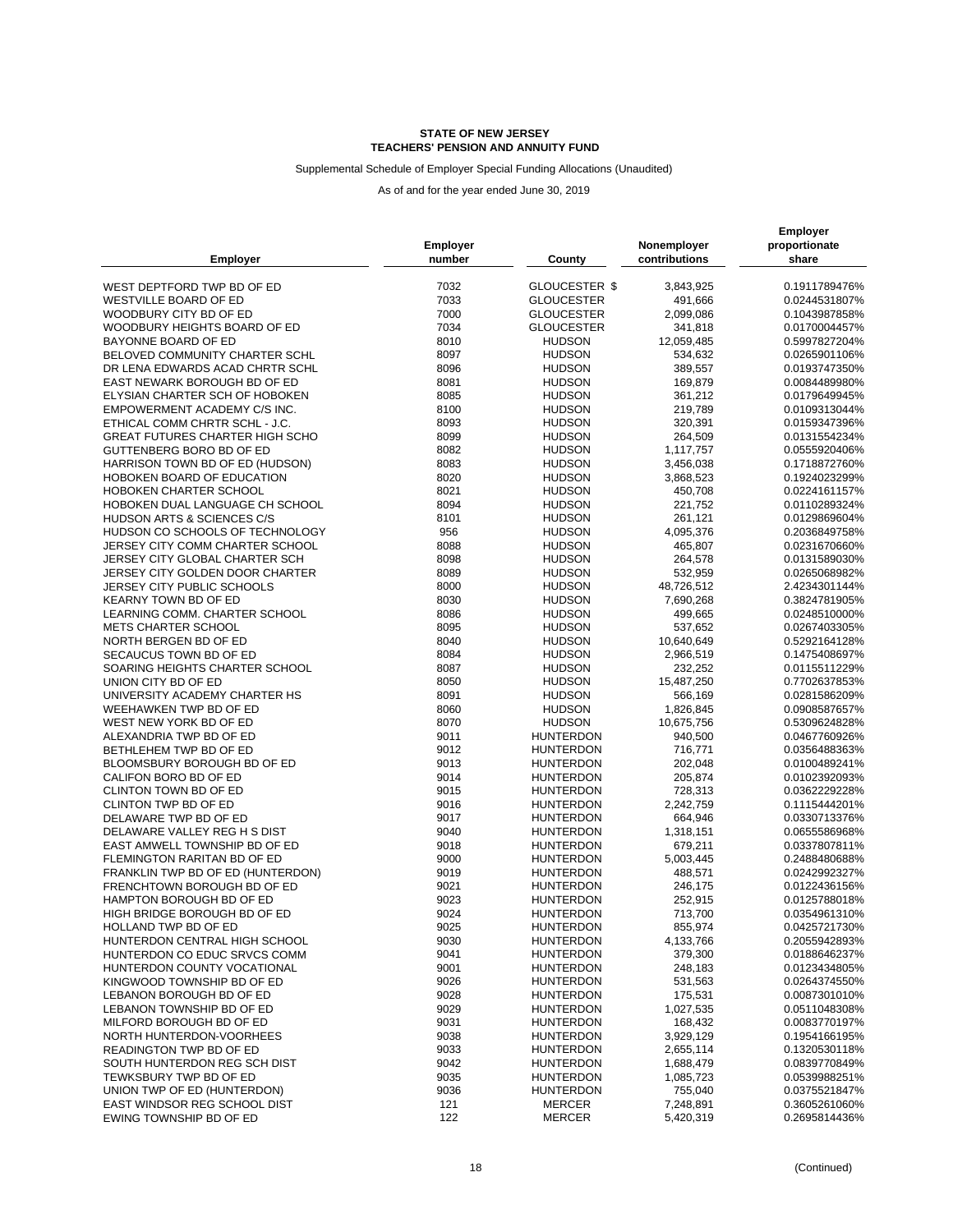Supplemental Schedule of Employer Special Funding Allocations (Unaudited)

| <b>Employer</b>                       | Employer<br>number | County              | Nonemployer<br>contributions | <b>Employer</b><br>proportionate<br>share |
|---------------------------------------|--------------------|---------------------|------------------------------|-------------------------------------------|
| FOUNDATION ACADEMY CHARTER SCHL       | 133                | \$<br><b>MERCER</b> | 1,099,989                    | 0.0547083183%                             |
| HAMILTON TWP BD OF ED (MERCER)        | 110                | <b>MERCER</b>       | 15,702,343                   | 0.7809615082%                             |
| HOPEWELL VALLEY REG SCH DIST          | 123                | <b>MERCER</b>       | 6,460,781                    | 0.3213292076%                             |
| INTERNAT. ACAD. OF TRENTON C/S        | 137                | <b>MERCER</b>       | 364,167                      | 0.0181119833%                             |
| INTERNATIONAL CHARTER SCHOOL          | 128                | <b>MERCER</b>       | 109,115                      | 0.0054268545%                             |
| LAWRENCE TWP BD OF ED (MERCER)        | 124                | <b>MERCER</b>       | 5,597,822                    | 0.2784096200%                             |
| MERCER CO COMMUNITY COLLEGE           | 119                | <b>MERCER</b>       | 24,090                       | 0.0011981302%                             |
| MERCER CO SPECIAL SER SCH DIST        | 111                | <b>MERCER</b>       | 2,778,028                    | 0.1381661952%                             |
| MERCER CO VOCATIONAL SCHOOLS          | 953                | <b>MERCER</b>       | 717,863                      | 0.0357031680%                             |
| PACE CHARTER SCHOOL OF HAMILTON       | 131                | <b>MERCER</b>       | 285,264                      | 0.0141877252%                             |
| PAUL ROBESON CHTR SCHOOL              | 135                | <b>MERCER</b>       | 285,648                      | 0.0142068134%                             |
| PRINCETON BOARD OF EDUCATION          | 125                | <b>MERCER</b>       | 6,516,726                    | 0.3241116554%                             |
| PRINCETON CHARTER SCHOOL              | 126                | <b>MERCER</b>       | 484,811                      | 0.0241122284%                             |
| ROBBINSVILLE TWP BD OF ED             | 127                | <b>MERCER</b>       | 3,495,328                    | 0.1738413771%                             |
| TRENTON CITY BD OF ED                 | 100                | <b>MERCER</b>       | 16,348,615                   | 0.8131040874%                             |
| TRENTON STEM TO CIVICS CHARTER        | 136                | <b>MERCER</b>       | 320,901                      | 0.0159601408%                             |
| VILLAGE CHARTER SCHOOL                | 116                | <b>MERCER</b>       | 429,151                      | 0.0213439972%                             |
| WEST WINDSOR PLAINSBORO REG           | 118                | <b>MERCER</b>       | 13,533,191                   | 0.6730779892%                             |
| ACADEMY FOR URBAN LEADERSHIP          | 255                | <b>MIDDLESEX</b>    | 501,826                      | 0.0249584703%                             |
| CARTERET BD OF ED                     | 231                | MIDDLESEX           |                              | 0.2592829815%                             |
|                                       | 232                |                     | 5,213,253                    |                                           |
| CRANBURY TOWNSHIP BD OF ED            |                    | MIDDLESEX           | 917,972                      | 0.0456556571%                             |
| DUNELLEN BOARD OF EDUCATION           | 233                | MIDDLESEX           | 1,383,399                    | 0.0688038338%                             |
| EAST BRUNSWICK TWP BD OF ED           | 234                | MIDDLESEX           | 12,130,993                   | 0.6033391834%                             |
| EDISON TWP BD OF ED                   | 247                | MIDDLESEX           | 21,572,331                   | 1.0729074202%                             |
| EDUCATIONAL SERV.COMM OF NJ           | 202                | MIDDLESEX           | 2,865,579                    | 0.1425205832%                             |
| <b>GREATER BRUNSWICK CHART.SCHOOL</b> | 203                | <b>MIDDLESEX</b>    | 442,165                      | 0.0219912550%                             |
| HATIKVAH INTERNATL ACAD CHRTR         | 256                | <b>MIDDLESEX</b>    | 368,458                      | 0.0183253830%                             |
| HIGHLAND PARK BD OF ED                | 236                | <b>MIDDLESEX</b>    | 2,404,837                    | 0.1196053915%                             |
| JAMESBURG BOROUGH BD OF ED            | 237                | MIDDLESEX           | 742,731                      | 0.0369399716%                             |
| METUCHEN BORO BD OF ED                | 239                | MIDDLESEX           | 3,109,655                    | 0.1546597607%                             |
| MIDDLESEX BD OF ED                    | 241                | MIDDLESEX           | 2,993,076                    | 0.1488616812%                             |
| MIDDLESEX CO VOCATIONAL SCHOOL        | 972                | MIDDLESEX           | 3,468,826                    | 0.1725232996%                             |
| MIDDLESEX COUNTY COLLEGE              | 201                | MIDDLESEX           | 49,704                       | 0.0024720664%                             |
| MILLTOWN BOROUGH BD OF ED             | 242                | MIDDLESEX           | 860,005                      | 0.0427726484%                             |
| MONROE TWP BD OF ED (MIDDLESEX)       | 243                | MIDDLESEX           | 8,373,687                    | 0.4164682455%                             |
| NEW BRUNSWICK BD OF ED                | 200<br>244         | MIDDLESEX           | 13,047,637                   | 0.6489287776%                             |
| NORTH BRUNSWICK BD OF ED              |                    | MIDDLESEX           | 7,856,234                    | 0.3907325290%                             |
| OLD BRIDGE BD OF ED                   | 238                | MIDDLESEX           | 12,733,405                   | 0.6333003433%                             |
| PERTH AMBOY BD OF ED                  | 210                | <b>MIDDLESEX</b>    | 14,226,871                   | 0.7075784040%                             |
| PISCATAWAY BD OF ED ADMN BLDG         | 245                | MIDDLESEX           | 9,425,991                    | 0.4688049588%                             |
| SAYREVILLE BD OF ED SELOVER ELM       | 248                | MIDDLESEX           | 7,339,975                    | 0.3650562145%                             |
| SOUTH AMBOY BD OF ED                  | 249                | MIDDLESEX           | 1,433,121                    | 0.0712767949%                             |
| SOUTH BRUNSWICK BD OF ED              | 251                | MIDDLESEX           | 10,945,989                   | 0.5444025882%                             |
| SOUTH PLAINFIELD BD OF ED             | 252                | <b>MIDDLESEX</b>    | 5,068,889                    | 0.2521029487%                             |
| SOUTH RIVER BORO BD OF ED             | 253                | <b>MIDDLESEX</b>    | 2,637,475                    | 0.1311757516%                             |
| SPOTSWOOD BD OF ED                    | 254                | MIDDLESEX           | 2,191,731                    | 0.1090064896%                             |
| WOODBRIDGE TOWNSHIP BD OF ED          | 220                | <b>MIDDLESEX</b>    | 20,008,619                   | 0.9951356787%                             |
| ACADEMY CHARTER HIGH SCHOOL           | 311                | <b>MONMOUTH</b>     | 287,048                      | 0.0142764554%                             |
| ASBURY PARK BD OF ED                  | 300                | <b>MONMOUTH</b>     | 4,707,382                    | 0.2341232901%                             |
| ATLANTIC HIGHLANDS BD OF ED           | 321                | <b>MONMOUTH</b>     | 530,919                      | 0.0264054426%                             |
| AVON BY THE SEA BORO BD OF ED         | 323                | <b>MONMOUTH</b>     | 250,646                      | 0.0124659629%                             |
| BELMAR BORO BD OF ED                  | 324                | <b>MONMOUTH</b>     | 777,636                      | 0.0386760004%                             |
| BRADLEY BEACH BD OF ED                | 325                | <b>MONMOUTH</b>     | 558,342                      | 0.0277693516%                             |
| BRIELLE BORO BD OF ED                 | 326                | <b>MONMOUTH</b>     | 734,737                      | 0.0365424010%                             |
| COLTS NECK TWP BD OF ED               | 322                | <b>MONMOUTH</b>     | 2,034,875                    | 0.1012051967%                             |
| DEAL BORO BD OF ED                    | 364                | <b>MONMOUTH</b>     | 264,276                      | 0.0131438413%                             |
| EATONTOWN BD OF ED                    | 327                | <b>MONMOUTH</b>     | 1,656,712                    | 0.0823971417%                             |
| FAIR HAVEN BOROUGH BD OF ED           | 328                | <b>MONMOUTH</b>     | 1,313,836                    | 0.0653441041%                             |
| FARMINGDALE BD OF ED                  | 329                | <b>MONMOUTH</b>     | 264,320                      | 0.0131460285%                             |
| FREEHOLD BORO BD OF ED                | 331                | <b>MONMOUTH</b>     | 1,877,303                    | 0.0933683124%                             |
| FREEHOLD REG H S DISTRICT             | 370                | <b>MONMOUTH</b>     | 14,904,440                   | 0.7412775633%                             |
| FREEHOLD TWP BD OF ED                 | 332                | <b>MONMOUTH</b>     | 5,659,714                    | 0.2814878350%                             |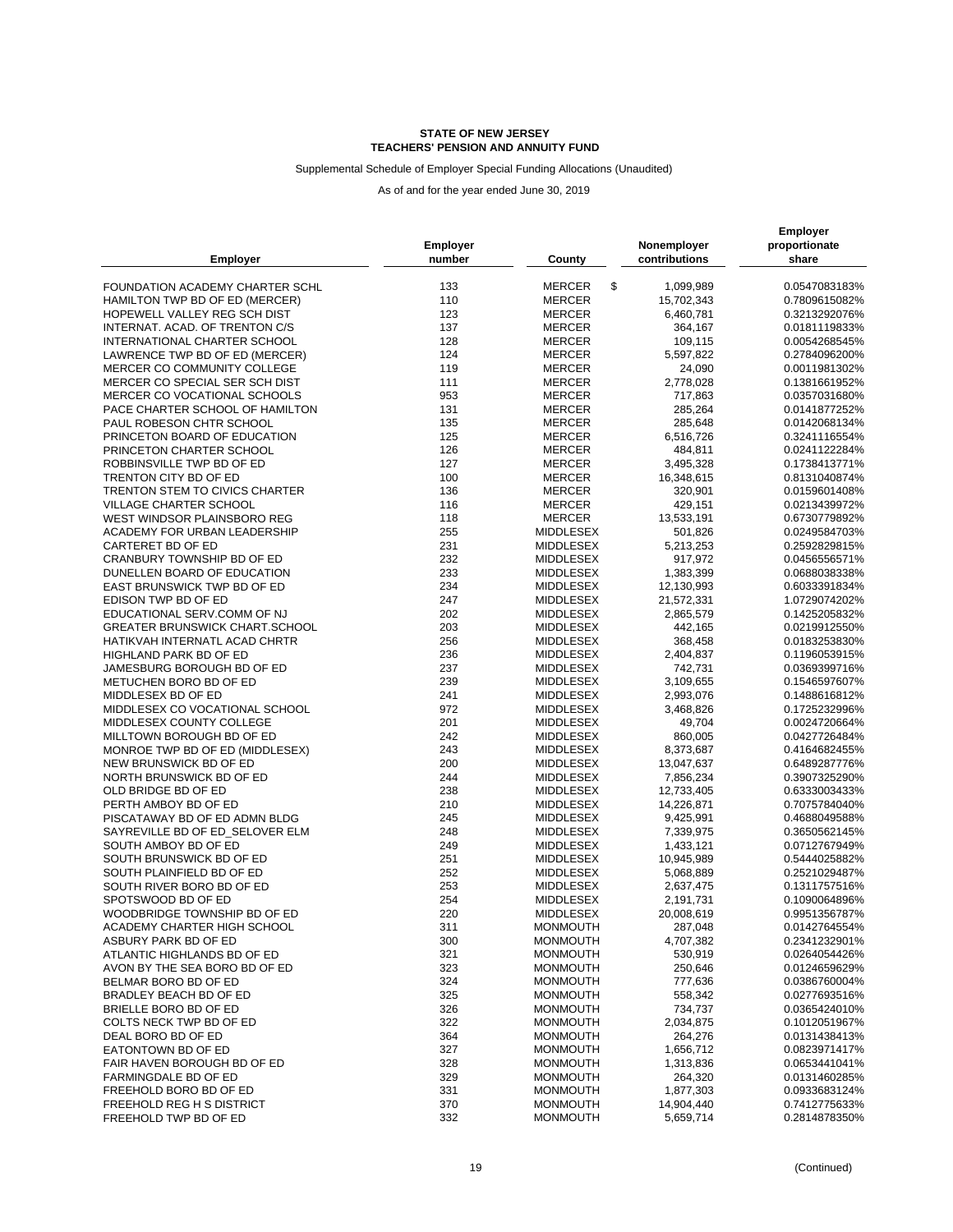### Supplemental Schedule of Employer Special Funding Allocations (Unaudited)

|                                                        |                 |                 |                        | <b>Employer</b>                |
|--------------------------------------------------------|-----------------|-----------------|------------------------|--------------------------------|
|                                                        | <b>Employer</b> |                 | Nonemployer            | proportionate                  |
| <b>Employer</b>                                        | number          | County          | contributions          | share                          |
| HAZLET TWP BD OF ED                                    | 352             | MONMOUTH \$     | 4,361,919              | 0.2169415566%                  |
| HENRY HUDSON REG SCH DIST                              | 374             | <b>MONMOUTH</b> | 597,624                | 0.0297230550%                  |
| HIGHLANDS BORO BD OF ED                                | 333             | <b>MONMOUTH</b> | 314,138                | 0.0156237616%                  |
| HOLMDEL TOWNSHIP BD OF ED                              | 334             | <b>MONMOUTH</b> | 4,756,848              | 0.2365834761%                  |
| HOPE ACADEMY CHARTER SCHOOL                            | 312             | <b>MONMOUTH</b> | 267,589                | 0.0133086258%                  |
| HOWELL TWP BD OF ED                                    | 335             | <b>MONMOUTH</b> | 9,205,446              | 0.4578360746%                  |
| KEANSBURG BOARD OF EDUCATION                           | 336             | <b>MONMOUTH</b> | 3,249,428              | 0.1616114314%                  |
|                                                        | 337             |                 |                        |                                |
| KEYPORT BOROUGH BD OF ED                               |                 | <b>MONMOUTH</b> | 1,613,954              | 0.0802705512%                  |
| LITTLE SILVER BD OF ED                                 | 338             | <b>MONMOUTH</b> | 1,307,666              | 0.0650372022%                  |
| LONG BRANCH BD OF ED                                   | 310             | <b>MONMOUTH</b> | 7,649,959              | 0.3804733865%                  |
| MANALAPAN ENGLISHTOWN REGIONAL                         | 339             | <b>MONMOUTH</b> | 6,493,403              | 0.3229516518%                  |
| MANASQUAN BOROUGH BD OF ED                             | 341             | <b>MONMOUTH</b> | 2,282,407              | 0.1135163169%                  |
| MARLBORO TOWNSHIP BD OF ED                             | 342             | <b>MONMOUTH</b> | 7,177,321              | 0.3569665611%                  |
| MATAWAN-ABERDEEN REG SCHOOL                            | 343             | <b>MONMOUTH</b> | 5,612,537              | 0.2791414821%                  |
| MIDDLETOWN TWP BD OF ED                                | 344             | <b>MONMOUTH</b> | 14,497,818             | 0.7210540513%                  |
| MILLSTONE TOWNSHIP BD OF ED                            | 345             | <b>MONMOUTH</b> | 1,780,642              | 0.0885608291%                  |
| MONMOUTH BEACH BD OF ED                                | 346             | <b>MONMOUTH</b> | 405,143                | 0.0201499431%                  |
| MONMOUTH CO VOCATIONAL SCHOOLS                         | 987             | <b>MONMOUTH</b> | 3,839,733              | 0.1909704691%                  |
| MONMOUTH REGIONAL SCHOOL                               | 372             | <b>MONMOUTH</b> | 1,654,266              | 0.0822755043%                  |
| NEPTUNE CITY BD OF ED                                  | 347             | <b>MONMOUTH</b> | 359,361                | 0.0178729339%                  |
| NEPTUNE TWP BD OF ED                                   | 348             | <b>MONMOUTH</b> | 5,625,307              | 0.2797766109%                  |
| OCEAN TWP BD OF ED (MONMOUTH)                          | 351             | <b>MONMOUTH</b> | 5,999,579              | 0.2983911498%                  |
| <b>OCEANPORT SCHOOLS</b>                               | 349             | <b>MONMOUTH</b> | 896,486                | 0.0445870679%                  |
| RED BANK BD OF ED                                      | 353             | <b>MONMOUTH</b> | 1,391,451              | 0.0692042875%                  |
| RED BANK CHARTER SCHOOL                                | 360             | <b>MONMOUTH</b> | 295,732                | 0.0147083251%                  |
| RED BANK REGIONAL HIGH SCHOOL                          | 301             | <b>MONMOUTH</b> | 2,041,365              | 0.1015280054%                  |
| ROOSEVELT BOROUGH BD OF ED                             | 369             | <b>MONMOUTH</b> | 165,842                | 0.0082482243%                  |
|                                                        | 354             | <b>MONMOUTH</b> | 1,445,585              |                                |
| RUMSON BORO BD OF ED                                   | 371             | <b>MONMOUTH</b> |                        | 0.0718966631%                  |
| RUMSON FAIR HAVEN REGIONAL H.S.                        |                 |                 | 1,601,217              | 0.0796371124%                  |
| SEA GIRT BD OF ED                                      | 366             | <b>MONMOUTH</b> | 252,891                | 0.0125776088%                  |
| SHORE REGIONAL H S DISTRICT                            | 373             | <b>MONMOUTH</b> | 1,120,537              | 0.0557302807%                  |
| SHREWSBURY BOROUGH BD OF ED                            | 356             | <b>MONMOUTH</b> | 718,301                | 0.0357249404%                  |
| SPRING LAKE BORO BD OF ED                              | 358             | <b>MONMOUTH</b> | 398,078                | 0.0197985518%                  |
| SPRING LAKE HEIGHTS BD OF ED                           | 368             | <b>MONMOUTH</b> | 504,301                | 0.0250815989%                  |
| TINTON FALLS BOARD OF EDUCATION                        | 357             | <b>MONMOUTH</b> | 2,103,269              | 0.1046068169%                  |
| UNION BEACH BORO BD OF ED                              | 359             | <b>MONMOUTH</b> | 793,843                | 0.0394820776%                  |
| UPPER FREEHOLD REGIONAL                                | 361             | <b>MONMOUTH</b> | 3,166,872              | 0.1575054878%                  |
| WALL TOWNSHIP BD OF ED                                 | 362             | <b>MONMOUTH</b> | 5,721,103              | 0.2845410465%                  |
| WEST LONG BRANCH BD OF ED                              | 363             | <b>MONMOUTH</b> | 877,208                | 0.0436282356%                  |
| BOONTON TOWN BD OF ED                                  | 411             | <b>MORRIS</b>   | 2,287,223              | 0.1137558137%                  |
| BOONTON TWP BD OF ED                                   | 412             | <b>MORRIS</b>   | 697,333                | 0.0346821003%                  |
| BUTLER BORO BD OF ED                                   | 413             | <b>MORRIS</b>   | 1,771,168              | 0.0880896398%                  |
| CHATHAMS SCHOOL DISTRICT                               | 455             | <b>MORRIS</b>   | 5,770,794              | 0.2870124666%                  |
| CHESTER TWP BD OF ED                                   | 416             | <b>MORRIS</b>   | 1,793,446              | 0.0891976480%                  |
| DENVILLE TWP BD OF ED                                  | 417             | <b>MORRIS</b>   | 2,338,744              | 0.1163182506%                  |
| DOVER BD OF ED                                         | 418             | <b>MORRIS</b>   | 3,690,973              | 0.1835718172%                  |
| EAST HANOVER TWP BD OF ED                              | 448             | <b>MORRIS</b>   | 1,616,121              | 0.0803783198%                  |
| FLORHAM PARK BD OF ED                                  | 419             | <b>MORRIS</b>   | 1,457,315              | 0.0724800949%                  |
|                                                        |                 |                 |                        |                                |
| HANOVER PARK REG H S DIST<br>HANOVER TOWNSHIP BD OF ED | 420             | <b>MORRIS</b>   | 2,385,406<br>2,213,908 | 0.1186390035%<br>0.1101094773% |
|                                                        | 421             | <b>MORRIS</b>   |                        |                                |
| HARDING TOWNSHIP BD OF ED                              | 422             | <b>MORRIS</b>   | 566,598                | 0.0281799459%                  |
| JEFFERSON TOWNSHIP BD OF ED                            | 423             | <b>MORRIS</b>   | 4,512,412              | 0.2244264034%                  |
| KINNELON BOROUGH BD OF ED                              | 424             | <b>MORRIS</b>   | 3,260,868              | 0.1621803979%                  |
| LINCOLN PARK BORO BD OF ED                             | 425             | <b>MORRIS</b>   | 1,219,359              | 0.0606452344%                  |
| LONG HILL TWP BD OF ED                                 | 438             | <b>MORRIS</b>   | 1,321,879              | 0.0657441105%                  |
| MADISON BORO BD OF ED                                  | 426             | <b>MORRIS</b>   | 3,857,560              | 0.1918570746%                  |
| MENDHAM BORO BD OF ED                                  | 427             | <b>MORRIS</b>   | 778,486                | 0.0387182528%                  |
| MENDHAM TOWNSHIP BD OF ED                              | 428             | <b>MORRIS</b>   | 1,198,204              | 0.0595930987%                  |
| MINE HILL TWP BD OF ED                                 | 429             | <b>MORRIS</b>   | 455,703                | 0.0226645601%                  |
| MONTVILLE TWP BD OF ED                                 | 431             | <b>MORRIS</b>   | 6,716,908              | 0.3340677733%                  |
| MORRIS CO EDUC SERVICES COMM                           | 453             | <b>MORRIS</b>   | 557,321                | 0.0277185492%                  |
| MORRIS CO VOCATIONAL SCH DIST                          | 955             | <b>MORRIS</b>   | 1,401,638              | 0.0697109689%                  |
|                                                        |                 |                 |                        |                                |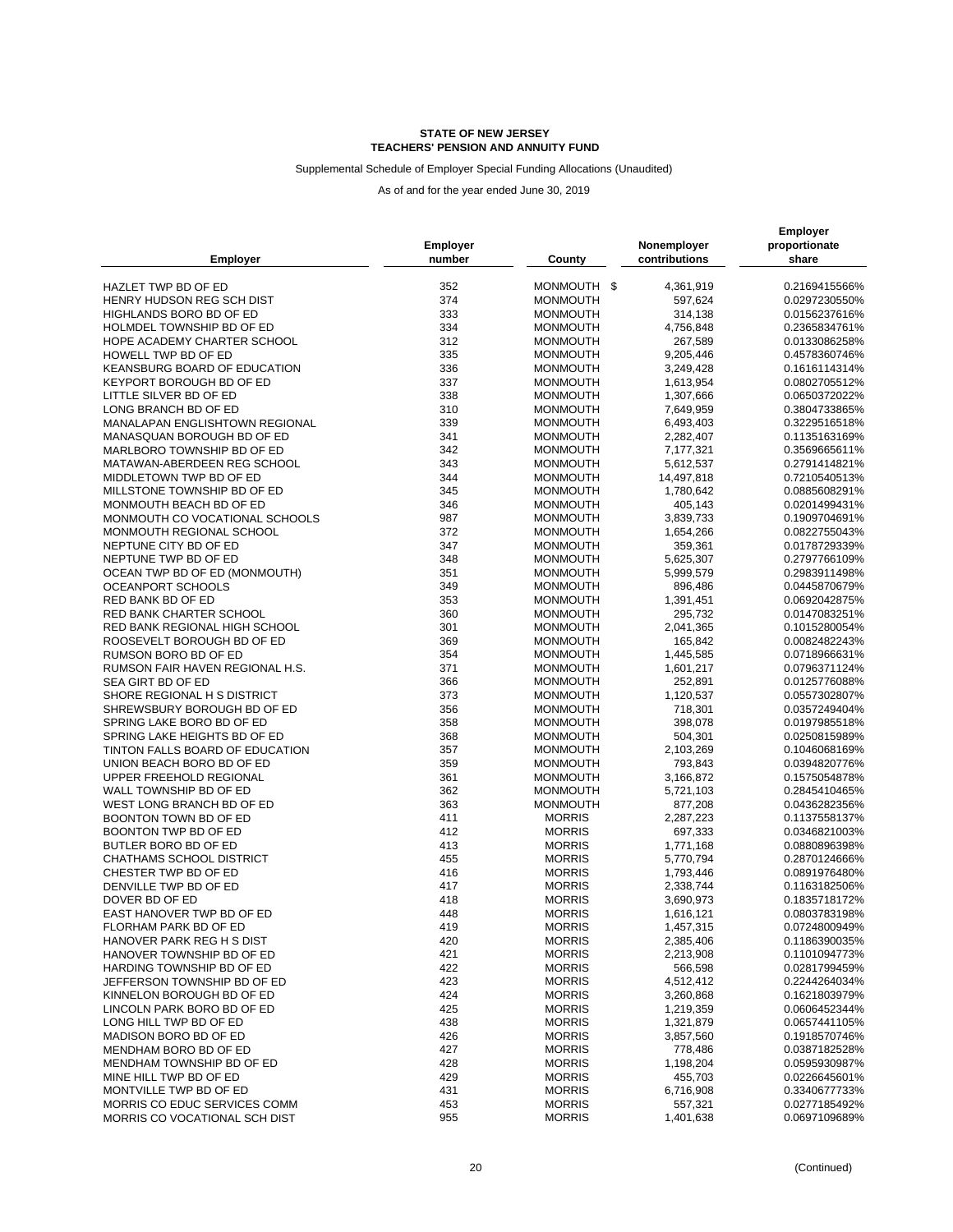Supplemental Schedule of Employer Special Funding Allocations (Unaudited)

| <b>Employer</b>                       | <b>Employer</b><br>number | County              | Nonemployer<br>contributions | <b>Employer</b><br>proportionate<br>share |
|---------------------------------------|---------------------------|---------------------|------------------------------|-------------------------------------------|
| <b>MORRIS HILLS REGIONAL DISTRICT</b> | 450                       | \$<br><b>MORRIS</b> | 5,320,612                    | 0.2646224977%                             |
| MORRIS PLAINS BD OF ED                | 432                       | <b>MORRIS</b>       | 943,898                      | 0.0469451024%                             |
| <b>MORRIS SCHOOL DISTRICT</b>         | 440                       | <b>MORRIS</b>       | 7,966,830                    | 0.3962331016%                             |
| <b>MOUNT ARLINGTON BD OF ED</b>       | 435                       | <b>MORRIS</b>       | 592,998                      | 0.0294929531%                             |
|                                       |                           |                     |                              |                                           |
| MOUNT OLIVE TWP BD OF ED              | 436                       | <b>MORRIS</b>       | 6,278,258                    | 0.3122513440%                             |
| MOUNTAIN LAKES BORO BD OF ED          | 434                       | <b>MORRIS</b>       | 3,367,213                    | 0.1674695094%                             |
| NETCONG BOROUGH BD OF ED              | 437                       | <b>MORRIS</b>       | 408,887                      | 0.0203361521%                             |
| PARSIPPANY TROY HILLS BD OF ED        | 449                       | <b>MORRIS</b>       | 11,562,443                   | 0.5750621563%                             |
| PEQUANNOCK TWP BD OF ED               | 439                       | <b>MORRIS</b>       | 3,134,587                    | 0.1558997954%                             |
| RANDOLPH TOWNSHIP BD OF ED            | 441                       | <b>MORRIS</b>       | 7,196,136                    | 0.3579023285%                             |
| RIVERDALE BOROUGH BD OF ED            | 442                       | <b>MORRIS</b>       | 431,425                      | 0.0214570846%                             |
| ROCKAWAY BOROUGH BD OF ED             | 443                       | <b>MORRIS</b>       | 656,050                      | 0.0326288800%                             |
| ROCKAWAY TOWNSHIP BD OF ED            | 444                       | <b>MORRIS</b>       | 3,920,879                    | 0.1950062736%                             |
| ROXBURY TWP BD OF ED                  | 445                       | <b>MORRIS</b>       | 5,683,703                    | 0.2826809447%                             |
| WASHINGTON TWP BD ED (MORRIS)         | 446                       | <b>MORRIS</b>       | 3,627,189                    | 0.1803995036%                             |
| WEST MORRIS REG H S DIST              | 451                       | <b>MORRIS</b>       | 3,915,622                    | 0.1947448553%                             |
| WHARTON BOROUGH BD OF ED              | 447                       | <b>MORRIS</b>       | 1,135,020                    | 0.0564506103%                             |
| BARNEGAT TWP BD OF ED                 | 535                       | <b>OCEAN</b>        | 3,831,495                    | 0.1905607695%                             |
| BAY HEAD BD OF ED                     | 511                       | <b>OCEAN</b>        | 200,491                      | 0.0099714779%                             |
| BEACH HAVEN BOROUGH BD OF ED          | 512                       | <b>OCEAN</b>        | 122,471                      | 0.0060911624%                             |
| BERKELEY TWP BD OF ED                 | 513                       | <b>OCEAN</b>        | 2,620,819                    | 0.1303473551%                             |
| BRICK TWP BD OF ED                    | 514                       | <b>OCEAN</b>        | 12,247,713                   | 0.6091442718%                             |
| CENTRAL REGIONAL H S DIST             | 505                       | <b>OCEAN</b>        | 2,705,760                    | 0.1345719038%                             |
| EAGLESWOOD TWP BD OF ED               | 516                       | <b>OCEAN</b>        | 238,864                      | 0.0118799960%                             |
| <b>ISLAND HEIGHTS BORO BD OF ED</b>   | 517                       | <b>OCEAN</b>        | 174,486                      | 0.0086781057%                             |
| JACKSON TOWNSHIP BD OF ED             | 518                       | <b>OCEAN</b>        | 10,920,481                   | 0.5431339213%                             |
| LACEY TOWNSHIP BD OF ED               | 519                       | <b>OCEAN</b>        | 5,202,981                    | 0.2587720749%                             |
| LAKEHURST BOROUGH BD OF ED            | 521                       | <b>OCEAN</b>        |                              | 0.0251966747%                             |
|                                       | 500                       | <b>OCEAN</b>        | 506,615                      |                                           |
| LAKEWOOD TWP BD OF ED                 |                           |                     | 6,304,578                    | 0.3135603745%                             |
| LAVALLETTE BOROUGH BD OF ED           | 522                       | <b>OCEAN</b>        | 317,979                      | 0.0158147924%                             |
| LITTLE EGG HARBOR TWP BD OF ED        | 523                       | <b>OCEAN</b>        | 2,320,200                    | 0.1153959542%                             |
| LONG BEACH ISLAND BD OF ED            | 545                       | <b>OCEAN</b>        | 510,759                      | 0.0254027672%                             |
| MANCHESTER TOWNSHIP BD OF ED          | 524                       | <b>OCEAN</b>        | 4,570,490                    | 0.2273149298%                             |
| OCEAN COUNTY VOCATIONAL SCHOOL        | 986                       | <b>OCEAN</b>        | 2,214,600                    | 0.1101439254%                             |
| OCEAN GATE BD OF ED                   | 526                       | <b>OCEAN</b>        | 250,035                      | 0.0124355909%                             |
| OCEAN TWP BD OF ED (OCEAN)            | 525                       | <b>OCEAN</b>        | 794,119                      | 0.0394957972%                             |
| PINELANDS REG SCHOOL DISTRICT         | 502                       | <b>OCEAN</b>        | 2,498,273                    | 0.1242524646%                             |
| PLUMSTED TWP BD OF ED                 | 527                       | <b>OCEAN</b>        | 2,305,026                    | 0.1146412758%                             |
| POINT PLEASANT BEACH BD OF ED         | 529                       | <b>OCEAN</b>        | 1,328,221                    | 0.0660595125%                             |
| POINT PLEASANT BORO BD OF ED          | 528                       | <b>OCEAN</b>        | 3,638,066                    | 0.1809404840%                             |
| SEASIDE HEIGHTS BD OF ED              | 531                       | <b>OCEAN</b>        | 327,898                      | 0.0163081021%                             |
| SEASIDE PARK BD OF ED                 | 532                       | <b>OCEAN</b>        | 4,966                        | 0.0002470028%                             |
| SOUTHERN REGIONAL H S DISTRICT        | 546                       | <b>OCEAN</b>        | 4,276,379                    | 0.2126871826%                             |
| STAFFORD TOWNSHIP BD OF ED            | 533                       | <b>OCEAN</b>        | 2,628,233                    | 0.1307160947%                             |
| TOMS RIVER SCHOOL DIST                | 515                       | <b>OCEAN</b>        | 17,942,364                   | 0.8923697760%                             |
| TUCKERTON BORO BD OF ED               | 534                       | <b>OCEAN</b>        | 364,166                      | 0.0181119336%                             |
| BLOOMINGDALE BD OF ED                 | 631                       | <b>PASSAIC</b>      | 856,449                      | 0.0425957847%                             |
| CLASSICAL ACAD. CHARTER SCHOOL        | 648                       | <b>PASSAIC</b>      | 114,579                      | 0.0056986123%                             |
| CLIFTON CITY BD OF ED                 | 610                       | <b>PASSAIC</b>      | 13,794,803                   | 0.6860893567%                             |
| COMMUNITY CH SCHOOL OF PATERSON       | 661                       | <b>PASSAIC</b>      | 830,636                      | 0.0413119565%                             |
| HALEDON BOROUGH BD OF ED              | 632                       | PASSAIC             | 1,460,903                    | 0.0726584996%                             |
| <b>HAWTHORNE BD OF ED</b>             | 633                       | PASSAIC             | 3,075,286                    | 0.1529504255%                             |
| JOHN P HOLLAND CHARTER SCHOOL         | 662                       | PASSAIC             | 229,881                      | 0.0114332137%                             |
| LAKELAND REGIONAL H S DIST            | 645                       | PASSAIC             | 1,791,677                    | 0.0891096635%                             |
| LITTLE FALLS BD OF ED                 | 634                       | <b>PASSAIC</b>      | 1,384,317                    | 0.0688494664%                             |
| NORTH HALEDON BORO BD OF ED           | 635                       | <b>PASSAIC</b>      | 841,302                      | 0.0418424484%                             |
| PASSAIC ARTS & SCIENCE CHTR SCH       | 663                       | PASSAIC             | 688,411                      | 0.0342383502%                             |
| PASSAIC BOARD OF EDUCATION            | 620                       | PASSAIC             | 20,778,504                   | 1.0334261876%                             |
| PASSAIC CO MANCHESTER REG HIGH        | 646                       | <b>PASSAIC</b>      | 1,125,761                    | 0.0559901084%                             |
| PASSAIC CO REGIONAL HS DIST 1         | 640                       | PASSAIC             | 1,950,024                    | 0.0969851218%                             |
| PASSAIC CO VOCATIONAL SCHOOL          | 952                       | <b>PASSAIC</b>      | 6,719,953                    | 0.3342192359%                             |
| PASSAIC CO. ED SERV COMMISION         | 647                       | <b>PASSAIC</b>      | 274,089                      | 0.0136319316%                             |
|                                       |                           |                     |                              |                                           |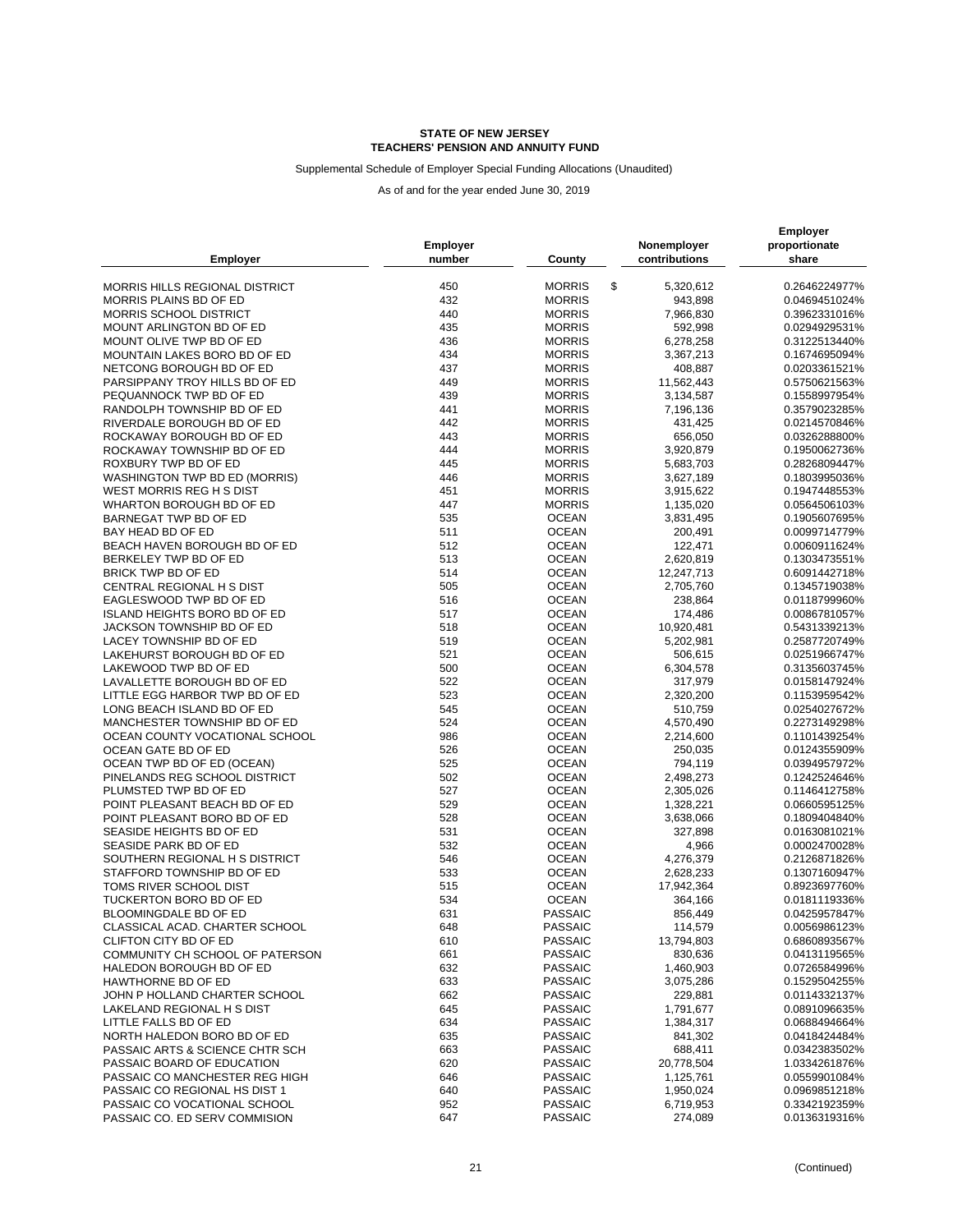### Supplemental Schedule of Employer Special Funding Allocations (Unaudited)

| <b>Employer</b>                  | <b>Employer</b><br>number | County          | Nonemployer<br>contributions | <b>Employer</b><br>proportionate<br>share |
|----------------------------------|---------------------------|-----------------|------------------------------|-------------------------------------------|
| PATERSON BD OF ED                | 600                       | \$<br>PASSAIC   | 36,178,573                   | 1.7993539772%                             |
| PATERSON CHART SCH-SCIENCE/TECH  | 660                       | <b>PASSAIC</b>  | 1,132,021                    | 0.0563014841%                             |
|                                  |                           |                 |                              |                                           |
| POMPTON LAKES BD OF ED           | 636                       | <b>PASSAIC</b>  | 2,882,488                    | 0.1433615560%                             |
| PROSPECT PARK BD OF ED           | 637                       | <b>PASSAIC</b>  | 1,010,664                    | 0.0502657470%                             |
| RINGWOOD BORO BD OF ED           | 638                       | <b>PASSAIC</b>  | 1,880,651                    | 0.0935348368%                             |
| TOTOWA BOROUGH BD OF ED          | 639                       | <b>PASSAIC</b>  | 1,279,935                    | 0.0636580326%                             |
| WANAQUE BD OF ED                 | 641                       | <b>PASSAIC</b>  | 1,494,262                    | 0.0743176289%                             |
| WAYNE BOARD OF EDUCATION         | 642                       | <b>PASSAIC</b>  | 12,598,684                   | 0.6265999504%                             |
| WEST MILFORD TOWNSHIP BD OF ED   | 643                       | <b>PASSAIC</b>  | 5,846,263                    | 0.2907659254%                             |
| WOODLAND PARK BD OF ED           | 644                       | <b>PASSAIC</b>  | 1,478,648                    | 0.0735410786%                             |
| ALLOWAY TWP BD OF ED             | 711                       | <b>SALEM</b>    | 490,049                      | 0.0243727520%                             |
| ELSINBORO TOWNSHIP BD OF ED      | 713                       | SALEM           | 169,739                      | 0.0084420388%                             |
| LOWER ALLOWAYS CREEK BD OF ED    | 714                       | <b>SALEM</b>    | 287,577                      | 0.0143027513%                             |
| MANNINGTON TOWNSHIP BD OF ED     | 716                       | <b>SALEM</b>    | 225,988                      | 0.0112395981%                             |
| OLDMANS TWP BD OF ED             | 717                       | <b>SALEM</b>    | 326,695                      | 0.0162483025%                             |
| PENNS GROVE CARNEYS POINT REG    | 725                       | SALEM           | 2,933,563                    | 0.1459017730%                             |
| PENNSVILLE TWP BD OF ED          | 715                       | <b>SALEM</b>    | 2,406,774                    | 0.1197017270%                             |
| PITTSGROVE TWP BD OF ED          | 721                       | SALEM           | 2,265,962                    | 0.1126984089%                             |
| QUINTON TOWNSHIP BD OF ED        | 722                       | <b>SALEM</b>    | 432,990                      | 0.0215349286%                             |
| SALEM CITY BD OF ED              | 700                       | <b>SALEM</b>    | 1,993,138                    | 0.0991294086%                             |
| SALEM CO SP SERVICES SCH DIST    | 726                       | <b>SALEM</b>    | 937,790                      | 0.0466413321%                             |
| SALEM CO VOCATIONAL TECH SCHOOL  | 984                       | SALEM           | 646,312                      | 0.0321445675%                             |
| UPPER PITTSGROVE TWP BD OF ED    | 724                       | SALEM           | 467,002                      | 0.0232265177%                             |
| WOODSTOWN-PILESGROVE REG SCH     | 719                       | <b>SALEM</b>    | 1,950,322                    | 0.0969999350%                             |
| BEDMINSTER TWP BD OF ED          | 741                       | <b>SOMERSET</b> | 895,119                      | 0.0445190663%                             |
| BERNARDS TWP BD OF ED            | 742                       | <b>SOMERSET</b> | 7,914,707                    | 0.3936407400%                             |
| BOUND BROOK BORO BD OF ED        | 743                       | SOMERSET        | 2,307,724                    | 0.1147754398%                             |
| BRANCHBURG TWP BD OF ED          | 744                       | SOMERSET        | 2,490,664                    | 0.1238740318%                             |
| BRIDGEWATER-RARITAN REG SCH DIS  | 745                       | <b>SOMERSET</b> | 13,580,031                   | 0.6754075903%                             |
| CENTRAL JERSEY COLL PREP CHRTR   | 769                       | <b>SOMERSET</b> | 442,797                      | 0.0220226709%                             |
| FRANKLIN TWP BD OF ED (SOMERSET) | 748                       | <b>SOMERSET</b> | 10,598,819                   | 0.5271359521%                             |
| GREEN BROOK BD OF ED             | 753                       | <b>SOMERSET</b> | 1,267,615                    | 0.0630452727%                             |
| HILLSBOROUGH TWP BD OF ED        | 749                       | <b>SOMERSET</b> | 11,032,369                   | 0.5486987176%                             |
| MANVILLE BOROUGH BD OF ED        | 759                       | <b>SOMERSET</b> | 1,690,091                    | 0.0840572651%                             |
|                                  | 751                       | <b>SOMERSET</b> |                              |                                           |
| MONTGOMERY TWP BD OF ED          |                           |                 | 6,886,159                    | 0.3424855045%                             |
| NORTH PLAINFIELD BD OF ED        | 752                       | <b>SOMERSET</b> | 5,061,035                    | 0.2517123373%                             |
| SOMERSET CO ED CTNL SRVC COMM    | 764                       | <b>SOMERSET</b> | 540,045                      | 0.0268593333%                             |
| SOMERSET CO VOCATIONAL SCHOOL    | 990                       | <b>SOMERSET</b> | 1,093,102                    | 0.0543658249%                             |
| SOMERSET HILLS BD OF ED          | 761                       | <b>SOMERSET</b> | 3,028,444                    | 0.1506207251%                             |
| SOMERVILLE BD OF ED              | 730                       | SOMERSET        | 3,432,686                    | 0.1707258308%                             |
| SOUTH BOUND BROOK BD OF ED       | 756                       | <b>SOMERSET</b> | 627,528                      | 0.0312103411%                             |
| THOMAS EDISON ENERGY-SMART CHTR  | 770                       | <b>SOMERSET</b> | 287,366                      | 0.0142922628%                             |
| WARREN TOWNSHIP BD OF ED         | 757                       | <b>SOMERSET</b> | 3,814,992                    | 0.1897399785%                             |
| WATCHUNG BOROUGH BD OF ED        | 758                       | <b>SOMERSET</b> | 952,208                      | 0.0473583810%                             |
| WATCHUNG HILLS REGIONAL H S      | 762                       | <b>SOMERSET</b> | 3,176,291                    | 0.1579739431%                             |
| ANDOVER REGIONAL BD OF ED        | 772                       | <b>SUSSEX</b>   | 893,743                      | 0.0444506173%                             |
| BYRAM TWP BD OF ED               | 774                       | <b>SUSSEX</b>   | 1,338,165                    | 0.0665541147%                             |
| FRANKFORD TOWNSHIP BD OF ED      | 775                       | <b>SUSSEX</b>   | 973,146                      | 0.0483997795%                             |
| FRANKLIN BORO BD OF ED           | 776                       | <b>SUSSEX</b>   | 753,940                      | 0.0374974554%                             |
| FREDON TOWNSHIP BD OF ED         | 777                       | <b>SUSSEX</b>   | 324,083                      | 0.0161183638%                             |
| GREEN TOWNSHIP BD OF ED          | 778                       | <b>SUSSEX</b>   | 664,084                      | 0.0330284390%                             |
| HAMBURG BOROUGH BD OF ED         | 779                       | <b>SUSSEX</b>   | 493,236                      | 0.0245312732%                             |
| <b>HAMPTON TOWNSHIP BD OF ED</b> | 781                       | <b>SUSSEX</b>   | 555,536                      | 0.0276297694%                             |
| HARDYSTON TOWNSHIP BD OF ED      | 782                       | <b>SUSSEX</b>   | 896,413                      | 0.0445833894%                             |
| HIGH POINT REG HIGH SCHOOL       | 780                       | <b>SUSSEX</b>   | 1,904,916                    | 0.0947416661%                             |
| HOPATCONG BOARD OF EDUCATION     | 783                       | <b>SUSSEX</b>   | 3,005,228                    | 0.1494660900%                             |
| KITTATINNY REGIONAL H S          | 795                       | <b>SUSSEX</b>   | 1,941,551                    | 0.0965637407%                             |
| LAFAYETTE BOARD OF EDUCATION     | 784                       | <b>SUSSEX</b>   | 381,812                      | 0.0189895418%                             |
| LENAPE VALLEY REG H S DIST       | 790                       | <b>SUSSEX</b>   | 1,224,727                    | 0.0609122201%                             |
| MONTAGUE BD OF ED                | 785                       | <b>SUSSEX</b>   | 405,593                      | 0.0201723120%                             |
| NEWTON BD OF ED                  | 786                       | <b>SUSSEX</b>   | 2,493,281                    | 0.1240042191%                             |
| OGDENSBURG BD OF ED              | 787                       | <b>SUSSEX</b>   | 430,325                      | 0.0214023553%                             |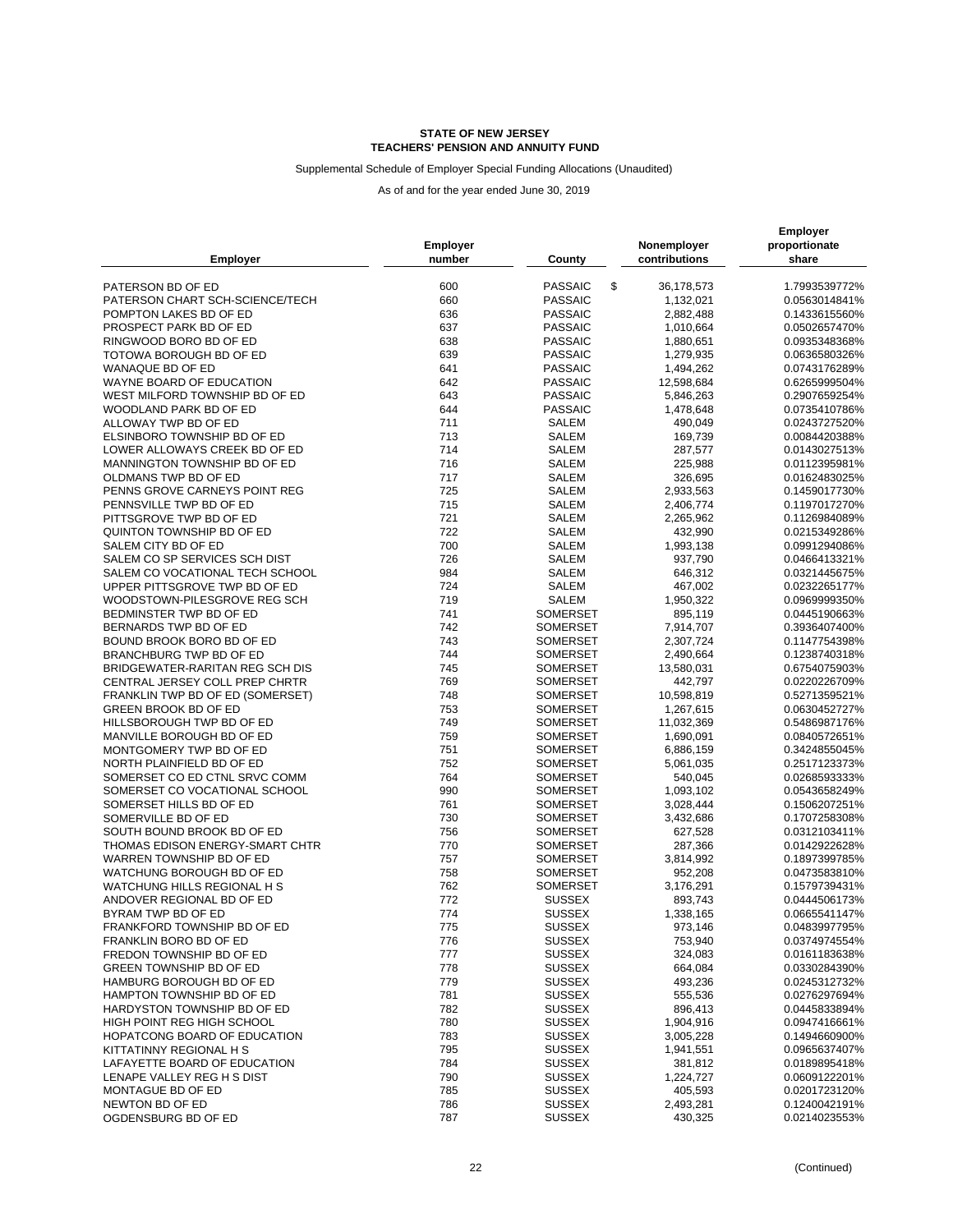### Supplemental Schedule of Employer Special Funding Allocations (Unaudited)

|                                                              |            |                              |                        | <b>Employer</b>                |  |
|--------------------------------------------------------------|------------|------------------------------|------------------------|--------------------------------|--|
|                                                              | Employer   |                              | Nonemployer            | proportionate                  |  |
| <b>Employer</b>                                              | number     | County                       | contributions          | share                          |  |
| SANDYSTON WALPACK SCHOOL DIST                                | 788        | <b>SUSSEX</b>                | \$<br>227,683          | 0.0113239041%                  |  |
| SPARTA BD OF ED                                              | 789        | <b>SUSSEX</b>                | 5,202,538              | 0.2587500539%                  |  |
| STANHOPE BOROUGH BD OF ED                                    | 791        | <b>SUSSEX</b>                | 466,036                | 0.0231784493%                  |  |
| STILLWATER TOWNSHIP BD OF ED                                 | 792        | <b>SUSSEX</b>                | 553,284                | 0.0275177755%                  |  |
| SUSSEX CO ED SERV COMM BD OF ED                              | 771        | <b>SUSSEX</b>                | 248,566                | 0.0123625190%                  |  |
| SUSSEX COUNTY CHARTER SCHOOL                                 | 793        | <b>SUSSEX</b>                | 325,962                | 0.0162118162%                  |  |
| SUSSEX COUNTY VOCATIONAL                                     | 979        | <b>SUSSEX</b>                | 1,072,798              | 0.0533559915%                  |  |
| SUSSEX-WANTAGE REG SCH DIST                                  | 796        | <b>SUSSEX</b>                | 1,920,165              | 0.0955000726%                  |  |
| UNITY CHARTER SCHOOL                                         | 798        | <b>SUSSEX</b>                | 279,662                | 0.0139091076%                  |  |
| VERNON TOWNSHIP BD OF ED                                     | 794        | <b>SUSSEX</b>                | 5,520,215              | 0.2745498342%                  |  |
| WALLKILL VALL REG H S                                        | 797        | <b>SUSSEX</b>                | 1,184,410              | 0.0589070681%                  |  |
| <b>BARACK OBAMA GREEN CHARTER H.S.</b>                       | 854        | <b>UNION</b>                 | 201,978                | 0.0100454445%                  |  |
| BERKELEY HEIGHTS BD OF ED                                    | 838        | <b>UNION</b>                 | 4,525,390              | 0.2250718717%                  |  |
| CLARK TWP BD OF ED                                           | 831        | <b>UNION</b>                 | 2,913,646              | 0.1449112266%                  |  |
| COLLEGE ACHIEVE CENTRAL C/S                                  | 855        | <b>UNION</b>                 | 356,219                | 0.0177166993%                  |  |
| CRANFORD TWP BD OF ED                                        | 832        | <b>UNION</b>                 | 5,510,928              | 0.2740879404%                  |  |
| CRESTHAVEN ACADEMY CHARTER SCHO                              | 856        | <b>UNION</b>                 | 143,487                | 0.0071363885%                  |  |
| ELIZABETH BD OF ED                                           | 800        | <b>UNION</b>                 | 37,322,066             | 1.8562260681%                  |  |
| GARWOOD BOROUGH BD OF ED                                     | 833        | <b>UNION</b>                 | 484,730                | 0.0241082019%                  |  |
| HILLSIDE BOARD OF EDUCATION                                  | 834        | <b>UNION</b>                 | 4,427,301              | 0.2201933545%                  |  |
| KENILWORTH BOROUGH BD OF ED                                  | 810        | <b>UNION</b>                 | 2,306,053              | 0.1146923764%                  |  |
| LINDEN CITY BD OF ED                                         | 835        | <b>UNION</b>                 | 9,352,462              | 0.4651479847%                  |  |
| MOUNTAINSIDE BORO BD OF ED                                   | 836        | <b>UNION</b>                 | 915,112                | 0.0455134403%                  |  |
| NEW PROVIDENCE BD OF ED                                      | 837        | <b>UNION</b>                 | 3,166,632              | 0.1574935577%                  |  |
| PLAINFIELD BD OF ED                                          | 820        | <b>UNION</b>                 | 10,851,255             | 0.5396909434%                  |  |
| QUEEN CITY ACADEMY CHARTER SCH                               | 132        | <b>UNION</b>                 | 351,589                | 0.0174863986%                  |  |
| RAHWAY CITY BD OF ED                                         | 839        | <b>UNION</b>                 | 5,646,466              | 0.2808289454%                  |  |
| ROSELLE BORO BD OF ED                                        | 840        | <b>UNION</b>                 | 3,840,890              | 0.1910280319%                  |  |
| ROSELLE PARK BORO BD OF ED                                   | 842        | <b>UNION</b>                 | 3,063,998              | 0.1523890148%                  |  |
| SCOTCH PLAINS FANWOOD BD OF ED                               | 843        | <b>UNION</b>                 | 6,863,225              | 0.3413448873%                  |  |
| SPRINGFIELD TWP BD ED (UNION)                                | 844        | <b>UNION</b>                 | 2,942,607              | 0.1463515876%                  |  |
| SUMMIT BOARD OF EDUCATION                                    | 845        | <b>UNION</b>                 | 6,374,803              | 0.3170530612%                  |  |
| UNION CO EDUC SERV COMMISSION<br>UNION CO VOCATIONAL SCHOOLS | 841<br>988 | <b>UNION</b><br><b>UNION</b> | 1,640,029<br>2,071,694 | 0.0815674030%<br>0.1030364178% |  |
| UNION COUNTY COLLEGE                                         | 850        | <b>UNION</b>                 | 19,422                 | 0.0009659406%                  |  |
| UNION COUNTY TEAMS CHARTER SCHL                              | 852        | <b>UNION</b>                 | 258,986                | 0.0128807825%                  |  |
| UNION TWP BD OF ED (UNION)                                   | 846        | <b>UNION</b>                 | 10,824,853             | 0.5383778865%                  |  |
| WESTFIELD TOWN BD OF ED                                      | 847        | <b>UNION</b>                 | 9,193,677              | 0.4572507540%                  |  |
| WINFIELD TOWNSHIP BD OF ED                                   | 849        | <b>UNION</b>                 | 230,360                | 0.0114570242%                  |  |
| ALLAMUCHY BD OF ED                                           | 911        | WARREN                       | 423,417                | 0.0210587683%                  |  |
| ALPHA BD OF ED                                               | 912        | WARREN                       | 300,846                | 0.0149626848%                  |  |
| BELVIDERE TOWN BD OF ED                                      | 913        | WARREN                       | 1,054,228              | 0.0524324027%                  |  |
| BLAIRSTOWN TWP BD OF ED                                      | 914        | WARREN                       | 757,299                | 0.0376645265%                  |  |
| FRANKLIN TWP BD OF ED (WARREN)                               | 915        | WARREN                       | 412,292                | 0.0205055098%                  |  |
| FRELINGHUYSEN TWP BD OF ED                                   | 916        | WARREN                       | 145,576                | 0.0072402798%                  |  |
| GREAT MEADOWS REGIONAL BD OF ED                              | 937        | WARREN                       | 1,116,234              | 0.0555162845%                  |  |
| GREENWICH TWP BD OF ED (WARREN)                              | 917        | WARREN                       | 925,553                | 0.0460326981%                  |  |
| HACKETTSTOWN BD OF ED                                        | 918        | WARREN                       | 2,719,868              | 0.1352735927%                  |  |
| HARMONY TOWNSHIP BD OF ED                                    | 921        | WARREN                       | 410,482                | 0.0204154873%                  |  |
| HOPE TWP BD OF ED                                            | 922        | WARREN                       | 267,234                | 0.0132909792%                  |  |
| KNOWLTON TWP BD OF ED                                        | 924        | WARREN                       | 389,259                | 0.0193599217%                  |  |
| LOPATCONG TOWNSHIP BD OF ED                                  | 926        | WARREN                       | 847,824                | 0.0421668478%                  |  |
| MANSFIELD TWP BD OF ED (WARREN)                              | 927        | <b>WARREN</b>                | 952,122                | 0.0473541060%                  |  |
| NORTH WARREN REG HIGH SCHOOL                                 | 901        | WARREN                       | 1,282,568              | 0.0637889655%                  |  |
| OXFORD TWP BD OF ED                                          | 928        | WARREN                       | 448,083                | 0.0222855805%                  |  |
| PHILLIPSBURG TOWN BD OF ED                                   | 900        | WARREN                       | 5,917,497              | 0.2943088178%                  |  |
| POHATCONG TWP BOE                                            |            |                              |                        |                                |  |
|                                                              | 931        | WARREN                       | 457,599                | 0.0227588577%                  |  |
| RIDGE AND VALLEY CHARTER SCHOOL                              | 902        | WARREN                       | 172,952                | 0.0086018524%                  |  |
| WARREN CO SP SERVICES SCH DIST                               | 936        | WARREN                       | 206,865                | 0.0102885204%                  |  |
| WARREN CO VOCATIONAL SCHOOL                                  | 989        | WARREN                       | 708,827                | 0.0352537511%                  |  |
| WARREN HILLS REG SCHOOLS                                     | 935        | WARREN                       | 2,724,658              | 0.1355117971%                  |  |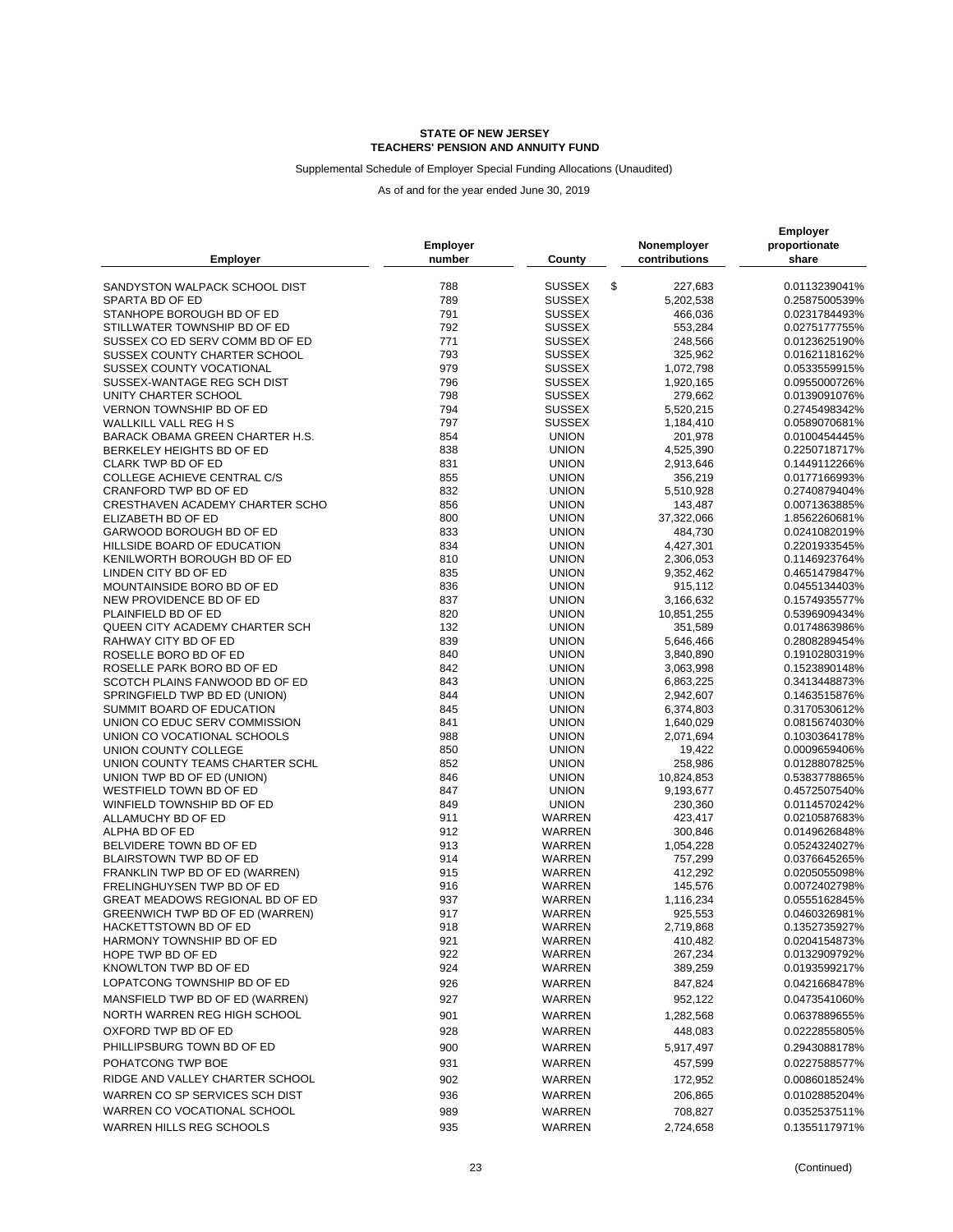Supplemental Schedule of Employer Special Funding Allocations (Unaudited)

As of and for the year ended June 30, 2019

| <b>Employer</b>               | <b>Employer</b><br>number | County          |   | Nonemployer<br>contributions | <b>Employer</b><br>proportionate<br>share |
|-------------------------------|---------------------------|-----------------|---|------------------------------|-------------------------------------------|
| WASHINGTON BORO BD OF ED      | 932                       | WARREN          | S | 671.857                      | 0.0334150240%                             |
| WASHINGTON TWP BD ED (WARREN) | 933                       | WARREN          |   | 771.598                      | 0.0383757097%                             |
| WHITE TOWNSHIP BD OF ED       | 934                       | WARREN          |   | 526.179                      | 0.0261696739%                             |
| BAYSHORE JOINTURE COMMISSION  | 340                       | <b>MULTIPLE</b> |   | 196.352                      | 0.0097656339%                             |
| MONMOUTH OCEAN ED SERV COMM   | 375                       | <b>MULTIPLE</b> |   | 686.679                      | 0.0341522049%                             |
| MORRIS-UNION JOINTURE COMM    | 851                       | MUI TIPI F      |   | 1,438,343                    | 0.0715364735%                             |
| Total                         |                           |                 |   | 2,010,642,331                | 100.0000000000%                           |

See accompanying independent auditors' report and notes to supplemental schedules.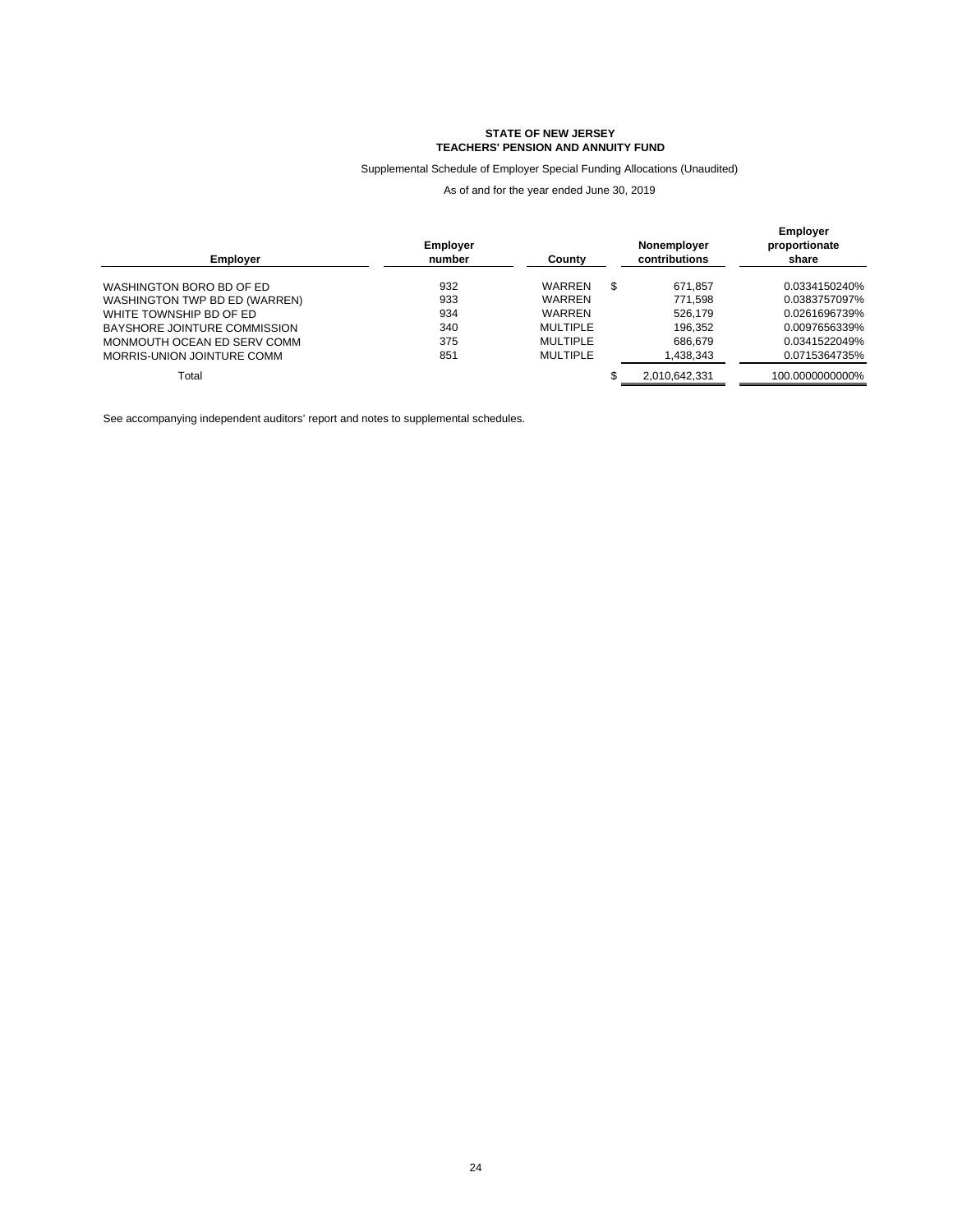Supplemental Schedule of Special Funding Amounts by Employer (Unaudited)

| <b>Employer</b>                    | Employer<br>number | County          | <b>State proportionate</b><br>share of net pension<br>liability attributable<br>to employer | Employer<br>pension<br>expense<br>and<br>related<br>revenue |
|------------------------------------|--------------------|-----------------|---------------------------------------------------------------------------------------------|-------------------------------------------------------------|
|                                    | 90412              |                 | \$<br>5,022,141                                                                             | 296,219                                                     |
| <b>KEAN UNIVERSITY</b>             | 90414              |                 |                                                                                             |                                                             |
| MONTCLAIR STATE UNIVERSITY         |                    |                 | 2,941,764                                                                                   | 173,513                                                     |
| NEW JERSEY CITY UNIVERSITY         | 90411              |                 | 7,824,398                                                                                   | 461,504                                                     |
| NJ INSTITUTE OF TECHNOLOGY         | 981                |                 | 1,429,637                                                                                   | 84,324                                                      |
| <b>ROWAN UNIVERSITY</b>            | 90410              |                 | 1,205,870                                                                                   | 71,125                                                      |
| THE COLLEGE OF NEW JERSEY          | 90415              |                 | 756,109                                                                                     | 44,597                                                      |
| WILLIAM PATERSON UNIV OF NJ        | 90413              |                 | 3,538,629                                                                                   | 208,718                                                     |
| ABSECON BD OF ED                   | 1020               | <b>ATLANTIC</b> | 33,993,930                                                                                  | 2,005,053                                                   |
| ATLANTIC CITY BD OF ED             | 1000               | <b>ATLANTIC</b> | 356,036,330                                                                                 | 20,999,975                                                  |
| ATLANTIC CITY COMMUNITY CHARTER    | 1099               | <b>ATLANTIC</b> | 8,840,516                                                                                   | 521,437                                                     |
| ATLANTIC CO SPECIAL SERVICES       | 1098               | <b>ATLANTIC</b> | 43,399,217                                                                                  | 2,559,802                                                   |
| ATLANTIC CO VOCATIONAL SCHOOLS     | 969                | <b>ATLANTIC</b> | 52,647,639                                                                                  | 3,105,298                                                   |
| BRIGANTINE CITY BD OF ED           | 1094               | <b>ATLANTIC</b> | 40,553,763                                                                                  | 2,391,969                                                   |
| BUENA REGIONAL SCHOOL DIST         | 1081               | <b>ATLANTIC</b> | 87,515,038                                                                                  | 5,161,871                                                   |
| EGG HARBOR CITY BD OF ED           | 1030               | <b>ATLANTIC</b> | 23,583,079                                                                                  | 1,390,993                                                   |
| EGG HARBOR TWP BD OF ED            | 1083               | <b>ATLANTIC</b> | 307,385,652                                                                                 | 18,130,427                                                  |
| ESTELL MANOR BD OF ED              | 1084               | <b>ATLANTIC</b> | 7,766,283                                                                                   | 458,076                                                     |
| FOLSOM BOROUGH BD OF ED            | 1085               | <b>ATLANTIC</b> | 15,944,467                                                                                  | 940,447                                                     |
| GALLOWAY TOWNSHIP BD OF ED         | 1086               | <b>ATLANTIC</b> | 153,026,178                                                                                 | 9,025,893                                                   |
| <b>GREATER EGG HARBOR REGIONAL</b> | 1097               | <b>ATLANTIC</b> | 145,029,966                                                                                 | 8,554,255                                                   |
| HAMILTON TWP BD ED (ATLANTIC)      | 1087               | <b>ATLANTIC</b> | 111,194,610                                                                                 | 6,558,555                                                   |
| HAMMONTON TOWN BD OF ED            | 1040               | <b>ATLANTIC</b> | 121,965,013                                                                                 | 7,193,822                                                   |
| INTERN.ACAD OF ATLANT.CITY C/S     | 1100               | <b>ATLANTIC</b> | 6,860,538                                                                                   | 404,653                                                     |
| LINWOOD BD OF ED                   | 1050               | <b>ATLANTIC</b> | 35,016,821                                                                                  | 2,065,386                                                   |
|                                    | 1096               | <b>ATLANTIC</b> | 67,168,540                                                                                  | 3,961,780                                                   |
| MAINLAND REGIONAL H S              | 1060               | <b>ATLANTIC</b> | 30,778,947                                                                                  | 1,815,425                                                   |
| MARGATE CITY BD OF ED              | 1088               | <b>ATLANTIC</b> |                                                                                             |                                                             |
| MULLICA TWP BD OF ED               | 1089               | <b>ATLANTIC</b> | 30,595,418                                                                                  | 1,804,600<br>2,231,543                                      |
| NORTHFIELD BD OF ED                | 1010               | <b>ATLANTIC</b> | 37,833,874                                                                                  |                                                             |
| PLEASANTVILLE BD OF ED             | 1091               | <b>ATLANTIC</b> | 177,798,501                                                                                 | 10,487,031                                                  |
| PORT REPUBLIC CITY BD OF ED        | 1092               | <b>ATLANTIC</b> | 5,185,687                                                                                   | 305,866                                                     |
| SOMERS POINT CITY BD OF ED         |                    |                 | 43,314,073                                                                                  | 2,554,780                                                   |
| VENTNOR CITY BD OF ED              | 1070               | <b>ATLANTIC</b> | 39,860,833                                                                                  | 2,351,098                                                   |
| WEYMOUTH TOWNSHIP BD OF ED         | 1093               | <b>ATLANTIC</b> | 7,113,347                                                                                   | 419,564                                                     |
| ALLENDALE BORO BD OF ED            | 2021               | <b>BERGEN</b>   | 40,966,671                                                                                  | 2,416,324                                                   |
| ALPINE BD OF ED                    | 2022               | <b>BERGEN</b>   | 12,132,498                                                                                  | 715,607                                                     |
| BERGEN ARTS & SCIENCE CHRTR SCH    | 2098               | <b>BERGEN</b>   | 26,812,980                                                                                  | 1,581,501                                                   |
| BERGEN CO BD OF SPECIAL SERVS      | 2001               | <b>BERGEN</b>   | 179,295,192                                                                                 | 10,575,310                                                  |
| BERGEN CO VOCATIONAL SCHOOL        | 980                | <b>BERGEN</b>   | 143,895,542                                                                                 | 8,487,344                                                   |
| BERGEN COMMUNITY COLLEGE           | 2030               | <b>BERGEN</b>   | 888,600                                                                                     | 52,412                                                      |
| BERGENFIELD BD OF ED               | 2023               | <b>BERGEN</b>   | 147,492,469                                                                                 | 8,699,500                                                   |
| BOGOTA BORO BD OF ED               | 2024               | <b>BERGEN</b>   | 47,704,877                                                                                  | 2,813,761                                                   |
| CARLSTADT BOROUGH BD OF ED         | 2025               | <b>BERGEN</b>   | 25,040,233                                                                                  | 1,476,940                                                   |
| CARLSTADT E.RUTHERFORD BD OF ED    | 2040               | <b>BERGEN</b>   | 25,297,832                                                                                  | 1,492,134                                                   |
| CLIFFSIDE PARK BD OF ED            | 2026               | <b>BERGEN</b>   | 119,974,235                                                                                 | 7,076,401                                                   |
| <b>CLOSTER BOARD OF EDUCATION</b>  | 2027               | <b>BERGEN</b>   | 55,710,729                                                                                  | 3,285,968                                                   |
| <b>CRESSKILL BD OF ED</b>          | 2028               | <b>BERGEN</b>   | 84,357,804                                                                                  | 4,975,649                                                   |
| DEMAREST BORO BD OF ED             | 2029               | <b>BERGEN</b>   | 33,358,597                                                                                  | 1,967,579                                                   |
| DUMONT BOROUGH BD OF ED            | 2031               | <b>BERGEN</b>   | 109,133,270                                                                                 | 6,436,972                                                   |
| EAST RUTHERFORD BORO BD OF ED      | 2033               | <b>BERGEN</b>   | 43,138,324                                                                                  | 2,544,414                                                   |
| EDGEWATER BORO BD OF ED            | 2034               | <b>BERGEN</b>   | 29,977,352                                                                                  | 1,768,144                                                   |
| ELMWOOD PARK BOROUGH BD OF ED      | 2032               | BERGEN          | 78,125,309                                                                                  | 4,608,040                                                   |
| EMERSON BOROUGH BD OF ED           | 2035               | <b>BERGEN</b>   | 51,022,271                                                                                  | 3,009,430                                                   |
| ENGLEWOOD CITY BD OF ED            | 2036               | <b>BERGEN</b>   | 160,071,708                                                                                 | 9,441,457                                                   |
| ENGLEWOOD CLIFFS BD OF ED          | 2037               | <b>BERGEN</b>   | 26,655,230                                                                                  | 1,572,197                                                   |
| ENGLEWOOD ON THE PALISADES CHAR    | 6011               | <b>BERGEN</b>   | 10,897,952                                                                                  | 642,790                                                     |
| FAIR LAWN BD OF ED                 | 2038               | <b>BERGEN</b>   | 233,397,118                                                                                 | 13,766,387                                                  |
| FAIRVIEW BORO BD OF ED             | 2039               | <b>BERGEN</b>   | 41,292,697                                                                                  | 2,435,554                                                   |
| FORT LEE BD OF ED                  | 2041               | <b>BERGEN</b>   | 163,817,691                                                                                 | 9,662,405                                                   |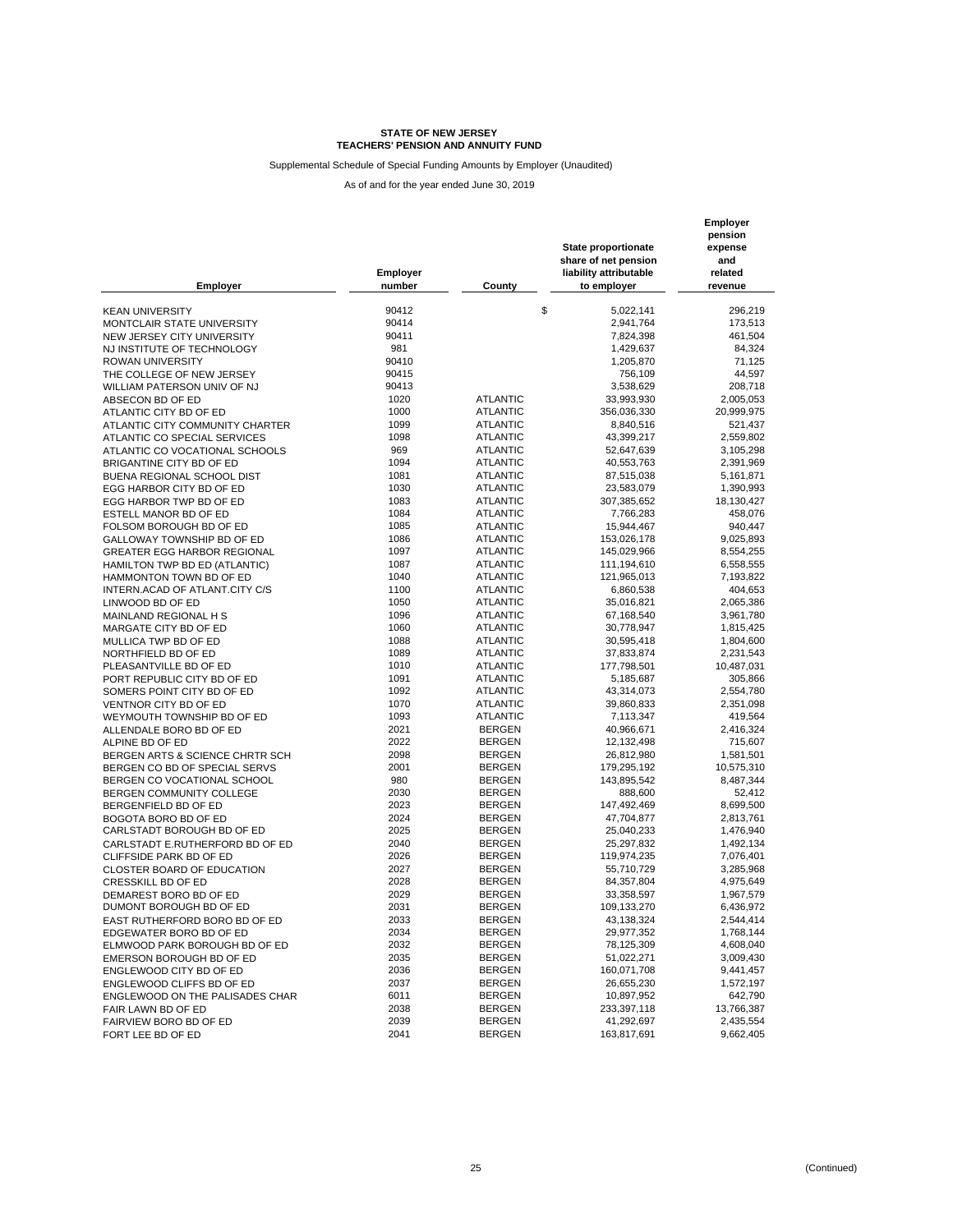Supplemental Schedule of Special Funding Amounts by Employer (Unaudited)

| <b>Employer</b>                 | Employer<br>number | County                         | <b>State proportionate</b><br>share of net pension<br>liability attributable<br>to employer | Employer<br>pension<br>expense<br>and<br>related<br>revenue |
|---------------------------------|--------------------|--------------------------------|---------------------------------------------------------------------------------------------|-------------------------------------------------------------|
|                                 | 2042               | \$<br><b>BERGEN</b>            | 78,526,716                                                                                  | 4,631,716                                                   |
| FRANKLIN LAKES BD OF ED         | 2000               |                                | 240,063,022                                                                                 |                                                             |
| GARFIELD CITY BD OF ED          |                    | <b>BERGEN</b>                  |                                                                                             | 14,159,559                                                  |
| GLEN ROCK BOROUGH BD OF ED      | 2043               | <b>BERGEN</b>                  | 116,420,475                                                                                 | 6,866,791                                                   |
| HACKENSACK CITY BD OF ED        | 2010<br>2044       | <b>BERGEN</b><br><b>BERGEN</b> | 273,394,132                                                                                 | 16,125,517                                                  |
| HARRINGTON PARK BD OF ED        | 2045               |                                | 29,111,357                                                                                  | 1,717,066                                                   |
| HASBROUCK HEIGHTS BD OF ED      |                    | <b>BERGEN</b><br><b>BERGEN</b> | 77,757,245                                                                                  | 4,586,330                                                   |
| HAWORTH BOROUGH BD OF ED        | 2046               |                                | 21,395,472                                                                                  | 1,261,962                                                   |
| HILLSDALE BOROUGH BD OF ED      | 2047               | <b>BERGEN</b>                  | 59,089,655                                                                                  | 3,485,266                                                   |
| HO-HO-KUS BD OF ED              | 2048               | <b>BERGEN</b>                  | 28,858,792                                                                                  | 1,702,169                                                   |
| LEONIA BOROUGH BD OF ED         | 2051               | <b>BERGEN</b>                  | 84,789,749                                                                                  | 5,001,126                                                   |
| LITTLE FERRY BD OF ED           | 2052               | <b>BERGEN</b>                  | 39,341,516                                                                                  | 2,320,468                                                   |
| LODI BD OF ED                   | 2053               | <b>BERGEN</b>                  | 116,642,045                                                                                 | 6,879,860                                                   |
| LYNDHURST TWP BD OF ED          | 2055               | <b>BERGEN</b>                  | 107,527,548                                                                                 | 6,342,262                                                   |
| MAHWAH BD OF ED                 | 2049               | <b>BERGEN</b>                  | 141,946,284                                                                                 | 8,372,371                                                   |
| MAYWOOD BD OF ED                | 2056               | <b>BERGEN</b>                  | 33,520,465                                                                                  | 1,977,127                                                   |
| MIDLAND PARK BORO BD OF ED      | 2057               | <b>BERGEN</b>                  | 51,562,728                                                                                  | 3,041,308                                                   |
| MONTVALE BOROUGH BD OF ED       | 2061               | <b>BERGEN</b>                  | 44,133,179                                                                                  | 2,603,093                                                   |
| MOONACHIE BOROUGH BD OF ED      | 2059               | <b>BERGEN</b>                  | 13,121,771                                                                                  | 773,957                                                     |
| NEW MILFORD BD OF ED            | 2062               | <b>BERGEN</b>                  | 85,416,541                                                                                  | 5,038,096                                                   |
| NORTH ARLINGTON BD OF ED        | 2063               | <b>BERGEN</b>                  | 64,289,620                                                                                  | 3,791,974                                                   |
| NORTHERN HIGHLANDS REG H S      | 2096               | <b>BERGEN</b>                  | 72,996,028                                                                                  | 4,305,501                                                   |
| NORTHERN VALLEY REG H S DIST    | 2060               | <b>BERGEN</b>                  | 196,648,125                                                                                 | 11,598,832                                                  |
| NORTHVALE BD OF ED              | 2065               | <b>BERGEN</b>                  | 24,295,412                                                                                  | 1,433,008                                                   |
| NORWOOD BD OF ED                | 2064               | <b>BERGEN</b>                  | 23,930,551                                                                                  | 1,411,488                                                   |
| OAKLAND BD OF ED                | 2066               | <b>BERGEN</b>                  | 76,970,049                                                                                  | 4,539,899                                                   |
| OLD TAPPAN BD OF ED             | 2067               | <b>BERGEN</b>                  | 35,491,505                                                                                  | 2,093,384                                                   |
| ORADELL BD OF ED                | 2068               | <b>BERGEN</b>                  | 29,236,099                                                                                  | 1,724,423                                                   |
| PALISADES PARK BD OF ED         | 2071               | <b>BERGEN</b>                  | 70,294,718                                                                                  | 4,146,170                                                   |
| PARAMUS BD OF ED                | 2072               | <b>BERGEN</b>                  | 185,885,867                                                                                 | 10,964,045                                                  |
| PARK RIDGE BORO BD OF ED        | 2073               | <b>BERGEN</b>                  | 72,910,487                                                                                  | 4,300,455                                                   |
| PASCACK VALLEY REG H S DIST     | 2070               | <b>BERGEN</b>                  | 122,395,036                                                                                 | 7,219,186                                                   |
| PATERSON ARTS & SCIENCE CH SCHL | 2099               | <b>BERGEN</b>                  | 13,830,991                                                                                  | 815,789                                                     |
| RAMAPO INDIAN HILLS REG H S D   | 2080               | <b>BERGEN</b>                  | 110,242,281                                                                                 | 6,502,384                                                   |
| RAMSEY BOROUGH BD OF ED         | 2074               | <b>BERGEN</b>                  | 145,456,297                                                                                 | 8,579,401                                                   |
| RIDGEFIELD BORO BD OF ED        | 2075               | <b>BERGEN</b>                  | 99,971,792                                                                                  | 5,896,604                                                   |
| RIDGEFIELD PARK BD OF ED        | 2069               | <b>BERGEN</b>                  | 102, 161, 779                                                                               | 6,025,775                                                   |
| RIDGEWOOD TWP BD OF ED          | 2076               | <b>BERGEN</b>                  | 271,531,940                                                                                 | 16,015,680                                                  |
| RIVER DELL REG SCHOOL DISTRICT  | 2093               | <b>BERGEN</b>                  | 88,390,581                                                                                  | 5,213,513                                                   |
| RIVER EDGE BORO BD OF ED        | 2077               | <b>BERGEN</b>                  | 47,181,320                                                                                  | 2,782,880                                                   |
| RIVER VALE TWP BD OF ED         | 2078               | <b>BERGEN</b>                  | 57,676,492                                                                                  | 3,401,914                                                   |
| ROCHELLE PARK TWP BD OF ED      | 2058               | <b>BERGEN</b>                  | 23,833,509                                                                                  | 1,405,764                                                   |
| ROCKLEIGH BOROUGH BOARD OF ED   | 2095               | <b>BERGEN</b>                  | 113,424                                                                                     | 6,690                                                       |
| RUTHERFORD BORO BD OF ED        | 2079               | <b>BERGEN</b>                  | 112,277,508                                                                                 | 6,622,428                                                   |
| SADDLE BROOK BD OF ED           | 2082               | <b>BERGEN</b>                  | 78,717,780                                                                                  | 4,642,985                                                   |
| SADDLE RIVER BD OF ED           | 2081               | <b>BERGEN</b>                  | 11,310,525                                                                                  | 667,125                                                     |
| SOUTH BERGEN JOINTURE COMM      | 2097               | <b>BERGEN</b>                  | 59,966,449                                                                                  | 3,536,981                                                   |
| SOUTH HACKENSACK BD OF ED       | 2054               | <b>BERGEN</b>                  | 11,481,698                                                                                  | 677,221                                                     |
| TEANECK BD OF ED                | 2083               | <b>BERGEN</b>                  | 205,330,282                                                                                 | 12,110,929                                                  |
| TEANECK COMMUNITY CHARTER SCH   | 2094               | <b>BERGEN</b>                  | 12,679,728                                                                                  | 747,884                                                     |
| TENAFLY BD OF ED                | 2084               | <b>BERGEN</b>                  | 176,132,894                                                                                 | 10,388,790                                                  |
| UPPER SADDLE RIVER BD OF ED     | 2085               | <b>BERGEN</b>                  | 56,405,001                                                                                  | 3,326,918                                                   |
| WALDWICK BORO BD OF ED          | 2086               | <b>BERGEN</b>                  | 77,046,469                                                                                  | 4,544,407                                                   |
| WALLINGTON BOROUGH BD OF ED     | 2087               | <b>BERGEN</b>                  | 46,235,245                                                                                  | 2,727,078                                                   |
| WESTWOOD REG SCH DISTRICT       | 2088               | <b>BERGEN</b>                  | 134,470,669                                                                                 | 7,931,440                                                   |
| WOODCLIFF LAKE BD OF ED         | 2089               | <b>BERGEN</b>                  | 37,971,154                                                                                  | 2,239,640                                                   |
| WOOD-RIDGE BD OF ED             | 2091               | <b>BERGEN</b>                  | 43,427,558                                                                                  | 2,561,473                                                   |
| WYCKOFF TOWNSHIP BD OF ED       | 2092               | <b>BERGEN</b>                  | 102,614,804                                                                                 | 6,052,495                                                   |
| BASS RIVER TWP BD OF ED         | 3011               | <b>BURLINGTON</b>              | 5,962,450                                                                                   | 351,681                                                     |
|                                 |                    |                                |                                                                                             |                                                             |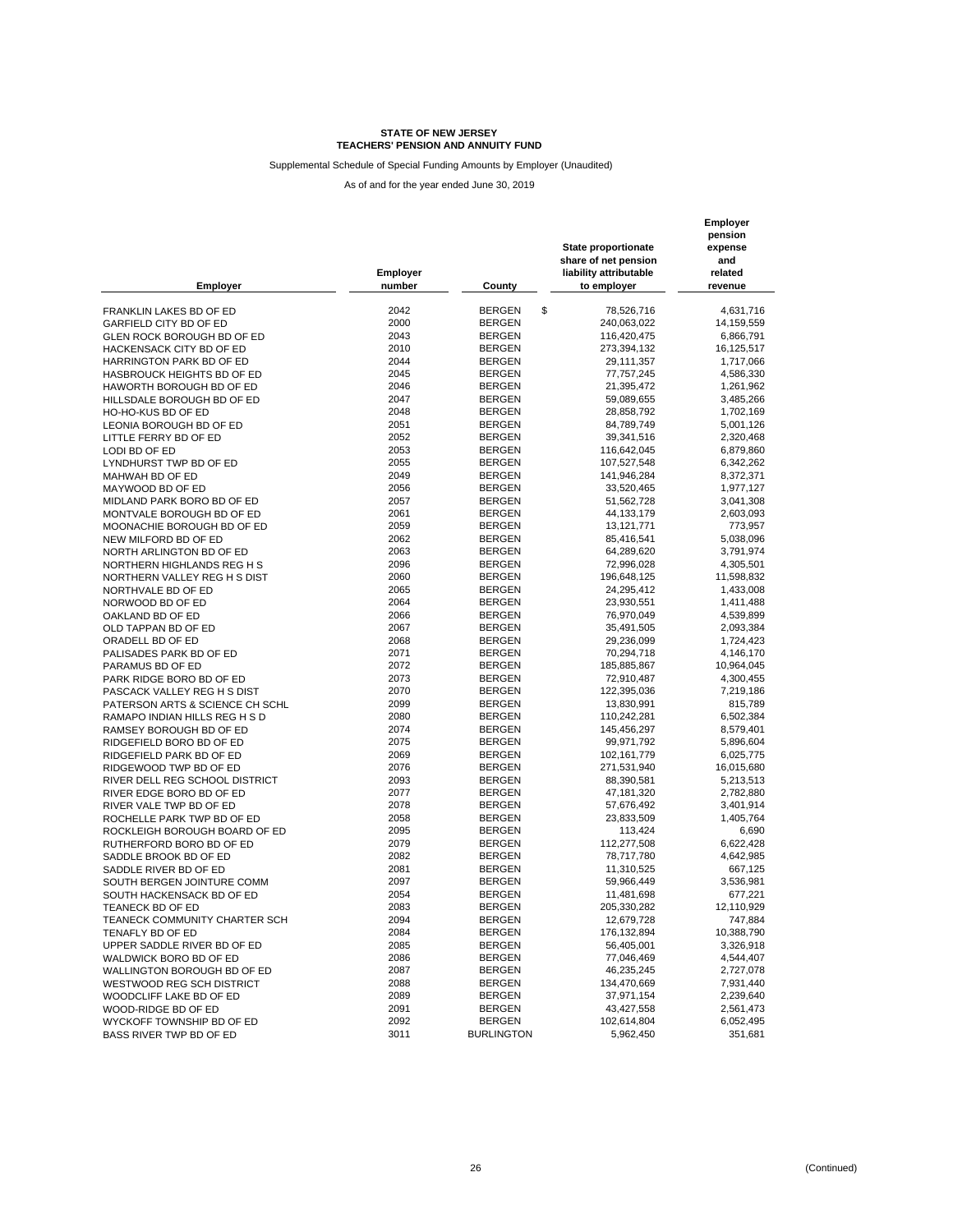Supplemental Schedule of Special Funding Amounts by Employer (Unaudited)

| <b>Employer</b>                      | Employer<br>number | County            | State proportionate<br>share of net pension<br>liability attributable<br>to employer | Employer<br>pension<br>expense<br>and<br>related<br>revenue |
|--------------------------------------|--------------------|-------------------|--------------------------------------------------------------------------------------|-------------------------------------------------------------|
| BENJAMIN BANNEKER PREP CH SCHL       | 3058               | BURLINGTON \$     | 6,291,404                                                                            | 371,084                                                     |
| BEVERLY CITY BD OF ED                | 3012               | <b>BURLINGTON</b> | 13,045,595                                                                           | 769,464                                                     |
| BORDENTOWN REG SCH DISTRICT          | 3001               | <b>BURLINGTON</b> | 93,249,816                                                                           | 5,500,123                                                   |
| BURLINGTON CITY BD OF ED             | 3000               | <b>BURLINGTON</b> | 90,627,854                                                                           | 5,345,473                                                   |
| BURLINGTON CO BD SPCL SERVICES       | 3003               | <b>BURLINGTON</b> | 101,348,256                                                                          | 5,977,791                                                   |
| BURLINGTON CO INSTITUTE OF TECH      | 951                | <b>BURLINGTON</b> | 75,348,738                                                                           | 4,444,270                                                   |
| BURLINGTON TWP BD OF ED              | 3014               | <b>BURLINGTON</b> | 153,660,779                                                                          | 9,063,323                                                   |
| CHESTERFIELD TWP BD OF ED            | 3016               | <b>BURLINGTON</b> | 24,859,939                                                                           | 1,466,306                                                   |
| CINNAMINSON TWP BD OF ED             | 3017               | <b>BURLINGTON</b> | 112,096,694                                                                          | 6,611,763                                                   |
| DELANCO TWP BD OF ED                 | 3053               | <b>BURLINGTON</b> | 15,091,529                                                                           | 890,139                                                     |
| DELRAN TWP BD OF ED                  | 3018               | <b>BURLINGTON</b> | 108,319,381                                                                          | 6,388,967                                                   |
| EASTAMPTON TOWNSHIP BD OF ED         | 3019               | <b>BURLINGTON</b> | 24,325,979                                                                           | 1,434,811                                                   |
| EDGEWATER PARK TWP BD OF ED          | 3021               | <b>BURLINGTON</b> | 33,798,107                                                                           | 1,993,503                                                   |
| EVESHAM TWP BD OF ED                 | 3022               | <b>BURLINGTON</b> | 191,075,520                                                                          | 11,270,145                                                  |
| FLORENCE TOWNSHIP BD OF ED           | 3023               | <b>BURLINGTON</b> | 59,209,516                                                                           | 3,492,336                                                   |
| HAINESPORT TOWNSHIP BD OF ED         | 3024               | <b>BURLINGTON</b> | 24,923,759                                                                           | 1,470,070                                                   |
| LENAPE REGIONAL H S DISTRICT         | 3005               | <b>BURLINGTON</b> | 349,468,412                                                                          | 20,612,581                                                  |
| LUMBERTON TWP BD OF ED               | 3025               | <b>BURLINGTON</b> | 59,653,633                                                                           | 3,518,531                                                   |
| MANSFIELD TWP BD ED (BURL)           | 3026               | <b>BURLINGTON</b> | 25,397,132                                                                           | 1,497,991                                                   |
| MAPLE SHADE BD OF ED                 | 3015               | <b>BURLINGTON</b> | 91,596,748                                                                           | 5,402,621                                                   |
| MEDFORD LAKES BORO BD OF ED          | 3030               | <b>BURLINGTON</b> | 21,086,744                                                                           | 1,243,753                                                   |
| MEDFORD TOWNSHIP BD OF ED            | 3027               | <b>BURLINGTON</b> | 120,376,222                                                                          | 7,100,111                                                   |
| MOORESTOWN TOWNSHIP BD OF ED         | 3028               | <b>BURLINGTON</b> | 186,288,892                                                                          | 10,987,817                                                  |
| MOUNT HOLLY TWP BD OF ED             | 3032               | <b>BURLINGTON</b> | 48,039,139                                                                           | 2,833,477                                                   |
| MOUNT LAUREL TWP BD OF ED            | 3029               | <b>BURLINGTON</b> | 177,496,271                                                                          | 10,469,204                                                  |
| NEW HANOVER TWP BD OF ED             | 3031               | <b>BURLINGTON</b> | 10,274,241                                                                           | 606,002                                                     |
| NORTH HANOVER TOWNSHIP BD OF ED      | 3033               | <b>BURLINGTON</b> | 55,998,285                                                                           | 3,302,929                                                   |
| NORTHERN BURLINGTON CO REG           | 3049               | <b>BURLINGTON</b> | 77,203,060                                                                           | 4,553,643                                                   |
| PALMYRA BOROUGH BD OF ED             | 3034               | <b>BURLINGTON</b> | 38,819,729                                                                           | 2,289,691                                                   |
| PEMBERTON TOWNSHIP BD OF ED          | 3036               | <b>BURLINGTON</b> | 263,723,345                                                                          | 15,555,108                                                  |
| RANCOCAS VALLEY REGIONAL H S         | 3048               | <b>BURLINGTON</b> | 75,145,624                                                                           | 4,432,290                                                   |
| RIVERBANK CHTR SCHL OF EXCELL.       | 3056               | <b>BURLINGTON</b> | 4,421,555                                                                            | 260,795                                                     |
| RIVERSIDE TOWNSHIP BD OF ED          | 3037               | <b>BURLINGTON</b> | 58,181,195                                                                           | 3,431,682                                                   |
| RIVERTON BORO SCHOOL BOARD           | 3038               | <b>BURLINGTON</b> | 12,686,073                                                                           | 748,259                                                     |
| SHAMONG TWP BD OF ED                 | 3039               | <b>BURLINGTON</b> | 35,910,882                                                                           | 2,118,120                                                   |
| SOUTHAMPTON TWP BD OF ED             | 3041               | <b>BURLINGTON</b> | 33,230,712                                                                           | 1,960,036                                                   |
| SPRINGFIELD TWP BD OF ED (BURL)      | 3042               | <b>BURLINGTON</b> | 12,147,294                                                                           | 716,480                                                     |
| TABERNACLE TWP BD OF ED              | 3043               | <b>BURLINGTON</b> | 33,382,148                                                                           | 1,968,968                                                   |
| WESTAMPTON TOWNSHIP BD OF ED         | 3055               | <b>BURLINGTON</b> | 35,349,008                                                                           | 2,084,979                                                   |
| WILLINGBORO TWP BD OF ED             | 3046               | <b>BURLINGTON</b> | 139, 357, 635                                                                        | 8,219,686                                                   |
| WOODLAND TWP BD OF ED                | 3047               | <b>BURLINGTON</b> | 5,813,211                                                                            | 342,879                                                     |
| AUDUBON BOROUGH BD OF ED             | 4011               | <b>CAMDEN</b>     | 64,674,065                                                                           | 3,814,649                                                   |
| BARRINGTON BORO BD OF ED             | 4012               | <b>CAMDEN</b>     | 27,985,628                                                                           | 1,650,667                                                   |
| BELLMAWR BOROUGH BD OF ED            | 4013               | <b>CAMDEN</b>     | 43,315,537                                                                           | 2,554,866                                                   |
| BERLIN BOROUGH BD OF ED              | 4014               | <b>CAMDEN</b>     | 32,936,078                                                                           | 1,942,658                                                   |
| BERLIN TOWNSHIP BD OF ED             | 4015               | <b>CAMDEN</b>     | 32,450,960                                                                           | 1,914,044                                                   |
| <b>BLACK HORSE PIKE REG SCH DIST</b> | 4025               | <b>CAMDEN</b>     | 149,741,182                                                                          | 8,832,135                                                   |
| BROOKLAWN BORO BD OF ED              | 4016               | CAMDEN            | 12,171,638                                                                           | 717,916                                                     |
| CAMDEN CITY BD OF ED                 | 4000               | CAMDEN            | 436,094,087                                                                          | 25,721,996                                                  |
| CAMDEN CO ED SERVICES COMM           | 4019               | CAMDEN            | 29,199,156                                                                           | 1,722,244                                                   |
| CAMDEN COMMUNITY CHARTER SCHOOL      | 4082               | CAMDEN            | 19,617,722                                                                           | 1,157,106                                                   |
| CAMDEN COUNTY TECHNICAL SCHOOLS      | 977                | <b>CAMDEN</b>     | 96,644,911                                                                           | 5,700,375                                                   |
| CAMDENS PROMISE CHARTER SCHOOL       | 4002               | CAMDEN            | 74,524,263                                                                           | 4,395,640                                                   |
| CHERRY HILL TWP BD OF ED             | 4031               | CAMDEN            | 468,303,770                                                                          | 27,621,808                                                  |
| <b>CLEMENTON BD OF ED</b>            | 4018               | CAMDEN            | 20,712,426                                                                           | 1,221,674                                                   |
| COLLINGSWOOD BOROUGH BD OF ED        | 4020               | <b>CAMDEN</b>     | 93,848,023                                                                           | 5,535,407                                                   |
| EASTERN CAMDEN CO REG SCH DIST       | 4010               | CAMDEN            | 79,827,127                                                                           | 4,708,417                                                   |
| ECO CHARTER SCHOOL                   | 4076               | CAMDEN            | 6,332,405                                                                            | 373,502                                                     |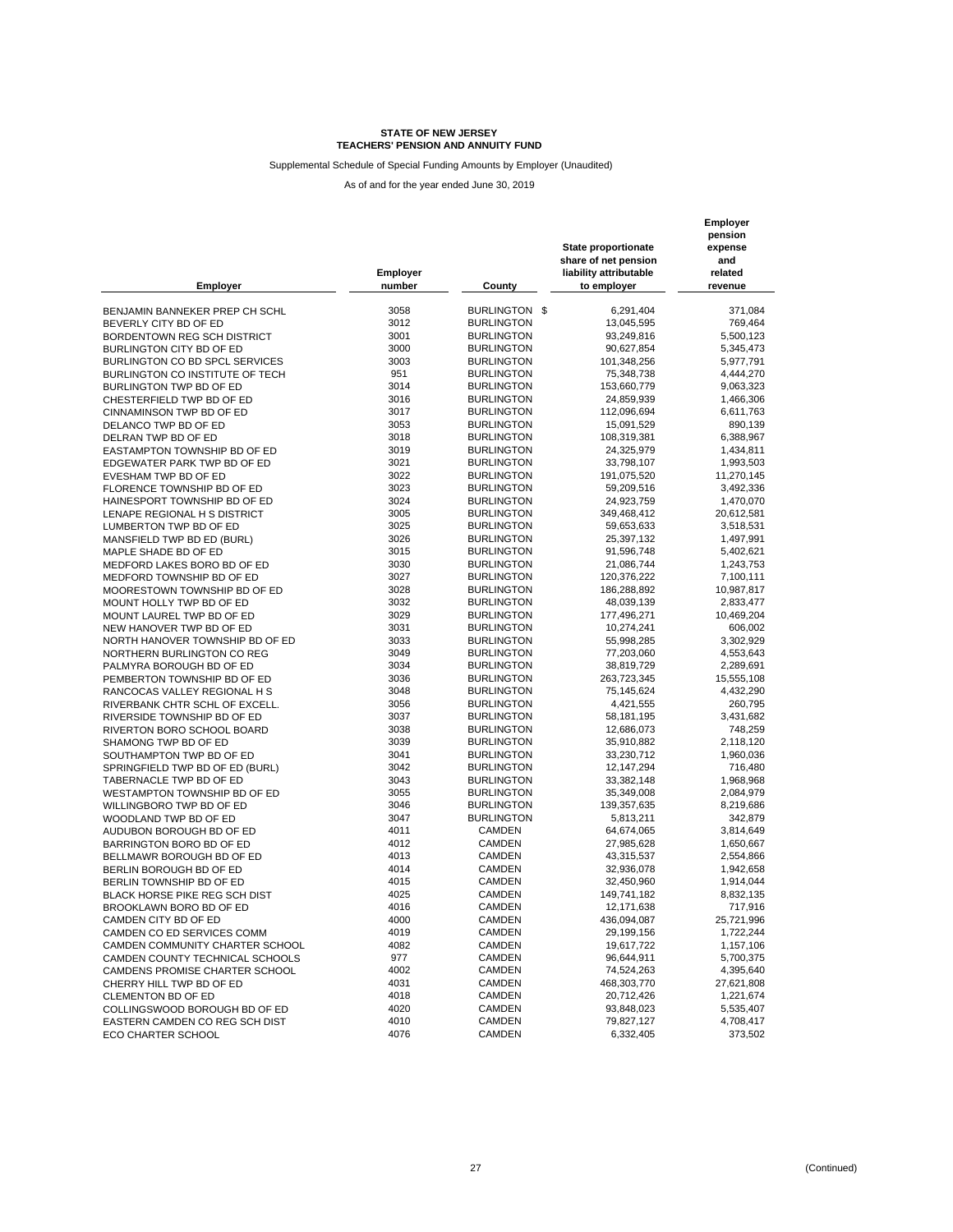Supplemental Schedule of Special Funding Amounts by Employer (Unaudited)

| <b>Employer</b>                        | Employer<br>number | County                  | <b>State proportionate</b><br>share of net pension<br>liability attributable<br>to employer | Employer<br>pension<br>expense<br>and<br>related<br>revenue |
|----------------------------------------|--------------------|-------------------------|---------------------------------------------------------------------------------------------|-------------------------------------------------------------|
| FREEDOM ACADEMY CHARTER SCHOOL         | 4075               | \$<br><b>CAMDEN</b>     | 24,165,727                                                                                  | 1,425,359                                                   |
|                                        | 4032               | <b>CAMDEN</b>           | 11,029,161                                                                                  | 650,529                                                     |
| GIBBSBORO BOROUGH BD OF ED             | 4033               |                         |                                                                                             |                                                             |
| GLOUCESTER CITY BD OF ED               |                    | CAMDEN                  | 97,506,482                                                                                  | 5,751,193                                                   |
| GLOUCESTER TWP BD OF ED                | 4034<br>4037       | <b>CAMDEN</b><br>CAMDEN | 281,289,764                                                                                 | 16,591,222                                                  |
| HADDON HEIGHTS BD OF ED                |                    |                         | 54,186,521                                                                                  | 3,196,066                                                   |
| HADDON TOWNSHIP BD OF ED               | 4035               | <b>CAMDEN</b>           | 82,415,868                                                                                  | 4,861,108                                                   |
| HADDONFIELD BD OF ED                   | 4036               | <b>CAMDEN</b>           | 93,172,085                                                                                  | 5,495,539                                                   |
| HOPE COMMUNITY CHARTER SCHOOL          | 4083               | <b>CAMDEN</b>           | 6,336,188                                                                                   | 373,725                                                     |
| LAUREL SPRINGS BOROUGH BD OF ED        | 4038               | CAMDEN                  | 6,816,059                                                                                   | 402,029                                                     |
| LAWNSIDE BOROUGH BD OF ED              | 4039               | CAMDEN                  | 15,048,271                                                                                  | 887,587                                                     |
| LEAP ACADEMY CHARTER SCHOOL            | 4001               | <b>CAMDEN</b>           | 42,946,680                                                                                  | 2,533,110                                                   |
| LINDENWOLD BOROUGH BD OF ED            | 4068               | <b>CAMDEN</b>           | 106,084,488                                                                                 | 6,257,147                                                   |
| MAGNOLIA BOROUGH BD OF ED              | 4041               | CAMDEN                  | 17,264,372                                                                                  | 1,018,299                                                   |
| MERCHANTVILLE BORO BD OF ED            | 4042               | CAMDEN                  | 14,865,230                                                                                  | 876,791                                                     |
| MOUNT EPHRAIM BD OF ED                 | 4043               | CAMDEN                  | 16,970,622                                                                                  | 1,000,973                                                   |
| OAKLYN BOROUGH BD OF ED                | 4044               | <b>CAMDEN</b>           | 14,506,441                                                                                  | 855,629                                                     |
| PENNSAUKEN TWP BD OF ED                | 4050               | CAMDEN                  | 204,824,540                                                                                 | 12,081,099                                                  |
| PINE HILL BOROUGH BD OF ED             | 4069               | <b>CAMDEN</b>           | 83,170,330                                                                                  | 4,905,608                                                   |
| RUNNEMEDE BOROUGH BD OF ED             | 4061               | <b>CAMDEN</b>           | 31,529,413                                                                                  | 1,859,689                                                   |
| SOMERDALE BORO BD OF ED                | 4067               | <b>CAMDEN</b>           | 21,079,758                                                                                  | 1,243,340                                                   |
| STERLING HIGH SCHOOL DISTRICT          | 4070               | <b>CAMDEN</b>           | 39,742,009                                                                                  | 2,344,090                                                   |
| STRATFORD BD OF ED                     | 4062               | <b>CAMDEN</b>           | 37,244,880                                                                                  | 2,196,803                                                   |
| THE KINGDOM CH SCHL LEADERSHIP         | 4079               | <b>CAMDEN</b>           | 5,469,370                                                                                   | 322,598                                                     |
| <b>VOORHEES TWP BD OF ED</b>           | 4063               | <b>CAMDEN</b>           | 129,977,607                                                                                 | 7,666,427                                                   |
| WATERFORD TWP BD OF ED                 | 4064               | CAMDEN                  | 40,292,472                                                                                  | 2,376,558                                                   |
| WINSLOW TOWNSHIP BD OF ED              | 4065               | CAMDEN                  | 232,540,580                                                                                 | 13,715,865                                                  |
| WOODLYNNE BD OF ED                     | 4066               | <b>CAMDEN</b>           | 12,684,762                                                                                  | 748,181                                                     |
| AVALON BOROUGH BD OF ED                | 5011               | <b>CAPE MAY</b>         | 7,101,663                                                                                   | 418,875                                                     |
| CAPE MAY CITY BD OF ED                 | 5000               | <b>CAPE MAY</b>         | 9,126,914                                                                                   | 538,330                                                     |
| CAPE MAY CO SPECIAL SERVICES           | 5001               | <b>CAPE MAY</b>         | 31,080,354                                                                                  | 1,833,202                                                   |
| CAPE MAY CO TECHNICAL SCH DIST         | 971                | <b>CAPE MAY</b>         | 34,964,471                                                                                  | 2,062,298                                                   |
| <b>CHARTER TECH</b>                    | 5020               | <b>CAPE MAY</b>         | 15,855,693                                                                                  | 935,211                                                     |
| DENNIS TWP BD OF ED                    | 5013               | <b>CAPE MAY</b>         | 29,333,690                                                                                  | 1,730,179                                                   |
| LOWER CAPE MAY REG SCHOOL DIST         | 5027               | <b>CAPE MAY</b>         | 70,440,693                                                                                  | 4,154,780                                                   |
| LOWER TOWNSHIP BD OF ED                | 5014               | <b>CAPE MAY</b>         | 64,538,524                                                                                  | 3,806,655                                                   |
| MIDDLE TOWNSHIP BD OF ED               | 5015               | <b>CAPE MAY</b>         | 96,591,493                                                                                  | 5,697,224                                                   |
| NORTH WILDWOOD BD OF ED                | 5016               | <b>CAPE MAY</b>         | 20,937,017                                                                                  | 1,234,921                                                   |
| OCEAN CITY BD OF ED                    | 5017               | <b>CAPE MAY</b>         | 110,563,731                                                                                 | 6,521,344                                                   |
| STONE HARBOR BD OF ED                  | 5019               | <b>CAPE MAY</b>         | 5,307,806                                                                                   | 313,069                                                     |
| UPPER TOWNSHIP BD OF ED                | 5021               | <b>CAPE MAY</b>         | 62,581,944                                                                                  | 3,691,250                                                   |
| WEST CAPE MAY BORO BD OF ED            | 5022               | <b>CAPE MAY</b>         | 3,926,796                                                                                   | 231,613                                                     |
| WILDWOOD CITY BD OF ED                 | 5023               | <b>CAPE MAY</b>         | 49,361,728                                                                                  | 2,911,487                                                   |
| WILDWOOD CREST BD OF ED                | 5025               | <b>CAPE MAY</b>         | 15,197,967                                                                                  | 896,417                                                     |
| WOODBINE BOROUGH BD OF ED              | 5024               | <b>CAPE MAY</b>         | 9,219,868                                                                                   | 543,812                                                     |
| BRIDGETON BD OF ED                     | 5050               | <b>CUMBERLAND</b>       | 219,709,264                                                                                 | 12,959,041                                                  |
| <b>BRIDGETON PUBLIC CHARTER SCHOOL</b> | 5096               | <b>CUMBERLAND</b>       | 3,571,973                                                                                   | 210,684                                                     |
| COMMERCIAL TWP BD OF ED                | 5081               | <b>CUMBERLAND</b>       | 22,441,304                                                                                  | 1,323,648                                                   |
| COMPASS ACADEMY CHARTER SCHOOL         | 5095               | CUMBERLAND              | 4,596,297                                                                                   | 271,102                                                     |
| CUMBERLAND CO BD OF VOC ED             | 954                | CUMBERLAND              | 23,318,586                                                                                  | 1,375,393                                                   |
| CUMBERLAND COUNTY COLLEGE              | 5080               | <b>CUMBERLAND</b>       | 612,728                                                                                     | 36,140                                                      |
| <b>CUMBERLAND REGIONAL SCHOOL DIST</b> | 5089               | <b>CUMBERLAND</b>       | 43,353,427                                                                                  | 2,557,101                                                   |
| DEERFIELD TOWNSHIP BD OF ED            | 5082               | <b>CUMBERLAND</b>       | 13,963,604                                                                                  | 823,611                                                     |
| DOWNE TWP BD OF ED                     | 5083               | <b>CUMBERLAND</b>       | 7,466,432                                                                                   | 440,390                                                     |
| FAIRFIELD TWP BD ED (CUMBERLAND)       | 5084               | CUMBERLAND              | 19,352,466                                                                                  | 1,141,460                                                   |
| GREENWICH TWP BD ED (CUMBERLAND)       | 5085               | CUMBERLAND              | 3,420,873                                                                                   | 201,772                                                     |
| HOPEWELL TWP BD ED (CUMBERLAND)        | 5086               | <b>CUMBERLAND</b>       | 21,366,124                                                                                  | 1,260,231                                                   |
| LAWRENCE TWP BD ED (CUMBERLAND)        | 5087               | <b>CUMBERLAND</b>       | 19,549,052                                                                                  | 1,153,055                                                   |
| MAURICE RIVER TOWNSHIP BD OF ED        | 5088               | CUMBERLAND              | 14,006,435                                                                                  | 826,137                                                     |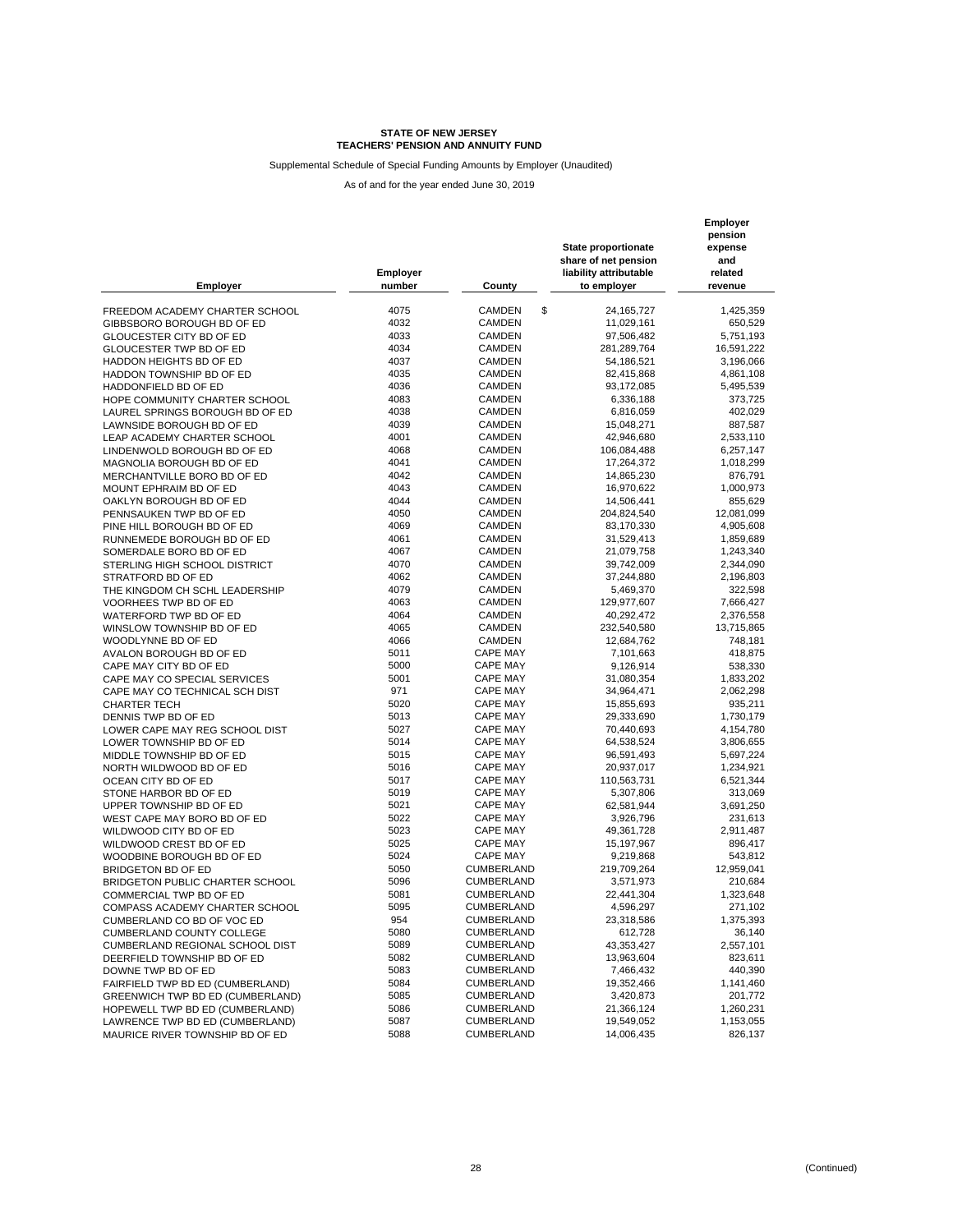Supplemental Schedule of Special Funding Amounts by Employer (Unaudited)

| <b>Employer</b>                   | Employer<br>number | County            | <b>State proportionate</b><br>share of net pension<br>liability attributable<br>to employer | Employer<br>pension<br>expense<br>and<br>related<br>revenue |
|-----------------------------------|--------------------|-------------------|---------------------------------------------------------------------------------------------|-------------------------------------------------------------|
| MILLVILLE BD OF ED                | 5070               | CUMBERLAND \$     | 232,610,959                                                                                 | 13,720,016                                                  |
| MILLVILLE PUBLIC CHARTER SCHOOL   | 5094               | <b>CUMBERLAND</b> | 9,293,572                                                                                   | 548,160                                                     |
|                                   | 5091               |                   |                                                                                             |                                                             |
| STOW CREEK TOWNSHIP BD OF ED      |                    | CUMBERLAND        | 5,133,856                                                                                   | 302,809                                                     |
| UPPER DEERFIELD TWP BD OF ED      | 5092               | <b>CUMBERLAND</b> | 37,335,027                                                                                  | 2,202,120                                                   |
| VINELAND CITY BD OF ED            | 5060               | CUMBERLAND        | 396,194,511                                                                                 | 23,368,611                                                  |
| VINELAND PUBLIC CHARTER SCHOOL    | 5093               | <b>CUMBERLAND</b> | 10,689,469                                                                                  | 630,493                                                     |
| BELLEVILLE BD OF ED               | 6010               | <b>ESSEX</b>      | 179,091,407                                                                                 | 10,563,290                                                  |
| BLOOMFIELD TWP BD OF ED           | 6020               | <b>ESSEX</b>      | 242,362,193                                                                                 | 14,295,171                                                  |
| BURCH CHTR SCHL OF EXCELLENCE     | 6097               | <b>ESSEX</b>      | 9,510,627                                                                                   | 560,962                                                     |
| CALDWELL WEST CALDWELL BD OF ED   | 6081               | <b>ESSEX</b>      | 111,392,660                                                                                 | 6,570,237                                                   |
| CEDAR GROVE TWP BD OF ED          | 6083               | <b>ESSEX</b>      | 67,249,047                                                                                  | 3,966,529                                                   |
| DISCOVERY CHARTER SCHOOL          | 6009               | <b>ESSEX</b>      | 3,003,571                                                                                   | 177,159                                                     |
| EAST ORANGE COMMUNITY CHART SCH   | 204                | <b>ESSEX</b>      | 13,239,099                                                                                  | 780,877                                                     |
| EAST ORANGE SCHOOL DISTRICT       | 6030               | <b>ESSEX</b>      | 539,743,527                                                                                 | 31,835,517                                                  |
| ESSEX CO EDUCATIONAL SERV COMM    | 6012               | <b>ESSEX</b>      | 38,350,505                                                                                  | 2,262,015                                                   |
| <b>ESSEX CO VOCATIONAL SCHOOL</b> | 950                | <b>ESSEX</b>      | 103,007,731                                                                                 | 6,075,671                                                   |
| ESSEX FELLS BD OF ED              | 6084               | <b>ESSEX</b>      | 13,503,776                                                                                  | 796,489                                                     |
| FAIRFIELD TWP BD OF ED (ESSEX)    | 6082               | <b>ESSEX</b>      | 30,098,677                                                                                  | 1,775,300                                                   |
| <b>GLEN RIDGE BD OF ED</b>        | 6085               | <b>ESSEX</b>      | 83,931,930                                                                                  | 4,950,530                                                   |
| <b>GRAY CHARTER SCHOOL</b>        | 6015               | <b>ESSEX</b>      | 9,746,383                                                                                   | 574,868                                                     |
| <b>GREAT OAKS CHARTER SCHOOL</b>  | 6101               | <b>ESSEX</b>      | 29,921,311                                                                                  | 1,764,839                                                   |
| <b>IRVINGTON BD OF ED</b>         | 6040               | <b>ESSEX</b>      | 280,292,132                                                                                 | 16,532,379                                                  |
| LADY LIBERTY ACADEMY CHARTER SC   | 6018               | <b>ESSEX</b>      | 14,209,549                                                                                  | 838,117                                                     |
| LINK COMMUNITY CHARTER SCHOOL     | 6110               | <b>ESSEX</b>      | 9,422,798                                                                                   | 555,782                                                     |
| LIVINGSTON BD OF ED               | 6086               | <b>ESSEX</b>      | 302,164,913                                                                                 | 17,822,494                                                  |
| MARIA L. VARISCO-ROGERS CHARTER   | 6007               | <b>ESSEX</b>      | 22,572,025                                                                                  | 1,331,358                                                   |
| MARION P. THOMAS CHARTER SCH      | 6013               | <b>ESSEX</b>      | 44,173,997                                                                                  | 2,605,500                                                   |
| MERIT PREP. CHARTER SCHL NEWARK   | 6107               | <b>ESSEX</b>      | 9,585,125                                                                                   | 565,356                                                     |
|                                   | 6087               | <b>ESSEX</b>      |                                                                                             |                                                             |
| MILLBURN TWP PUBLIC SCHOOLS       | 6050               | <b>ESSEX</b>      | 250,999,107                                                                                 | 14,804,598                                                  |
| MONTCLAIR BD OF ED                |                    | <b>ESSEX</b>      | 332,493,397                                                                                 | 19,611,349                                                  |
| NEW HORIZON COMM CHARTER SCHOOL   | 6014               |                   | 16,608,965                                                                                  | 979,641                                                     |
| NEWARK EDUCATORS COMM CHTR SCH    | 6099               | <b>ESSEX</b>      | 6,489,301                                                                                   | 382,756                                                     |
| NEWARK LEGACY CHARTER SCHOOL      | 6100               | <b>ESSEX</b>      | 283,286                                                                                     | 16,709                                                      |
| NEWARK PREP CHARTER SCHOOL        | 6106               | <b>ESSEX</b>      | 8,807,050                                                                                   | 519,463                                                     |
| NEWARK PUBLIC SCHOOLS             | 6000               | <b>ESSEX</b>      | 1,577,076,375                                                                               | 93,020,180                                                  |
| NORTH CALDWELL BD OF ED           | 6088               | <b>ESSEX</b>      | 28,885,180                                                                                  | 1,703,725                                                   |
| NORTH STAR ACADEMY CHARTER SCH    | 6006               | <b>ESSEX</b>      | 115,129,186                                                                                 | 6,790,627                                                   |
| NUTLEY BD OF ED                   | 6089               | <b>ESSEX</b>      | 171,322,226                                                                                 | 10,105,043                                                  |
| ORANGE CITY BD OF ED              | 6060               | <b>ESSEX</b>      | 227,333,568                                                                                 | 13,408,742                                                  |
| PAULO FREIRE CHARTER SCHOOL       | 6108               | <b>ESSEX</b>      | 4,177,470                                                                                   | 246,398                                                     |
| PEOPLES PREPARATORY CHARTER SCH   | 6102               | <b>ESSEX</b>      | 13,260,546                                                                                  | 782,142                                                     |
| PHILIPS ACADEMY CHARTER SCHOOL    | 6109               | <b>ESSEX</b>      | 12,021,118                                                                                  | 709,038                                                     |
| PRIDE ACADEMY CHARTER SCHOOL      | 6098               | <b>ESSEX</b>      | 13,502,312                                                                                  | 796,402                                                     |
| ROBERT TREAT ACADEMY CHARTER SC   | 6005               | <b>ESSEX</b>      | 18,600,445                                                                                  | 1,097,104                                                   |
| ROSELAND BD OF ED                 | 6091               | <b>ESSEX</b>      | 20,125,995                                                                                  | 1,187,085                                                   |
| ROSEVILLE COMMUNITY CHARTER SCH   | 6103               | <b>ESSEX</b>      | 9,006,809                                                                                   | 531,246                                                     |
| SOUTH ORANGE-MAPLEWOOD BD OF ED   | 6070               | <b>ESSEX</b>      | 284,971,133                                                                                 | 16,808,359                                                  |
| TEAM ACADEMY CHARTER SCHOOL       | 6017               | <b>ESSEX</b>      | 137,150,045                                                                                 | 8,089,476                                                   |
| UNIVERSITY HEIGHTS CHARTER SCHL   | 6095               | <b>ESSEX</b>      | 18,362,706                                                                                  | 1,083,081                                                   |
| VERONA BD OF ED                   | 6092               | <b>ESSEX</b>      | 95,020,763                                                                                  | 5,604,579                                                   |
| VISIONS ACADEMY CHARTER H.S.      | 6104               | <b>ESSEX</b>      | 302,413                                                                                     | 17,837                                                      |
| WEST ESSEX REGIONAL SCH DIST      | 6094               | ESSEX             | 87,158,841                                                                                  | 5,140,861                                                   |
| WEST ORANGE TOWNSHIP BD OF ED     | 6093               | <b>ESSEX</b>      | 366,835,836                                                                                 | 21,636,959                                                  |
| CLAYTON BOROUGH BD OF ED          | 7011               | <b>GLOUCESTER</b> | 48,403,695                                                                                  | 2,854,979                                                   |
| CLEARVIEW REGIONAL BD OF ED       | 7036               | <b>GLOUCESTER</b> | 84,052,920                                                                                  | 4,957,666                                                   |
|                                   |                    |                   | 69,990,718                                                                                  |                                                             |
| DELSEA REG HIGH SCH DISTRICT      | 7035               | <b>GLOUCESTER</b> |                                                                                             | 4,128,240                                                   |
| DEPTFORD TWP BD OF ED             | 7012               | <b>GLOUCESTER</b> | 166,387,884                                                                                 | 9,814,002                                                   |
| EAST GREENWICH BD OF EDUCATION    | 7013               | <b>GLOUCESTER</b> | 43,881,742                                                                                  | 2,588,262                                                   |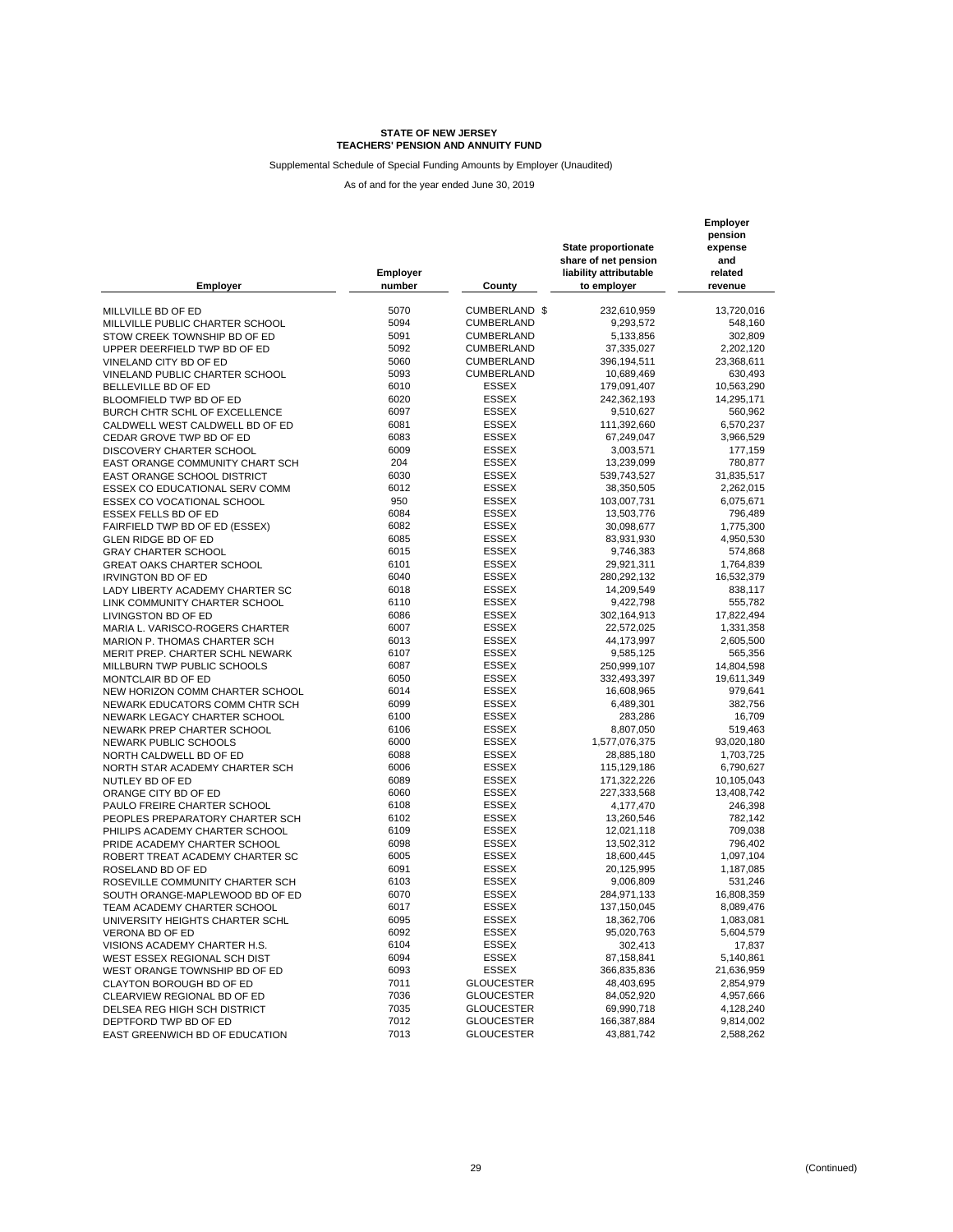Supplemental Schedule of Special Funding Amounts by Employer (Unaudited)

| <b>Employer</b>                        | Employer<br>number | County            | State proportionate<br>share of net pension<br>liability attributable<br>to employer | Employer<br>pension<br>expense<br>and<br>related<br>revenue |
|----------------------------------------|--------------------|-------------------|--------------------------------------------------------------------------------------|-------------------------------------------------------------|
| ED INFORMATION & RESOURCE CTR          | 4006               | GLOUCESTER \$     | 2,834,869                                                                            | 167,208                                                     |
| ELK TWP BD OF ED                       | 7014               | <b>GLOUCESTER</b> | 13,342,334                                                                           | 786,967                                                     |
| FRANKLIN TWP BD OF ED (GLOUCESTER)     | 7015               | <b>GLOUCESTER</b> | 50,695,788                                                                           | 2,990,173                                                   |
| GATEWAY REGIONAL HIGH SCHOOL           | 7038               | <b>GLOUCESTER</b> | 50,224,093                                                                           | 2,962,351                                                   |
| <b>GLASSBORO BD OF ED</b>              | 7016               | <b>GLOUCESTER</b> | 90,818,307                                                                           | 5,356,707                                                   |
| GLOUCESTER CO SP SERV SCH DIST         | 7010               | <b>GLOUCESTER</b> | 83,778,268                                                                           | 4,941,466                                                   |
| GLOUCESTER CO VO-TECH SCH DIST         | 957                | <b>GLOUCESTER</b> | 43,678,110                                                                           | 2,576,252                                                   |
| GREENWICH TWP BD ED (GLOUCESTER)       | 7017               | <b>GLOUCESTER</b> | 23.191.708                                                                           |                                                             |
|                                        | 7018               | GLOUCESTER        | 52,411,029                                                                           | 1,367,909<br>3,091,343                                      |
| HARRISON TWP BD ED (GLOUCESTER)        | 7037               | <b>GLOUCESTER</b> |                                                                                      |                                                             |
| KINGSWAY REGIONAL SCHOOL DIST          | 7019               | <b>GLOUCESTER</b> | 78,488,888                                                                           | 4,629,484                                                   |
| LOGAN TOWNSHIP BD OF ED                |                    |                   | 40,507,423                                                                           | 2,389,236                                                   |
| MANTUA TOWNSHIP BD OF ED               | 7021<br>7022       | <b>GLOUCESTER</b> | 53,564,123                                                                           | 3,159,355                                                   |
| MONROE TWP BD OF ED (GLOUCESTER)       |                    | <b>GLOUCESTER</b> | 201, 162, 267                                                                        | 11,865,088                                                  |
| NATIONAL PARK BOARD OF EDUC            | 7023               | <b>GLOUCESTER</b> | 10,713,752                                                                           | 631,926                                                     |
| PAULSBORO BORO BD OF ED                | 7025               | <b>GLOUCESTER</b> | 52,171,826                                                                           | 3,077,234                                                   |
| PITMAN BD OF ED                        | 7026               | <b>GLOUCESTER</b> | 72,127,135                                                                           | 4,254,251                                                   |
| SOUTH HARRISON TWP BD OF ED            | 7027               | <b>GLOUCESTER</b> | 11,769,163                                                                           | 694,177                                                     |
| SWEDESBORO WOOLWICH BD OF ED           | 7028               | <b>GLOUCESTER</b> | 59,201,035                                                                           | 3,491,835                                                   |
| WASHINGTON TWP BD OF ED (GLOUCESTER)   | 7029               | <b>GLOUCESTER</b> | 335,983,246                                                                          | 19,817,190                                                  |
| WENONAH BOROUGH BD OF ED               | 7031               | <b>GLOUCESTER</b> | 8,436,180                                                                            | 497,588                                                     |
| WEST DEPTFORD TWP BD OF ED             | 7032               | <b>GLOUCESTER</b> | 117,328,325                                                                          | 6,920,338                                                   |
| WESTVILLE BOARD OF ED                  | 7033               | <b>GLOUCESTER</b> | 15,007,148                                                                           | 885,162                                                     |
| WOODBURY CITY BD OF ED                 | 7000               | <b>GLOUCESTER</b> | 64,070,520                                                                           | 3,779,051                                                   |
| WOODBURY HEIGHTS BOARD OF ED           | 7034               | <b>GLOUCESTER</b> | 10.433.334                                                                           | 615,386                                                     |
| BAYONNE BOARD OF ED                    | 8010               | <b>HUDSON</b>     | 368,092,317                                                                          | 21,711,069                                                  |
| BELOVED COMMUNITY CHARTER SCHL         | 8097               | <b>HUDSON</b>     | 16,318,602                                                                           | 962,515                                                     |
| DR LENA EDWARDS ACAD CHRTR SCHL        | 8096               | <b>HUDSON</b>     | 11,890,458                                                                           | 701,331                                                     |
| EAST NEWARK BOROUGH BD OF ED           | 8081               | <b>HUDSON</b>     | 5,185,230                                                                            | 305,839                                                     |
| ELYSIAN CHARTER SCH OF HOBOKEN         | 8085               | <b>HUDSON</b>     | 11,025,287                                                                           | 650,301                                                     |
| EMPOWERMENT ACADEMY C/S INC.           | 8100               | <b>HUDSON</b>     | 6,708,645                                                                            | 395,694                                                     |
| ETHICAL COMM CHRTR SCHL - J.C.         | 8093               | <b>HUDSON</b>     | 9,779,300                                                                            | 576,809                                                     |
| <b>GREAT FUTURES CHARTER HIGH SCHO</b> | 8099               | <b>HUDSON</b>     | 8,073,608                                                                            | 476,203                                                     |
| GUTTENBERG BORO BD OF ED               | 8082               | <b>HUDSON</b>     | 34,117,360                                                                           | 2,012,333                                                   |
| HARRISON TOWN BD OF ED (HUDSON)        | 8083               | <b>HUDSON</b>     | 105,488,844                                                                          | 6,222,014                                                   |
| HOBOKEN BOARD OF EDUCATION             | 8020               | <b>HUDSON</b>     | 118,079,126                                                                          | 6,964,622                                                   |
| HOBOKEN CHARTER SCHOOL                 | 8021               | <b>HUDSON</b>     | 13,756,982                                                                           | 811,424                                                     |
| HOBOKEN DUAL LANGUAGE CH SCHOOL        | 8094               | <b>HUDSON</b>     | 6,768,560                                                                            | 399,228                                                     |
| HUDSON ARTS & SCIENCES C/S             | 8101               | <b>HUDSON</b>     | 7,970,220                                                                            | 470,105                                                     |
| HUDSON CO SCHOOLS OF TECHNOLOGY        | 956                | <b>HUDSON</b>     | 125,003,392                                                                          | 7,373,034                                                   |
| JERSEY CITY COMM CHARTER SCHOOL        | 8088               | <b>HUDSON</b>     | 14,217,847                                                                           | 838,607                                                     |
| JERSEY CITY GLOBAL CHARTER SCH         | 8098               | <b>HUDSON</b>     | 8,075,743                                                                            | 476,329                                                     |
| JERSEY CITY GOLDEN DOOR CHARTER        | 8089               | <b>HUDSON</b>     | 16,267,534                                                                           | 959,503                                                     |
| JERSEY CITY PUBLIC SCHOOLS             | 8000               | <b>HUDSON</b>     | 1,487,281,935                                                                        | 87,723,865                                                  |
| <b>KEARNY TOWN BD OF ED</b>            | 8030               | <b>HUDSON</b>     | 234,730,476                                                                          | 13,845,031                                                  |
| LEARNING COMM. CHARTER SCHOOL          | 8086               | <b>HUDSON</b>     | 15,251,293                                                                           | 899,562                                                     |
| <b>METS CHARTER SCHOOL</b>             | 8095               | <b>HUDSON</b>     | 16,410,793                                                                           | 967,952                                                     |
| NORTH BERGEN BD OF ED                  | 8040               | <b>HUDSON</b>     | 324,785,108                                                                          | 19,156,694                                                  |
| SECAUCUS TOWN BD OF ED                 | 8084               | <b>HUDSON</b>     | 90,547,224                                                                           | 5,340,717                                                   |
| SOARING HEIGHTS CHARTER SCHOOL         | 8087               | <b>HUDSON</b>     | 7,089,033                                                                            | 418,130                                                     |
| UNION CITY BD OF ED                    | 8050               | <b>HUDSON</b>     | 472,718,155                                                                          | 27,882,180                                                  |
| UNIVERSITY ACADEMY CHARTER HS          | 8091               | <b>HUDSON</b>     | 17,281,211                                                                           | 1,019,292                                                   |
| WEEHAWKEN TWP BD OF ED                 | 8060               | <b>HUDSON</b>     | 55,760,882                                                                           | 3,288,926                                                   |
| WEST NEW YORK BD OF ED                 | 8070               | <b>HUDSON</b>     | 325,856,687                                                                          | 19,219,898                                                  |
| ALEXANDRIA TWP BD OF ED                | 9011               | <b>HUNTERDON</b>  | 28,706,930                                                                           | 1,693,211                                                   |
| BETHLEHEM TWP BD OF ED                 | 9012               | <b>HUNTERDON</b>  | 21,878,027                                                                           | 1,290,425                                                   |
| BLOOMSBURY BOROUGH BD OF ED            | 9013               | <b>HUNTERDON</b>  | 6,167,120                                                                            | 363,753                                                     |
| CALIFON BORO BD OF ED                  | 9014               | <b>HUNTERDON</b>  | 6,283,899                                                                            | 370,641                                                     |
| CLINTON TOWN BD OF ED                  | 9015               | <b>HUNTERDON</b>  | 22,230,350                                                                           | 1,311,205                                                   |
|                                        |                    |                   |                                                                                      |                                                             |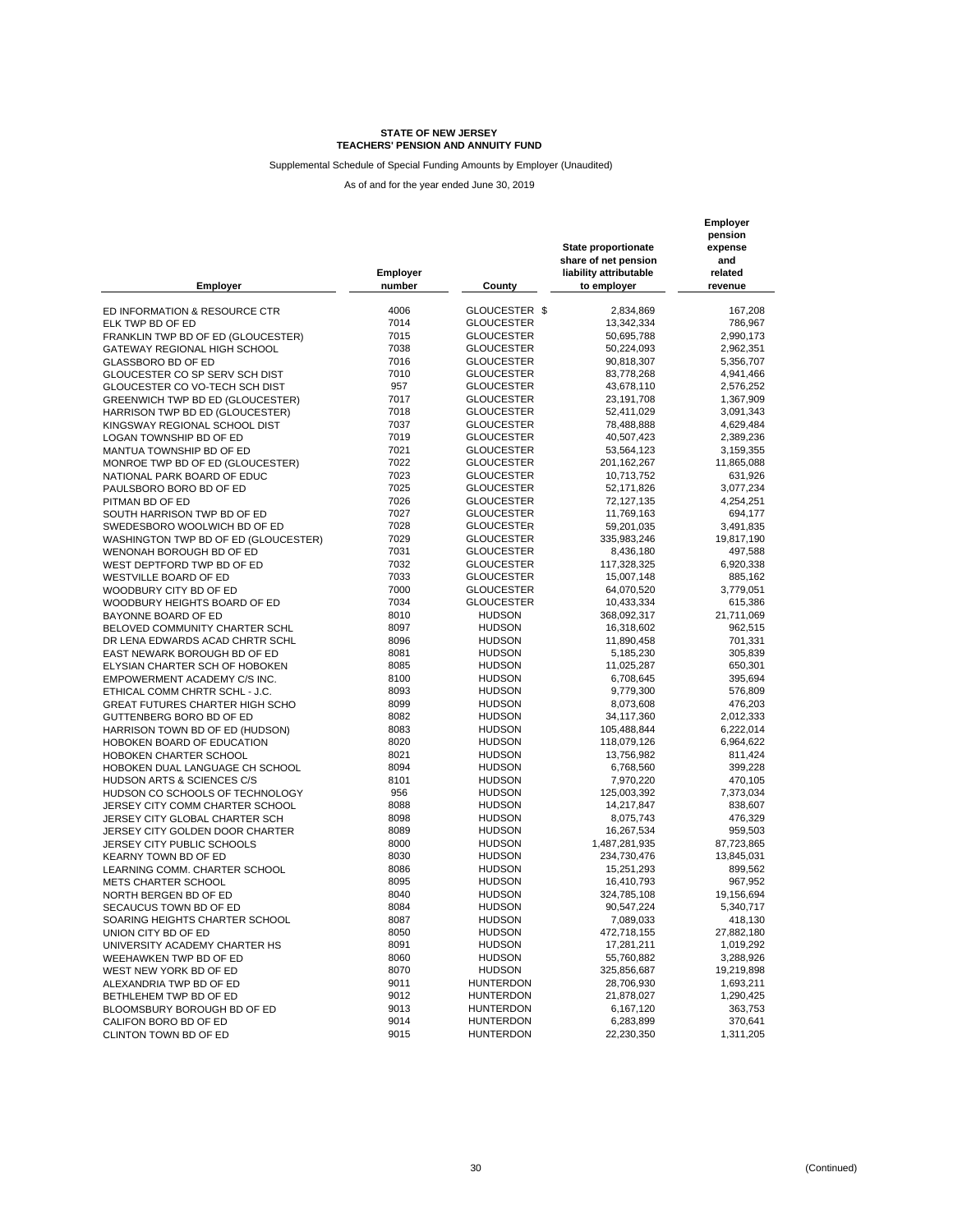Supplemental Schedule of Special Funding Amounts by Employer (Unaudited)

| <b>Employer</b>                                         | <b>Employer</b><br>number | County           | State proportionate<br>share of net pension<br>liability attributable<br>to employer | Employer<br>pension<br>expense<br>and<br>related<br>revenue |
|---------------------------------------------------------|---------------------------|------------------|--------------------------------------------------------------------------------------|-------------------------------------------------------------|
|                                                         | 9016                      | HUNTERDON \$     | 68,455,863                                                                           | 4,037,710                                                   |
| CLINTON TWP BD OF ED<br>DELAWARE TWP BD OF ED           | 9017                      | <b>HUNTERDON</b> | 20,296,192                                                                           | 1,197,124                                                   |
| DELAWARE VALLEY REG H S DIST                            | 9040                      | <b>HUNTERDON</b> | 40,233,991                                                                           | 2,373,108                                                   |
| EAST AMWELL TOWNSHIP BD OF ED                           | 9018                      | <b>HUNTERDON</b> | 20,731,584                                                                           | 1,222,804                                                   |
| FLEMINGTON RARITAN BD OF ED                             | 9000                      | <b>HUNTERDON</b> | 152,720,409                                                                          | 9,007,858                                                   |
|                                                         | 9019                      | <b>HUNTERDON</b> | 14,912,668                                                                           | 879,589                                                     |
| FRANKLIN TWP BD OF ED (HUNTERDON)                       | 9021                      | <b>HUNTERDON</b> | 7,514,022                                                                            | 443,197                                                     |
| FRENCHTOWN BOROUGH BD OF ED<br>HAMPTON BOROUGH BD OF ED | 9023                      | <b>HUNTERDON</b> | 7,719,729                                                                            | 455,330                                                     |
| HIGH BRIDGE BOROUGH BD OF ED                            | 9024                      | <b>HUNTERDON</b> | 21,784,311                                                                           | 1,284,897                                                   |
| HOLLAND TWP BD OF ED                                    | 9025                      | <b>HUNTERDON</b> | 26,126,944                                                                           | 1,541,037                                                   |
| HUNTERDON CENTRAL HIGH SCHOOL                           | 9030                      | <b>HUNTERDON</b> | 126, 175, 156                                                                        | 7,442,148                                                   |
| HUNTERDON CO EDUC SRVCS COMM                            | 9041                      | <b>HUNTERDON</b> | 11,577,398                                                                           | 682,866                                                     |
| HUNTERDON COUNTY VOCATIONAL                             | 9001                      | <b>HUNTERDON</b> | 7,575,311                                                                            | 446,812                                                     |
| KINGWOOD TOWNSHIP BD OF ED                              | 9026                      | <b>HUNTERDON</b> | 16,224,916                                                                           | 956,989                                                     |
| LEBANON BOROUGH BD OF ED                                | 9028                      | <b>HUNTERDON</b> | 5,357,745                                                                            | 316,014                                                     |
| LEBANON TOWNSHIP BD OF ED                               | 9029                      | <b>HUNTERDON</b> | 31,363,517                                                                           | 1,849,904                                                   |
| MILFORD BOROUGH BD OF ED                                | 9031                      | <b>HUNTERDON</b> | 5,141,056                                                                            | 303,233                                                     |
| NORTH HUNTERDON-VOORHEES                                | 9038                      | <b>HUNTERDON</b> | 119,929,024                                                                          | 7,073,734                                                   |
| READINGTON TWP BD OF ED                                 | 9033                      | <b>HUNTERDON</b> | 81,042,180                                                                           | 4,780,084                                                   |
| SOUTH HUNTERDON REG SCH DIST                            | 9042                      | <b>HUNTERDON</b> | 51,537,530                                                                           | 3,039,821                                                   |
| TEWKSBURY TWP BD OF ED                                  | 9035                      | <b>HUNTERDON</b> | 33,139,589                                                                           | 1,954,662                                                   |
| UNION TWP OF ED (HUNTERDON)                             | 9036                      | <b>HUNTERDON</b> | 23,046,130                                                                           | 1,359,322                                                   |
| EAST WINDSOR REG SCHOOL DIST                            | 121                       | <b>MERCER</b>    | 221,258,274                                                                          | 13,050,404                                                  |
| EWING TOWNSHIP BD OF ED                                 | 122                       | <b>MERCER</b>    | 165,444,676                                                                          | 9,758,369                                                   |
| FOUNDATION ACADEMY CHARTER SCHL                         | 133                       | MERCER           | 33,575,011                                                                           | 1,980,344                                                   |
| HAMILTON TWP BD OF ED (MERCER)                          | 110                       | MERCER           | 479,283,449                                                                          | 28,269,420                                                  |
| HOPEWELL VALLEY REG SCH DIST                            | 123                       | <b>MERCER</b>    | 197,202,768                                                                          | 11,631,546                                                  |
| INTERNAT, ACAD, OF TRENTON C/S                          | 137                       | <b>MERCER</b>    | 11,115,495                                                                           | 655,622                                                     |
| INTERNATIONAL CHARTER SCHOOL                            | 128                       | MERCER           | 3,330,512                                                                            | 196,442                                                     |
| LAWRENCE TWP BD OF ED (MERCER)                          | 124                       | MERCER           | 170,862,612                                                                          | 10,077,934                                                  |
| MERCER CO COMMUNITY COLLEGE                             | 119                       | <b>MERCER</b>    | 735,304                                                                              | 43,370                                                      |
| MERCER CO SPECIAL SER SCH DIST                          | 111                       | <b>MERCER</b>    | 84,793,898                                                                           | 5,001,371                                                   |
| MERCER CO VOCATIONAL SCHOOLS                            | 953                       | <b>MERCER</b>    | 21,911,371                                                                           | 1,292,391                                                   |
| PACE CHARTER SCHOOL OF HAMILTON                         | 131                       | <b>MERCER</b>    | 8,707,141                                                                            | 513,570                                                     |
| PAUL ROBESON CHTR SCHOOL                                | 135                       | MERCER           | 8,718,855                                                                            | 514,261                                                     |
| PRINCETON BOARD OF EDUCATION                            | 125                       | MERCER           | 198,910,382                                                                          | 11,732,266                                                  |
| PRINCETON CHARTER SCHOOL                                | 126                       | <b>MERCER</b>    | 14,797,902                                                                           | 872,820                                                     |
| ROBBINSVILLE TWP BD OF ED                               | 127                       | MERCER           | 106,688,094                                                                          | 6,292,749                                                   |
| TRENTON CITY BD OF ED                                   | 100                       | MERCER           | 499,009,653                                                                          | 29,432,923                                                  |
| TRENTON STEM TO CIVICS CHARTER                          | 136                       | MERCER           | 9,794,889                                                                            | 577,729                                                     |
| <b>VILLAGE CHARTER SCHOOL</b>                           | 116                       | MERCER           | 13,099,013                                                                           | 772,615                                                     |
| WEST WINDSOR PLAINSBORO REG                             | 118                       | MERCER           | 413,074,315                                                                          | 24,364,227                                                  |
| ACADEMY FOR URBAN LEADERSHIP                            | 255                       | MIDDLESEX        | 15,317,249                                                                           | 903,452                                                     |
| CARTERET BD OF ED                                       | 231                       | MIDDLESEX        | 159,124,413                                                                          | 9,385,583                                                   |
| CRANBURY TOWNSHIP BD OF ED                              | 232                       | <b>MIDDLESEX</b> | 28,019,308                                                                           | 1,652,654                                                   |
| DUNELLEN BOARD OF EDUCATION                             | 233                       | MIDDLESEX        | 42,225,562                                                                           | 2,490,577                                                   |
| EAST BRUNSWICK TWP BD OF ED                             | 234                       | <b>MIDDLESEX</b> | 370,274,952                                                                          | 21,839,806                                                  |
| EDISON TWP BD OF ED                                     | 247                       | MIDDLESEX        | 658,453,411                                                                          | 38,837,343                                                  |
| EDUCATIONAL SERV.COMM OF NJ                             | 202                       | MIDDLESEX        | 87,466,227                                                                           | 5,158,992                                                   |
| GREATER BRUNSWICK CHART.SCHOOL                          | 203                       | MIDDLESEX        | 13,496,241                                                                           | 796,044                                                     |
| HATIKVAH INTERNATL ACAD CHRTR                           | 256                       | MIDDLESEX        | 11,246,461                                                                           | 663,346                                                     |
| HIGHLAND PARK BD OF ED                                  | 236                       | MIDDLESEX        | 73,402,958                                                                           | 4,329,503                                                   |
| JAMESBURG BOROUGH BD OF ED                              | 237                       | MIDDLESEX        | 22,670,409                                                                           | 1,337,161                                                   |
| METUCHEN BORO BD OF ED                                  | 239                       | <b>MIDDLESEX</b> | 94,916,155                                                                           | 5,598,409                                                   |
| MIDDLESEX BD OF ED                                      | 241                       | MIDDLESEX        | 91,357,819                                                                           | 5,388,528                                                   |
| MIDDLESEX CO VOCATIONAL SCHOOL                          | 972                       | MIDDLESEX        | 105,879,177                                                                          | 6,245,037                                                   |
| MIDDLESEX COUNTY COLLEGE                                | 201                       | MIDDLESEX        | 1,517,130                                                                            | 89,484                                                      |
| MILLTOWN BOROUGH BD OF ED                               | 242                       | MIDDLESEX        | 26,249,978                                                                           | 1,548,294                                                   |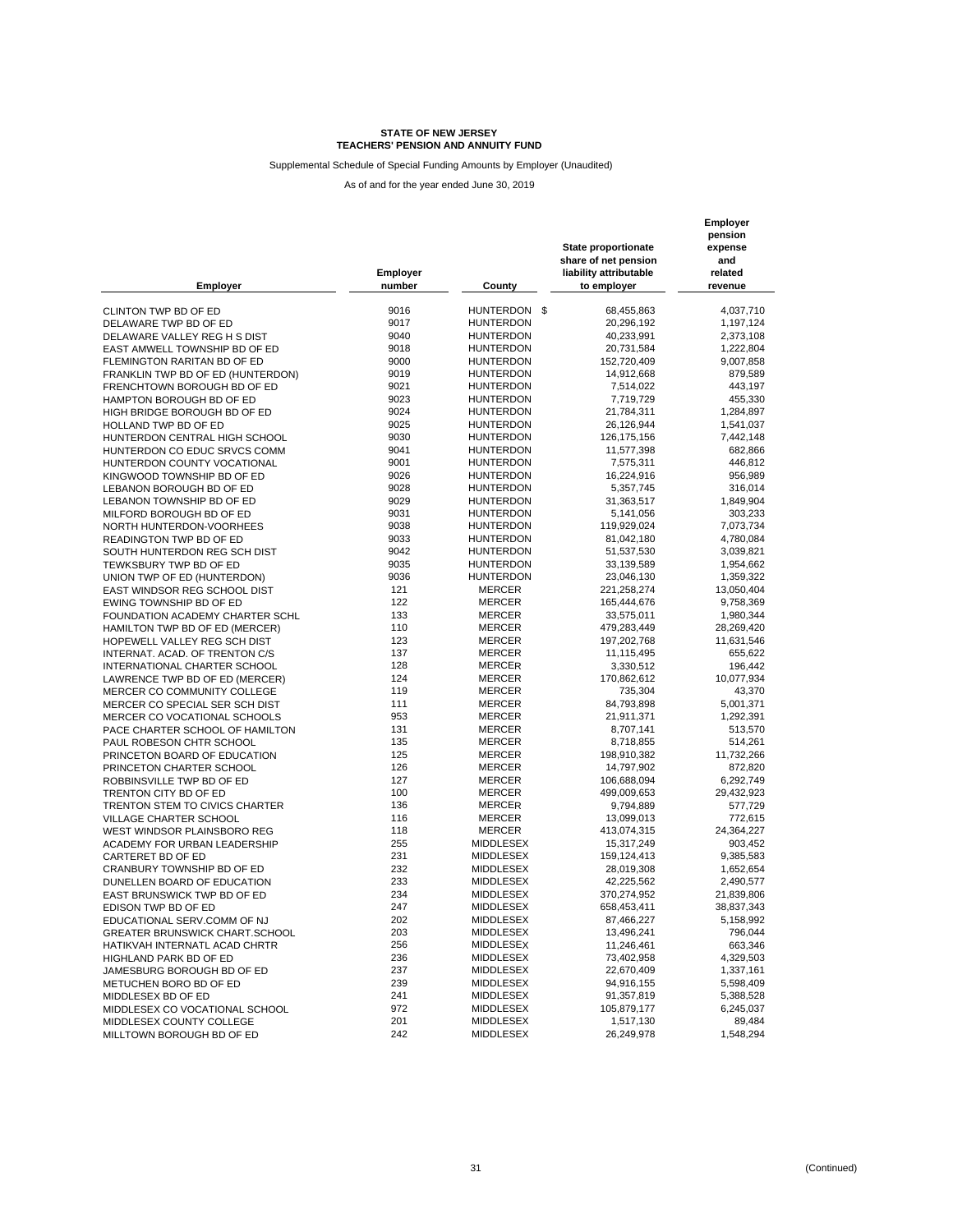Supplemental Schedule of Special Funding Amounts by Employer (Unaudited)

| <b>Employer</b>                                           | Employer<br>number | County                             | State proportionate<br>share of net pension<br>liability attributable<br>to employer | Employer<br>pension<br>expense<br>and<br>related<br>revenue |
|-----------------------------------------------------------|--------------------|------------------------------------|--------------------------------------------------------------------------------------|-------------------------------------------------------------|
|                                                           | 243                | MIDDLESEX<br>\$                    | 255,590,493                                                                          | 15,075,410                                                  |
| MONROE TWP BD OF ED (MIDDLESEX)<br>NEW BRUNSWICK BD OF ED | 200                | <b>MIDDLESEX</b>                   | 398,253,716                                                                          | 23,490,069                                                  |
| NORTH BRUNSWICK BD OF ED                                  | 244                | <b>MIDDLESEX</b>                   | 239,796,241                                                                          | 14, 143, 823                                                |
| OLD BRIDGE BD OF ED                                       | 238                | <b>MIDDLESEX</b>                   | 388,662,398                                                                          | 22,924,347                                                  |
| PERTH AMBOY BD OF ED                                      | 210                | MIDDLESEX                          | 434,247,545                                                                          | 25,613,081                                                  |
|                                                           | 245                | MIDDLESEX                          | 287,710,028                                                                          | 16,969,907                                                  |
| PISCATAWAY BD OF ED ADMN BLDG                             | 248                | <b>MIDDLESEX</b>                   | 224,038,444                                                                          | 13,214,386                                                  |
| SAYREVILLE BD OF ED_SELOVER ELM                           | 249                | MIDDLESEX                          | 43.743.242                                                                           |                                                             |
| SOUTH AMBOY BD OF ED<br>SOUTH BRUNSWICK BD OF ED          | 251                | MIDDLESEX                          | 334,105,007                                                                          | 2,580,093<br>19,706,406                                     |
|                                                           | 252                | MIDDLESEX                          | 154,717,959                                                                          | 9,125,679                                                   |
| SOUTH PLAINFIELD BD OF ED                                 | 253                | MIDDLESEX                          | 80,503,797                                                                           |                                                             |
| SOUTH RIVER BORO BD OF ED                                 | 254                | <b>MIDDLESEX</b>                   |                                                                                      | 4,748,329                                                   |
| SPOTSWOOD BD OF ED                                        | 220                | <b>MIDDLESEX</b>                   | 66,898,312                                                                           | 3,945,841                                                   |
| WOODBRIDGE TOWNSHIP BD OF ED                              | 311                |                                    | 610,724,159                                                                          | 36,022,143                                                  |
| ACADEMY CHARTER HIGH SCHOOL                               | 300                | <b>MONMOUTH</b>                    | 8,761,595                                                                            | 516,782                                                     |
| ASBURY PARK BD OF ED                                      | 321                | <b>MONMOUTH</b>                    | 143,683,673                                                                          | 8,474,847                                                   |
| ATLANTIC HIGHLANDS BD OF ED                               |                    | <b>MONMOUTH</b>                    | 16,205,269                                                                           | 955,830                                                     |
| AVON BY THE SEA BORO BD OF ED                             | 323<br>324         | <b>MONMOUTH</b>                    | 7,650,479                                                                            | 451,246                                                     |
| BELMAR BORO BD OF ED                                      |                    | <b>MONMOUTH</b>                    | 23,735,826                                                                           | 1,400,002                                                   |
| BRADLEY BEACH BD OF ED                                    | 325                | <b>MONMOUTH</b>                    | 17,042,313                                                                           | 1,005,201                                                   |
| BRIELLE BORO BD OF ED                                     | 326                | <b>MONMOUTH</b>                    | 22,426,416                                                                           | 1,322,770                                                   |
| COLTS NECK TWP BD OF ED                                   | 322                | <b>MONMOUTH</b>                    | 62,110,584                                                                           | 3,663,448                                                   |
| DEAL BORO BD OF ED                                        | 364                | <b>MONMOUTH</b>                    | 8,066,499                                                                            | 475,784                                                     |
| EATONTOWN BD OF ED                                        | 327                | <b>MONMOUTH</b>                    | 50,567,904                                                                           | 2,982,630                                                   |
| FAIR HAVEN BOROUGH BD OF ED                               | 328                | <b>MONMOUTH</b>                    | 40,102,293                                                                           | 2,365,340                                                   |
| FARMINGDALE BD OF ED                                      | 329                | <b>MONMOUTH</b>                    | 8,067,842                                                                            | 475,863                                                     |
| FREEHOLD BORO BD OF ED                                    | 331                | <b>MONMOUTH</b>                    | 57,301,015                                                                           | 3,379,767                                                   |
| FREEHOLD REG H S DISTRICT                                 | 370                | <b>MONMOUTH</b>                    | 454,929,037                                                                          | 26,832,931                                                  |
| FREEHOLD TWP BD OF ED                                     | 332                | <b>MONMOUTH</b>                    | 172,751,741                                                                          | 10,189,359                                                  |
| HAZLET TWP BD OF ED                                       | 352<br>374         | <b>MONMOUTH</b>                    | 133,139,081                                                                          | 7,852,899                                                   |
| HENRY HUDSON REG SCH DIST                                 | 333                | <b>MONMOUTH</b>                    | 18,241,319                                                                           | 1,075,922                                                   |
| HIGHLANDS BORO BD OF ED                                   |                    | <b>MONMOUTH</b>                    | 9,588,450                                                                            | 565,552                                                     |
| HOLMDEL TOWNSHIP BD OF ED                                 | 334                | <b>MONMOUTH</b>                    | 145, 193, 512                                                                        | 8,563,901                                                   |
| HOPE ACADEMY CHARTER SCHOOL                               | 312<br>335         | <b>MONMOUTH</b>                    | 8,167,629                                                                            | 481,749                                                     |
| HOWELL TWP BD OF ED                                       |                    | <b>MONMOUTH</b>                    | 280,978,320                                                                          | 16,572,852                                                  |
| KEANSBURG BOARD OF EDUCATION                              | 336                | <b>MONMOUTH</b>                    | 99,182,461                                                                           | 5,850,047                                                   |
| KEYPORT BOROUGH BD OF ED                                  | 337                | <b>MONMOUTH</b>                    | 49,262,795                                                                           | 2,905,651                                                   |
| LITTLE SILVER BD OF ED                                    | 338                | <b>MONMOUTH</b>                    | 39,913,945                                                                           | 2,354,231                                                   |
| LONG BRANCH BD OF ED                                      | 310<br>339         | MONMOUTH                           | 233,500,108                                                                          | 13,772,461                                                  |
| MANALAPAN ENGLISHTOWN REGIONAL                            | 341                | <b>MONMOUTH</b><br><b>MONMOUTH</b> | 198,198,477                                                                          | 11,690,276                                                  |
| MANASQUAN BOROUGH BD OF ED<br>MARLBORO TOWNSHIP BD OF ED  | 342                |                                    | 69,666,035                                                                           | 4,109,089                                                   |
|                                                           | 343                | <b>MONMOUTH</b><br><b>MONMOUTH</b> | 219,073,748<br>171,311,762                                                           | 12,921,555<br>10,104,426                                    |
| MATAWAN-ABERDEEN REG SCHOOL<br>MIDDLETOWN TWP BD OF ED    | 344                | <b>MONMOUTH</b>                    | 442,517,677                                                                          |                                                             |
|                                                           | 345                |                                    |                                                                                      | 26,100,876                                                  |
| MILLSTONE TOWNSHIP BD OF ED                               | 346                | <b>MONMOUTH</b><br><b>MONMOUTH</b> | 54,350,617<br>12,366,210                                                             | 3,205,745<br>729,392                                        |
| MONMOUTH BEACH BD OF ED                                   | 987                | <b>MONMOUTH</b>                    | 117,200,379                                                                          | 6,912,792                                                   |
| MONMOUTH CO VOCATIONAL SCHOOLS                            | 372                | <b>MONMOUTH</b>                    | 50,493,254                                                                           | 2,978,227                                                   |
| MONMOUTH REGIONAL SCHOOL                                  | 347                |                                    |                                                                                      |                                                             |
| NEPTUNE CITY BD OF ED                                     |                    | <b>MONMOUTH</b>                    | 10,968,788                                                                           | 646,968                                                     |
| NEPTUNE TWP BD OF ED                                      | 348<br>351         | <b>MONMOUTH</b><br><b>MONMOUTH</b> | 171,701,547<br>183, 125, 465                                                         | 10,127,416                                                  |
| OCEAN TWP BD OF ED (MONMOUTH)                             | 349                |                                    | 27,363,504                                                                           | 10,801,229                                                  |
| OCEANPORT SCHOOLS                                         |                    | <b>MONMOUTH</b>                    |                                                                                      | 1,613,973                                                   |
| RED BANK BD OF ED                                         | 353                | <b>MONMOUTH</b><br><b>MONMOUTH</b> | 42,471,324                                                                           | 2,505,072                                                   |
| RED BANK CHARTER SCHOOL                                   | 360                | <b>MONMOUTH</b>                    | 9,026,638                                                                            | 532,415<br>3,675,133                                        |
| RED BANK REGIONAL HIGH SCHOOL                             | 301<br>369         |                                    | 62,308,695                                                                           |                                                             |
| ROOSEVELT BOROUGH BD OF ED                                | 354                | <b>MONMOUTH</b>                    | 5,062,013                                                                            | 298,571                                                     |
| RUMSON BORO BD OF ED<br>RUMSON FAIR HAVEN REGIONAL H.S.   | 371                | <b>MONMOUTH</b><br><b>MONMOUTH</b> | 44,123,661                                                                           | 2,602,531                                                   |
|                                                           |                    |                                    | 48,874,048                                                                           | 2,882,722                                                   |
| SEA GIRT BD OF ED                                         | 366                | <b>MONMOUTH</b>                    | 7,718,997                                                                            | 455,287                                                     |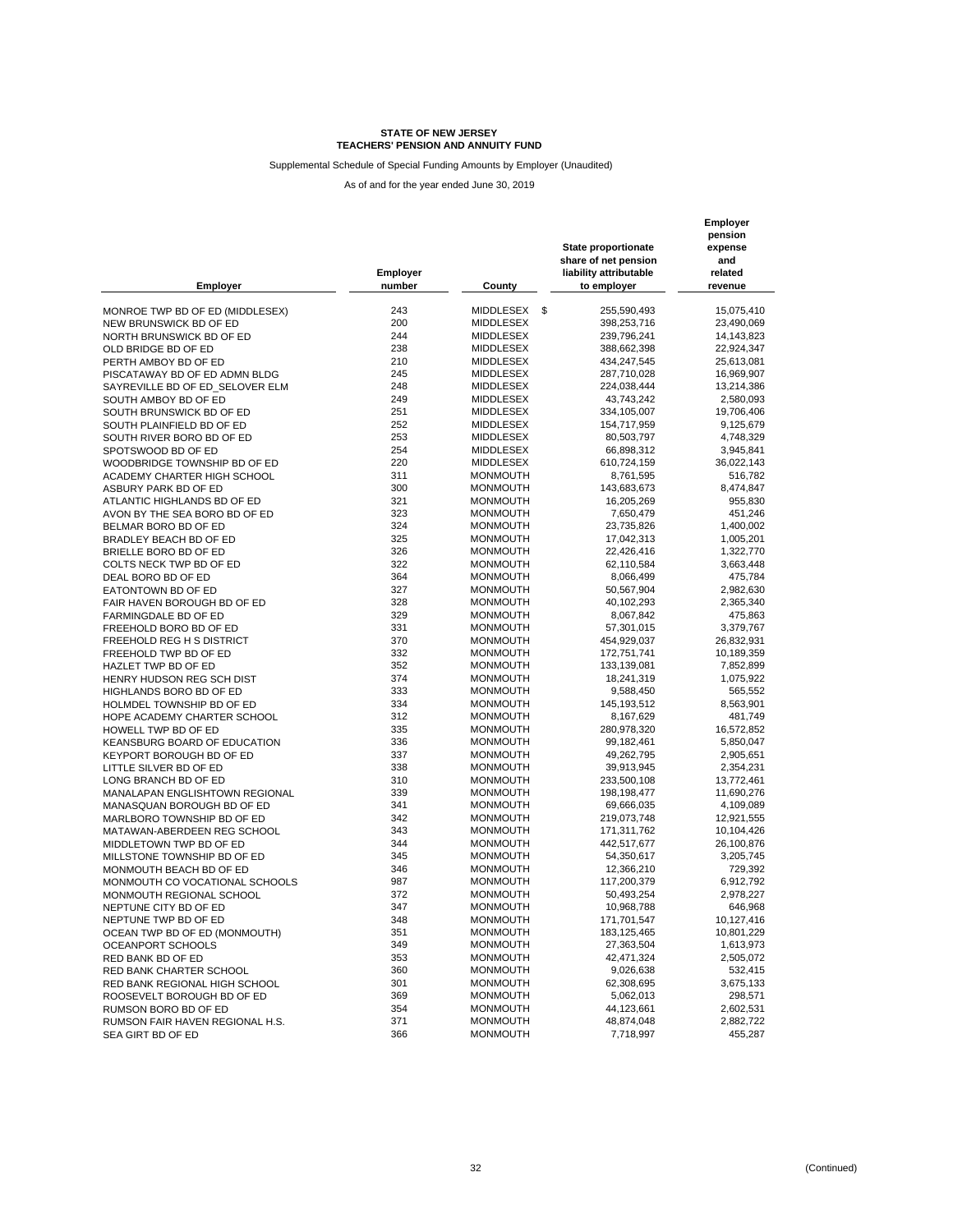Supplemental Schedule of Special Funding Amounts by Employer (Unaudited)

| 373<br><b>MONMOUTH</b><br>\$<br>34,202,199<br>2,017,337<br>SHORE REGIONAL H S DISTRICT<br>356<br><b>MONMOUTH</b><br>21,924,733<br>1,293,179<br>SHREWSBURY BOROUGH BD OF ED<br>358<br>SPRING LAKE BORO BD OF ED<br><b>MONMOUTH</b><br>12,150,558<br>716,672<br>368<br>907,909<br>SPRING LAKE HEIGHTS BD OF ED<br><b>MONMOUTH</b><br>15,392,814<br>357<br><b>MONMOUTH</b><br>64,198,191<br>3,786,581<br>TINTON FALLS BOARD OF EDUCATION<br>359<br><b>MONMOUTH</b><br>24,230,524<br>1,429,181<br>UNION BEACH BORO BD OF ED<br>361<br><b>MONMOUTH</b><br>96,662,605<br>5,701,419<br>UPPER FREEHOLD REGIONAL<br>362<br>174,625,526<br>10,299,880<br><b>MONMOUTH</b><br>363<br><b>MONMOUTH</b><br>26,775,060<br>1,579,265<br>WEST LONG BRANCH BD OF ED<br>BOONTON TOWN BD OF ED<br>411<br><b>MORRIS</b><br>69,813,017<br>4,117,758<br>412<br>BOONTON TWP BD OF ED<br><b>MORRIS</b><br>21,284,732<br>1,255,430<br>413<br><b>MORRIS</b><br>54,061,443<br>3,188,688<br>455<br><b>MORRIS</b><br>176,142,260<br>10,389,341<br>CHATHAMS SCHOOL DISTRICT<br>416<br><b>MORRIS</b><br>54,741,439<br>3,228,796<br>CHESTER TWP BD OF ED<br>417<br><b>MORRIS</b><br>DENVILLE TWP BD OF ED<br>71,385,608<br>4,210,514<br>418<br><b>MORRIS</b><br>DOVER BD OF ED<br>112,659,757<br>6,644,974<br>448<br><b>MORRIS</b><br>49,328,934<br>2,909,552<br>EAST HANOVER TWP BD OF ED<br>419<br><b>MORRIS</b><br>44,481,718<br>2,623,651<br>FLORHAM PARK BD OF ED<br>420<br><b>MORRIS</b><br>HANOVER PARK REG H S DIST<br>72,809,876<br>4,294,521<br>421<br><b>MORRIS</b><br>3,985,767<br>HANOVER TOWNSHIP BD OF ED<br>67,575,225<br>422<br><b>MORRIS</b><br>1,020,064<br>HARDING TOWNSHIP BD OF ED<br>17,294,299<br>423<br><b>MORRIS</b><br>137,732,602<br>8,123,837<br>JEFFERSON TOWNSHIP BD OF ED<br>424<br><b>MORRIS</b><br>99,531,641<br>5,870,642<br>KINNELON BOROUGH BD OF ED<br>425<br><b>MORRIS</b><br>LINCOLN PARK BORO BD OF ED<br>37,218,553<br>2,195,250<br>438<br><b>MORRIS</b><br>40,347,781<br>2,379,820<br>LONG HILL TWP BD OF ED<br>426<br><b>MORRIS</b><br>117,744,498<br>6,944,885<br>MADISON BORO BD OF ED<br>427<br><b>MORRIS</b><br>23,761,757<br>1,401,532<br>MENDHAM BORO BD OF ED<br>428<br><b>MORRIS</b><br>36,572,847<br>2,157,164<br>MENDHAM TOWNSHIP BD OF ED<br>429<br><b>MORRIS</b><br>13,909,454<br>820,417<br>MINE HILL TWP BD OF ED<br>431<br><b>MORRIS</b><br>205,020,546<br>12,092,660<br>MONTVILLE TWP BD OF ED<br>453<br><b>MORRIS</b><br>MORRIS CO EDUC SERVICES COMM<br>17,011,135<br>1,003,362<br>955<br><b>MORRIS</b><br>42,782,280<br>2,523,413<br>MORRIS CO VOCATIONAL SCH DIST<br>450<br><b>MORRIS</b><br>162,401,325<br>MORRIS HILLS REGIONAL DISTRICT<br>9,578,864<br>432<br><b>MORRIS</b><br>28,810,652<br>1,699,329<br>MORRIS PLAINS BD OF ED<br>440<br><b>MORRIS</b><br>243,171,994<br>14,342,934<br><b>MORRIS SCHOOL DISTRICT</b><br>435<br><b>MORRIS</b><br>18,100,104<br>1,067,592<br>MOUNT ARLINGTON BD OF ED<br>436<br>MOUNT OLIVE TWP BD OF ED<br><b>MORRIS</b><br>191,631,597<br>11,302,944<br>434<br><b>MORRIS</b><br>102,777,619<br>6,062,099<br>MOUNTAIN LAKES BORO BD OF ED<br>437<br><b>MORRIS</b><br>NETCONG BOROUGH BD OF ED<br>12,480,488<br>736,133<br>449<br><b>MORRIS</b><br>PARSIPPANY TROY HILLS BD OF ED<br>352,921,073<br>20,816,229<br>439<br><b>MORRIS</b><br>95,677,176<br>5,643,296<br>PEQUANNOCK TWP BD OF ED<br>441<br><b>MORRIS</b><br>219,648,037<br>12,955,428<br>RANDOLPH TOWNSHIP BD OF ED<br>442<br><b>MORRIS</b><br>13,168,415<br>776,708<br>RIVERDALE BOROUGH BD OF ED<br>443<br><b>MORRIS</b><br>ROCKAWAY BOROUGH BD OF ED<br>20,024,652<br>1,181,107<br>444<br><b>MORRIS</b><br>7,058,881<br>ROCKAWAY TOWNSHIP BD OF ED<br>119,677,191<br>445<br><b>MORRIS</b><br>10,232,548<br>ROXBURY TWP BD OF ED<br>173,483,964<br>446<br><b>MORRIS</b><br>6,530,141<br>WASHINGTON TWP BD ED (MORRIS)<br>110,712,878<br>451<br><b>MORRIS</b><br>119,516,756<br>7,049,418<br>WEST MORRIS REG H S DIST<br>447<br><b>MORRIS</b><br>34,644,272<br>2,043,412<br>535<br><b>OCEAN</b><br>116,948,943<br>6,897,961<br><b>OCEAN</b><br>511<br>6,119,590<br>360,950<br>512<br><b>OCEAN</b><br>3,738,204<br>220,489<br>BEACH HAVEN BOROUGH BD OF ED<br><b>OCEAN</b><br>513<br>79,995,402<br>4,718,343<br><b>OCEAN</b><br>514<br>373,837,589<br>22,049,940<br><b>OCEAN</b><br>505<br>82,588,048<br>4,871,264<br>CENTRAL REGIONAL H S DIST<br><b>OCEAN</b><br>EAGLESWOOD TWP BD OF ED<br>516<br>7,290,866<br>430,035<br><b>OCEAN</b><br>517<br>5,325,835<br>314,132<br><b>OCEAN</b><br>518<br>333,326,414<br>19,660,483 | <b>Employer</b>              | Employer<br>number | County | <b>State proportionate</b><br>share of net pension<br>liability attributable<br>to employer | Employer<br>pension<br>expense<br>and<br>related<br>revenue |
|------------------------------------------------------------------------------------------------------------------------------------------------------------------------------------------------------------------------------------------------------------------------------------------------------------------------------------------------------------------------------------------------------------------------------------------------------------------------------------------------------------------------------------------------------------------------------------------------------------------------------------------------------------------------------------------------------------------------------------------------------------------------------------------------------------------------------------------------------------------------------------------------------------------------------------------------------------------------------------------------------------------------------------------------------------------------------------------------------------------------------------------------------------------------------------------------------------------------------------------------------------------------------------------------------------------------------------------------------------------------------------------------------------------------------------------------------------------------------------------------------------------------------------------------------------------------------------------------------------------------------------------------------------------------------------------------------------------------------------------------------------------------------------------------------------------------------------------------------------------------------------------------------------------------------------------------------------------------------------------------------------------------------------------------------------------------------------------------------------------------------------------------------------------------------------------------------------------------------------------------------------------------------------------------------------------------------------------------------------------------------------------------------------------------------------------------------------------------------------------------------------------------------------------------------------------------------------------------------------------------------------------------------------------------------------------------------------------------------------------------------------------------------------------------------------------------------------------------------------------------------------------------------------------------------------------------------------------------------------------------------------------------------------------------------------------------------------------------------------------------------------------------------------------------------------------------------------------------------------------------------------------------------------------------------------------------------------------------------------------------------------------------------------------------------------------------------------------------------------------------------------------------------------------------------------------------------------------------------------------------------------------------------------------------------------------------------------------------------------------------------------------------------------------------------------------------------------------------------------------------------------------------------------------------------------------------------------------------------------------------------------------------------------------------------------------------------------------------------------------------------------------------------------------------------------------------------------------------------------------------------------------------------------------------------------------------------------------------------------------------------------------------------------------------------------------------------------------------------------------------------------------------------------------------------------|------------------------------|--------------------|--------|---------------------------------------------------------------------------------------------|-------------------------------------------------------------|
|                                                                                                                                                                                                                                                                                                                                                                                                                                                                                                                                                                                                                                                                                                                                                                                                                                                                                                                                                                                                                                                                                                                                                                                                                                                                                                                                                                                                                                                                                                                                                                                                                                                                                                                                                                                                                                                                                                                                                                                                                                                                                                                                                                                                                                                                                                                                                                                                                                                                                                                                                                                                                                                                                                                                                                                                                                                                                                                                                                                                                                                                                                                                                                                                                                                                                                                                                                                                                                                                                                                                                                                                                                                                                                                                                                                                                                                                                                                                                                                                                                                                                                                                                                                                                                                                                                                                                                                                                                                                                                                                                            |                              |                    |        |                                                                                             |                                                             |
|                                                                                                                                                                                                                                                                                                                                                                                                                                                                                                                                                                                                                                                                                                                                                                                                                                                                                                                                                                                                                                                                                                                                                                                                                                                                                                                                                                                                                                                                                                                                                                                                                                                                                                                                                                                                                                                                                                                                                                                                                                                                                                                                                                                                                                                                                                                                                                                                                                                                                                                                                                                                                                                                                                                                                                                                                                                                                                                                                                                                                                                                                                                                                                                                                                                                                                                                                                                                                                                                                                                                                                                                                                                                                                                                                                                                                                                                                                                                                                                                                                                                                                                                                                                                                                                                                                                                                                                                                                                                                                                                                            |                              |                    |        |                                                                                             |                                                             |
|                                                                                                                                                                                                                                                                                                                                                                                                                                                                                                                                                                                                                                                                                                                                                                                                                                                                                                                                                                                                                                                                                                                                                                                                                                                                                                                                                                                                                                                                                                                                                                                                                                                                                                                                                                                                                                                                                                                                                                                                                                                                                                                                                                                                                                                                                                                                                                                                                                                                                                                                                                                                                                                                                                                                                                                                                                                                                                                                                                                                                                                                                                                                                                                                                                                                                                                                                                                                                                                                                                                                                                                                                                                                                                                                                                                                                                                                                                                                                                                                                                                                                                                                                                                                                                                                                                                                                                                                                                                                                                                                                            |                              |                    |        |                                                                                             |                                                             |
|                                                                                                                                                                                                                                                                                                                                                                                                                                                                                                                                                                                                                                                                                                                                                                                                                                                                                                                                                                                                                                                                                                                                                                                                                                                                                                                                                                                                                                                                                                                                                                                                                                                                                                                                                                                                                                                                                                                                                                                                                                                                                                                                                                                                                                                                                                                                                                                                                                                                                                                                                                                                                                                                                                                                                                                                                                                                                                                                                                                                                                                                                                                                                                                                                                                                                                                                                                                                                                                                                                                                                                                                                                                                                                                                                                                                                                                                                                                                                                                                                                                                                                                                                                                                                                                                                                                                                                                                                                                                                                                                                            |                              |                    |        |                                                                                             |                                                             |
|                                                                                                                                                                                                                                                                                                                                                                                                                                                                                                                                                                                                                                                                                                                                                                                                                                                                                                                                                                                                                                                                                                                                                                                                                                                                                                                                                                                                                                                                                                                                                                                                                                                                                                                                                                                                                                                                                                                                                                                                                                                                                                                                                                                                                                                                                                                                                                                                                                                                                                                                                                                                                                                                                                                                                                                                                                                                                                                                                                                                                                                                                                                                                                                                                                                                                                                                                                                                                                                                                                                                                                                                                                                                                                                                                                                                                                                                                                                                                                                                                                                                                                                                                                                                                                                                                                                                                                                                                                                                                                                                                            |                              |                    |        |                                                                                             |                                                             |
|                                                                                                                                                                                                                                                                                                                                                                                                                                                                                                                                                                                                                                                                                                                                                                                                                                                                                                                                                                                                                                                                                                                                                                                                                                                                                                                                                                                                                                                                                                                                                                                                                                                                                                                                                                                                                                                                                                                                                                                                                                                                                                                                                                                                                                                                                                                                                                                                                                                                                                                                                                                                                                                                                                                                                                                                                                                                                                                                                                                                                                                                                                                                                                                                                                                                                                                                                                                                                                                                                                                                                                                                                                                                                                                                                                                                                                                                                                                                                                                                                                                                                                                                                                                                                                                                                                                                                                                                                                                                                                                                                            |                              |                    |        |                                                                                             |                                                             |
|                                                                                                                                                                                                                                                                                                                                                                                                                                                                                                                                                                                                                                                                                                                                                                                                                                                                                                                                                                                                                                                                                                                                                                                                                                                                                                                                                                                                                                                                                                                                                                                                                                                                                                                                                                                                                                                                                                                                                                                                                                                                                                                                                                                                                                                                                                                                                                                                                                                                                                                                                                                                                                                                                                                                                                                                                                                                                                                                                                                                                                                                                                                                                                                                                                                                                                                                                                                                                                                                                                                                                                                                                                                                                                                                                                                                                                                                                                                                                                                                                                                                                                                                                                                                                                                                                                                                                                                                                                                                                                                                                            |                              |                    |        |                                                                                             |                                                             |
|                                                                                                                                                                                                                                                                                                                                                                                                                                                                                                                                                                                                                                                                                                                                                                                                                                                                                                                                                                                                                                                                                                                                                                                                                                                                                                                                                                                                                                                                                                                                                                                                                                                                                                                                                                                                                                                                                                                                                                                                                                                                                                                                                                                                                                                                                                                                                                                                                                                                                                                                                                                                                                                                                                                                                                                                                                                                                                                                                                                                                                                                                                                                                                                                                                                                                                                                                                                                                                                                                                                                                                                                                                                                                                                                                                                                                                                                                                                                                                                                                                                                                                                                                                                                                                                                                                                                                                                                                                                                                                                                                            |                              |                    |        |                                                                                             |                                                             |
|                                                                                                                                                                                                                                                                                                                                                                                                                                                                                                                                                                                                                                                                                                                                                                                                                                                                                                                                                                                                                                                                                                                                                                                                                                                                                                                                                                                                                                                                                                                                                                                                                                                                                                                                                                                                                                                                                                                                                                                                                                                                                                                                                                                                                                                                                                                                                                                                                                                                                                                                                                                                                                                                                                                                                                                                                                                                                                                                                                                                                                                                                                                                                                                                                                                                                                                                                                                                                                                                                                                                                                                                                                                                                                                                                                                                                                                                                                                                                                                                                                                                                                                                                                                                                                                                                                                                                                                                                                                                                                                                                            | WALL TOWNSHIP BD OF ED       |                    |        |                                                                                             |                                                             |
|                                                                                                                                                                                                                                                                                                                                                                                                                                                                                                                                                                                                                                                                                                                                                                                                                                                                                                                                                                                                                                                                                                                                                                                                                                                                                                                                                                                                                                                                                                                                                                                                                                                                                                                                                                                                                                                                                                                                                                                                                                                                                                                                                                                                                                                                                                                                                                                                                                                                                                                                                                                                                                                                                                                                                                                                                                                                                                                                                                                                                                                                                                                                                                                                                                                                                                                                                                                                                                                                                                                                                                                                                                                                                                                                                                                                                                                                                                                                                                                                                                                                                                                                                                                                                                                                                                                                                                                                                                                                                                                                                            |                              |                    |        |                                                                                             |                                                             |
|                                                                                                                                                                                                                                                                                                                                                                                                                                                                                                                                                                                                                                                                                                                                                                                                                                                                                                                                                                                                                                                                                                                                                                                                                                                                                                                                                                                                                                                                                                                                                                                                                                                                                                                                                                                                                                                                                                                                                                                                                                                                                                                                                                                                                                                                                                                                                                                                                                                                                                                                                                                                                                                                                                                                                                                                                                                                                                                                                                                                                                                                                                                                                                                                                                                                                                                                                                                                                                                                                                                                                                                                                                                                                                                                                                                                                                                                                                                                                                                                                                                                                                                                                                                                                                                                                                                                                                                                                                                                                                                                                            |                              |                    |        |                                                                                             |                                                             |
|                                                                                                                                                                                                                                                                                                                                                                                                                                                                                                                                                                                                                                                                                                                                                                                                                                                                                                                                                                                                                                                                                                                                                                                                                                                                                                                                                                                                                                                                                                                                                                                                                                                                                                                                                                                                                                                                                                                                                                                                                                                                                                                                                                                                                                                                                                                                                                                                                                                                                                                                                                                                                                                                                                                                                                                                                                                                                                                                                                                                                                                                                                                                                                                                                                                                                                                                                                                                                                                                                                                                                                                                                                                                                                                                                                                                                                                                                                                                                                                                                                                                                                                                                                                                                                                                                                                                                                                                                                                                                                                                                            |                              |                    |        |                                                                                             |                                                             |
|                                                                                                                                                                                                                                                                                                                                                                                                                                                                                                                                                                                                                                                                                                                                                                                                                                                                                                                                                                                                                                                                                                                                                                                                                                                                                                                                                                                                                                                                                                                                                                                                                                                                                                                                                                                                                                                                                                                                                                                                                                                                                                                                                                                                                                                                                                                                                                                                                                                                                                                                                                                                                                                                                                                                                                                                                                                                                                                                                                                                                                                                                                                                                                                                                                                                                                                                                                                                                                                                                                                                                                                                                                                                                                                                                                                                                                                                                                                                                                                                                                                                                                                                                                                                                                                                                                                                                                                                                                                                                                                                                            | BUTLER BORO BD OF ED         |                    |        |                                                                                             |                                                             |
|                                                                                                                                                                                                                                                                                                                                                                                                                                                                                                                                                                                                                                                                                                                                                                                                                                                                                                                                                                                                                                                                                                                                                                                                                                                                                                                                                                                                                                                                                                                                                                                                                                                                                                                                                                                                                                                                                                                                                                                                                                                                                                                                                                                                                                                                                                                                                                                                                                                                                                                                                                                                                                                                                                                                                                                                                                                                                                                                                                                                                                                                                                                                                                                                                                                                                                                                                                                                                                                                                                                                                                                                                                                                                                                                                                                                                                                                                                                                                                                                                                                                                                                                                                                                                                                                                                                                                                                                                                                                                                                                                            |                              |                    |        |                                                                                             |                                                             |
|                                                                                                                                                                                                                                                                                                                                                                                                                                                                                                                                                                                                                                                                                                                                                                                                                                                                                                                                                                                                                                                                                                                                                                                                                                                                                                                                                                                                                                                                                                                                                                                                                                                                                                                                                                                                                                                                                                                                                                                                                                                                                                                                                                                                                                                                                                                                                                                                                                                                                                                                                                                                                                                                                                                                                                                                                                                                                                                                                                                                                                                                                                                                                                                                                                                                                                                                                                                                                                                                                                                                                                                                                                                                                                                                                                                                                                                                                                                                                                                                                                                                                                                                                                                                                                                                                                                                                                                                                                                                                                                                                            |                              |                    |        |                                                                                             |                                                             |
|                                                                                                                                                                                                                                                                                                                                                                                                                                                                                                                                                                                                                                                                                                                                                                                                                                                                                                                                                                                                                                                                                                                                                                                                                                                                                                                                                                                                                                                                                                                                                                                                                                                                                                                                                                                                                                                                                                                                                                                                                                                                                                                                                                                                                                                                                                                                                                                                                                                                                                                                                                                                                                                                                                                                                                                                                                                                                                                                                                                                                                                                                                                                                                                                                                                                                                                                                                                                                                                                                                                                                                                                                                                                                                                                                                                                                                                                                                                                                                                                                                                                                                                                                                                                                                                                                                                                                                                                                                                                                                                                                            |                              |                    |        |                                                                                             |                                                             |
|                                                                                                                                                                                                                                                                                                                                                                                                                                                                                                                                                                                                                                                                                                                                                                                                                                                                                                                                                                                                                                                                                                                                                                                                                                                                                                                                                                                                                                                                                                                                                                                                                                                                                                                                                                                                                                                                                                                                                                                                                                                                                                                                                                                                                                                                                                                                                                                                                                                                                                                                                                                                                                                                                                                                                                                                                                                                                                                                                                                                                                                                                                                                                                                                                                                                                                                                                                                                                                                                                                                                                                                                                                                                                                                                                                                                                                                                                                                                                                                                                                                                                                                                                                                                                                                                                                                                                                                                                                                                                                                                                            |                              |                    |        |                                                                                             |                                                             |
|                                                                                                                                                                                                                                                                                                                                                                                                                                                                                                                                                                                                                                                                                                                                                                                                                                                                                                                                                                                                                                                                                                                                                                                                                                                                                                                                                                                                                                                                                                                                                                                                                                                                                                                                                                                                                                                                                                                                                                                                                                                                                                                                                                                                                                                                                                                                                                                                                                                                                                                                                                                                                                                                                                                                                                                                                                                                                                                                                                                                                                                                                                                                                                                                                                                                                                                                                                                                                                                                                                                                                                                                                                                                                                                                                                                                                                                                                                                                                                                                                                                                                                                                                                                                                                                                                                                                                                                                                                                                                                                                                            |                              |                    |        |                                                                                             |                                                             |
|                                                                                                                                                                                                                                                                                                                                                                                                                                                                                                                                                                                                                                                                                                                                                                                                                                                                                                                                                                                                                                                                                                                                                                                                                                                                                                                                                                                                                                                                                                                                                                                                                                                                                                                                                                                                                                                                                                                                                                                                                                                                                                                                                                                                                                                                                                                                                                                                                                                                                                                                                                                                                                                                                                                                                                                                                                                                                                                                                                                                                                                                                                                                                                                                                                                                                                                                                                                                                                                                                                                                                                                                                                                                                                                                                                                                                                                                                                                                                                                                                                                                                                                                                                                                                                                                                                                                                                                                                                                                                                                                                            |                              |                    |        |                                                                                             |                                                             |
|                                                                                                                                                                                                                                                                                                                                                                                                                                                                                                                                                                                                                                                                                                                                                                                                                                                                                                                                                                                                                                                                                                                                                                                                                                                                                                                                                                                                                                                                                                                                                                                                                                                                                                                                                                                                                                                                                                                                                                                                                                                                                                                                                                                                                                                                                                                                                                                                                                                                                                                                                                                                                                                                                                                                                                                                                                                                                                                                                                                                                                                                                                                                                                                                                                                                                                                                                                                                                                                                                                                                                                                                                                                                                                                                                                                                                                                                                                                                                                                                                                                                                                                                                                                                                                                                                                                                                                                                                                                                                                                                                            |                              |                    |        |                                                                                             |                                                             |
|                                                                                                                                                                                                                                                                                                                                                                                                                                                                                                                                                                                                                                                                                                                                                                                                                                                                                                                                                                                                                                                                                                                                                                                                                                                                                                                                                                                                                                                                                                                                                                                                                                                                                                                                                                                                                                                                                                                                                                                                                                                                                                                                                                                                                                                                                                                                                                                                                                                                                                                                                                                                                                                                                                                                                                                                                                                                                                                                                                                                                                                                                                                                                                                                                                                                                                                                                                                                                                                                                                                                                                                                                                                                                                                                                                                                                                                                                                                                                                                                                                                                                                                                                                                                                                                                                                                                                                                                                                                                                                                                                            |                              |                    |        |                                                                                             |                                                             |
|                                                                                                                                                                                                                                                                                                                                                                                                                                                                                                                                                                                                                                                                                                                                                                                                                                                                                                                                                                                                                                                                                                                                                                                                                                                                                                                                                                                                                                                                                                                                                                                                                                                                                                                                                                                                                                                                                                                                                                                                                                                                                                                                                                                                                                                                                                                                                                                                                                                                                                                                                                                                                                                                                                                                                                                                                                                                                                                                                                                                                                                                                                                                                                                                                                                                                                                                                                                                                                                                                                                                                                                                                                                                                                                                                                                                                                                                                                                                                                                                                                                                                                                                                                                                                                                                                                                                                                                                                                                                                                                                                            |                              |                    |        |                                                                                             |                                                             |
|                                                                                                                                                                                                                                                                                                                                                                                                                                                                                                                                                                                                                                                                                                                                                                                                                                                                                                                                                                                                                                                                                                                                                                                                                                                                                                                                                                                                                                                                                                                                                                                                                                                                                                                                                                                                                                                                                                                                                                                                                                                                                                                                                                                                                                                                                                                                                                                                                                                                                                                                                                                                                                                                                                                                                                                                                                                                                                                                                                                                                                                                                                                                                                                                                                                                                                                                                                                                                                                                                                                                                                                                                                                                                                                                                                                                                                                                                                                                                                                                                                                                                                                                                                                                                                                                                                                                                                                                                                                                                                                                                            |                              |                    |        |                                                                                             |                                                             |
|                                                                                                                                                                                                                                                                                                                                                                                                                                                                                                                                                                                                                                                                                                                                                                                                                                                                                                                                                                                                                                                                                                                                                                                                                                                                                                                                                                                                                                                                                                                                                                                                                                                                                                                                                                                                                                                                                                                                                                                                                                                                                                                                                                                                                                                                                                                                                                                                                                                                                                                                                                                                                                                                                                                                                                                                                                                                                                                                                                                                                                                                                                                                                                                                                                                                                                                                                                                                                                                                                                                                                                                                                                                                                                                                                                                                                                                                                                                                                                                                                                                                                                                                                                                                                                                                                                                                                                                                                                                                                                                                                            |                              |                    |        |                                                                                             |                                                             |
|                                                                                                                                                                                                                                                                                                                                                                                                                                                                                                                                                                                                                                                                                                                                                                                                                                                                                                                                                                                                                                                                                                                                                                                                                                                                                                                                                                                                                                                                                                                                                                                                                                                                                                                                                                                                                                                                                                                                                                                                                                                                                                                                                                                                                                                                                                                                                                                                                                                                                                                                                                                                                                                                                                                                                                                                                                                                                                                                                                                                                                                                                                                                                                                                                                                                                                                                                                                                                                                                                                                                                                                                                                                                                                                                                                                                                                                                                                                                                                                                                                                                                                                                                                                                                                                                                                                                                                                                                                                                                                                                                            |                              |                    |        |                                                                                             |                                                             |
|                                                                                                                                                                                                                                                                                                                                                                                                                                                                                                                                                                                                                                                                                                                                                                                                                                                                                                                                                                                                                                                                                                                                                                                                                                                                                                                                                                                                                                                                                                                                                                                                                                                                                                                                                                                                                                                                                                                                                                                                                                                                                                                                                                                                                                                                                                                                                                                                                                                                                                                                                                                                                                                                                                                                                                                                                                                                                                                                                                                                                                                                                                                                                                                                                                                                                                                                                                                                                                                                                                                                                                                                                                                                                                                                                                                                                                                                                                                                                                                                                                                                                                                                                                                                                                                                                                                                                                                                                                                                                                                                                            |                              |                    |        |                                                                                             |                                                             |
|                                                                                                                                                                                                                                                                                                                                                                                                                                                                                                                                                                                                                                                                                                                                                                                                                                                                                                                                                                                                                                                                                                                                                                                                                                                                                                                                                                                                                                                                                                                                                                                                                                                                                                                                                                                                                                                                                                                                                                                                                                                                                                                                                                                                                                                                                                                                                                                                                                                                                                                                                                                                                                                                                                                                                                                                                                                                                                                                                                                                                                                                                                                                                                                                                                                                                                                                                                                                                                                                                                                                                                                                                                                                                                                                                                                                                                                                                                                                                                                                                                                                                                                                                                                                                                                                                                                                                                                                                                                                                                                                                            |                              |                    |        |                                                                                             |                                                             |
|                                                                                                                                                                                                                                                                                                                                                                                                                                                                                                                                                                                                                                                                                                                                                                                                                                                                                                                                                                                                                                                                                                                                                                                                                                                                                                                                                                                                                                                                                                                                                                                                                                                                                                                                                                                                                                                                                                                                                                                                                                                                                                                                                                                                                                                                                                                                                                                                                                                                                                                                                                                                                                                                                                                                                                                                                                                                                                                                                                                                                                                                                                                                                                                                                                                                                                                                                                                                                                                                                                                                                                                                                                                                                                                                                                                                                                                                                                                                                                                                                                                                                                                                                                                                                                                                                                                                                                                                                                                                                                                                                            |                              |                    |        |                                                                                             |                                                             |
|                                                                                                                                                                                                                                                                                                                                                                                                                                                                                                                                                                                                                                                                                                                                                                                                                                                                                                                                                                                                                                                                                                                                                                                                                                                                                                                                                                                                                                                                                                                                                                                                                                                                                                                                                                                                                                                                                                                                                                                                                                                                                                                                                                                                                                                                                                                                                                                                                                                                                                                                                                                                                                                                                                                                                                                                                                                                                                                                                                                                                                                                                                                                                                                                                                                                                                                                                                                                                                                                                                                                                                                                                                                                                                                                                                                                                                                                                                                                                                                                                                                                                                                                                                                                                                                                                                                                                                                                                                                                                                                                                            |                              |                    |        |                                                                                             |                                                             |
|                                                                                                                                                                                                                                                                                                                                                                                                                                                                                                                                                                                                                                                                                                                                                                                                                                                                                                                                                                                                                                                                                                                                                                                                                                                                                                                                                                                                                                                                                                                                                                                                                                                                                                                                                                                                                                                                                                                                                                                                                                                                                                                                                                                                                                                                                                                                                                                                                                                                                                                                                                                                                                                                                                                                                                                                                                                                                                                                                                                                                                                                                                                                                                                                                                                                                                                                                                                                                                                                                                                                                                                                                                                                                                                                                                                                                                                                                                                                                                                                                                                                                                                                                                                                                                                                                                                                                                                                                                                                                                                                                            |                              |                    |        |                                                                                             |                                                             |
|                                                                                                                                                                                                                                                                                                                                                                                                                                                                                                                                                                                                                                                                                                                                                                                                                                                                                                                                                                                                                                                                                                                                                                                                                                                                                                                                                                                                                                                                                                                                                                                                                                                                                                                                                                                                                                                                                                                                                                                                                                                                                                                                                                                                                                                                                                                                                                                                                                                                                                                                                                                                                                                                                                                                                                                                                                                                                                                                                                                                                                                                                                                                                                                                                                                                                                                                                                                                                                                                                                                                                                                                                                                                                                                                                                                                                                                                                                                                                                                                                                                                                                                                                                                                                                                                                                                                                                                                                                                                                                                                                            |                              |                    |        |                                                                                             |                                                             |
|                                                                                                                                                                                                                                                                                                                                                                                                                                                                                                                                                                                                                                                                                                                                                                                                                                                                                                                                                                                                                                                                                                                                                                                                                                                                                                                                                                                                                                                                                                                                                                                                                                                                                                                                                                                                                                                                                                                                                                                                                                                                                                                                                                                                                                                                                                                                                                                                                                                                                                                                                                                                                                                                                                                                                                                                                                                                                                                                                                                                                                                                                                                                                                                                                                                                                                                                                                                                                                                                                                                                                                                                                                                                                                                                                                                                                                                                                                                                                                                                                                                                                                                                                                                                                                                                                                                                                                                                                                                                                                                                                            |                              |                    |        |                                                                                             |                                                             |
|                                                                                                                                                                                                                                                                                                                                                                                                                                                                                                                                                                                                                                                                                                                                                                                                                                                                                                                                                                                                                                                                                                                                                                                                                                                                                                                                                                                                                                                                                                                                                                                                                                                                                                                                                                                                                                                                                                                                                                                                                                                                                                                                                                                                                                                                                                                                                                                                                                                                                                                                                                                                                                                                                                                                                                                                                                                                                                                                                                                                                                                                                                                                                                                                                                                                                                                                                                                                                                                                                                                                                                                                                                                                                                                                                                                                                                                                                                                                                                                                                                                                                                                                                                                                                                                                                                                                                                                                                                                                                                                                                            |                              |                    |        |                                                                                             |                                                             |
|                                                                                                                                                                                                                                                                                                                                                                                                                                                                                                                                                                                                                                                                                                                                                                                                                                                                                                                                                                                                                                                                                                                                                                                                                                                                                                                                                                                                                                                                                                                                                                                                                                                                                                                                                                                                                                                                                                                                                                                                                                                                                                                                                                                                                                                                                                                                                                                                                                                                                                                                                                                                                                                                                                                                                                                                                                                                                                                                                                                                                                                                                                                                                                                                                                                                                                                                                                                                                                                                                                                                                                                                                                                                                                                                                                                                                                                                                                                                                                                                                                                                                                                                                                                                                                                                                                                                                                                                                                                                                                                                                            |                              |                    |        |                                                                                             |                                                             |
|                                                                                                                                                                                                                                                                                                                                                                                                                                                                                                                                                                                                                                                                                                                                                                                                                                                                                                                                                                                                                                                                                                                                                                                                                                                                                                                                                                                                                                                                                                                                                                                                                                                                                                                                                                                                                                                                                                                                                                                                                                                                                                                                                                                                                                                                                                                                                                                                                                                                                                                                                                                                                                                                                                                                                                                                                                                                                                                                                                                                                                                                                                                                                                                                                                                                                                                                                                                                                                                                                                                                                                                                                                                                                                                                                                                                                                                                                                                                                                                                                                                                                                                                                                                                                                                                                                                                                                                                                                                                                                                                                            |                              |                    |        |                                                                                             |                                                             |
|                                                                                                                                                                                                                                                                                                                                                                                                                                                                                                                                                                                                                                                                                                                                                                                                                                                                                                                                                                                                                                                                                                                                                                                                                                                                                                                                                                                                                                                                                                                                                                                                                                                                                                                                                                                                                                                                                                                                                                                                                                                                                                                                                                                                                                                                                                                                                                                                                                                                                                                                                                                                                                                                                                                                                                                                                                                                                                                                                                                                                                                                                                                                                                                                                                                                                                                                                                                                                                                                                                                                                                                                                                                                                                                                                                                                                                                                                                                                                                                                                                                                                                                                                                                                                                                                                                                                                                                                                                                                                                                                                            |                              |                    |        |                                                                                             |                                                             |
|                                                                                                                                                                                                                                                                                                                                                                                                                                                                                                                                                                                                                                                                                                                                                                                                                                                                                                                                                                                                                                                                                                                                                                                                                                                                                                                                                                                                                                                                                                                                                                                                                                                                                                                                                                                                                                                                                                                                                                                                                                                                                                                                                                                                                                                                                                                                                                                                                                                                                                                                                                                                                                                                                                                                                                                                                                                                                                                                                                                                                                                                                                                                                                                                                                                                                                                                                                                                                                                                                                                                                                                                                                                                                                                                                                                                                                                                                                                                                                                                                                                                                                                                                                                                                                                                                                                                                                                                                                                                                                                                                            |                              |                    |        |                                                                                             |                                                             |
|                                                                                                                                                                                                                                                                                                                                                                                                                                                                                                                                                                                                                                                                                                                                                                                                                                                                                                                                                                                                                                                                                                                                                                                                                                                                                                                                                                                                                                                                                                                                                                                                                                                                                                                                                                                                                                                                                                                                                                                                                                                                                                                                                                                                                                                                                                                                                                                                                                                                                                                                                                                                                                                                                                                                                                                                                                                                                                                                                                                                                                                                                                                                                                                                                                                                                                                                                                                                                                                                                                                                                                                                                                                                                                                                                                                                                                                                                                                                                                                                                                                                                                                                                                                                                                                                                                                                                                                                                                                                                                                                                            |                              |                    |        |                                                                                             |                                                             |
|                                                                                                                                                                                                                                                                                                                                                                                                                                                                                                                                                                                                                                                                                                                                                                                                                                                                                                                                                                                                                                                                                                                                                                                                                                                                                                                                                                                                                                                                                                                                                                                                                                                                                                                                                                                                                                                                                                                                                                                                                                                                                                                                                                                                                                                                                                                                                                                                                                                                                                                                                                                                                                                                                                                                                                                                                                                                                                                                                                                                                                                                                                                                                                                                                                                                                                                                                                                                                                                                                                                                                                                                                                                                                                                                                                                                                                                                                                                                                                                                                                                                                                                                                                                                                                                                                                                                                                                                                                                                                                                                                            |                              |                    |        |                                                                                             |                                                             |
|                                                                                                                                                                                                                                                                                                                                                                                                                                                                                                                                                                                                                                                                                                                                                                                                                                                                                                                                                                                                                                                                                                                                                                                                                                                                                                                                                                                                                                                                                                                                                                                                                                                                                                                                                                                                                                                                                                                                                                                                                                                                                                                                                                                                                                                                                                                                                                                                                                                                                                                                                                                                                                                                                                                                                                                                                                                                                                                                                                                                                                                                                                                                                                                                                                                                                                                                                                                                                                                                                                                                                                                                                                                                                                                                                                                                                                                                                                                                                                                                                                                                                                                                                                                                                                                                                                                                                                                                                                                                                                                                                            |                              |                    |        |                                                                                             |                                                             |
|                                                                                                                                                                                                                                                                                                                                                                                                                                                                                                                                                                                                                                                                                                                                                                                                                                                                                                                                                                                                                                                                                                                                                                                                                                                                                                                                                                                                                                                                                                                                                                                                                                                                                                                                                                                                                                                                                                                                                                                                                                                                                                                                                                                                                                                                                                                                                                                                                                                                                                                                                                                                                                                                                                                                                                                                                                                                                                                                                                                                                                                                                                                                                                                                                                                                                                                                                                                                                                                                                                                                                                                                                                                                                                                                                                                                                                                                                                                                                                                                                                                                                                                                                                                                                                                                                                                                                                                                                                                                                                                                                            |                              |                    |        |                                                                                             |                                                             |
|                                                                                                                                                                                                                                                                                                                                                                                                                                                                                                                                                                                                                                                                                                                                                                                                                                                                                                                                                                                                                                                                                                                                                                                                                                                                                                                                                                                                                                                                                                                                                                                                                                                                                                                                                                                                                                                                                                                                                                                                                                                                                                                                                                                                                                                                                                                                                                                                                                                                                                                                                                                                                                                                                                                                                                                                                                                                                                                                                                                                                                                                                                                                                                                                                                                                                                                                                                                                                                                                                                                                                                                                                                                                                                                                                                                                                                                                                                                                                                                                                                                                                                                                                                                                                                                                                                                                                                                                                                                                                                                                                            |                              |                    |        |                                                                                             |                                                             |
|                                                                                                                                                                                                                                                                                                                                                                                                                                                                                                                                                                                                                                                                                                                                                                                                                                                                                                                                                                                                                                                                                                                                                                                                                                                                                                                                                                                                                                                                                                                                                                                                                                                                                                                                                                                                                                                                                                                                                                                                                                                                                                                                                                                                                                                                                                                                                                                                                                                                                                                                                                                                                                                                                                                                                                                                                                                                                                                                                                                                                                                                                                                                                                                                                                                                                                                                                                                                                                                                                                                                                                                                                                                                                                                                                                                                                                                                                                                                                                                                                                                                                                                                                                                                                                                                                                                                                                                                                                                                                                                                                            |                              |                    |        |                                                                                             |                                                             |
|                                                                                                                                                                                                                                                                                                                                                                                                                                                                                                                                                                                                                                                                                                                                                                                                                                                                                                                                                                                                                                                                                                                                                                                                                                                                                                                                                                                                                                                                                                                                                                                                                                                                                                                                                                                                                                                                                                                                                                                                                                                                                                                                                                                                                                                                                                                                                                                                                                                                                                                                                                                                                                                                                                                                                                                                                                                                                                                                                                                                                                                                                                                                                                                                                                                                                                                                                                                                                                                                                                                                                                                                                                                                                                                                                                                                                                                                                                                                                                                                                                                                                                                                                                                                                                                                                                                                                                                                                                                                                                                                                            |                              |                    |        |                                                                                             |                                                             |
|                                                                                                                                                                                                                                                                                                                                                                                                                                                                                                                                                                                                                                                                                                                                                                                                                                                                                                                                                                                                                                                                                                                                                                                                                                                                                                                                                                                                                                                                                                                                                                                                                                                                                                                                                                                                                                                                                                                                                                                                                                                                                                                                                                                                                                                                                                                                                                                                                                                                                                                                                                                                                                                                                                                                                                                                                                                                                                                                                                                                                                                                                                                                                                                                                                                                                                                                                                                                                                                                                                                                                                                                                                                                                                                                                                                                                                                                                                                                                                                                                                                                                                                                                                                                                                                                                                                                                                                                                                                                                                                                                            |                              |                    |        |                                                                                             |                                                             |
|                                                                                                                                                                                                                                                                                                                                                                                                                                                                                                                                                                                                                                                                                                                                                                                                                                                                                                                                                                                                                                                                                                                                                                                                                                                                                                                                                                                                                                                                                                                                                                                                                                                                                                                                                                                                                                                                                                                                                                                                                                                                                                                                                                                                                                                                                                                                                                                                                                                                                                                                                                                                                                                                                                                                                                                                                                                                                                                                                                                                                                                                                                                                                                                                                                                                                                                                                                                                                                                                                                                                                                                                                                                                                                                                                                                                                                                                                                                                                                                                                                                                                                                                                                                                                                                                                                                                                                                                                                                                                                                                                            |                              |                    |        |                                                                                             |                                                             |
|                                                                                                                                                                                                                                                                                                                                                                                                                                                                                                                                                                                                                                                                                                                                                                                                                                                                                                                                                                                                                                                                                                                                                                                                                                                                                                                                                                                                                                                                                                                                                                                                                                                                                                                                                                                                                                                                                                                                                                                                                                                                                                                                                                                                                                                                                                                                                                                                                                                                                                                                                                                                                                                                                                                                                                                                                                                                                                                                                                                                                                                                                                                                                                                                                                                                                                                                                                                                                                                                                                                                                                                                                                                                                                                                                                                                                                                                                                                                                                                                                                                                                                                                                                                                                                                                                                                                                                                                                                                                                                                                                            |                              |                    |        |                                                                                             |                                                             |
|                                                                                                                                                                                                                                                                                                                                                                                                                                                                                                                                                                                                                                                                                                                                                                                                                                                                                                                                                                                                                                                                                                                                                                                                                                                                                                                                                                                                                                                                                                                                                                                                                                                                                                                                                                                                                                                                                                                                                                                                                                                                                                                                                                                                                                                                                                                                                                                                                                                                                                                                                                                                                                                                                                                                                                                                                                                                                                                                                                                                                                                                                                                                                                                                                                                                                                                                                                                                                                                                                                                                                                                                                                                                                                                                                                                                                                                                                                                                                                                                                                                                                                                                                                                                                                                                                                                                                                                                                                                                                                                                                            |                              |                    |        |                                                                                             |                                                             |
|                                                                                                                                                                                                                                                                                                                                                                                                                                                                                                                                                                                                                                                                                                                                                                                                                                                                                                                                                                                                                                                                                                                                                                                                                                                                                                                                                                                                                                                                                                                                                                                                                                                                                                                                                                                                                                                                                                                                                                                                                                                                                                                                                                                                                                                                                                                                                                                                                                                                                                                                                                                                                                                                                                                                                                                                                                                                                                                                                                                                                                                                                                                                                                                                                                                                                                                                                                                                                                                                                                                                                                                                                                                                                                                                                                                                                                                                                                                                                                                                                                                                                                                                                                                                                                                                                                                                                                                                                                                                                                                                                            |                              |                    |        |                                                                                             |                                                             |
|                                                                                                                                                                                                                                                                                                                                                                                                                                                                                                                                                                                                                                                                                                                                                                                                                                                                                                                                                                                                                                                                                                                                                                                                                                                                                                                                                                                                                                                                                                                                                                                                                                                                                                                                                                                                                                                                                                                                                                                                                                                                                                                                                                                                                                                                                                                                                                                                                                                                                                                                                                                                                                                                                                                                                                                                                                                                                                                                                                                                                                                                                                                                                                                                                                                                                                                                                                                                                                                                                                                                                                                                                                                                                                                                                                                                                                                                                                                                                                                                                                                                                                                                                                                                                                                                                                                                                                                                                                                                                                                                                            |                              |                    |        |                                                                                             |                                                             |
|                                                                                                                                                                                                                                                                                                                                                                                                                                                                                                                                                                                                                                                                                                                                                                                                                                                                                                                                                                                                                                                                                                                                                                                                                                                                                                                                                                                                                                                                                                                                                                                                                                                                                                                                                                                                                                                                                                                                                                                                                                                                                                                                                                                                                                                                                                                                                                                                                                                                                                                                                                                                                                                                                                                                                                                                                                                                                                                                                                                                                                                                                                                                                                                                                                                                                                                                                                                                                                                                                                                                                                                                                                                                                                                                                                                                                                                                                                                                                                                                                                                                                                                                                                                                                                                                                                                                                                                                                                                                                                                                                            | WHARTON BOROUGH BD OF ED     |                    |        |                                                                                             |                                                             |
|                                                                                                                                                                                                                                                                                                                                                                                                                                                                                                                                                                                                                                                                                                                                                                                                                                                                                                                                                                                                                                                                                                                                                                                                                                                                                                                                                                                                                                                                                                                                                                                                                                                                                                                                                                                                                                                                                                                                                                                                                                                                                                                                                                                                                                                                                                                                                                                                                                                                                                                                                                                                                                                                                                                                                                                                                                                                                                                                                                                                                                                                                                                                                                                                                                                                                                                                                                                                                                                                                                                                                                                                                                                                                                                                                                                                                                                                                                                                                                                                                                                                                                                                                                                                                                                                                                                                                                                                                                                                                                                                                            | BARNEGAT TWP BD OF ED        |                    |        |                                                                                             |                                                             |
|                                                                                                                                                                                                                                                                                                                                                                                                                                                                                                                                                                                                                                                                                                                                                                                                                                                                                                                                                                                                                                                                                                                                                                                                                                                                                                                                                                                                                                                                                                                                                                                                                                                                                                                                                                                                                                                                                                                                                                                                                                                                                                                                                                                                                                                                                                                                                                                                                                                                                                                                                                                                                                                                                                                                                                                                                                                                                                                                                                                                                                                                                                                                                                                                                                                                                                                                                                                                                                                                                                                                                                                                                                                                                                                                                                                                                                                                                                                                                                                                                                                                                                                                                                                                                                                                                                                                                                                                                                                                                                                                                            | BAY HEAD BD OF ED            |                    |        |                                                                                             |                                                             |
|                                                                                                                                                                                                                                                                                                                                                                                                                                                                                                                                                                                                                                                                                                                                                                                                                                                                                                                                                                                                                                                                                                                                                                                                                                                                                                                                                                                                                                                                                                                                                                                                                                                                                                                                                                                                                                                                                                                                                                                                                                                                                                                                                                                                                                                                                                                                                                                                                                                                                                                                                                                                                                                                                                                                                                                                                                                                                                                                                                                                                                                                                                                                                                                                                                                                                                                                                                                                                                                                                                                                                                                                                                                                                                                                                                                                                                                                                                                                                                                                                                                                                                                                                                                                                                                                                                                                                                                                                                                                                                                                                            |                              |                    |        |                                                                                             |                                                             |
|                                                                                                                                                                                                                                                                                                                                                                                                                                                                                                                                                                                                                                                                                                                                                                                                                                                                                                                                                                                                                                                                                                                                                                                                                                                                                                                                                                                                                                                                                                                                                                                                                                                                                                                                                                                                                                                                                                                                                                                                                                                                                                                                                                                                                                                                                                                                                                                                                                                                                                                                                                                                                                                                                                                                                                                                                                                                                                                                                                                                                                                                                                                                                                                                                                                                                                                                                                                                                                                                                                                                                                                                                                                                                                                                                                                                                                                                                                                                                                                                                                                                                                                                                                                                                                                                                                                                                                                                                                                                                                                                                            | BERKELEY TWP BD OF ED        |                    |        |                                                                                             |                                                             |
|                                                                                                                                                                                                                                                                                                                                                                                                                                                                                                                                                                                                                                                                                                                                                                                                                                                                                                                                                                                                                                                                                                                                                                                                                                                                                                                                                                                                                                                                                                                                                                                                                                                                                                                                                                                                                                                                                                                                                                                                                                                                                                                                                                                                                                                                                                                                                                                                                                                                                                                                                                                                                                                                                                                                                                                                                                                                                                                                                                                                                                                                                                                                                                                                                                                                                                                                                                                                                                                                                                                                                                                                                                                                                                                                                                                                                                                                                                                                                                                                                                                                                                                                                                                                                                                                                                                                                                                                                                                                                                                                                            | BRICK TWP BD OF ED           |                    |        |                                                                                             |                                                             |
|                                                                                                                                                                                                                                                                                                                                                                                                                                                                                                                                                                                                                                                                                                                                                                                                                                                                                                                                                                                                                                                                                                                                                                                                                                                                                                                                                                                                                                                                                                                                                                                                                                                                                                                                                                                                                                                                                                                                                                                                                                                                                                                                                                                                                                                                                                                                                                                                                                                                                                                                                                                                                                                                                                                                                                                                                                                                                                                                                                                                                                                                                                                                                                                                                                                                                                                                                                                                                                                                                                                                                                                                                                                                                                                                                                                                                                                                                                                                                                                                                                                                                                                                                                                                                                                                                                                                                                                                                                                                                                                                                            |                              |                    |        |                                                                                             |                                                             |
|                                                                                                                                                                                                                                                                                                                                                                                                                                                                                                                                                                                                                                                                                                                                                                                                                                                                                                                                                                                                                                                                                                                                                                                                                                                                                                                                                                                                                                                                                                                                                                                                                                                                                                                                                                                                                                                                                                                                                                                                                                                                                                                                                                                                                                                                                                                                                                                                                                                                                                                                                                                                                                                                                                                                                                                                                                                                                                                                                                                                                                                                                                                                                                                                                                                                                                                                                                                                                                                                                                                                                                                                                                                                                                                                                                                                                                                                                                                                                                                                                                                                                                                                                                                                                                                                                                                                                                                                                                                                                                                                                            |                              |                    |        |                                                                                             |                                                             |
|                                                                                                                                                                                                                                                                                                                                                                                                                                                                                                                                                                                                                                                                                                                                                                                                                                                                                                                                                                                                                                                                                                                                                                                                                                                                                                                                                                                                                                                                                                                                                                                                                                                                                                                                                                                                                                                                                                                                                                                                                                                                                                                                                                                                                                                                                                                                                                                                                                                                                                                                                                                                                                                                                                                                                                                                                                                                                                                                                                                                                                                                                                                                                                                                                                                                                                                                                                                                                                                                                                                                                                                                                                                                                                                                                                                                                                                                                                                                                                                                                                                                                                                                                                                                                                                                                                                                                                                                                                                                                                                                                            | ISLAND HEIGHTS BORO BD OF ED |                    |        |                                                                                             |                                                             |
|                                                                                                                                                                                                                                                                                                                                                                                                                                                                                                                                                                                                                                                                                                                                                                                                                                                                                                                                                                                                                                                                                                                                                                                                                                                                                                                                                                                                                                                                                                                                                                                                                                                                                                                                                                                                                                                                                                                                                                                                                                                                                                                                                                                                                                                                                                                                                                                                                                                                                                                                                                                                                                                                                                                                                                                                                                                                                                                                                                                                                                                                                                                                                                                                                                                                                                                                                                                                                                                                                                                                                                                                                                                                                                                                                                                                                                                                                                                                                                                                                                                                                                                                                                                                                                                                                                                                                                                                                                                                                                                                                            | JACKSON TOWNSHIP BD OF ED    |                    |        |                                                                                             |                                                             |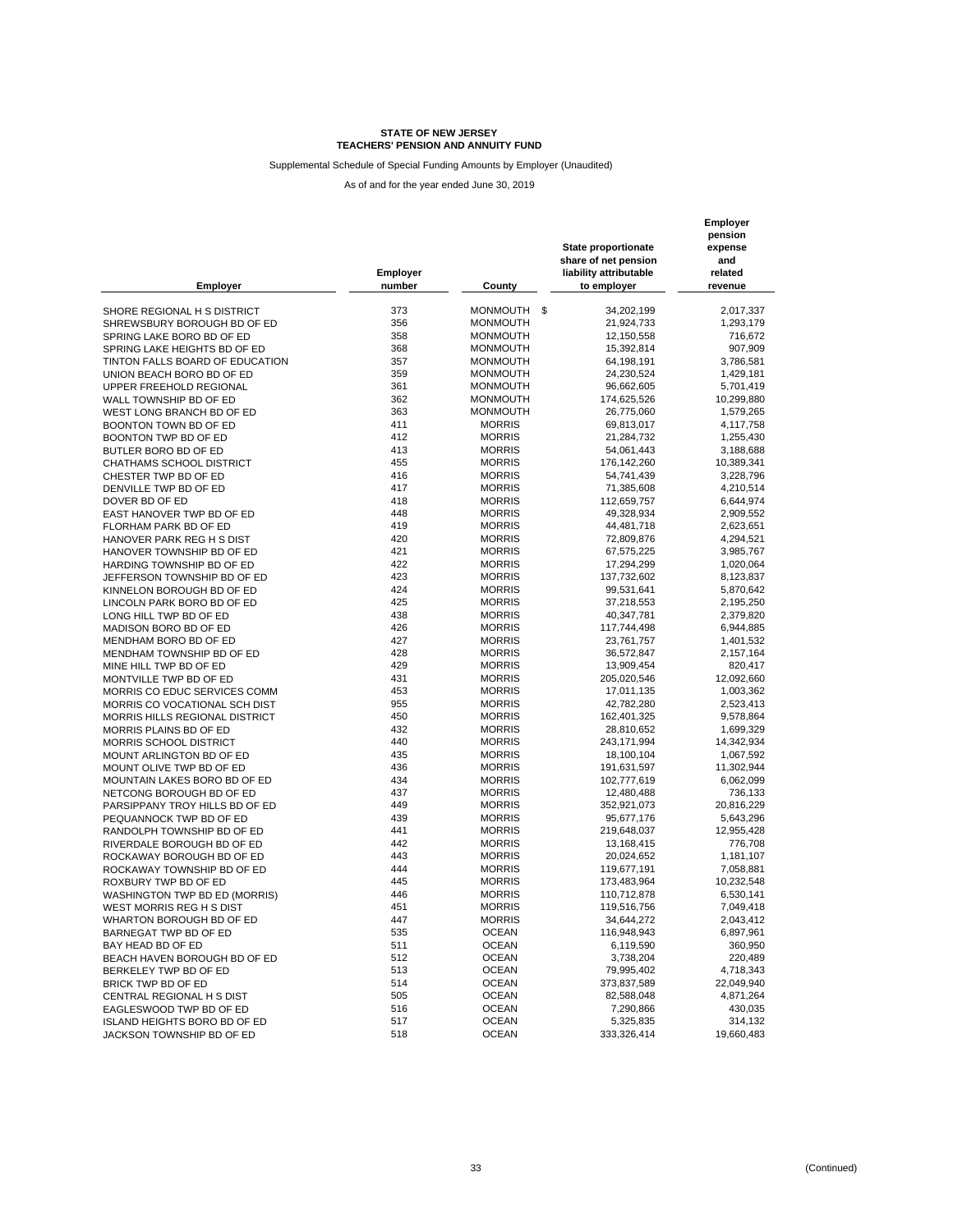Supplemental Schedule of Special Funding Amounts by Employer (Unaudited)

| <b>Employer</b>                                     | Employer<br>number | County                           | <b>State proportionate</b><br>share of net pension<br>liability attributable<br>to employer | Employer<br>pension<br>expense<br>and<br>related<br>revenue |
|-----------------------------------------------------|--------------------|----------------------------------|---------------------------------------------------------------------------------------------|-------------------------------------------------------------|
| LACEY TOWNSHIP BD OF ED                             | 519                | <b>OCEAN</b>                     | \$<br>158,810,865                                                                           | 9,367,089                                                   |
| LAKEHURST BOROUGH BD OF ED                          | 521                | <b>OCEAN</b>                     | 15,463,437                                                                                  | 912,075                                                     |
|                                                     | 500                | <b>OCEAN</b>                     |                                                                                             |                                                             |
| LAKEWOOD TWP BD OF ED                               |                    |                                  | 192,434,961                                                                                 | 11,350,328                                                  |
| LAVALLETTE BOROUGH BD OF ED                         | 522                | <b>OCEAN</b>                     | 9,705,687                                                                                   | 572,467                                                     |
| LITTLE EGG HARBOR TWP BD OF ED                      | 523                | <b>OCEAN</b>                     | 70,819,586                                                                                  | 4,177,129                                                   |
| LONG BEACH ISLAND BD OF ED                          | 545                | <b>OCEAN</b>                     | 15,589,918                                                                                  | 919,535                                                     |
| MANCHESTER TOWNSHIP BD OF ED                        | 524                | <b>OCEAN</b>                     | 139,505,318                                                                                 | 8,228,397                                                   |
| OCEAN COUNTY VOCATIONAL SCHOOL                      | 986                | <b>OCEAN</b>                     | 67,596,367                                                                                  | 3,987,014                                                   |
| OCEAN GATE BD OF ED                                 | 526                | <b>OCEAN</b>                     | 7,631,839                                                                                   | 450,146                                                     |
| OCEAN TWP BD OF ED (OCEAN)                          | 525                | <b>OCEAN</b>                     | 24,238,944                                                                                  | 1,429,678                                                   |
| PINELANDS REG SCHOOL DISTRICT                       | 502                | <b>OCEAN</b>                     | 76,254,910                                                                                  | 4,497,718                                                   |
| PLUMSTED TWP BD OF ED                               | 527                | <b>OCEAN</b>                     | 70,356,433                                                                                  | 4,149,810                                                   |
| POINT PLEASANT BEACH BD OF ED                       | 529                | <b>OCEAN</b>                     | 40,541,346                                                                                  | 2,391,237                                                   |
| POINT PLEASANT BORO BD OF ED                        | 528                | <b>OCEAN</b>                     | 111,044,883                                                                                 | 6,549,724                                                   |
| SEASIDE HEIGHTS BD OF ED                            | 531                | <b>OCEAN</b>                     | 10,008,436                                                                                  | 590,324                                                     |
| SEASIDE PARK BD OF ED                               | 532                | <b>OCEAN</b>                     | 151,588                                                                                     | 8,941                                                       |
| SOUTHERN REGIONAL H S DISTRICT                      | 546                | <b>OCEAN</b>                     | 130,528,131                                                                                 | 7,698,898                                                   |
| STAFFORD TOWNSHIP BD OF ED                          | 533                | <b>OCEAN</b>                     | 80,221,701                                                                                  | 4,731,690                                                   |
| TOMS RIVER SCHOOL DIST                              | 515                | <b>OCEAN</b>                     | 547,655,754                                                                                 | 32,302,200                                                  |
| TUCKERTON BORO BD OF ED                             | 534                | <b>OCEAN</b>                     | 11,115,465                                                                                  | 655,620                                                     |
| <b>BLOOMINGDALE BD OF ED</b>                        | 631                | <b>PASSAIC</b>                   | 26,141,435                                                                                  | 1,541,892                                                   |
| CLASSICAL ACAD. CHARTER SCHOOL                      | 648                | <b>PASSAIC</b>                   | 3,497,292                                                                                   | 206,280                                                     |
| CLIFTON CITY BD OF ED                               | 610                | <b>PASSAIC</b>                   | 421,059,514                                                                                 | 24,835,216                                                  |
| COMMUNITY CH SCHOOL OF PATERSON                     | 661                | <b>PASSAIC</b>                   | 25,353,538                                                                                  | 1,495,419                                                   |
| HALEDON BOROUGH BD OF ED                            | 632                | <b>PASSAIC</b>                   | 44,591,207                                                                                  | 2,630,109                                                   |
|                                                     | 633                | <b>PASSAIC</b>                   | 93,867,120                                                                                  |                                                             |
| HAWTHORNE BD OF ED<br>JOHN P HOLLAND CHARTER SCHOOL | 662                | <b>PASSAIC</b>                   | 7,016,671                                                                                   | 5,536,534<br>413,862                                        |
| LAKELAND REGIONAL H S DIST                          | 645                | <b>PASSAIC</b>                   |                                                                                             |                                                             |
|                                                     |                    |                                  | 54,687,442                                                                                  | 3,225,611                                                   |
| LITTLE FALLS BD OF ED                               | 634<br>635         | <b>PASSAIC</b><br><b>PASSAIC</b> | 42,253,567                                                                                  | 2,492,228                                                   |
| NORTH HALEDON BORO BD OF ED                         |                    |                                  | 25,679,106                                                                                  | 1,514,622                                                   |
| PASSAIC ARTS & SCIENCE CHTR SCH                     | 663                | <b>PASSAIC</b>                   | 21,012,399                                                                                  | 1,239,367                                                   |
| PASSAIC BOARD OF EDUCATION                          | 620                | <b>PASSAIC</b>                   | 634,223,406                                                                                 | 37,408,192                                                  |
| PASSAIC CO MANCHESTER REG HIGH                      | 646                | <b>PASSAIC</b>                   | 34,361,658                                                                                  | 2,026,742                                                   |
| PASSAIC CO REGIONAL HS DIST 1                       | 640                | <b>PASSAIC</b>                   | 59,520,685                                                                                  | 3,510,689                                                   |
| PASSAIC CO VOCATIONAL SCHOOL                        | 952                | PASSAIC                          | 205,113,500                                                                                 | 12,098,142                                                  |
| PASSAIC CO. ED SERV COMMISION                       | 647                | <b>PASSAIC</b>                   | 8,366,045                                                                                   | 493,452                                                     |
| PATERSON BD OF ED                                   | 600                | <b>PASSAIC</b>                   | 1,104,280,519                                                                               | 65,133,418                                                  |
| PATERSON CHART SCH-SCIENCE/TECH                     | 660                | PASSAIC                          | 34,552,752                                                                                  | 2,038,014                                                   |
| POMPTON LAKES BD OF ED                              | 636                | <b>PASSAIC</b>                   | 87,982,340                                                                                  | 5,189,434                                                   |
| PROSPECT PARK BD OF ED                              | 637                | <b>PASSAIC</b>                   | 30,848,563                                                                                  | 1,819,531                                                   |
| RINGWOOD BORO BD OF ED                              | 638                | <b>PASSAIC</b>                   | 57,403,212                                                                                  | 3,385,795                                                   |
| TOTOWA BOROUGH BD OF ED                             | 639                | <b>PASSAIC</b>                   | 39,067,535                                                                                  | 2,304,308                                                   |
| WANAQUE BD OF ED                                    | 641                | <b>PASSAIC</b>                   | 45,609,430                                                                                  | 2,690,166                                                   |
| WAYNE BOARD OF EDUCATION                            | 642                | <b>PASSAIC</b>                   | 384,550,304                                                                                 | 22,681,805                                                  |
| WEST MILFORD TOWNSHIP BD OF ED                      | 643                | <b>PASSAIC</b>                   | 178,445,793                                                                                 | 10,525,210                                                  |
| WOODLAND PARK BD OF ED                              | 644                | <b>PASSAIC</b>                   | 45,132,854                                                                                  | 2,662,056                                                   |
| ALLOWAY TWP BD OF ED                                | 711                | <b>SALEM</b>                     | 14,957,788                                                                                  | 882,250                                                     |
| ELSINBORO TOWNSHIP BD OF ED                         | 713                | <b>SALEM</b>                     | 5,180,959                                                                                   | 305,587                                                     |
| LOWER ALLOWAYS CREEK BD OF ED                       | 714                | SALEM                            | 8,777,733                                                                                   | 517,734                                                     |
| MANNINGTON TOWNSHIP BD OF ED                        | 716                | SALEM                            | 6,897,847                                                                                   | 406,853                                                     |
| OLDMANS TWP BD OF ED                                | 717                | SALEM                            | 9,971,737                                                                                   | 588,160                                                     |
| PENNS GROVE CARNEYS POINT REG                       | 725                | SALEM                            | 89,541,295                                                                                  | 5,281,385                                                   |
| PENNSVILLE TWP BD OF ED                             | 715                | SALEM                            | 73,462,080                                                                                  | 4,332,990                                                   |
| PITTSGROVE TWP BD OF ED                             | 721                | SALEM                            | 69,164,077                                                                                  | 4,079,482                                                   |
| QUINTON TOWNSHIP BD OF ED                           | 722                | SALEM                            | 13,216,189                                                                                  | 779,526                                                     |
| SALEM CITY BD OF ED                                 | 700                | SALEM                            | 60,836,654                                                                                  | 3,588,308                                                   |
| SALEM CO SP SERVICES SCH DIST                       | 726                | SALEM                            | 28,624,226                                                                                  | 1,688,333                                                   |
| SALEM CO VOCATIONAL TECH SCHOOL                     | 984                | SALEM                            | 19,727,424                                                                                  | 1,163,576                                                   |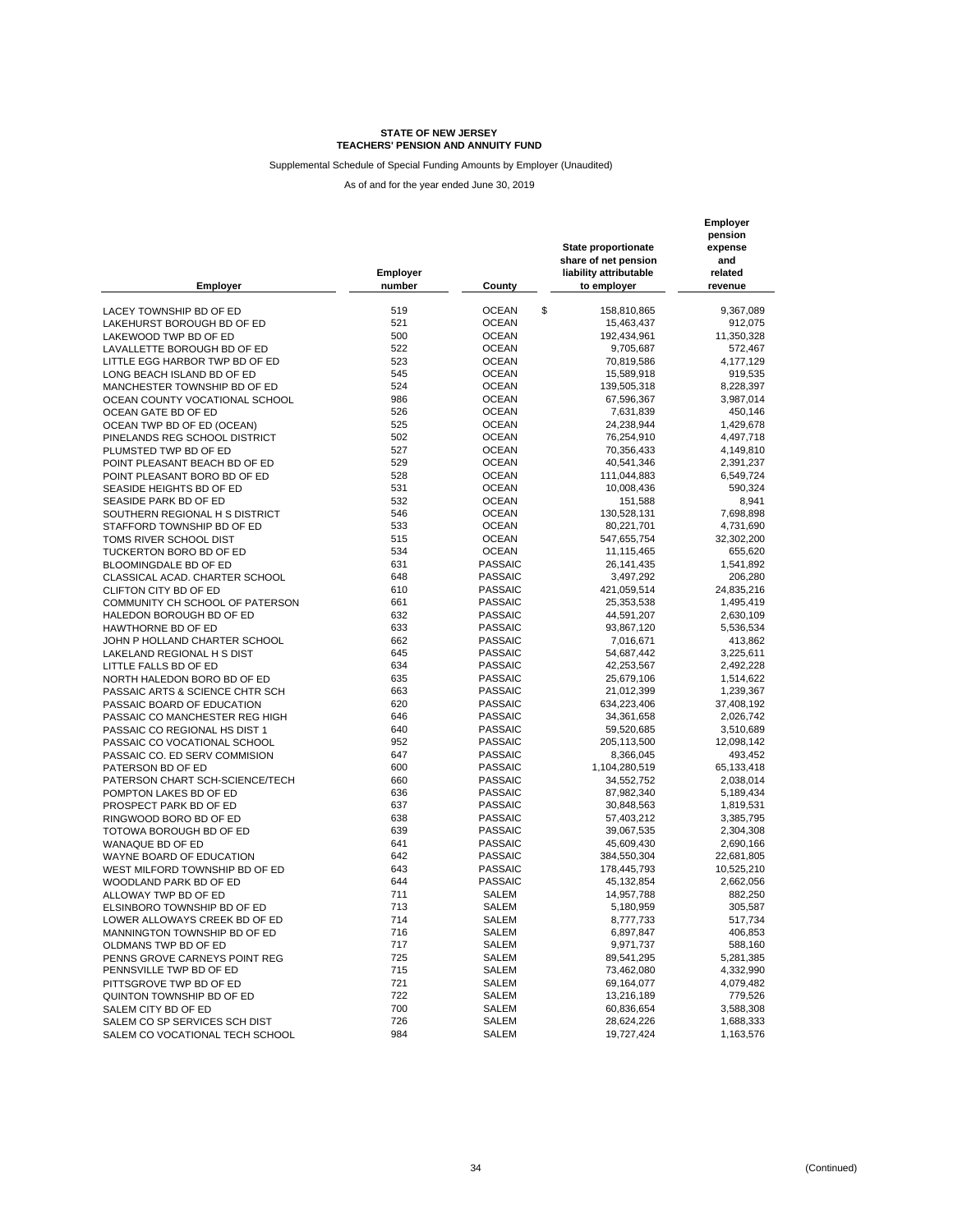Supplemental Schedule of Special Funding Amounts by Employer (Unaudited)

| <b>Employer</b>                  | <b>Employer</b><br>number | County                             | <b>State proportionate</b><br>share of net pension<br>liability attributable<br>to employer | Employer<br>pension<br>expense<br>and<br>related<br>revenue |
|----------------------------------|---------------------------|------------------------------------|---------------------------------------------------------------------------------------------|-------------------------------------------------------------|
| UPPER PITTSGROVE TWP BD OF ED    | 724                       | \$<br>SALEM                        | 14,254,333                                                                                  | 840,759                                                     |
|                                  | 719                       | <b>SALEM</b>                       | 59,529,776                                                                                  |                                                             |
| WOODSTOWN-PILESGROVE REG SCH     | 741                       |                                    |                                                                                             | 3,511,225                                                   |
| BEDMINSTER TWP BD OF ED          | 742                       | <b>SOMERSET</b>                    | 27,321,771                                                                                  | 1,611,511                                                   |
| BERNARDS TWP BD OF ED            | 743                       | <b>SOMERSET</b><br><b>SOMERSET</b> | 241,581,038<br>70,438,771                                                                   | 14,249,095<br>4,154,667                                     |
| BOUND BROOK BORO BD OF ED        | 744                       |                                    |                                                                                             |                                                             |
| BRANCHBURG TWP BD OF ED          | 745                       | <b>SOMERSET</b><br><b>SOMERSET</b> | 76,022,663                                                                                  | 4,484,020                                                   |
| BRIDGEWATER-RARITAN REG SCH DIS  |                           |                                    | 414,504,013                                                                                 | 24,448,556                                                  |
| CENTRAL JERSEY COLL PREP CHRTR   | 769                       | <b>SOMERSET</b>                    | 13,515,521                                                                                  | 797,182                                                     |
| FRANKLIN TWP BD OF ED (SOMERSET) | 748                       | SOMERSET                           | 323,508,309                                                                                 | 19,081,385                                                  |
| GREEN BROOK BD OF ED             | 753                       | <b>SOMERSET</b>                    | 38,691,479                                                                                  | 2,282,127                                                   |
| HILLSBOROUGH TWP BD OF ED        | 749                       | <b>SOMERSET</b>                    | 336,741,582                                                                                 | 19,861,919                                                  |
| MANVILLE BOROUGH BD OF ED        | 759                       | <b>SOMERSET</b>                    | 51,586,737                                                                                  | 3,042,724                                                   |
| MONTGOMERY TWP BD OF ED          | 751                       | <b>SOMERSET</b>                    | 210,186,587                                                                                 | 12,397,367                                                  |
| NORTH PLAINFIELD BD OF ED        | 752                       | <b>SOMERSET</b>                    | 154,478,237                                                                                 | 9,111,539                                                   |
| SOMERSET CO ED CTNL SRVC COMM    | 764                       | <b>SOMERSET</b>                    | 16,483,826                                                                                  | 972,260                                                     |
| SOMERSET CO VOCATIONAL SCHOOL    | 990                       | <b>SOMERSET</b>                    | 33,364,820                                                                                  | 1,967,946                                                   |
| SOMERSET HILLS BD OF ED          | 761                       | <b>SOMERSET</b>                    | 92,437,361                                                                                  | 5,452,203                                                   |
| SOMERVILLE BD OF ED              | 730                       | <b>SOMERSET</b>                    | 104,776,054                                                                                 | 6,179,972                                                   |
| SOUTH BOUND BROOK BD OF ED       | 756                       | <b>SOMERSET</b>                    | 19,154,081                                                                                  | 1,129,759                                                   |
| THOMAS EDISON ENERGY-SMART CHTR  | 770                       | <b>SOMERSET</b>                    | 8,771,297                                                                                   | 517,355                                                     |
| WARREN TOWNSHIP BD OF ED         | 757                       | <b>SOMERSET</b>                    | 116,445,216                                                                                 | 6,868,250                                                   |
| WATCHUNG BOROUGH BD OF ED        | 758                       | <b>SOMERSET</b>                    | 29,064,285                                                                                  | 1,714,289                                                   |
| WATCHUNG HILLS REGIONAL H S      | 762                       | <b>SOMERSET</b>                    | 96,950,100                                                                                  | 5,718,376                                                   |
| ANDOVER REGIONAL BD OF ED        | 772                       | <b>SUSSEX</b>                      | 27,279,763                                                                                  | 1,609,033                                                   |
| BYRAM TWP BD OF ED               | 774                       | <b>SUSSEX</b>                      | 40,844,888                                                                                  | 2,409,141                                                   |
| FRANKFORD TOWNSHIP BD OF ED      | 775                       | <b>SUSSEX</b>                      | 29,703,402                                                                                  | 1,751,986                                                   |
| FRANKLIN BORO BD OF ED           | 776                       | <b>SUSSEX</b>                      | 23,012,542                                                                                  | 1,357,341                                                   |
| FREDON TOWNSHIP BD OF ED         | 777                       | <b>SUSSEX</b>                      | 9,891,992                                                                                   | 583,456                                                     |
| <b>GREEN TOWNSHIP BD OF ED</b>   | 778                       | <b>SUSSEX</b>                      | 20,269,865                                                                                  | 1,195,571                                                   |
| HAMBURG BOROUGH BD OF ED         | 779                       | <b>SUSSEX</b>                      | 15,055,074                                                                                  | 887,989                                                     |
| HAMPTON TOWNSHIP BD OF ED        | 781                       | <b>SUSSEX</b>                      | 16,956,650                                                                                  | 1,000,149                                                   |
| HARDYSTON TOWNSHIP BD OF ED      | 782                       | <b>SUSSEX</b>                      | 27,361,247                                                                                  | 1,613,839                                                   |
| HIGH POINT REG HIGH SCHOOL       | 780                       | <b>SUSSEX</b>                      | 58,143,855                                                                                  | 3,429,480                                                   |
| HOPATCONG BOARD OF EDUCATION     | 783                       | <b>SUSSEX</b>                      | 91,728,750                                                                                  | 5,410,407                                                   |
| KITTATINNY REGIONAL H S          | 795                       | <b>SUSSEX</b>                      | 59,262,079                                                                                  | 3,495,436                                                   |
| LAFAYETTE BOARD OF EDUCATION     | 784                       | <b>SUSSEX</b>                      | 11,654,061                                                                                  | 687,388                                                     |
| LENAPE VALLEY REG H S DIST       | 790                       | <b>SUSSEX</b>                      | 37,382,404                                                                                  | 2,204,914                                                   |
| MONTAGUE BD OF ED                | 785                       | <b>SUSSEX</b>                      | 12,379,938                                                                                  | 730,202                                                     |
| NEWTON BD OF ED                  | 786                       | <b>SUSSEX</b>                      | 76,102,560                                                                                  | 4,488,732                                                   |
| OGDENSBURG BD OF ED              | 787                       | <b>SUSSEX</b>                      | 13,134,827                                                                                  | 774,727                                                     |
| SANDYSTON WALPACK SCHOOL DIST    | 788                       | <b>SUSSEX</b>                      | 6,949,587                                                                                   | 409,905                                                     |
| SPARTA BD OF ED                  | 789                       | <b>SUSSEX</b>                      | 158,797,350                                                                                 | 9,366,292                                                   |
| STANHOPE BOROUGH BD OF ED        | 791                       | <b>SUSSEX</b>                      | 14,224,833                                                                                  | 839,019                                                     |
| STILLWATER TOWNSHIP BD OF ED     | 792                       | <b>SUSSEX</b>                      | 16,887,919                                                                                  | 996,095                                                     |
| SUSSEX CO ED SERV COMM BD OF ED  | 771                       | <b>SUSSEX</b>                      | 7,586,995                                                                                   | 447,501                                                     |
| SUSSEX COUNTY CHARTER SCHOOL     | 793                       | <b>SUSSEX</b>                      | 9,949,345                                                                                   | 586,839                                                     |
| SUSSEX COUNTY VOCATIONAL         | 979                       | <b>SUSSEX</b>                      | 32,745,076                                                                                  | 1,931,392                                                   |
| SUSSEX-WANTAGE REG SCH DIST      | 796                       | SUSSEX                             | 58,609,296                                                                                  | 3,456,933                                                   |
| UNITY CHARTER SCHOOL             | 798                       | <b>SUSSEX</b>                      | 8,536,151                                                                                   | 503,485                                                     |
| VERNON TOWNSHIP BD OF ED         | 794                       | <b>SUSSEX</b>                      | 168,493,825                                                                                 | 9,938,216                                                   |
| WALLKILL VALL REG H S            | 797                       | SUSSEX                             | 36,151,824                                                                                  | 2,132,331                                                   |
| BARACK OBAMA GREEN CHARTER H.S.  | 854                       | <b>UNION</b>                       | 6,164,984                                                                                   | 363,627                                                     |
| BERKELEY HEIGHTS BD OF ED        | 838                       | <b>UNION</b>                       | 138, 128, 732                                                                               | 8,147,202                                                   |
| <b>CLARK TWP BD OF ED</b>        | 831                       | <b>UNION</b>                       | 88,933,388                                                                                  | 5,245,529                                                   |
| COLLEGE ACHIEVE CENTRAL C/S      | 855                       | <b>UNION</b>                       | 10,872,906                                                                                  | 641,313                                                     |
| CRANFORD TWP BD OF ED            | 832                       | <b>UNION</b>                       | 168,210,356                                                                                 | 9,921,496                                                   |
| CRESTHAVEN ACADEMY CHARTER SCHO  | 856                       | <b>UNION</b>                       | 4,379,669                                                                                   | 258,325                                                     |
| ELIZABETH BD OF ED               | 800                       | <b>UNION</b>                       | 1,139,183,458                                                                               | 67,192,086                                                  |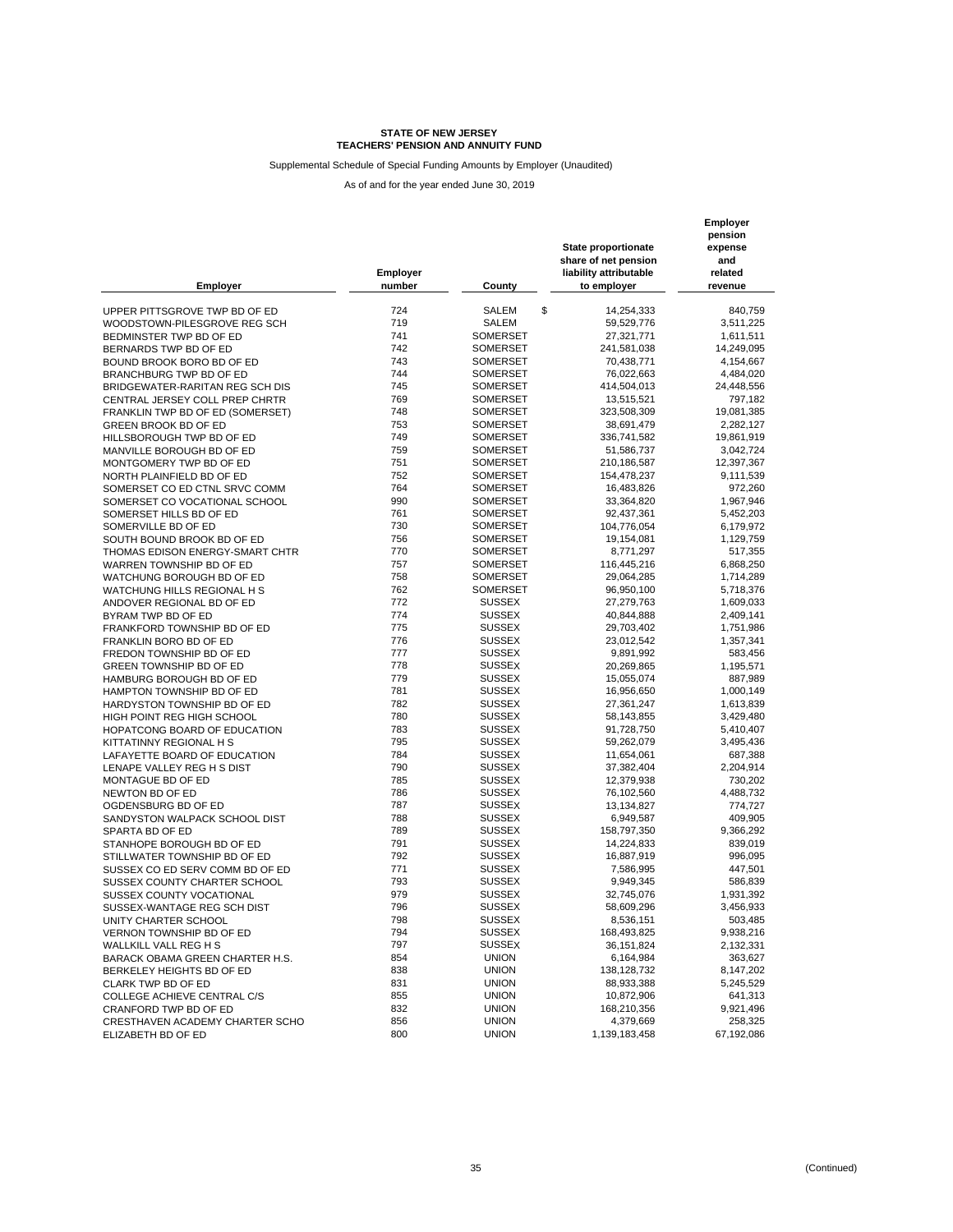### Supplemental Schedule of Special Funding Amounts by Employer (Unaudited)

As of and for the year ended June 30, 2019

| <b>Employer</b>                                                   | <b>Employer</b><br>number | County             | <b>State proportionate</b><br>share of net pension<br>liability attributable<br>to employer | <b>Employer</b><br>pension<br>expense<br>and<br>related<br>revenue |
|-------------------------------------------------------------------|---------------------------|--------------------|---------------------------------------------------------------------------------------------|--------------------------------------------------------------------|
|                                                                   |                           |                    |                                                                                             |                                                                    |
| GARWOOD BOROUGH BD OF ED                                          | 833                       | \$<br><b>UNION</b> | 14,795,431                                                                                  | 872,674                                                            |
| HILLSIDE BOARD OF EDUCATION                                       | 834                       | <b>UNION</b>       | 135, 134, 740                                                                               | 7,970,608                                                          |
| KENILWORTH BOROUGH BD OF ED                                       | 810                       | <b>UNION</b>       | 70,387,794                                                                                  | 4,151,660                                                          |
| LINDEN CITY BD OF ED                                              | 835                       | <b>UNION</b>       | 285,465,709                                                                                 | 16,837,531                                                         |
| MOUNTAINSIDE BORO BD OF ED                                        | 836                       | <b>UNION</b>       | 27,932,028                                                                                  | 1,647,506                                                          |
| NEW PROVIDENCE BD OF ED                                           | 837                       | <b>UNION</b>       | 96,655,283                                                                                  | 5,700,987                                                          |
| PLAINFIELD BD OF ED                                               | 820                       | <b>UNION</b>       | 331,213,426                                                                                 | 19,535,854                                                         |
| QUEEN CITY ACADEMY CHARTER SCH                                    | 132                       | <b>UNION</b>       | 10,731,568                                                                                  | 632,977                                                            |
| RAHWAY CITY BD OF ED                                              | 839                       | <b>UNION</b>       | 172,347,374                                                                                 | 10,165,509                                                         |
| ROSELLE BORO BD OF ED                                             | 840                       | <b>UNION</b>       | 117,235,706                                                                                 | 6,914,875                                                          |
| ROSELLE PARK BORO BD OF ED                                        | 842                       | <b>UNION</b>       | 93,522,577                                                                                  | 5,516,212                                                          |
| SCOTCH PLAINS FANWOOD BD OF ED                                    | 843                       | <b>UNION</b>       | 209,486,579                                                                                 | 12,356,078                                                         |
| SPRINGFIELD TWP BD ED (UNION)                                     | 844                       | <b>UNION</b>       | 89,817,351                                                                                  | 5,297,668                                                          |
| SUMMIT BOARD OF EDUCATION                                         | 845                       | <b>UNION</b>       | 194,578,456                                                                                 | 11,476,757                                                         |
| UNION CO EDUC SERV COMMISSION                                     | 841                       | <b>UNION</b>       | 50,058,685                                                                                  | 2,952,595                                                          |
| UNION CO VOCATIONAL SCHOOLS                                       | 988                       | <b>UNION</b>       | 63,234,422                                                                                  | 3,729,735                                                          |
| UNION COUNTY COLLEGE                                              | 850                       | <b>UNION</b>       | 592,807                                                                                     | 34,965                                                             |
| UNION COUNTY TEAMS CHARTER SCHL                                   | 852                       | <b>UNION</b>       | 7,905,058                                                                                   | 466,261                                                            |
| UNION TWP BD OF ED (UNION)                                        | 846                       | <b>UNION</b>       | 330,407,591                                                                                 | 19,488,324                                                         |
| WESTFIELD TOWN BD OF ED                                           | 847                       | <b>UNION</b>       | 280,619,104                                                                                 | 16,551,665                                                         |
| WINFIELD TOWNSHIP BD OF ED                                        | 849                       | <b>UNION</b>       | 7,031,284                                                                                   | 414,724                                                            |
| ALLAMUCHY BD OF ED                                                | 911                       | WARREN             | 12,923,965                                                                                  | 762,290                                                            |
| ALPHA BD OF ED                                                    | 912                       | WARREN             | 9,182,741                                                                                   | 541,623                                                            |
| BELVIDERE TOWN BD OF ED                                           | 913                       | WARREN             | 32,178,260                                                                                  | 1,897,960                                                          |
| BLAIRSTOWN TWP BD OF ED                                           | 914                       | WARREN             | 23,115,075                                                                                  | 1,363,389                                                          |
| FRANKLIN TWP BD OF ED (WARREN)                                    | 915                       | WARREN             | 12,584,425                                                                                  | 742,263                                                            |
| FRELINGHUYSEN TWP BD OF ED                                        | 916                       | WARREN             | 4,443,428                                                                                   | 262,085                                                            |
| GREAT MEADOWS REGIONAL BD OF ED                                   | 937                       | WARREN             | 34,070,868                                                                                  | 2,009,591                                                          |
| GREENWICH TWP BD OF ED (WARREN)                                   | 917<br>918                | WARREN<br>WARREN   | 28,250,701                                                                                  | 1,666,302                                                          |
| HACKETTSTOWN BD OF ED<br>HARMONY TOWNSHIP BD OF ED                | 921                       | WARREN             | 83,018,681<br>12,529,177                                                                    | 4,896,665<br>739,004                                               |
| HOPE TWP BD OF ED                                                 | 922                       | WARREN             | 8,156,799                                                                                   | 481,110                                                            |
| KNOWLTON TWP BD OF ED                                             | 924                       | WARREN             | 11,881,367                                                                                  | 700,795                                                            |
| LOPATCONG TOWNSHIP BD OF ED                                       | 926                       | WARREN             | 25,878,192                                                                                  | 1,526,365                                                          |
| MANSFIELD TWP BD OF ED (WARREN)                                   | 927                       | WARREN             | 29,061,662                                                                                  | 1,714,134                                                          |
| NORTH WARREN REG HIGH SCHOOL                                      | 901                       | WARREN             | 39,147,890                                                                                  | 2,309,047                                                          |
| OXFORD TWP BD OF ED                                               | 928                       | WARREN             | 13,676,871                                                                                  | 806,698                                                            |
| PHILLIPSBURG TOWN BD OF ED                                        | 900                       | WARREN             | 180,620,100                                                                                 | 10,653,457                                                         |
| POHATCONG TWP BOE                                                 | 931                       | <b>WARREN</b>      | 13,967,326                                                                                  | 823,830                                                            |
| RIDGE AND VALLEY CHARTER SCHOOL<br>WARREN CO SP SERVICES SCH DIST | 902<br>936                | WARREN<br>WARREN   | 5,279,038                                                                                   | 311,372                                                            |
| WARREN CO VOCATIONAL SCHOOL                                       | 989                       | WARREN             | 6,314,162<br>21,635,560                                                                     | 372,426<br>1,276,123                                               |
| WARREN HILLS REG SCHOOLS                                          | 935                       | WARREN             | 83,164,869                                                                                  | 4,905,286                                                          |
| WASHINGTON BORO BD OF ED                                          | 932                       | WARREN             | 20,507,116                                                                                  | 1,209,564                                                          |
| WASHINGTON TWP BD ED (WARREN)                                     | 933                       | WARREN             | 23,551,535                                                                                  | 1,389,133                                                          |
| WHITE TOWNSHIP BD OF ED                                           | 934                       | WARREN             | 16,060,576                                                                                  | 947,296                                                            |
| BAYSHORE JOINTURE COMMISSION                                      | 340                       | <b>MULTIPLE</b>    | 5,993,262                                                                                   | 353,499                                                            |
| MONMOUTH OCEAN ED SERV COMM                                       | 375                       | <b>MULTIPLE</b>    | 20,959,531                                                                                  | 1,236,249                                                          |
| MORRIS-UNION JOINTURE COMM                                        | 851                       | <b>MULTIPLE</b>    | 43,902,609                                                                                  | 2,589,493                                                          |
| Total                                                             |                           | \$                 | 61,370,943,870                                                                              | 3,619,822,314                                                      |

See accompanying independent auditors' report and notes to supplemental schedules.